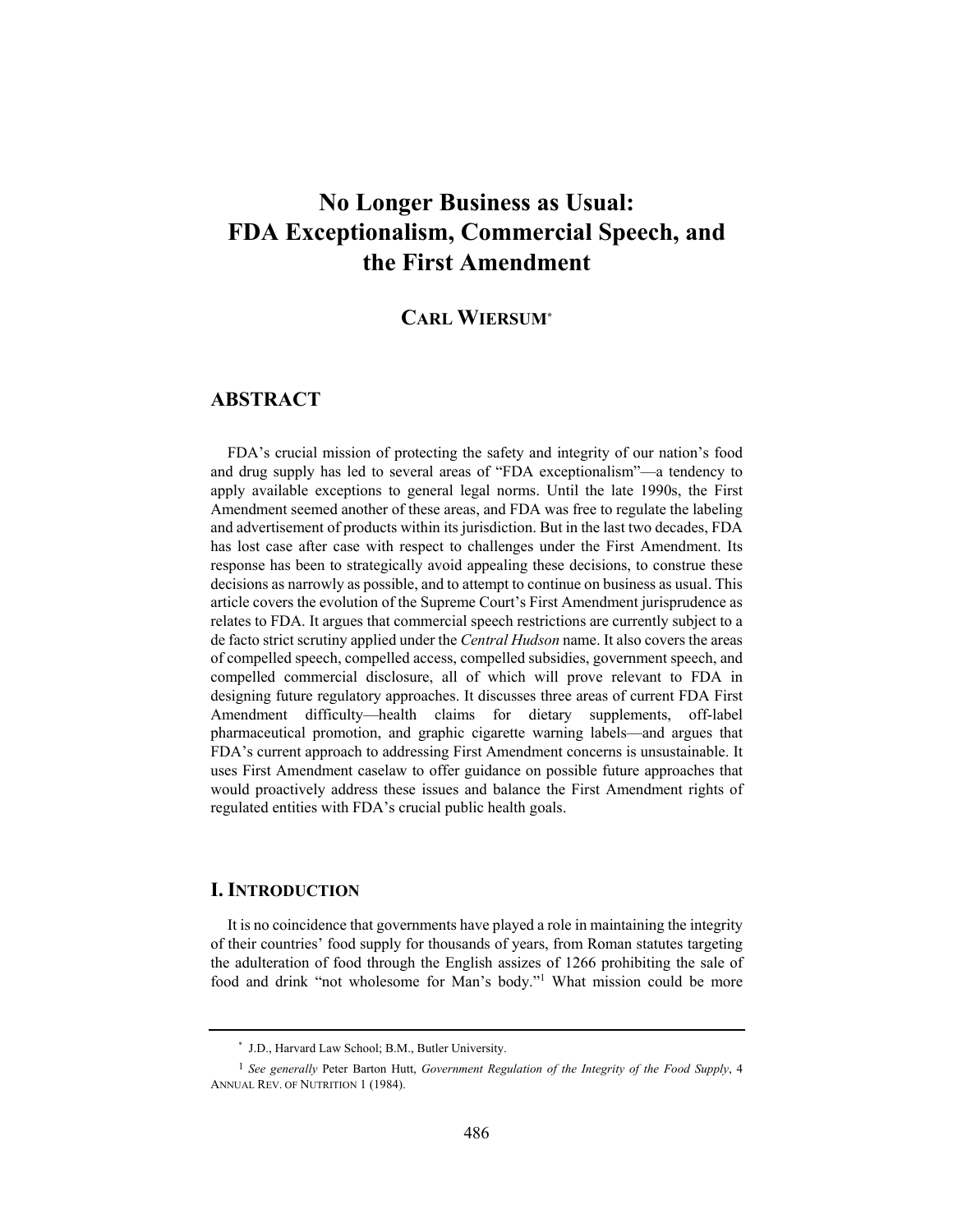fundamental to a government than protecting its citizens' access to the substances necessary to maintain public health—foods and medicines?2 In the United States, FDA has been in charge of this fundamental objective since 1906.<sup>3</sup> Its mission is to protect and promote the public health by regulating the supply of food, human and veterinary drugs, biological products, medical devices, cosmetics, and products that emit radiation.4 To accomplish this mission, FDA regulates a diverse group of industries that represent between one fifth and one quarter of all consumer spending in the United States, and it does so on the equivalent of a shoestring budget.<sup>5</sup> And unlike many other agencies, which can afford to respond to crises after-the-fact, FDA is expected to stop problems before they happen.<sup>6</sup>

As a result of these special factors, FDA has tended to receive what this article terms "FDA exceptionalism"—a tendency to apply available exceptions relaxing the general rules that apply across government more broadly. This is seen in the application of the "pervasively regulated" exception to the usual Fourth Amendment ban on warrantless searches, which courts have held applies to the food and drug manufacturing industries.7 It is also seen in the *Park* doctrine, which has upheld the Food, Drug, and Cosmetic Act's (FDCA) imposition of strict criminal liability—a crime based not on any *mens rea* but only on a finding that the defendant bears a "responsible relation" to the violation.8 Similarly, the Court has historically demonstrated a willingness to endorse FDA's statutory interpretations even pre-*Chevron*. 9 Thus, FDA was

<sup>5</sup> *See* PETER BARTON HUTT ET AL., FOOD AND DRUG LAW: CASES AND MATERIALS 24 (Foundation Press 2014) (1980).

<sup>6</sup> *Cf.* Ewing v. Mytinger & Casselberry, Inc., 339 U.S. 594, 601 (1950) ("The purpose of the [enforcement provision at issue] . . . is to arrest the distribution of an article that is dangerous[.] . . . The public therefore has a stake in the jurisdictional issue [and should not] . . . be denied the speedy protection which Congress provided."); Lars Noah, *The Little Agency that Could (Act with Indifference to Constitutional and Statutory Strictures)*, 93 CORNELL L. REV. 901, 901–02 (2008) ("What started as a fairly simple regime of after-the-fact policing aimed at substandard foods and drugs has morphed into a complex set of product licensing requirements.").

<sup>7</sup> *See, e.g.*, United States v. Jamieson-McKames Pharm., Inc*.*, 651 F.2d 532, 538-39 (8th Cir. 1981); United States v. Argent Chem. Labs., Inc., 93 F.3d 572, 577 (9th Cir. 1996); United States v. New England Grocers Supply Co., 488 F. Supp. 230, 238-39 (D. Mass 1980).

<sup>8</sup> *See* United States v. Dotterweich, 320 U.S. 277, 281 (1943); United States v. Park, 421 U.S. 658, 683 (1975).

<sup>2</sup> The line between the two is less than clear, with much overlap between the two categories. *See*  Lewis A. Grossman, *Food, Drugs, and Droods: A Historical Consideration of Definitions and Categories in American Food and Drug Law*, 93 CORNELL L. REV. 1091 (2008).

<sup>3</sup> *See* Lauffer Hayes & Frank Ruff, *The Administration of the Federal Food and Drugs Act*, 1 LAW & CONTEMPORARY PROBLEMS 16 (1933).

<sup>4</sup> *What We Do*, U.S. FOOD & DRUG ADMINISTRATION (last visited Mar. 25, 2018), https://www.fda.gov/AboutFDA/WhatWeDo/ [https://perma.cc/J8C6-T9TR]; *see also* 21 U.S.C. § 393(b) (2011).

<sup>&</sup>lt;sup>9</sup> See United States v. An Article of Drug . . . Bacto-Unidisk, 394 U.S. 784, 799 (1969) (agreeing with FDA that what would traditionally be termed a "device" could be regulated as a drug under the FDCA); Nathan Cortez, *The Statutory Case Against Off-Label Promotion*, 83 U. CHI. L. REV. ONLINE 124, 132–33 (2016) (describing the success of FDA's position starting in 1938 that it had jurisdiction over advertising as well as labelling of drugs, despite the fact that "Congress had chosen to vest authority over advertising for FDA-regulated products with the Federal Trade Commission rather than FDA, over FDA's bitter opposition."); Young v. Cmty. Nutrition Inst., 476 U.S. 974, 983–84 (1986) (using *Chevron* deference to uphold FDA's position that the FDCA's "shall" permitted FDA to establish informal tolerances with respect to poisonous or deleterious residues in food); Noah, *supra* note 6, at 903. *But see* FDA v. Brown &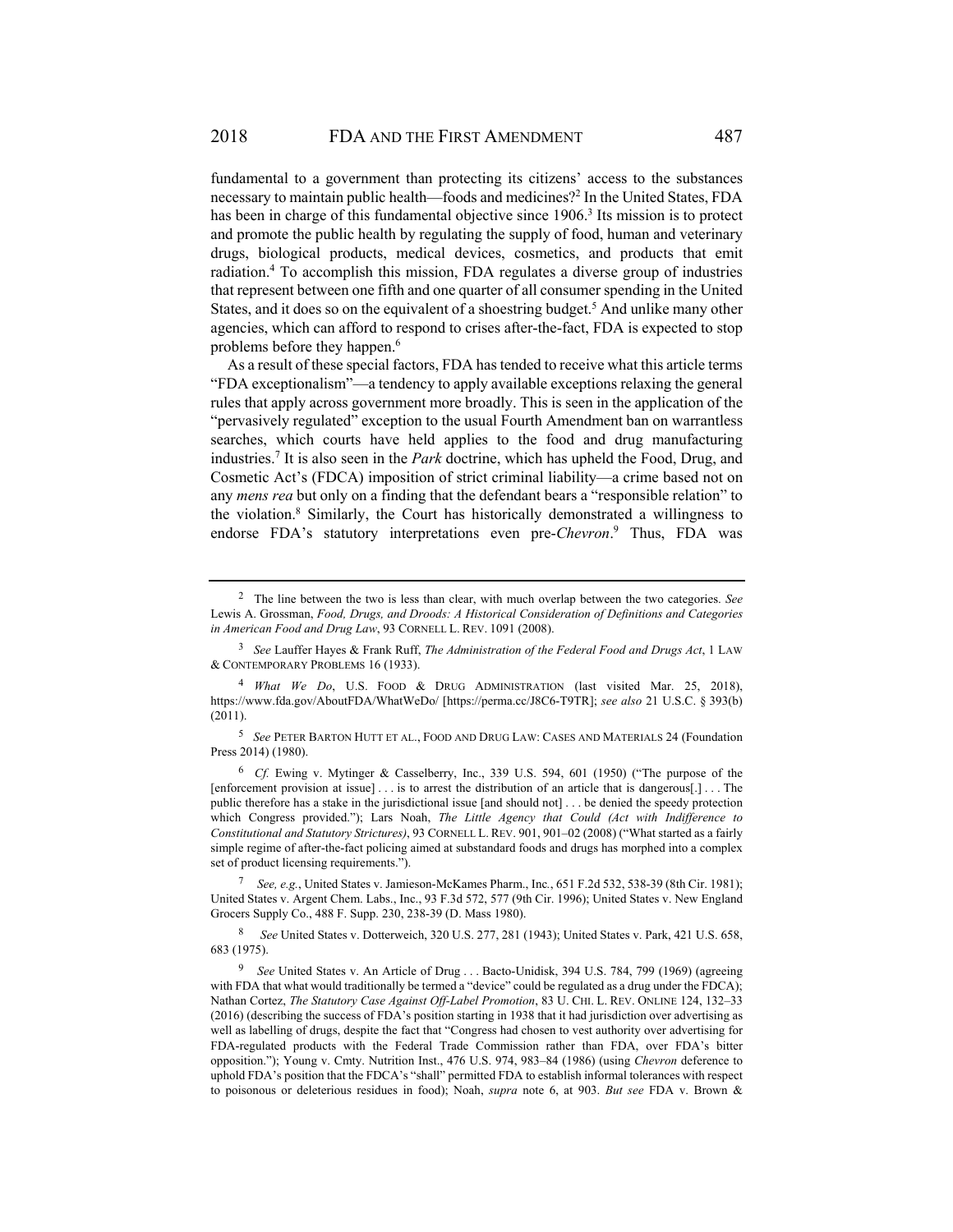reasonable to assume that as commercial speech rose to the level of being protected by the First Amendment, the agency's crucial mission would once again result in application of available exemptions from the usual constitutional standards.

This was not to be the case. From the 1990s onwards, as commercial speech protections emerged from the doctrine with their present-day strength, FDA has lost a series of court battles over the constitutionality of its regulatory approaches. Speech is at the center of many of FDA's regulations—regulation of labeling, regulation of marketing, even regulation of what to call a food item.<sup>10</sup> Possibly because regulation of speech is so central to so much of FDA's regulatory scheme, FDA's response to these series of losses was not to reevaluate its approach. Instead, its response was to limit the damage by construing cases narrowly, presenting the approaches it was forced to take as "enforcement discretion" rather than constitutional mandates, strategically choosing not to appeal losses, and generally attempting to carry on business as usual.<sup>11</sup>

This article argues that the approach of carrying on business as usual is not sustainable. Sooner or later, FDA will have to contend with the protections that commercial speech has gained over the past four decades. Designing new systems that respect the speech rights of regulated entities will be much more effective *before* a Supreme Court loss forces FDA's hand, and precedent says that loss will come. Additionally, these new approaches should be designed not only with an eye to the technicalities of commercial speech jurisprudence, but also to its spirit.

To assist with designing new approaches, this article begins in Part II by documenting the historical development of the areas of First Amendment commercial speech jurisprudence. It covers the development of protections for commercial speech, discussing the rise or fall of various arguments and the solidification of policy considerations into constitutional rules. It shows that restrictions on commercial speech are currently subject to what is essentially a *de facto* strict scrutiny applied under the *Central Hudson* name. It also covers other areas which will prove important to FDA's future regulatory approaches—compelled speech, compelled access, compelled subsidies, government speech, and compelled commercial disclosure. Next, in Part III this article examines several examples of FDA's past approaches to addressing First Amendment concerns. In each of these examples—regulation of health claims for dietary supplements, regulation of the advertisement of drugs for offlabel use, and the short-lived graphic warning labels for cigarette packages—FDA's approach was to attempt to carry on business as usual. The approach has not proved successful. Finally, this article will finish in Part IV by suggesting several new approaches that FDA might try that would fit with the letter and spirit of Supreme Court speech precedent and conclude by briefly discussing possible applications to the issues presented throughout the article.

As a word of limitation, this article does not purport to "solve" FDA's problem with the First Amendment. This issue is best solved by FDA with its scientific and regulatory expertise. Instead, it argues that FDA must proactively work to address the intersection of public health and commercial speech, and it hopes to show that the

Williamson Tobacco Corp., 529 U.S. 120, 156 (2000) (holding invalid FDA's position that cigarettes are drug delivery devices, in a case that was later effectively overturned via statute).

<sup>10</sup> *See generally* HUTT, *supra* note 5, at 379, 332, 925.

<sup>11</sup> *See* section III, *infra*.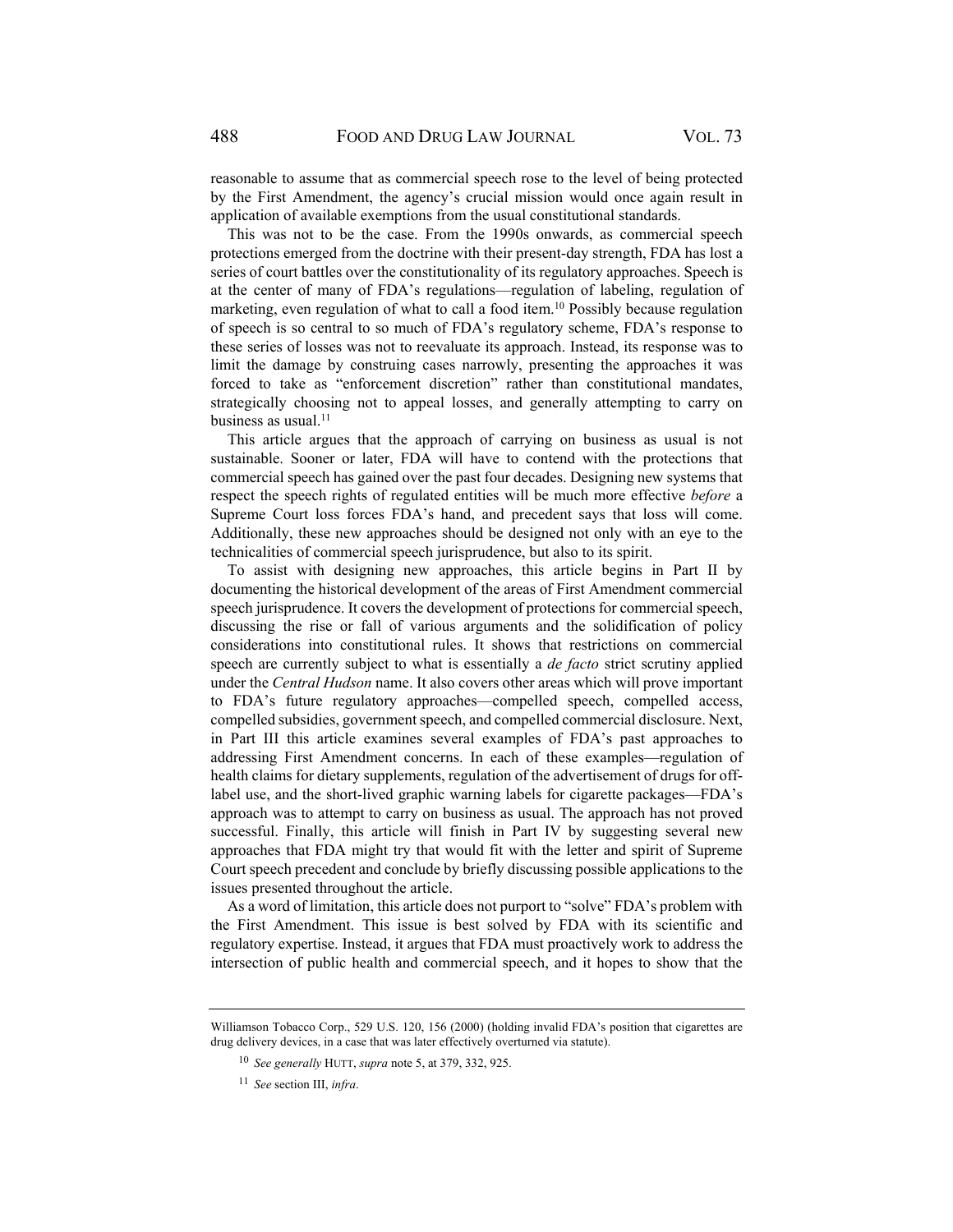future for FDA is not at all bleak by documenting the contours of the caselaw and presenting some solutions for FDA to consider as it works to update its regulatory practices.

### **II. THE FIRST AMENDMENT AND COMMERCIAL SPEECH**

This section will proceed in three parts. It will begin with a quick summary of the current First Amendment rules relevant to FDA. Next, it will discuss the historical development of rules concerning restrictions on commercial speech. Finally, it will cover cases considering the many forms of compelled speech as well as the government speech doctrine.

#### *II.A. Summary of Commercial Speech Rules*

Since 1975, commercial speech has been protected under the First and Fourteenth Amendments against federal or state interference.<sup>12</sup> The protection for commercial speech results from three intersecting interests: the interest of the advertiser in the speech (even if purely economic), the interest of the individual consumer as recipient of the information conveyed by the speech, and the interest of society that economic decisions in the aggregate be intelligent and well-informed.13 Commercial speech paradigmatically is speech that proposes a transaction;<sup>14</sup> speech is likely to be found commercial if (1) it is an advertisement; (2) it refers to specific products; or (3) the speaker has an economic motive—though none of these factors are dispositive.<sup>15</sup> Though it is sometimes difficult to classify speech as commercial or noncommercial, <sup>16</sup> the distinction comes under much less pressure in recent years as commercial speech, while ostensibly still subject to intermediate scrutiny,<sup>17</sup> has tended to draw *de facto* strict scrutiny.<sup>18</sup>

<sup>12</sup> Bigelow v. Virginia, 421 U.S. 809, 825 (1975). First Amendment speech protections with respect to the federal government similarly apply against state and municipal governments via the Fourteenth Amendment. *E.g.*, Schneider v. New Jersey, 308 U.S. 147, 160 (1939).

<sup>13</sup> Virginia State Bd. of Pharmacy v. Virginia Citizens Consumer Council, Inc*.*, 425 U.S. 748, 761– 65 (1976) [hereinafter "*Virginia Board*"].

<sup>14</sup> *Id.* at 761.

<sup>15</sup> Bolger v. Youngs Drug Products, 463 U.S. 60, 66–67 (1983).

<sup>16</sup> *See, e.g.*, Riley v. Nat'l Fed'n for the Blind, 487 U.S. 781, 796 (1988) (applying strict scrutiny to a disclosure requirement where the commercial aspects of the speech were "inextricably intertwined with otherwise fully protected speech"); *Bolger*, 463 U.S. at 81 (stating that "advertisements may be complex mixtures of commercial and noncommercial elements") (Stevens, J., concurring); *but see* Bd. of Trustees of State Univ. of N.Y. v. Fox, 492 U.S. 469, 474 (1989) (applying commercial speech analysis to mixed speech where commercial aspects dominated) [hereinafter "*SUNY v. Fox*"].

 $17$  Commercial speech has traditionally been subject to less than strict scrutiny due to its "greater objectivity and hardiness"—that is, it can be more easily regulated for truth than ideological speech, and the speaker's profit motive means it will be less easily chilled by regulation. *Virginia Board*, 425 U.S. at 780– 81 n.24 (Stewart, J., concurring).

<sup>18</sup> *See* Sorrell v. IMS Health, 564 U.S. 552, 563–66, 71 (2011) (declining, in an opinion by Justice Kennedy, to decide whether the speech at issue was commercial or noncommercial, and instead applying traditional First Amendment content-based restriction analysis and an amorphous "heightened judicial scrutiny"); *id.* at 584–85 (faulting the majority opinion for "apply[ing] a strict First Amendment standard virtually as a matter of course when a court reviews ordinary economic regulatory programs") (Breyer, J., dissenting); section II.B.3., *infra*.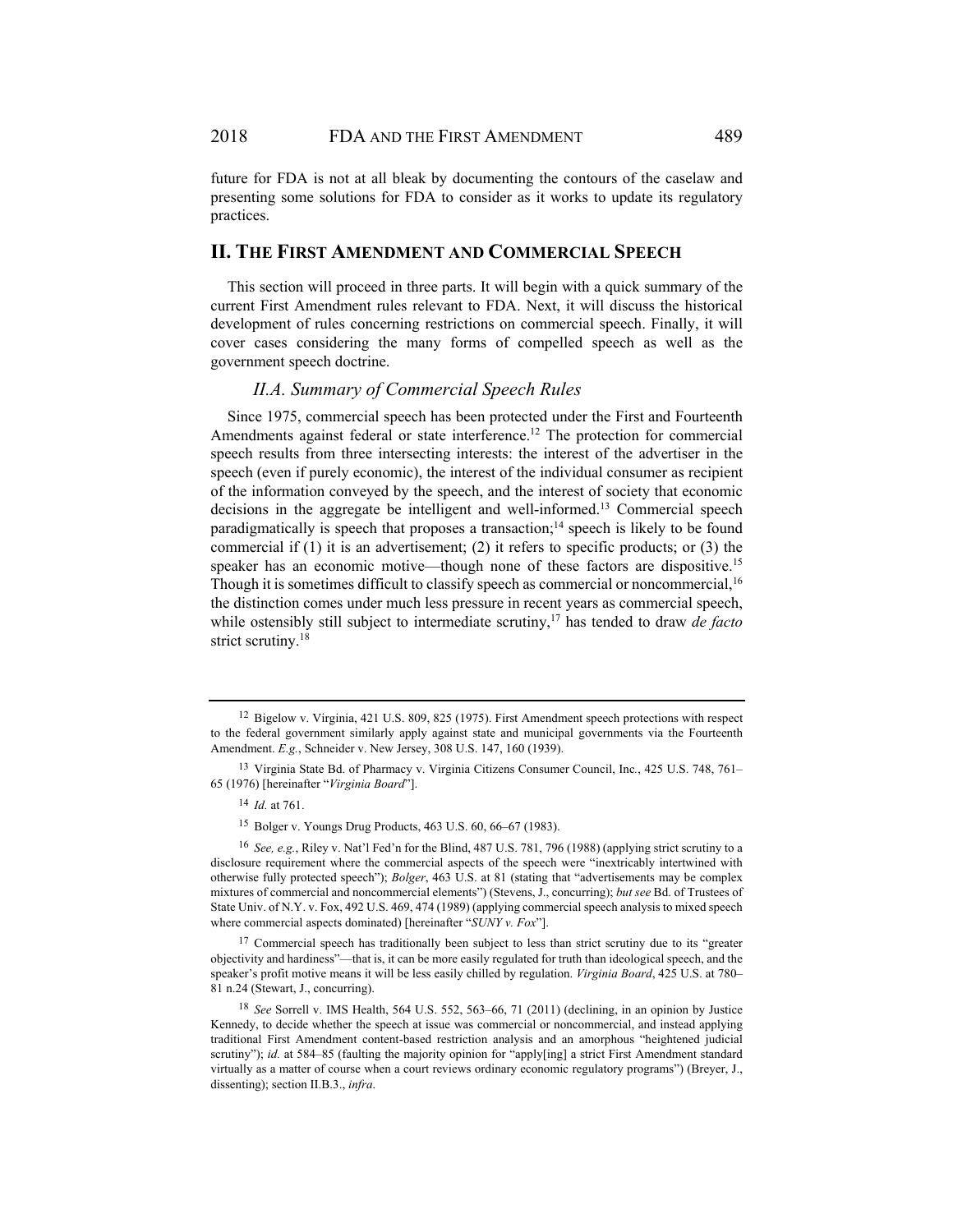Restrictions on commercial speech are subject to intermediate scrutiny in the form of the four-prong *Central Hudson* test.19 The first prong of the *Central Hudson* test states that commercial speech is not protected by the First Amendment if it concerns unlawful activity or is misleading. The second prong requires that governmental regulations on commercial speech be motivated by a substantial governmental interest to be upheld. The third and fourth prongs of *Central Hudson* are designed to ensure that the regulation is proportional to the governmental interest; the third prong requires that the regulation advance the interest in a direct and material way, while the fourth prong requires that the regulation be no more extensive than necessary to serve the interest.

Throughout the 1990s, the Court considered abandoning the *Central Hudson* test but never summoned a majority to adopt a new standard.<sup>20</sup> Instead, it finally settled upon a new form of *Central Hudson* that was heightened from the original intermediate scrutiny and had several distinct features. First, a state interest in restricting advertisements out of fear of its effect on disseminators or recipients—*i.e.*, paternalism—will paradigmatically fail *Central Hudson*'s second prong.<sup>21</sup> Second, a regulatory scheme that is inconsistent will be held to fail *Central Hudson*'s third prong.22 Finally, and most important to the new *Central Hudson*, is the interpretation of the fourth prong. While initial cases had suggested that the regulation's fit need only be reasonable23—and this ostensibly holds true today—later cases held that fit is not reasonable if other methods which restrict less or no speech remain available (*i.e.*, speech restrictions must be of last resort—akin to a least restrictive means requirement).<sup>24</sup> Further, as with fully protected speech, regulations that are overbroad lack reasonable fit.<sup>25</sup> When applying *Central Hudson*, the Court has been reluctant to provide any sort of deference to legislative determinations as to justifications, fit, or necessity.26 The one prong of *Central Hudson* that has held steady is the first; false or

<sup>22</sup> *Rubin*, 514 U.S. at 487–88; Greater New Orleans Broad. Ass'n, Inc. v. United States, 527 U.S. 173, 185–88 (1999) [hereinafter "*New Orleans Broad.*"].

<sup>23</sup> *SUNY v. Fox*, 492 U.S. at 480.

<sup>25</sup> *Lorillard*, 533 U.S. at 561–63.

<sup>26</sup> *Compare* the early position of Posadas de Puerto Rico Assocs. v. Tourism Co. of Puerto Rico, 478 U.S. 328, 341–42 (1986) (finding a legislature's reasonable belief that a speech restriction would advance the governmental interest sufficient to pass *Central Hudson* prong three) *with* the prevailing position of *44* 

<sup>19</sup> Central Hudson Gas & Elec. Corp. v. Pub. Serv. Comm'n of New York, 447 U.S. 557, 566 (1980) [hereinafter "*Central Hudson*"].

<sup>&</sup>lt;sup>20</sup> 44 Liquormart, Inc. v. R.I., 517 U.S. 484 (1996) (failing to draw a majority as to what test to apply); Lorillard Tobacco Co. v. Reilly, 533 U.S. 525, 554 (2001) ("several Members of the Court have expressed doubts about the *Central Hudson* analysis").

<sup>&</sup>lt;sup>21</sup> This particular requirement was not new in the 1990s, and had been expressed since before, and even in, *Central Hudson* itself. *E.g.*, *Virginia Board*, 425 U.S. at 771–72; Linmark Assoc. v. Twp. of Willingboro, 431 U.S. 85, 96 (1977); *Central Hudson*, 447 U.S. at 561–62; Rubin v. Coors Brewing Co*.*, 514 U.S. 476, 497 (1995) (Stevens, J., concurring); Thompson v. W. States Med. Ctr., 535 U.S. 357, 374 (2002); *Sorrell*, 564 U.S. at 577.

<sup>24</sup> *See, e.g., Rubin*, 514 U.S. at 491; *44 Liquormart*, 517 U.S. at 507; *New Orleans Broad.*, 527 U.S. at 185–87; *Thompson*, 535 U.S. at 371. Justice Thomas in his *44 Liquormart* concurrence stated the effect of this rule most clearly: "[I]t would seem that directly banning a product (or rationing it, taxing it, controlling its price, or otherwise restricting its sale in specific ways) would virtually always be at least as effective in discouraging consumption as merely restricting advertising regarding the product would be, and thus virtually all restrictions [designed to reduce consumption by regulating speech] would fail the fourth prong of the *Central Hudson* test." *44 Liquormart*, 517 U.S. at 524–26 (Thomas, J., concurring).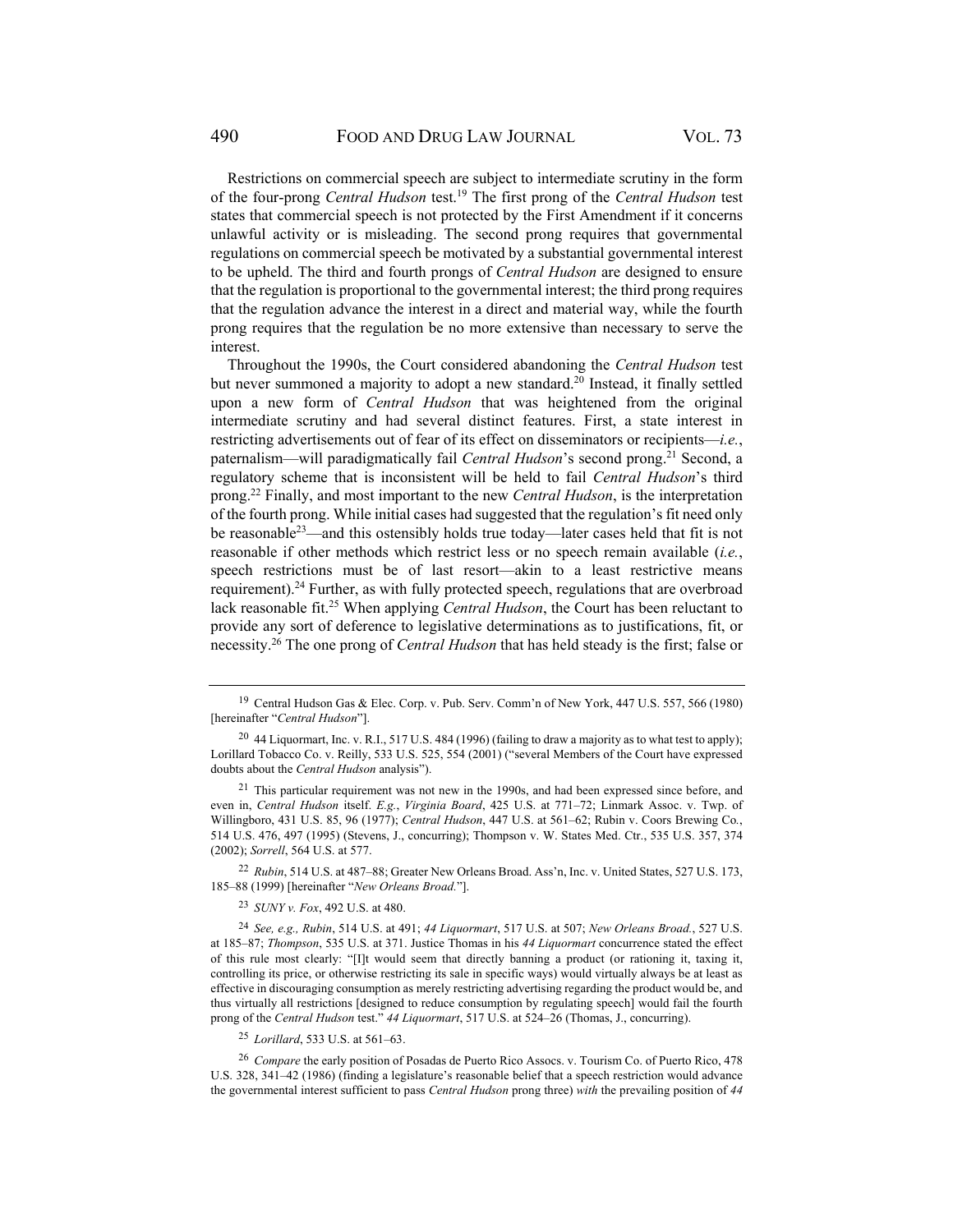misleading commercial speech, or commercial speech advocating for the consumption of an unlawful product or service, may still be banned.27

The First Amendment also protects against compelled speech, including compelled commercial speech. The paradigmatic example of this is compelled ideological or political speech.28 But the prohibition also extends to compelled subsidies; absent a compelling governmental interest a party cannot be forced to subsidize another party's speech.<sup>29</sup> However, a party can be forced to subsidize the government, and the government can use its general funds to speak whatever messages it desires in its own name. The First Amendment cannot be used by private parties to control the government's own speech or to refuse to support general governmental programs.<sup>30</sup> Private speech is distinguished from government speech by examining three factors: speech is generally government speech if (1) the message has historically been communicated from the state, (2) the public associates the message with the state, and (3) the state maintains direct control over the message.<sup>31</sup> And last, in the commercial speech context the government may compel commercial speech in the form of disclosure requirements for uncontroversial factual information, if the government is furthering the interest of preventing consumer deception, the harm to be prevented is at least potentially real, and the disclosures are no broader than reasonably necessary.32

### *II.B. Restrictions on Commercial Speech*

This section will cover the evolution of the Supreme Court's jurisprudence with respect to restrictions on commercial speech, subdivided into four areas. First, it will discuss the evolution of the doctrine until commercial speech was declared as protected in *Virginia Board of Pharmacy*. Second, it will consider the *Central Hudson* form of intermediate scrutiny applicable to commercial speech and subsequent developments lowering this form of scrutiny. Third, this section will explain the shift that began in the 1990s toward raising the level of scrutiny applied under the *Central Hudson* name. And last, it will cover the Court's parallel and related line of commercial speech caselaw governing the regulation of lawyer advertising.

*Liquormart*, 517 U.S. at 508–14 (rejecting arguments for deference to the legislature's judgment) (plurality); *see also Thompson*, 535 U.S. at 373; *cf.* Nat'l Inst. of Family and Life Advocates v. Becerra, 138 S.Ct. 2361, 2377 (2018).

<sup>27</sup> Freidman v. Rogers, 440 U.S. 1, 3–7 (1979); *Rubin*, 514 U.S. at 494–96 (Stevens, J., concurring); *cf. Virginia Board*, 425 U.S. at 771–72 (extending commercial speech protection to only truthful information about lawful activities).

<sup>28</sup> West Virginia State Bd. of Educ. v. Barnette, 319 U.S. 624, 642 (1943); Wooley v. Maynard, 430 U.S. 705, 715 (1977).

<sup>&</sup>lt;sup>29</sup> Miami Herald Publ'g Co. v. Tornillo, 418 U.S. 241, 256 (1974); Pacific Gas & Elec. Co. v. Pub. Util. Comm'n of Cal., 475 U.S. 1, 16 (1986) (plurality); Abood v. Detroit Bd. of Educ., 431 U.S. 209, 235 (1977); United States v. United Foods, Inc., 533 U.S. 405, 411 (2001); Janus v. American Fed'n of State, Cty., and Mun. Emps., Council 31, 138 S. Ct. 2448, 2460 (2018).

<sup>30</sup> Walker v. Texas Div., Sons of Confederate Veterans, Inc*.*, 135 S.Ct. 2239, 2253 (2015); Bd. of Regents of the Univ. of Wisconsin v. Southworth, 529 U.S. 217, 229 (2000); Glickman v. Wileman Bros. & Eliott, Inc*.*, 521 U.S. 457, 477 (1997); Johanns v. Livestock Mktg Ass'n, 544 U.S. 550, 553–54 (2005).

<sup>31</sup> *Walker*, 135 S.Ct. at 2248.

<sup>32</sup> Zauderer v. Office of Disciplinary Counsel, 471 U.S. 626, 651 (1985); *Becerra*, 138 S.Ct. at 2377.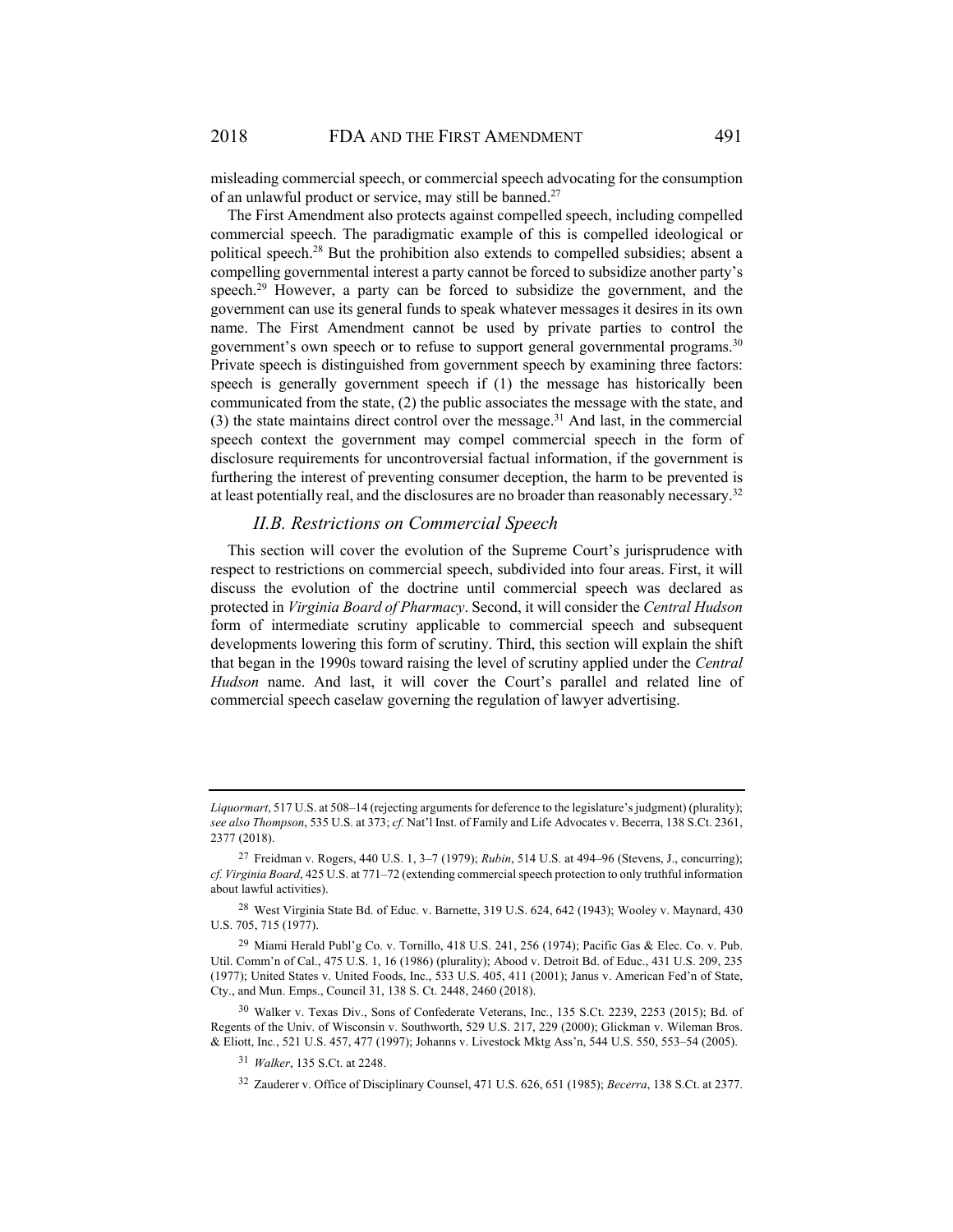#### *II.B.1. Early Development to Virginia Board of Pharmacy*

Any exposition of the development of the commercial speech doctrine must begin with the fact that for the first 184 years of the First Amendment—from 1791 until 1975—the Amendment provided no protection for commercial speech. 33 Commercial speech was simply not mentioned until the 1942 case of *Valentine v. Chrestensen*, which established that commercial speech had no protection and upheld a provision of New York City's Sanitary Code that forbade street distribution of commercial advertising.34 The facts are as follows: F. J. Chrestensen owned a decommissioned navy submarine, of which he gave tours for profit.35 He brought it to New York City and there attempted to pass out handbills advertising tours of the submarine.<sup>36</sup> However, police informed him that this violated a prohibition on street distribution of commercial advertising.37 Chrestensen was not deterred for long: he simply prepared identical handbills but affixed to the back a protest against the City Dock Department.38 He was then advised that the protest handbills by themselves would be allowed, but the dual-purpose handbills were still prohibited.<sup>39</sup>

In rejecting Chrestensen's challenge, Justice Roberts held that although "streets are proper places for the exercise of the freedom of communicating information and disseminating opinion[,] . . . the Constitution imposes no such restraint on government as respects purely commercial advertising," restrictions on which are simply "matters for legislative judgement."40 Chrestensen's trick of adding protest material to his advertisements did not save his pamphlets, because it was done with the intent to evade the ordinance, and because every merchant would use this loophole if it were held valid.<sup>41</sup>

But just as with many other categories of unprotected speech, commercial speech would not stay exempted from the First Amendment's reach. The next step in the development of the doctrine came, in a roundabout way, with the Court's 1973 decision in *Roe v. Wade* that a woman's right to choose an abortion was constitutionally protected.42

<sup>37</sup> *Id.* 

<sup>38</sup> *Id.* 

- <sup>39</sup> *Id.*
- <sup>40</sup> *Id.* at 53–54.

<sup>33</sup> *See* Valentine v. Chrestensen, 316 U.S. 52, 54 (1942); Breard v. City of Alexandria, 341 U.S. 622, 644–45 (1951) (upholding an ordinance prohibiting door-to-door solicitation of magazine subscriptions). Even so, there remains an argument that commercial speech was implicitly afforded some early protection, at least when commercial speech was mixed with the Free Exercise Clause of the First Amendment. *See* Murdock v. Pennsylvania, 319 U.S. 105, 111 (1943) ("the mere fact that . . . religious literature is "sold" . . . rather than "donated" does not transform evangelism into a commercial enterprise."); *see generally* Jeremy Kessler, *The Early Years of First Amendment Lochnerism*, 116 COLUM. L. REV. 1915 (2016).

<sup>34</sup> *Valentine*, 316 U.S. at 53.

<sup>35</sup> *Id.*

<sup>36</sup> *Id.*

<sup>41</sup> *Id.* at 55. *See also Bolger*, 463 U.S. at 67–68; *SUNY v. Fox*, 492 U.S. at 474.

<sup>42</sup> Roe v. Wade, 410 U.S. 113 (1973); *see also* Griswold v. Connecticut, 381 U.S. 479 (1965).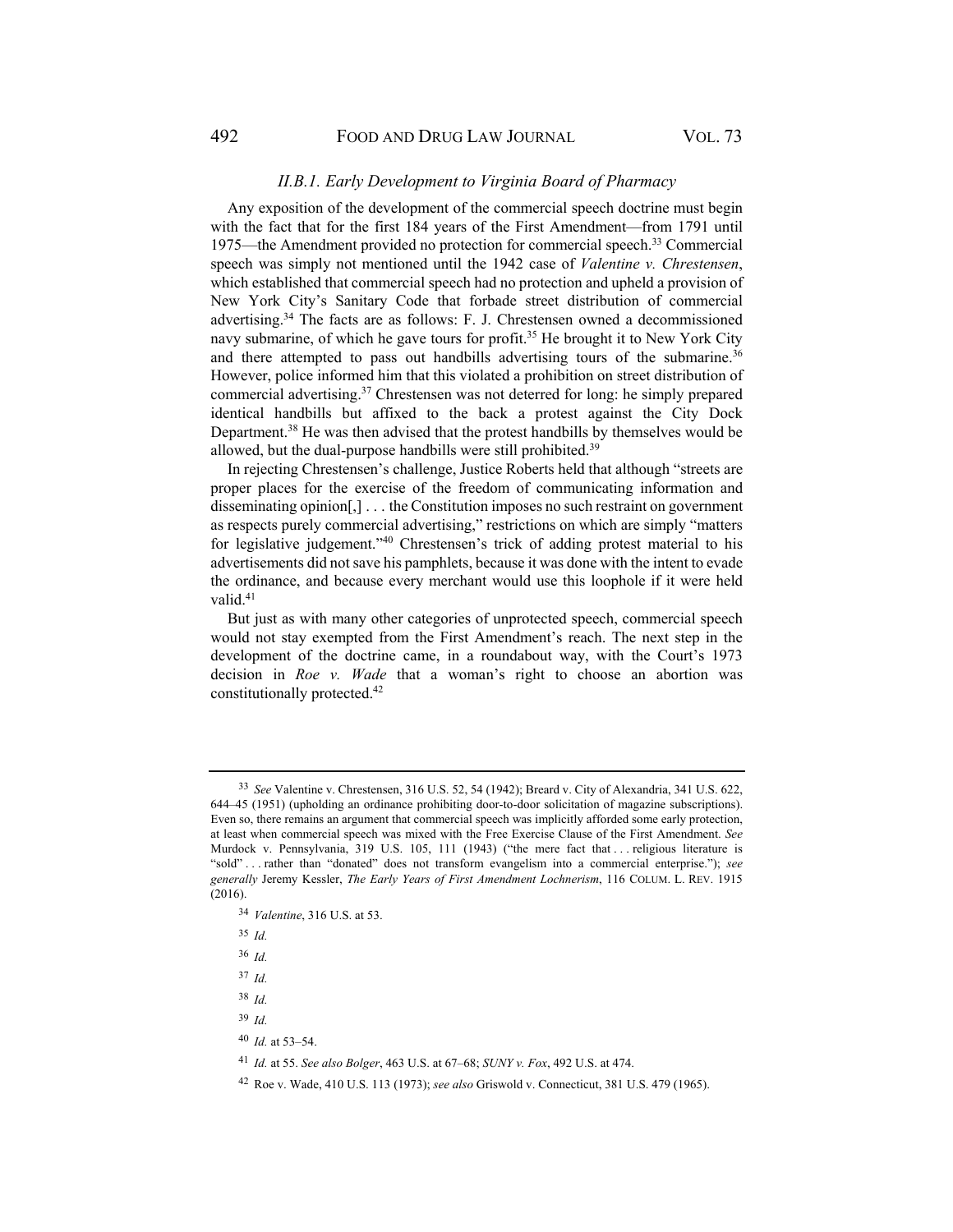In the aftermath of *Roe*, states sought to end-run its holding in a variety of ways.<sup>43</sup> One method states used was to limit advertisement of contraceptive options.<sup>44</sup> For example, a Virginia statute prohibited circulation of publications encouraging or promoting the procurement of an abortion.45 Jeffrey Bigelow, the managing editor of a newspaper called the Virginia Weekly, published and circulated an issue that contained an advertisement stating, "UNWANTED PREGNANCY LET US HELP YOU," and advertising the availability of abortions in New York.<sup>46</sup> Virginia tried, convicted, and fined Bigelow, and the Supreme Court of Virginia rejected his First Amendment claim, stating that his speech was unprotected commercial advertisement and the statute was a valid exercise of the state's police power because it was furthering the goal of protecting pregnant women facing a crucial decision from "commercial advertising pressure."47

Justice Blackmun, who had also authored the majority in *Roe*, did not see it the same way. Virginia Courts were wrong, he held in *Bigelow v. Virginia*, to assume that advertising had no First Amendment protection.<sup>48</sup> The "relationship of speech to the marketplace of products or of services does not make it valueless in the marketplace of ideas."49 The advertisement did not just propose a commercial transaction. Instead, it contained "factual material of clear public interest."50 Virginia could not legitimately regulate or prohibit the underlying service—abortion—and thus it could not regulate the speech giving information about the service. $51$ 

Commercial speech's initial shift from unprotected to protected category blossomed one year later in *Virginia State Board of Pharmacy*. 52 As part of its thorough regulation of the pharmacy profession, Virginia effectively banned price advertisement of prescription drugs by licensed pharmacists.<sup>53</sup> Justice Blackmun saw this as a chance to squarely address pure commercial speech. Pharmacists did not wish to editorialize on an idea, but simply communicate information: "I will sell you the X prescription drug at the Y price."54 As Blackmun explained, speech does not lose First Amendment

- <sup>46</sup> *Id.* at 811–12.
- <sup>47</sup> *Id.* at 813–15.
- <sup>48</sup> *Id.* at 825.
- <sup>49</sup> *Id.* at 826.
- <sup>50</sup> *Id.* at 822.

<sup>43</sup> *See generally An Overview of Abortion Laws: State Laws and Policies*, GUTTMACHER INSTITUTE, https://www.guttmacher.org/state-policy/explore/overview-abortion-laws [https://perma.cc/9P49-EWMA]; *cf. Harris v. McRae*, 448 U.S. 297 (1980) (upholding the constitutionality of the Hyde Amendment, which limited funding for abortions at the federal level).

<sup>44</sup> *Bigelow*, 421 U.S. 809; Carey v. Population Servs. Int'l, 431 U.S. 678, 700–01 (1977) (invalidating a prohibition on advertising of contraceptives); *Bolger*, 463 U.S. at 69 (holding the same, and stating that advertising for contraceptives "relates to activity which is protected from unwarranted state interference").

<sup>45</sup> *Bigelow*, 421 U.S. at 811.

<sup>51</sup> *Id.* at 825. *See also* Pittsburgh Press Co. v. Pittsburgh Comm'n on Human Relations, 413 U.S. 376 (1973) (upholding a statute which operated to forbid sex-designated job classified advertising on grounds that an advertiser who wished to segregate its job ads would be likely to unlawfully discriminate in its hiring practices). This idea was eventually folded into prong one of the *Central Hudson* test.

<sup>52</sup> *See generally Virginia Board*, 425 U.S. 748.

<sup>53</sup> *Id.* at 752.

<sup>54</sup> *Id.* at 761.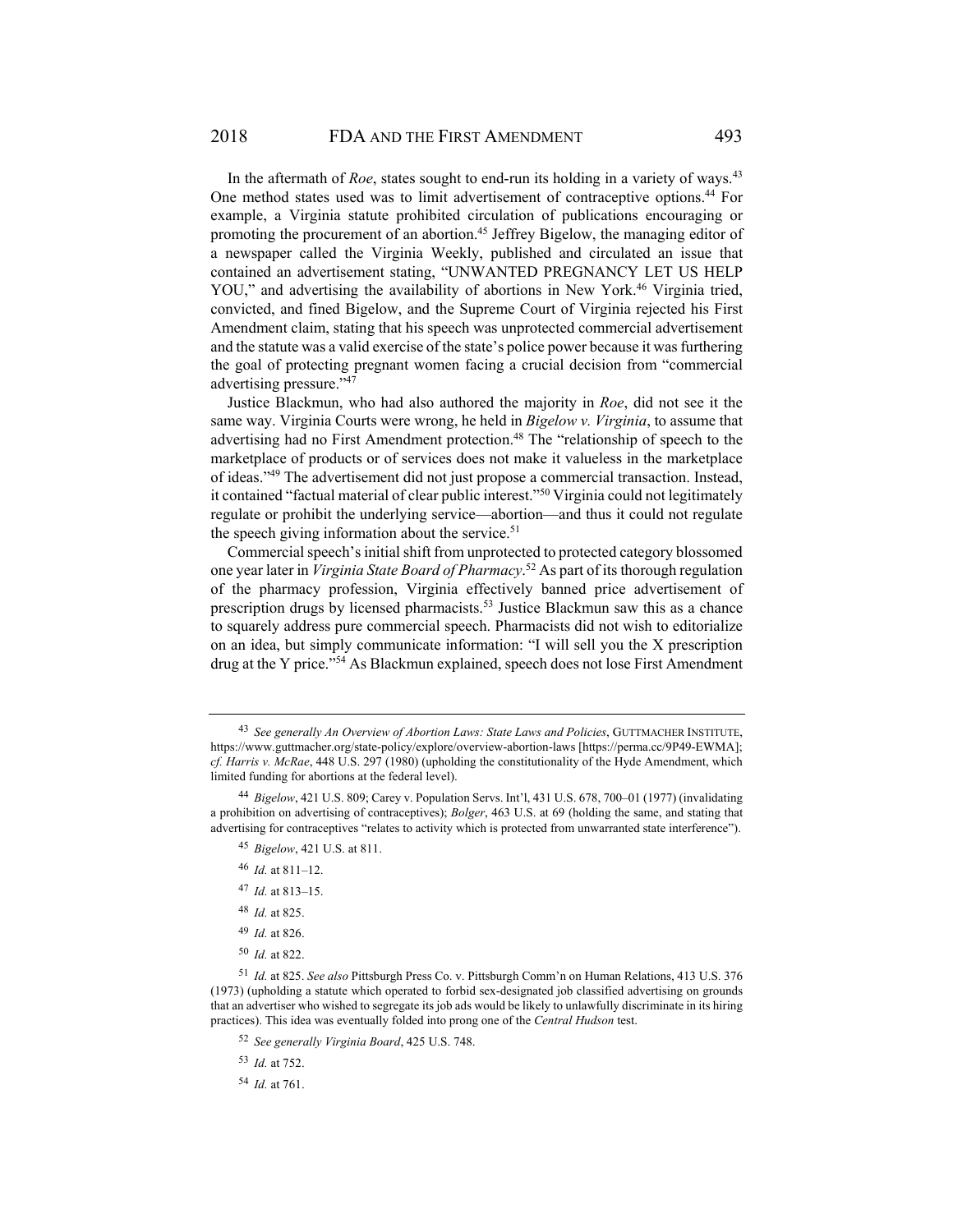protection because money is spent to project it,<sup>55</sup> nor does it lose protection because it is sold,<sup>56</sup> and speech proposing a commercial transaction is not of such low societal value as to otherwise justify it remaining an unprotected category.<sup>57</sup>

Three separate interests acted to protect the speech in *Virginia Board*. First, the Court held that the advertiser herself has an interest in the speech, which warrants its protection—even though the interest may be purely economic.58 Second, the Court determined that the individual consumer has an interest as a recipient of the information.59 And third, the Court stated that society has an interest in ensuring that economic decisions in the aggregate be intelligent and well-informed.<sup>60</sup>

Ultimately, though the protection results from various interests, the information is protected.61 The state was of course free to regulate the pharmaceutical profession for safety and professionalism.62 But *Virginia Board* established that the state was not free to suppress the dissemination of truthful information about lawful activity based on fears regarding the effect on disseminators or recipients.<sup>63</sup> Justice Blackmun thoroughly rejected such a paternalistic approach: "[I]nformation is not in itself harmful[.]... [P]eople will perceive their own best interests if only they are well enough informed[.] . . . [T]he best means to that end is to open the channels of communication rather than to close them."64

<sup>58</sup> *Id.* (citing NLRB v. Gissel Packing Co., 395 U.S. 575, 617–18 (1969) (protecting labor dispute communications, which involve primarily economic interests, even when the parties do not address "the merits of unionism in general")); *id.* at 764–65 (stating that distinctions would be needlessly formal because the pharmacist could just recast herself "as a commentator on store-to-store disparities in drug prices").

<sup>59</sup> *Id.* This was implicit in the fact that the Virginia Citizens Consumer Council, which represented consumers of prescriptions drugs, was able to assert First Amendment protection as recipients of the communication. *Id.* at 753, 757 ("the protection afforded is to the communication, to its source and to its recipients both"); *id.* at 763–64 (stating that the consumer needs protection because "the poor, the sick, and particularly the aged" spend so much of their income on drugs that "information as to who is charging what becomes more than a convenience").

<sup>60</sup> *Id.* at 765 ("So long as we preserve a predominantly free enterprise economy, the allocation of our resources in large measure will be made through numerous private economic decisions. It is a matter of public interest that those decisions, in the aggregate, be intelligent and well informed. To this end, the free flow of commercial information is indispensable.").

<sup>61</sup> Cf. Red Lion Broadcasting v. FCC, 395 U.S. 367, 390 (1969) (stating that the public has a right "to receive suitable access to social, political, [and] aesthetic" ideas); Time, Inc. v. Hill, 385 U.S. 374, 389 (1967) (suggesting a right to publish newsworthy information "for the benefit of all of us"); Pacific Gas  $\&$ Elec. Co. v. Pub. Util. Comm'n of Cal., 475 U.S. 1, 8 (1986) (plurality) ("The identity of the speaker is not decisive in determining whether speech is protected. Corporations and other associations, like individuals, contribute to the discussion, debate, and the dissemination of information and ideas that the First Amendment seeks to foster.") (quoting First Nat'l Bank of Boston v. Belotti, 435 U.S. 765, 783 (1978)).

<sup>62</sup> *Virginia Board*, 425 U.S. at 769–70.

<sup>63</sup> *Id.* at 771–72. *See also Linmark Associates*, 431 U.S. at 96 ("the constitutional defect . . . [in an ordinance that prohibited display of "for sale" signs in order to combat "white flight," is that that township] has sought to restrict the free flow of these data because it fears that otherwise homeowners will make decisions inimical to what the [council] views as the homeowners' self-interest.").

<sup>64</sup> *Virginia Board*, 425 U.S. at 770.

<sup>55</sup> *Id.* (citing Buckley v. Valeo, 424 U.S. 1, 35–36 (1976)).

<sup>56</sup> *Id.* (citing Smith v. California, 361 U.S. 147, 150 (1959) (books)); *Murdock*, 319 U.S. at 111 (religious literature).

<sup>57</sup> *Virginia Board*, 425 U.S. at 762 (stating that speech solely proposing a commercial transaction is not "so removed from exposition of ideas . . . that it lacks all protection").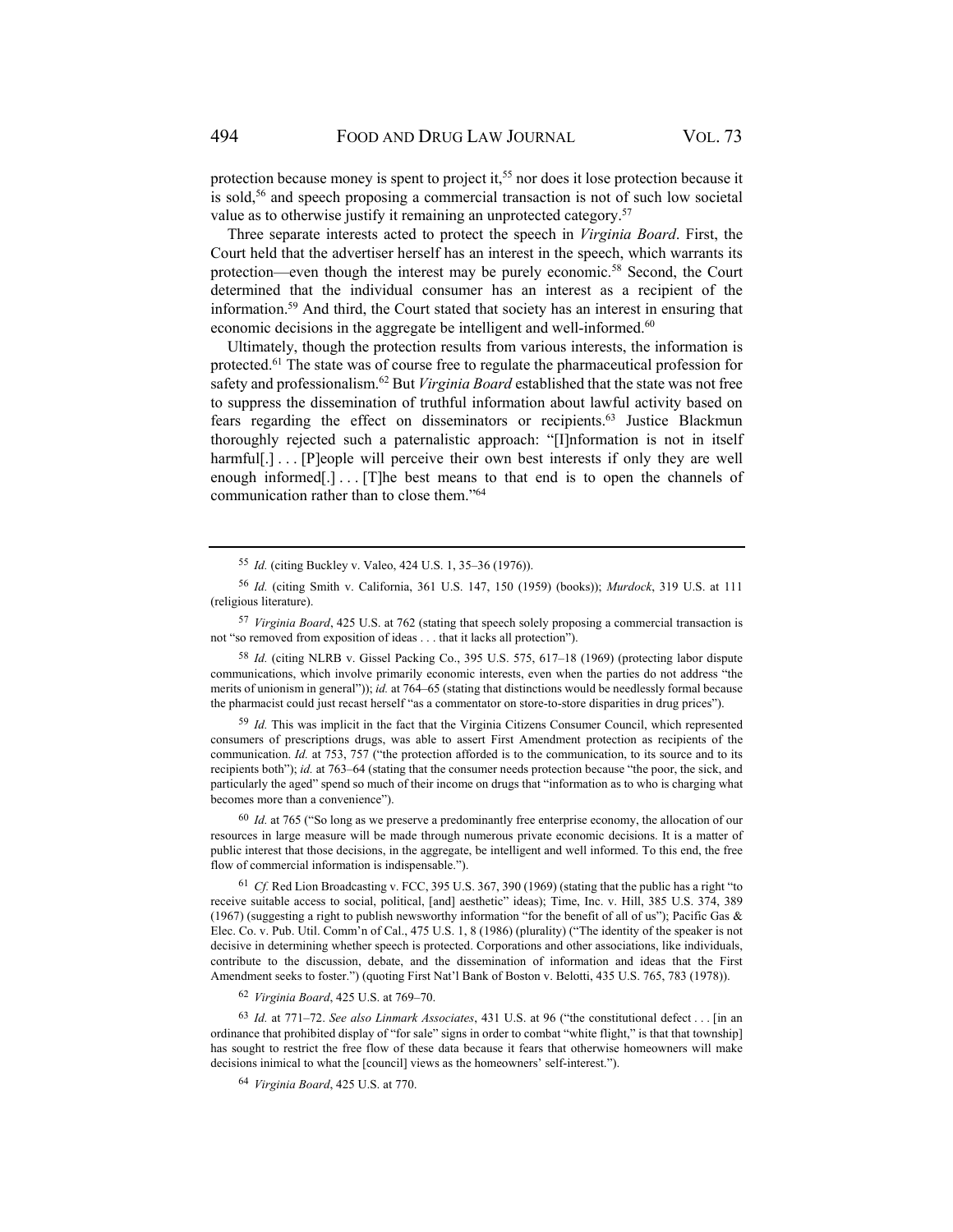Justice Stewart's *Virginia Board* concurrence offered an important qualification: in his view, the protection for commercial speech does not extend to "false or deceptive advertising."65 He wrote separately to clarify the "important differences" between ideological communications and commercial price and product advertising. Ideological expression is constitutionally protected, "whether or not it contains factual representations and even if it includes inaccurate assertions of fact," while commercial speech "may be tested empirically and corrected to reflect the truth without in any manner jeopardizing the free dissemination of thought."<sup>66</sup> Since commercial speech's protection derives from its "information of potential interest and value," it can be comfortably regulated for truth—false commercial speech does not have the same value.<sup>67</sup>

Justice Rehnquist in dissent levelled what has become a common critique of modern First Amendment jurisprudence at the *Virginia Board* majority: that they were reviving the anticanon staple *Lochner v. New York*. 68 In fact, in an earlier due process challenge after the statute was originally amended in 1968, a district court had upheld the statute.69 That the Court was now striking it under the Free Speech Clause looked to Justice Rehnquist like the Court was substituting its policy views for the Virginia legislature's. Justice Rehnquist also faulted the court for simply abandoning the line between commercial and noncommercial speech in favor of the line between truthful and false or misleading commercial speech. Both lines are difficult to define.<sup>70</sup> And finally, his prediction that pharmacists would "energetically promote" the sale of drugs with advertisements such as, "Pain getting you down? Insist that your physician prescribe Demerol," has proved more than prescient.<sup>71</sup>

Justice Rehnquist's views on the similarity between commercial speech protections and *Lochner*'s freedom of contract has come back into focus in recent years, with the

<sup>65</sup> *Id.* at 776 (Stewart, J., concurring).

<sup>66</sup> *Id.* at 780–81 (Stewart, J., concurring). *See also id.* at n.24 ("The truth of commercial speech, for example, may be more easily verifiable by its disseminator[.] . . . Also, commercial speech may be more durable than other kinds. [Because of its profit motive] there is little likelihood of its being chilled by proper regulation and forgone entirely. Attributes such as these, the greater objectivity and hardiness of commercial speech, may make it less necessary to tolerate inaccurate statements for fear of silencing the speaker.").

<sup>67</sup> *Id.* Demonstrably false speech does have protection in the ideological context, but not the same amount as clearly verifiable statements. *See* New York Times Co. v. Sullivan, 376 U.S. 254, 279 (1964) (holding that since errors are inevitable in free debate, the freedom of expression needs "breathing room" to survive); Gertz v. Robert Welch, Inc., 418 U.S. 323, 342–47 (1974) (holding that demonstrable falsehoods are not protected in the same manner as truthful statements); United States v. Alvarez, 567 U.S. 709 (2012) (agreeing that false statements are entitled to at least some protection, but failing to draw a majority on whether the protection is the same level as for true statements).

<sup>68</sup> *Virginia Board*, 425 U.S. at 784 (Rehnquist, J., dissenting) ("Courts [should] not substitute their social and economic beliefs for the judgment of legislative bodies who are elected to pass laws."); Lochner v. New York, 198 U.S. 45 (1905).

<sup>69</sup> Patterson Drug Co. v. Kingery, 305 F. Supp. 821 (W.D. Va. 1969).

<sup>70</sup> *Virginia Board*, 425 U.S. at 787 (Rehnquist, J., dissenting).

<sup>71</sup> *Id.* at 788 (Rehnquist, J., dissenting). For examples of the extensive advertising this doctrine has ended up protecting, turn on any television set or see, *e.g.*, *Do not get sold on drug advertising*, HARVARD HEALTH PUBLISHING: HARVARD MEDICAL SCHOOL (Feb. 2017), https://www.health.harvard.edu/drugsand-medications/do-not-get-sold-on-drug-advertising [http://perma.cc/Y35Z-HYZT].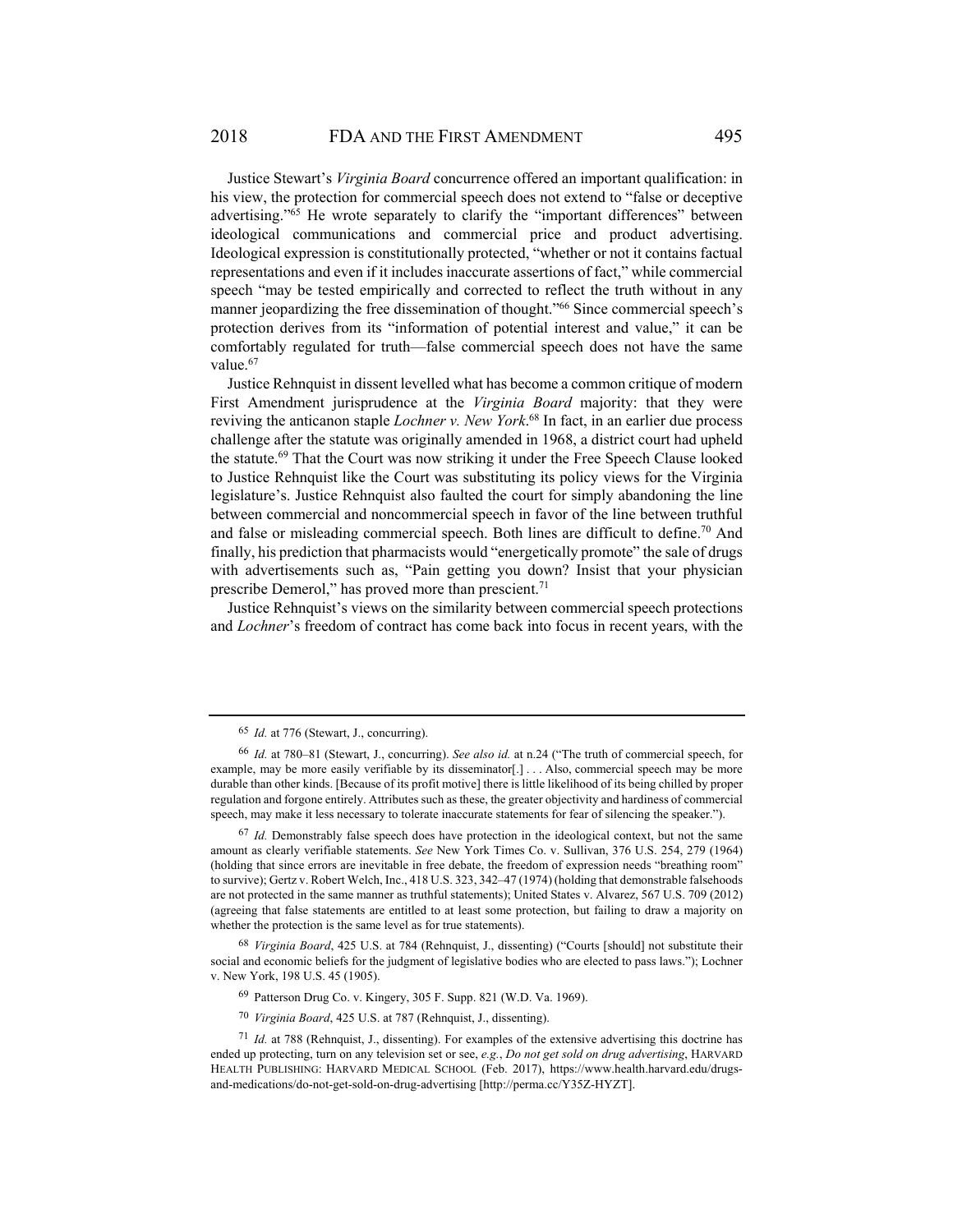liberal justices on the court often agreeing with him while writing in dissent.<sup>72</sup> Recent scholarship, too, has criticized "[t]he new *Lochner*'s absolutist 'speech is speech' argument" "both for its lack of limiting principle and for its failure to reflect social reality," noting that its advocates "seek to remake the American administrative state," "pit[ting] the Constitution against democracy itself."<sup>73</sup> Other scholarship argues that such "information libertarianism" supports traditional First Amendment theories while also being "limited enough to permit the modern regulatory state to function largely unimpeded."74 This article does not seek to add to this debate but instead merely to present (and argue that FDA must contend with) the law as it currently is.

#### *II.B.2. The Central Hudson Era*

*Bigelow* determined that commercial speech on matters of public interest had First Amendment protection, while *Virginia Board* established that all commercial speech concerns matters of public interest. But the precise test for commercial speech protections did not solidify until the 1980 case of *Central Hudson Gas & Electric*. 75 *Central Hudson* concerned a challenge to the New York Public Service Commission's complete ban on advertising by electrical companies.76 The Court held that advertising was protected despite the service holding a monopoly because "[e]ven in monopoly markets, the suppression of advertising reduces the information available for consumer decisions and thereby defeats the purpose of the First Amendment."77 Although the state had a substantial interest in energy conservation, the ban was more extensive than necessary to further that interest, and although the state had a substantial interest in preventing inequities in rates, the means-ends connection was, at best, tenuous.<sup>78</sup>

The *Central Hudson* case established that commercial speech is subject to a version of intermediate scrutiny, and its inquiry provided the framework for evaluating commercial speech challenges that has held, in name at least, to the present day. The *Central Hudson* intermediate scrutiny test comes in four parts, as follows.79 First, the threshold inquiry is whether the expression is protected by the First Amendment, *i.e.*, whether it concerns lawful activity and is not misleading. Second, for the regulation to be upheld, the asserted governmental interest must be substantial. Further, the regulatory technique must be in proportion to the interest, which is shown by third, directly advancing the interest, and fourth, being no more extensive than necessary to serve the interest.

The Court's next commercial speech case concerned another effort to limit access to contraceptives by limiting the advertisement of such—this time, by the federal

- <sup>77</sup> *Id.* at 567.
- <sup>78</sup> *Id.* at 566–72.
- <sup>79</sup> *Id.* at 566.

<sup>72</sup> *Sorrell*, 564 U.S. at 585 (Breyer, J., dissenting); *Becerra*, 138 S.Ct. at 2381–83 (Breyer, J., dissenting); *Janus*, 138 S. Ct. at 2464 ("[T]he majority's road runs long. And at every stop are black-robed rulers overriding citizens' choices.") (Kagan, J., dissenting).

<sup>73</sup> Amanda Shanor, *The New Lochner*, WIS. L. REV. 133, 205–06 (2016); *see also* Thomas Colby & Peter Smith, *The Return of Lochner*, 100 CORNELL L. REV. 527 (2015).

<sup>74</sup> Jane R. Bambauer & Derek E. Bambauer, *Information Libertarianism*, 105 CALIF. L. REV. 335, 394 (2017).

<sup>75</sup> *Central Hudson*, 447 U.S. 557.

<sup>76</sup> *Id.* at 559.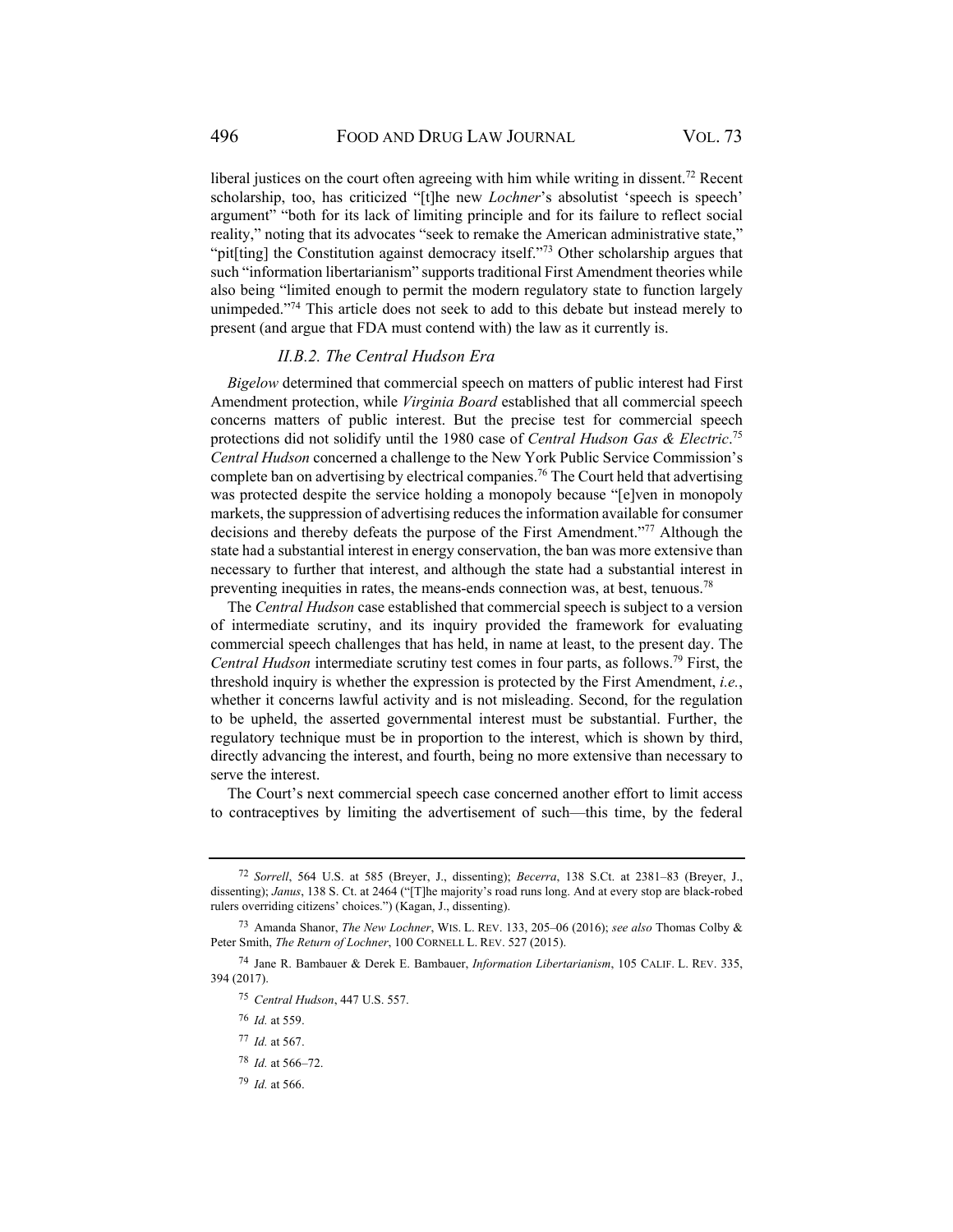government.<sup>80</sup> 39 U.S.C. §3001(e)(2) prohibited unsolicited mailing of advertisements for contraceptives; when Youngs Drug Products sought to mail unsolicited advertisements containing a combination of information on venereal diseases and advertisements for its contraceptive products, the Postal Service informed them that doing so would violate the statute.81 In *Bolger*, the Court struggled with how to classify the speech: was it commercial speech that did no more than propose a commercial transaction, or did the discussions of important public issues such as venereal disease and family planning give it the usual protection afforded to speech against contentbased restrictions?<sup>82</sup> Justice Marshall determined that three relevant factors were present: (1) they were advertisements; (2) they referred to a specific product; and (3) Youngs had an economic motivation for the mailing.<sup>83</sup> Although none of these factors by itself would justify characterization as commercial speech, in combination they "provide<sup>[d]</sup> strong support" for such a characterization.<sup>84</sup> Despite the decision that Youngs Drugs' speech was commercial and the ensuing application of *Central Hudson* intermediate scrutiny, the Court still struck the prohibition.<sup>85</sup> The governmental interest in shielding recipients from offensive materials was "classically" not a justification for suppression, and while the governmental interest in aiding parents' efforts to control when and how their children were informed about birth control was substantial, the means were too broad.<sup>86</sup>

The *Bolger* Court's classification of the speech as commercial or noncommercial thus was irrelevant to the outcome. Had the speech been noncommercial, the law would have received strict scrutiny due to its content-based restriction, which it would have necessarily failed given it failed intermediate scrutiny. A better explanation for the outcome in *Bolger*—one that is more satisfying than the mechanics of the *Central Hudson* inquiry—is that Justice Marshall was troubled by the same issue that troubled Justice Blackmun in *Bigelow*. That is, the government here was attempting to manipulate consumer behavior by restricting consumers' access to information. This is troubling in most cases,  $87$  but when it comes to cases where the underlying product or service is not only legal, but constitutionally protected, it is especially troubling enough that the law will likely be struck regardless of the level of scrutiny applied.<sup>88</sup>

Justice Stevens in his concurrence to *Bolger* did not think the classification question quite as easily settled. The idea that commercial speech is "a fairly definite category of communication . . . may not be wholly warranted," he stated, because

- <sup>83</sup> *Bolger*, 432 U.S. at 66–67.
- <sup>84</sup> *Id.*
- <sup>85</sup> *Id.* at 74.
- <sup>86</sup> *Id.* at 71–74.
- <sup>87</sup> *E.g.*, *Virginia Board*, 425 U.S. at 770–72.

88 Justice Marshall's majority opinion alluded to this by stating that advertising for contraceptives is clearly protected under prong one of *Central Hudson* because, contrary to being illegal, it actually "relates to activity which is *protected* from unwarranted state interference." *Bolger*, 462 U.S. at 69 (emphasis added). Justice Stevens in concurrence would have found it relevant "whether a law regulates communications for their ideas or for their style," because form or context regulations are less suspect and statutes that "censor ideas" are more suspect. This law was in the latter, idea-censoring, category. *Id.* at 84 (Stevens, J., concurring).

<sup>80</sup> *Bolger*, 463 U.S. at 62.

<sup>81</sup> *Id.* at 62–63.

<sup>82</sup> *Id.* at 62–68; *see also Virginia Board*, 425 U.S. at 762.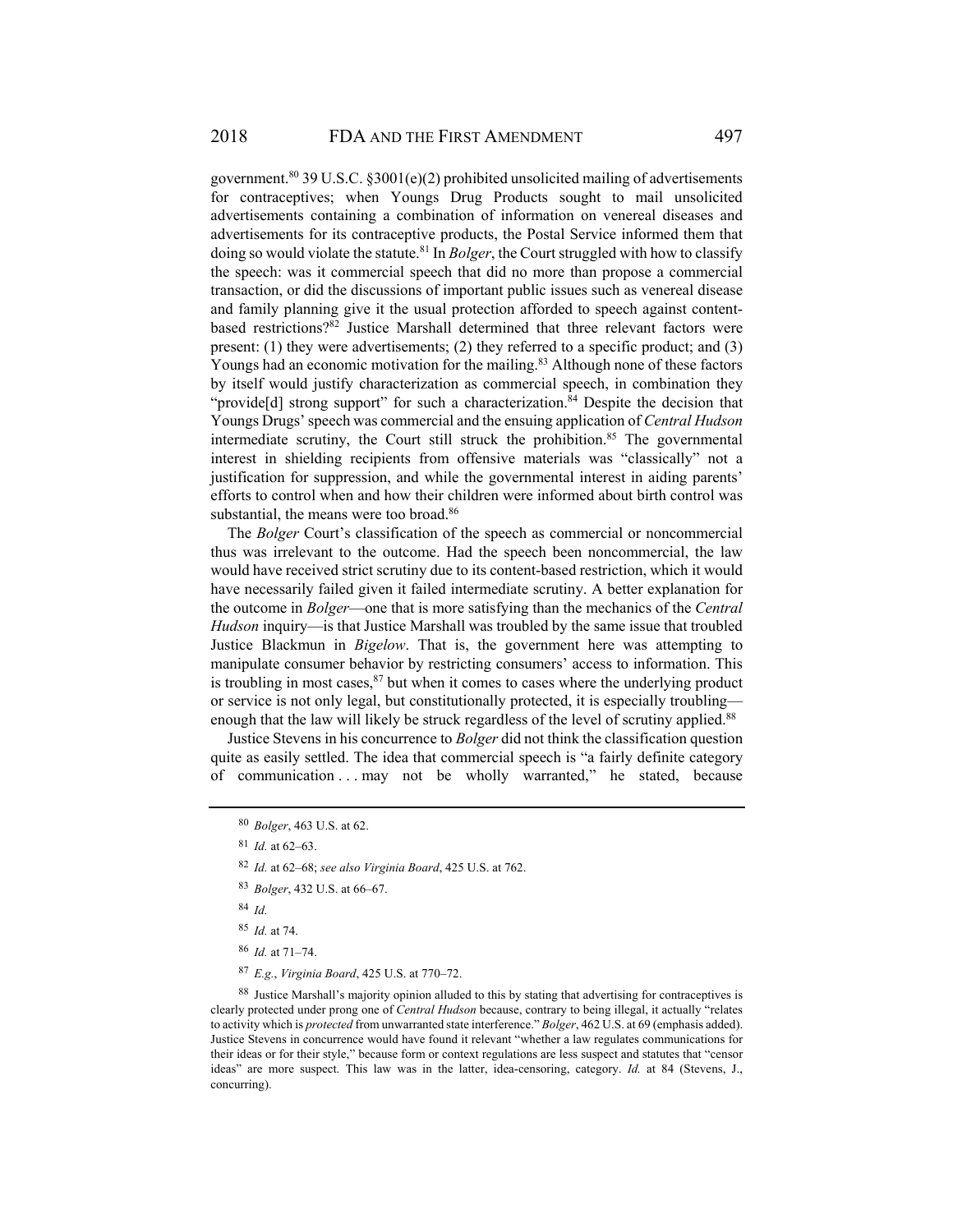"advertisements may be complex mixtures of commercial and noncommercial elements."89 "[T]he noncommercial message does not obviate the need for appropriate commercial regulation; conversely, the commercial element does not necessarily provide a valid basis for noncommercial censorship."90 *Valentine v. Chrestensen* would appear to provide an answer to Justice Stevens' dilemma: perhaps the determination turns on whether the noncommercial aspect was added with intent to evade a commercial classification.<sup>91</sup> But this only holds inasmuch as the protection is for the speaker, and *Virginia Board* stated that the protection is for the speech—the speaker, the listener, and society.<sup>92</sup> Additionally, cases rarely present such a neat demonstration of motive as Chrestensen's dual-sided pamphlets offered.<sup>93</sup>

After *Bolger*, the Court returned to considering commercial speech restrictions where the underlying product or service was legal, but not constitutionally protected. The two final decisions of the *Central Hudson* era upheld Puerto Rico's prohibition on the advertisement of gambling and the State University of New York's refusal to permit Tupperware parties in campus dormitories.94 Along the way, the Court either depending on one's views—illuminated or weakened *Central Hudson*'s requirements.

1986 brought a challenge to Puerto Rico's gambling laws in *Posadas de Puerto Rico Associates v. Tourism Company of Puerto Rico*. 95 Puerto Rico legalized gambling in order to promote development of tourism, but banned advertisement of gambling rooms to the Puerto Rican public (advertisement to tourists remained lawful).<sup>96</sup> Justice Rehnquist upheld the ban using the *Central Hudson* test:<sup>97</sup> (1) gambling was a lawful activity; (2) the governmental interest in reducing its residents' demand for casino gambling was a substantial interest as an extension of its police powers; (3) the restrictions directly advanced the interest because the legislature's belief that it would advance the interest was reasonable (and the under-inclusivity was not an issue); and (4) the restrictions were no more extensive than necessary, because the Puerto Rican courts had interpreted them to prohibit only advertising directly addressed to residents. Further, the Court distinguished *Carey* and *Bigelow* on the nature of the underlying product or service. Unlike the product or service in those cases, here "the Puerto Rican government surely could have prohibited casino gambling by the residents of Puerto Rico altogether. In our view, the greater power to completely ban casino gambling necessarily includes the lesser power to ban advertising of casino gambling."98 When

<sup>90</sup> *Id.*

<sup>96</sup> *Id.* at 331–32.

<sup>89</sup> *Bolger*, 462 U.S. at 81 (Stevens, J., concurring).

<sup>91</sup> *Valentine*, 316 U.S. at 55.

<sup>92</sup> *Virginia Board*, 425 U.S. at 757.

<sup>93</sup> The commercial speech may also be not as easily separated from the noncommercial speech. *See, e.g., Riley*, 487 U.S. at 796 (applying strict scrutiny to compelled disclosure to potential donors, before an appeal for funds, of the percentage of a fundraiser's collections that were actually turned over to charity, despite its commercial aspects, because the speech was "inextricably intertwined with otherwise fully protected speech" and thus the proper level of scrutiny was determined by "the nature of the speech taken as a whole").

<sup>94</sup> *Posadas*, 478 U.S. 328; *SUNY v. Fox*, 492 U.S. 469.

<sup>95</sup> *Posadas*, 478 U.S. 328.

<sup>97</sup> *Id.* at 341–42.

<sup>98</sup> *Id.* at 345–46.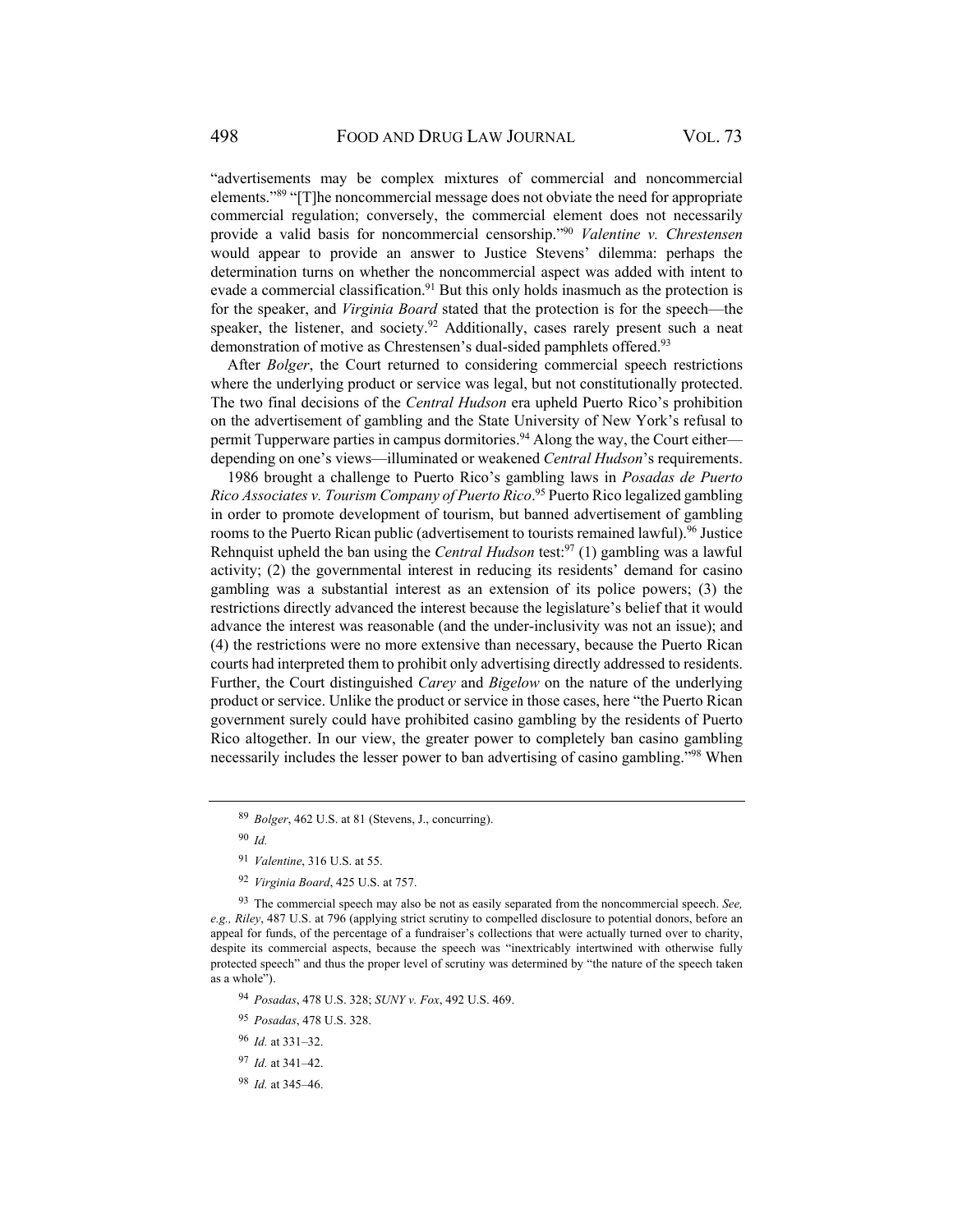the underlying conduct is not constitutionally protected and the product or service is deemed harmful, *Posadas* held, advertising prohibitions are simply another tool in the legislature's chest.<sup>99</sup>

Justice Brennan in dissent took issue with the majority's application of *Central Hudson*, essentially accusing it of applying mere rational basis review. While "tipping its hat" to the *Central Hudson* test, Justice Brennan wrote, the majority did "little more than defer" to the Puerto Rican legislature.<sup>100</sup> On this view, the majority's application of *Central Hudson* prong three is particularly weak. The restrictions were held to directly advance the interest because the legislature held a reasonable belief that they would, and because "the fact that appellant has chosen to litigate this case all the way to [the Supreme] Court" showed that the Tourism Company, too, believed that it would advance the interest.101 Under this reasoning nearly every challenge that reached the Supreme Court would automatically satisfy *Central Hudson* prong three. Justice Brennan also had a different view on whether *Carey* and *Bigelow* were distinguishable. There the ultimate sin was not that the legislature could not ban the underlying behavior, but that the government sought "to manipulate private behavior by depriving citizens of truthful information concerning lawful activities."102 Of this sin, the Puerto Rican government was guilty.

Justice Stevens dissented on a separate (but related) point, namely, the majority's conclusion that the greater always includes the lesser in the commercial speech area. It was inappropriate for the majority to address the issue, he wrote, because Puerto Rico's "bizarre restraints on speech" (*i.e.*, "blatantly discriminat[ing] . . . depending upon the publication, audience, and words employed") meant that the law was "plainly forbidden by the First Amendment."103 To compare the two concurrences, Justices Brennan and Stevens both faulted the majority for implicitly lowering the *Central Hudson* standard. Justice Brennan would have incorporated (or kept) the strict scrutiny staple of not deferring to the legislature,  $104$  while Justice Stevens would have applied to the commercial speech at issue the First Amendment rule for fully-protected speech that regulatory schemes riddled with exceptions, or regulatory schemes that are speaker- or listener-specific as a proxy for content-specificity, are viewed more suspiciously.<sup>105</sup>

<sup>99</sup> *Id.* at 346–47 ("Legislative regulation of products or activities deemed harmful . . . has varied from outright prohibition . . . to legalization . . . with restrictions . . . . To rule out the latter, intermediate kind of response would require more than we find in the First Amendment."). This view has not held up over time. *See* section II.B.3., *infra*.

<sup>100</sup> *Id.* at 352 (Brennan, J., dissenting).

<sup>101</sup> *Id.* at 341–42.

<sup>102</sup> *Id.* at 351 (citing *Central Hudson*, 447 U.S. at 574–75 ("[This restriction] is a covert attempt by the State to manipulate the choices of its citizens . . . by depriving the public of the information needed to make a free choice.") (Blackmun, J., concurring)).

<sup>103</sup> *Id.* at 359.

<sup>104</sup> *Compare* Fitzgerald v. Racing Ass'n of Central Iowa, 539 U.S. 103, 108 (2003) (upholding a statute under minimum rationality review because the legislature "might [have a] general objective") *with* City of Richmond v. J.A. Croson Co, 488 U.S. 469, 501 (1989) (holding that in the strict scrutiny realm of race classifications, courts should not defer to a governmental body's conclusions).

<sup>105</sup> On the first point, *see* Metromedia v. San Diego, 453 U.S. 490 (1981) (striking an ostensibly content-neutral ordinance because it was riddled with content-based exceptions) (plurality); Reed v. Town of Gilbert, 135 S.Ct. 2218 (2015) (striking a content-based sign ordinance as hopelessly underinclusive of the city's interests in aesthetics and traffic safety, because the exceptions allowed proliferation of other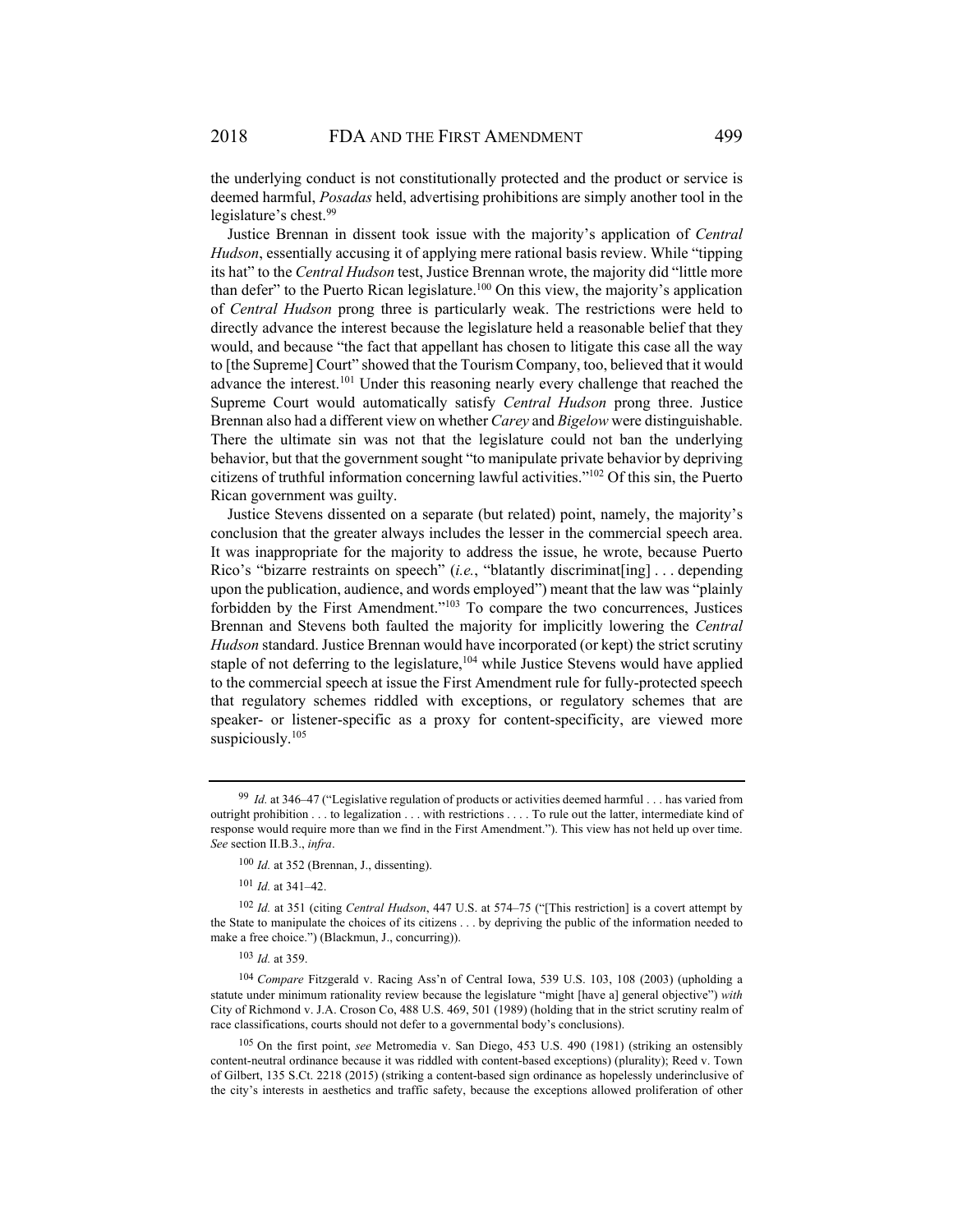The final case106 of what this article has termed the *Central Hudson* era took a similar approach to *Posadas*. In *Board of Trustees of State University of New York v. Fox*, the Court considered a challenge to the state university's refusal to permit American Future Systems, Inc., a company that sold housewares to college students, to conduct Tupperware parties in campus dormitory rooms.107 As a threshold matter, Justice Scalia summarily dismissed the argument that the fact that the commercial presentations also touched on noncommercial subjects such as how to be financially responsible and how to run an efficient home meant it had the full protection of noncommercial speech.108 The commercial speech here was not "inextricably intertwined with otherwise fully protected speech," and thus the commercial aspect that the students seek to "propose a commercial transaction"—was the relevant portion.109

Justice Scalia framed the ultimate question in *SUNY v. Fox* as "whether governmental restrictions upon commercial speech are invalid if they go beyond the least restrictive means to achieve the desired end."110 This question he answered in the negative: the fit must only be reasonable and proportional, not perfect.<sup>111</sup> The case was then remanded to consider an as applied challenge in light of the new guidance.<sup>112</sup>

#### *II.B.3. The Modern Era*

This article places a dividing line between "the *Central Hudson* era" and "the modern era" because of the Court's fundamental shift in approach. While *Posadas* and *SUNY v. Fox* relaxed *Central Hudson*, cases after this era considered rejecting the *Central Hudson* test altogether in favor of a heightened standard of review. However, the Court never achieved enough votes to officially overturn *Central Hudson*, and

<sup>108</sup> *Id.* at 474–75.

<sup>110</sup> *SUNY v. Fox*, 492 U.S. at 471.

signs). In the commercial speech context, *see Rubin*, 514 U.S. at 488 (holding that a commercial speech regulation could not pass scrutiny, even given a substantial governmental interest, if "other provisions of the same Act directly undermine and counteract its effects"); *New Orleans Broad.*, 527 U.S. at 188 (striking a speech-restricting regulatory regime due to too many exemptions and inconsistencies).

On the second point, *see* Leathers v. Medlock, 499 U.S. 439 (1991) (holding that tax schemes with speaker-specificity implicate the First Amendment if the specificity functions as idea discrimination); Turner Broadcasting v. FCC, 512 U.S. 622 (1994) [hereinafter *Turner I*] (stating that regulations discriminating between speakers within a medium present First Amendment concerns unless the differential treatment is justified by some special characteristic of the particular medium being regulated). In the commercial speech context, see City of Cincinnati v. Discovery Network, 507 U.S. 410 (1993) (holding it constitutionally invalid to treat commercial and noncommercial speech differently, except if aiming at a particular harm generated by the commercial speech).

<sup>&</sup>lt;sup>106</sup> The Court considered other cases in the meanwhile, but the approach taken in these was largely the same as that set forth in *Posadas* and *SUNY v. Fox*. *See* section II.B.4., *infra*; *see also* United States v. Edge Broadcasting, 509 U.S. 418 (1993) (upholding prohibition on advertisement of a state's lottery by a radio station in another state in which the lottery was not legal).

<sup>107</sup> *SUNY v. Fox*, 492 U.S. at 472.

<sup>109</sup> *Id.* at 473–75. The rule that compelled commercial speech gets full protection when "inextricably intertwined with otherwise fully protected speech" comes from *Riley*, 487 U.S. at 796. The rule that commercial speech "propose[s] a commercial transaction" comes from *Virginia Board*, 425 U.S. at 762.

<sup>111</sup> *Id.* at 480. This view has not held up over time. *See* section II.B.3, *infra*.

<sup>112</sup> *SUNY v. Fox*, 492 U.S. at 485–86.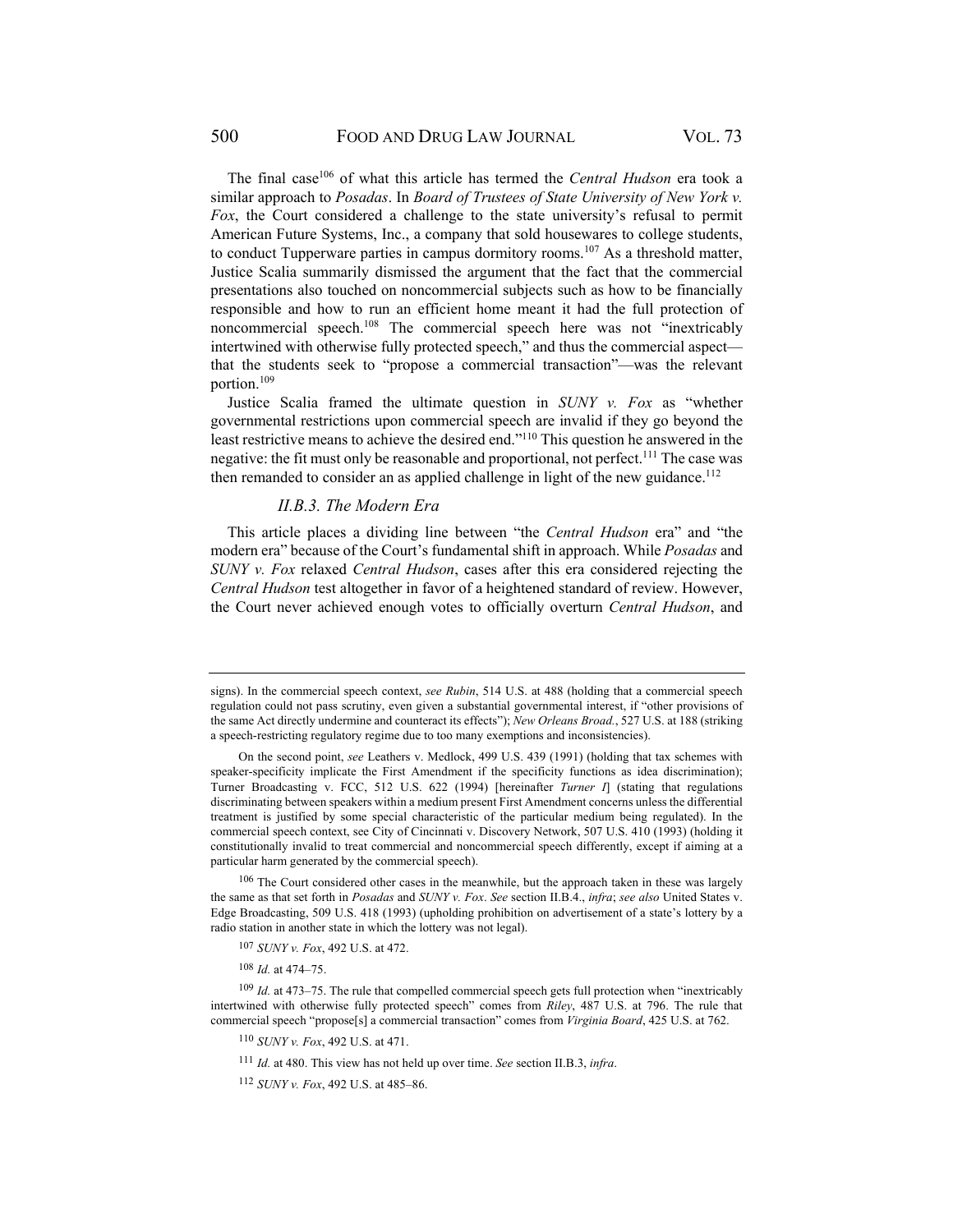eventually has settled on applying a version of *Central Hudson* which is muchstrengthened from its original form.

The first clear evidence of the Court's shift in approach came in the early 1990s with *Rubin v. Coors*. <sup>113</sup> *Rubin* involved the Federal Alcohol Administration's regulations implementing the FAAA (27 U.S.C.  $\S 205(e)(2)$ ), which operated to prohibit beer labels from displaying the beer's alcohol content. 114 Justice Thomas' majority purported to use a straightforward application of *Central Hudson*—but unlike past precedent, he struck the policy both because it did not advance the interest in a "direct and material way"115 and because there were more speech-friendly alternatives available.116 The first point is at least in tension with *Posadas*' point on deferring to a legislature's reasonable determination that the regulation will advance the interest, $117$ while the second point runs counter to *SUNY v. Fox's* determination that the least restrictive means are not required under *Central Hudson*. 118

As to the mechanics, the majority held that the government did have a substantial interest in avoiding "strength wars" among brewers as an extension of its interest in protecting the health, safety, and welfare of its citizens via avoiding alcoholism.<sup>119</sup> But the regulations did not advance the interest in a direct and material way because the scheme was irrational given that other provisions of the same Act (*e.g.*, allowing wine and distilled spirits to display alcohol content and labeling of high alcohol content beers differently) counteracted the interest.<sup>120</sup> Additionally, there were several available alternatives that would advance the goal in a less speech-restrictive manner, such as directly regulating alcohol content or targeting only advertising emphasizing high alcohol strength.<sup>121</sup>

Curiously enough, despite its implicit repudiation of the lowered standard of the 1980s, the *Rubin v. Coors* case was unanimous in judgment, with only Justice Stevens concurring and all others—including Justice Rehnquist, author of *Posadas*, and Justice Scalia, author of *SUNY v. Fox*—joining the majority.

Justice Stevens' concurrence bears further detailing, as its theories will soon come into prominent view: specifically, his theory on the "artificiality of a rigid commercial/noncommercial [speech] distinction" first laid forth in his *Bolger* concurrence.122 First, he rejected several options for defining speech as "commercial": (1) the commercial content of the speech; (2) the economic motivation of the speaker; and (3) the effect of inducing purchase. As to the first, this does not suffice, he argued, because a nonprofit could publish the same information—"an unadorned, accurate statement" of the alcoholic content of certain beers—and it would clearly be fully

<sup>113</sup>Rubin v. Coors, 514 U.S. 476 (1995).

<sup>114</sup> *Id.* at 480–81.

<sup>115</sup> *Id.* at 486–88; *see also* Edenfield v. Fane, 507 U.S. 761, 767, 770–71 (1993).

<sup>116</sup> *Rubin*, 514 U.S*.* at 490–91.

<sup>117</sup> *Posadas*, 478 U.S. at 341–42.

<sup>118</sup>SUNY v. Fox, 492 U.S. 469, 480 (1989).

<sup>119</sup> *Rubin*, 514 U.S. at 483–85.

<sup>120</sup> *Id.* at 488–89.

<sup>121</sup> *Id.* at 490–91.

<sup>122</sup> *Id.* at 494 (Stevens, J., concurring).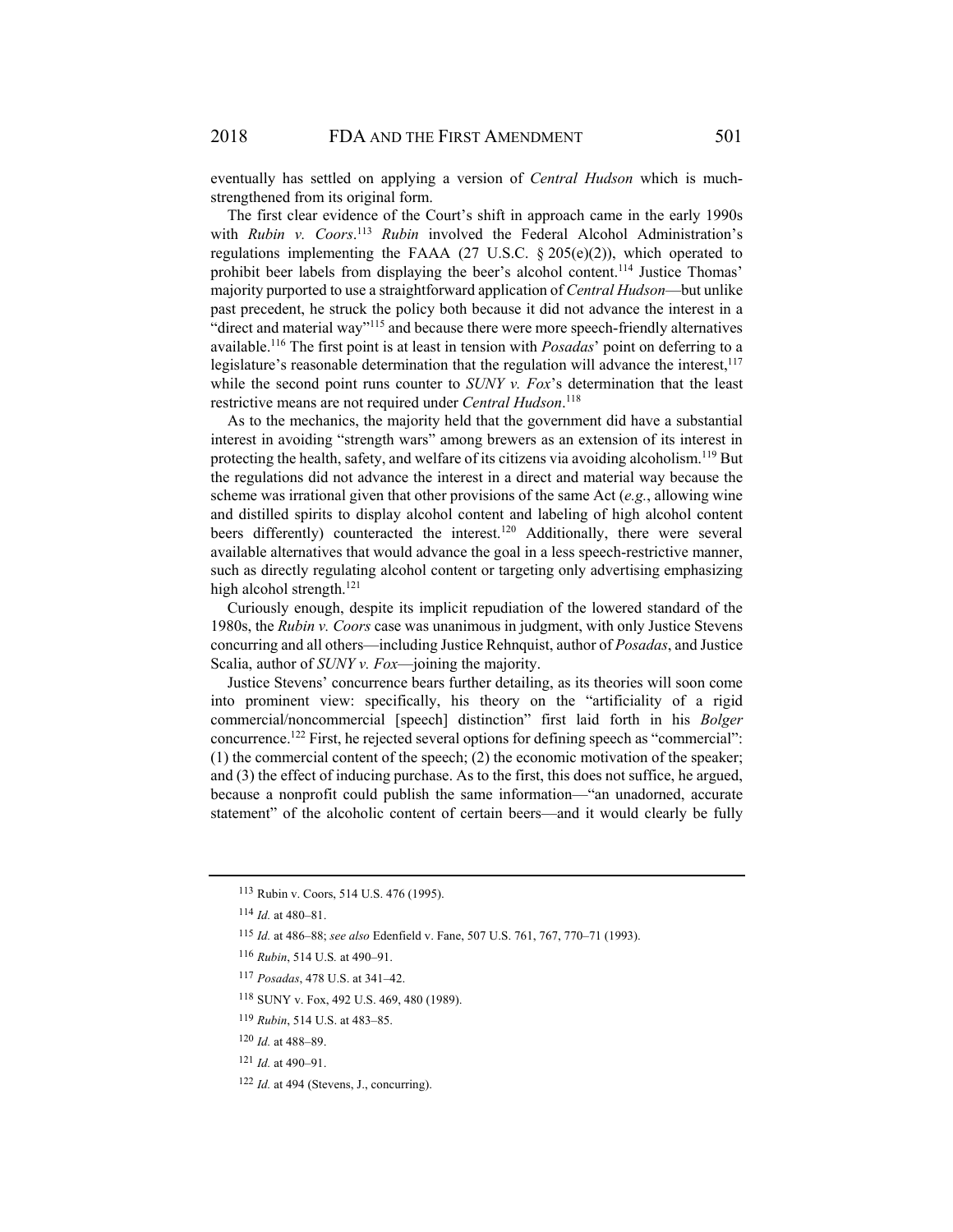protected.123 He rejected the second and third as well, since past precedent (including *Bolger*) had established that neither by itself could establish speech as commercial, and because the work of authors or artists does not lose protection if they choose to sell it.124

Instead, Justice Stevens offered a coherent theory for why commercial speech has less protection than other types of speech, a theory drawn from Justice Stewart's *Virginia Board* concurrence: "commercial speech's potential to mislead."125 "The evils of false commercial speech, which may have an immediate harmful impact on commercial transactions, together with the ability of purveyors of commercial speech to control falsehoods, explain why we tolerate more governmental regulation of this speech than of most other speech."<sup>126</sup> Because this was not targeted at preventing misleading speech or protecting consumers from the dangers of incomplete information, Justice Stevens would have found the commercial speech doctrine inapplicable to this case.127 As *Virginia Board* and *Central Hudson* had stated, paternalism in the sense of "keep[ing] people in the dark for what the government believes to be their own good" cannot possibly justify regulations on speech.<sup>128</sup> Congress could directly limit the alcoholic content, but "Congress may not seek to accomplish the same purpose through a policy of consumer ignorance."129 The government can protect its citizens, but it should not aim (however well-intentioned) to protect its citizens from themselves.

At this point it is appropriate to pause and take stock of how far commercial speech had come. It had moved from fully outside of the First Amendment's scope— *Valentine v. Chrestensen*—to being ambiguously protected in *Virginia Board*, with false and misleading commercial speech remaining unprotected. *Central Hudson* officially applied intermediate scrutiny but left the ambiguity. (Intermediate scrutiny is inherently ambiguous: strict scrutiny is the equivalent of a presumption against legislation; rational basis review the equivalent of a presumption for legislation; while intermediate scrutiny is left in the middle.) But as of *Rubin v. Coors*, Justice Stevens was credibly proposing commercial speech get full strict scrutiny, with false and misleading commercial speech being the only segment left in the realm of lowered review.

The following year *Central Hudson* looked doomed. *44 Liquormart* produced a remarkable splintering of opinions, with only two areas of agreement.<sup>130</sup> At issue in the case was a Rhode Island ban on liquor price advertisement except at the place of sale.<sup>131</sup> The state proposed that  $\S2$  of the  $21<sup>st</sup>$  Amendment, which delegated to the States the power to prohibit commerce in, or the use of, alcoholic beverages, qualifies

<sup>129</sup> *Id.* at 498.

<sup>130</sup> *See* 44 Liquormart, Inc. v. R.I., 517 U.S. 484 (1996).

<sup>131</sup> *Id.* at 489–90.

<sup>123</sup> *Id.*

<sup>124</sup> *Id.*

<sup>125</sup> *Id.*

<sup>126</sup> *Id.* at 496.

<sup>127</sup> *Id.* at 491–92.

<sup>128</sup> *Id.* at 497.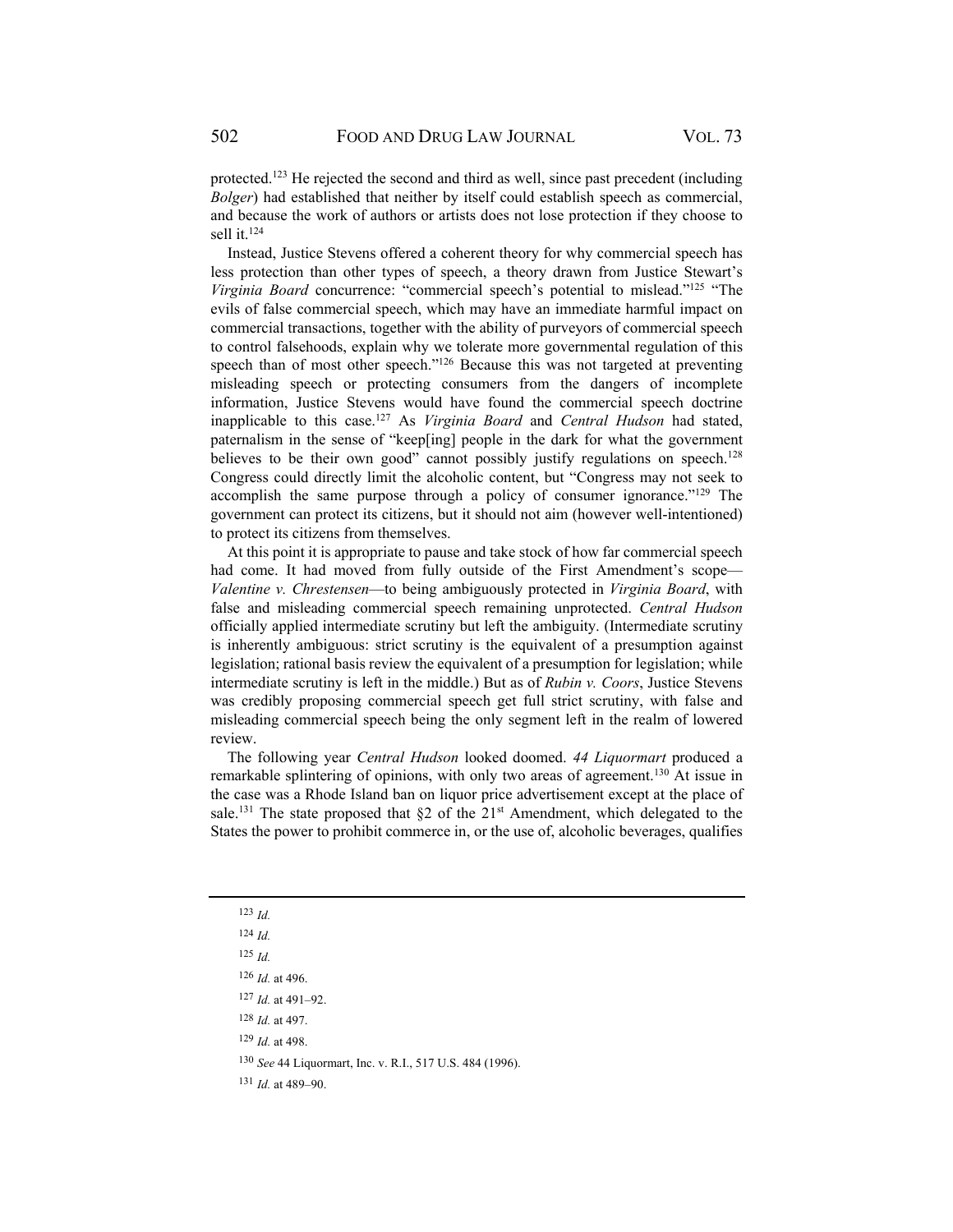the First Amendment in the state's favor.<sup>132</sup> That is, regulation of speech pertaining to alcoholic beverages was the converse of the situation in *Bigelow* and *Bolger* and like *Posadas*, but even stronger: here, contrary to being constitutionally protected against state interference (*Bigelow*), or even lacking constitutional protection (*Posadas*), the commerce to be regulated was explicitly constitutionally *unprotected* against state interference. The Court rejected this argument, however, holding that "the Twentyfirst Amendment does not qualify the constitutional prohibition against laws abridging the freedom of speech."133 The other area of agreement in *44 Liquormart* was the outcome: Rhode Island's ban was constitutionally invalid.134

The other portions of Justice Stevens' opinion failed to draw a majority, instead attracting (at various points along the way) Justices Kennedy, Souter, Ginsburg, and Thomas. Justice Stevens' approach was that of his concurrence in *Rubin*: he would have held that state regulation of commercial messages "to protect consumers from misleading, deceptive, or aggressive sales practices, or requir[ing] the disclosure of beneficial consumer information" would be "subject to less than strict review."135 But on the other end of the spectrum were blanket prohibitions on "the dissemination of truthful, nonmisleading commercial messages for reasons unrelated to the preservation of a fair bargaining process" (usually for fear of consumers' reactions to the information), which would be subject to "the rigorous review that the First Amendment generally demands."<sup>136</sup>

Despite laying out this approach, and deciding that the regulation at issue was in the paternalistic blanket ban category, Justice Stevens went on to decide that the ban didn't even survive *Central Hudson* analysis because it did not materially advance the state goal of promoting temperance and because there were alternative options that would have restricted less speech.<sup>137</sup> In the sole section of his in which Justice Thomas joined, Justice Stevens also rejected the state's arguments for deference to their legislative judgment.<sup>138</sup>

Justice O'Connor (joined by Justices Rehnquist, Souter, and Breyer) concurred in the judgment, but would have simply applied *Central Hudson* to strike the legislation.139 She would have purported to keep *Central Hudson* intact, quoting *SUNY v. Fox*'s definition of prong four: the fit must be "not necessarily perfect, but reasonable."140 But Rhode Island's ban would fail prong four, she wrote, because

138 *Id.* The state had argued for deference because (1) experts were not in agreement on the regulation's affect; (2) the state could have banned the sale of the product; and (3) they believed a "vice" exception applied (all three arguments draw strongly from *Posadas*). *Id.* at 508–14. (Stevens, J. plurality).

<sup>139</sup> *Id.* at 528 (O'Connor, J., concurring).

<sup>140</sup> *Id.* at 529 (O'Connor, J., concurring) (quoting *SUNY v. Fox*, 492 U.S. at 480).

<sup>132</sup> *Id.* at 514–15.

<sup>133</sup> *Id.* at 516.

<sup>134</sup> *Id.*

<sup>135</sup> *Id.* at 501–504 (Stevens, J. plurality).

<sup>136</sup> *Id.*

<sup>137</sup> *Id.* Specifically, the state lacked evidence that the ban would reduce alcohol consumption "to a material degree," meaning the regulation did not advance the state's goal. And the state could have also discouraged consumption by raising prices of alcohol or engaging in an educational campaign. *See id*. at 504–08. (Stevens, J. plurality).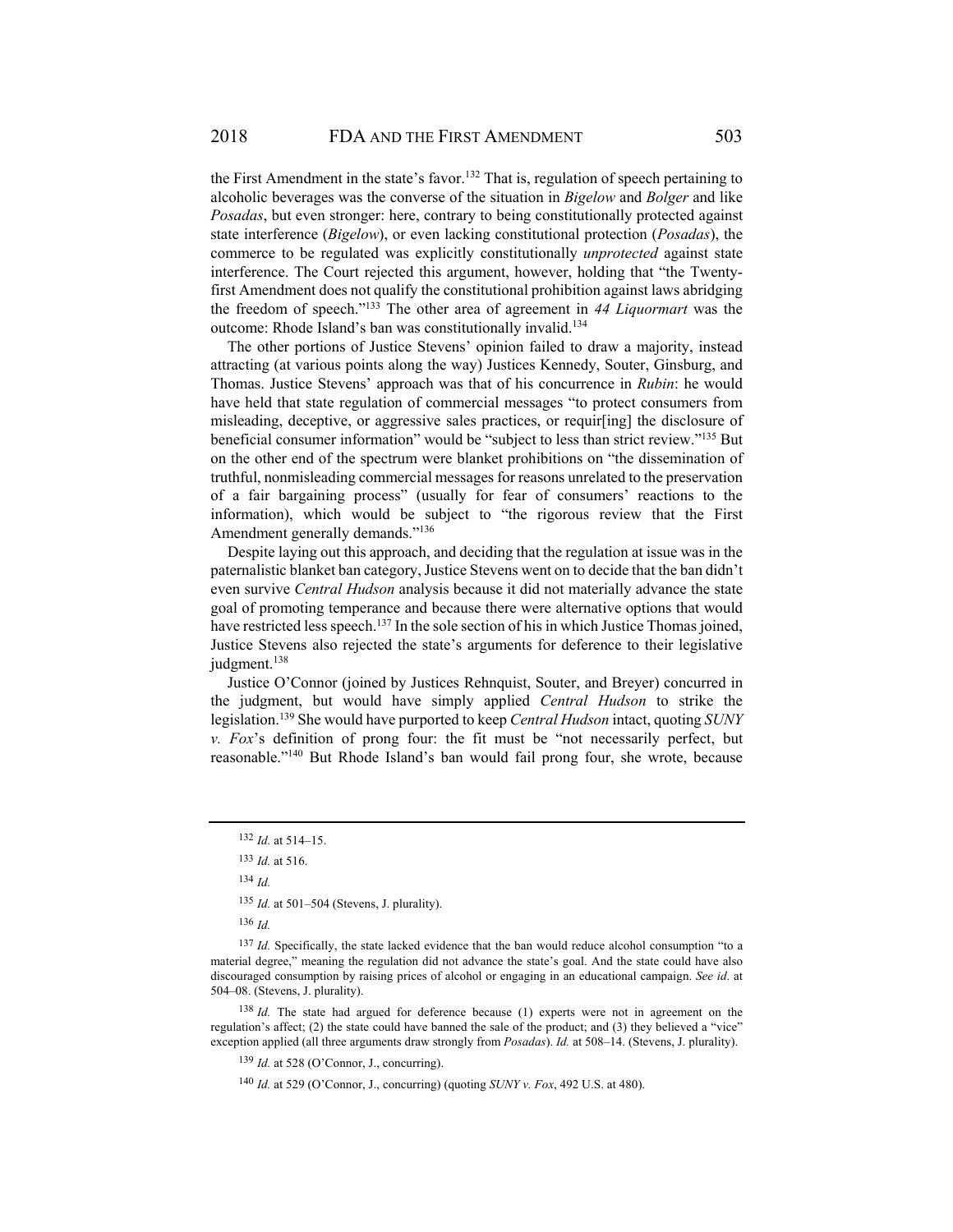other, less-speech-restrictive, means were available to lower consumption of alcohol: for example, establishing a minimum price or increasing sales taxes. $^{141}$ 

Justice Thomas, in a lone concurrence, set forth the view to which he would consistently adhere in future decisions—and a view which is helpful to consider because it is one goalpost (the other being *Chrestensen*) and knowing its location helps one appreciate the current view from the 20-yard-line. Whenever "the government's asserted interest is to keep legal users of a product or service ignorant in order to manipulate their choices in the marketplace," Justice Thomas wrote, *Central Hudson* should not be applied at all. "Rather, such an interest is *per se* illegitimate."142 He went on to characterize the *Central Hudson* test as "accept[ing] the legitimacy of laws that suppress information in order to manipulate the choice of consumers—so long as the government could show that the manipulation was in fact successful."143 Since prong three of *Central Hudson* requires a showing that the regulation will directly advance the interest, the characterization in that sense holds. But Justice Thomas did not disapprove of Justices Stevens' and O'Connor's application of a heightened *Central Hudson* prong four, one that appears to require adoption of the least speech-restricting alternative.144 Such an outcome—requiring speech restrictions as a last resort—would "go a long way" towards his position of speech restrictions being illegitimate.<sup>145</sup>

If *44 Liquormart* seemed to signal a Cold War of sorts on the fate of *Central Hudson*, *Greater New Orleans Broadcasting Association* was the fall of the Berlin Wall and a *de facto* end to the war, though not an explicit peace treaty. The case concerned a federal law prohibiting "any advertisement of or information concerning any lottery"; as applied to broadcast advertisements subsequent enactments and implementing FCC regulation narrowed its scope to prohibit only advertisements from stations licensed in States that did not conduct their own lotteries (while exempting gaming conducted by Native American tribes or not-for-profit organizations).146

The Court had previously considered and upheld the constitutionality of the same provision as applied to advertising of Virginia's lottery in North Carolina, who had no such lottery.<sup>147</sup> But six years had passed, and this time, the challenge was as applied to broadcasts in Louisiana, where lotteries *were* legal.<sup>148</sup>

Justice Stevens, who had advocated in the two alcohol cases for abandoning the *Central Hudson* standard, wrote the majority opinion. And what test did he apply? Begrudgingly, *Central Hudson*. *Central Hudson* had been applied "[i]n a number of

<sup>141</sup> *44 Liquormart*, 517 U.S. at 530 (O'Connor, J., concurring).

<sup>142</sup> *Id.* at 518 (Thomas, J., concurring).

<sup>&</sup>lt;sup>143</sup> Id. at 521 (Thomas, J., concurring).

<sup>144</sup> *Id.* at 524–26 ("[I]t would seem that directly banning a product (or rationing it, taxing it, controlling its price, or otherwise restricting its sale in specific ways) would virtually always be at least as effective in discouraging consumption as merely restricting advertising regarding the product would be, and thus virtually all restrictions with such a purpose would fail the fourth prong of the *Central Hudson* test . . . . [B]ut, rather than "applying" the fourth prong of *Central Hudson* to reach the inevitable result[,] . . . I would adhere to the doctrine adopted in *Virginia Board of Pharmacy* and in Justice Blackmun's *Central Hudson* concurrence, that all attempts to dissuade legal choices by citizens by keeping them ignorant are impermissible.") (Thomas, J., concurring).

<sup>145</sup> *Id.* at 524 (Thomas, J., concurring).

<sup>146</sup>Greater New Orleans Broad. Ass'n, Inc. v. United States, 527 U.S. 173, 177–79 (1999).

<sup>147</sup>United States v. Edge Broad. Co., 509 U.S. 418, 423, 436 (1993).

<sup>148</sup> *New Orleans Broad.*, 527 U.S. at 176.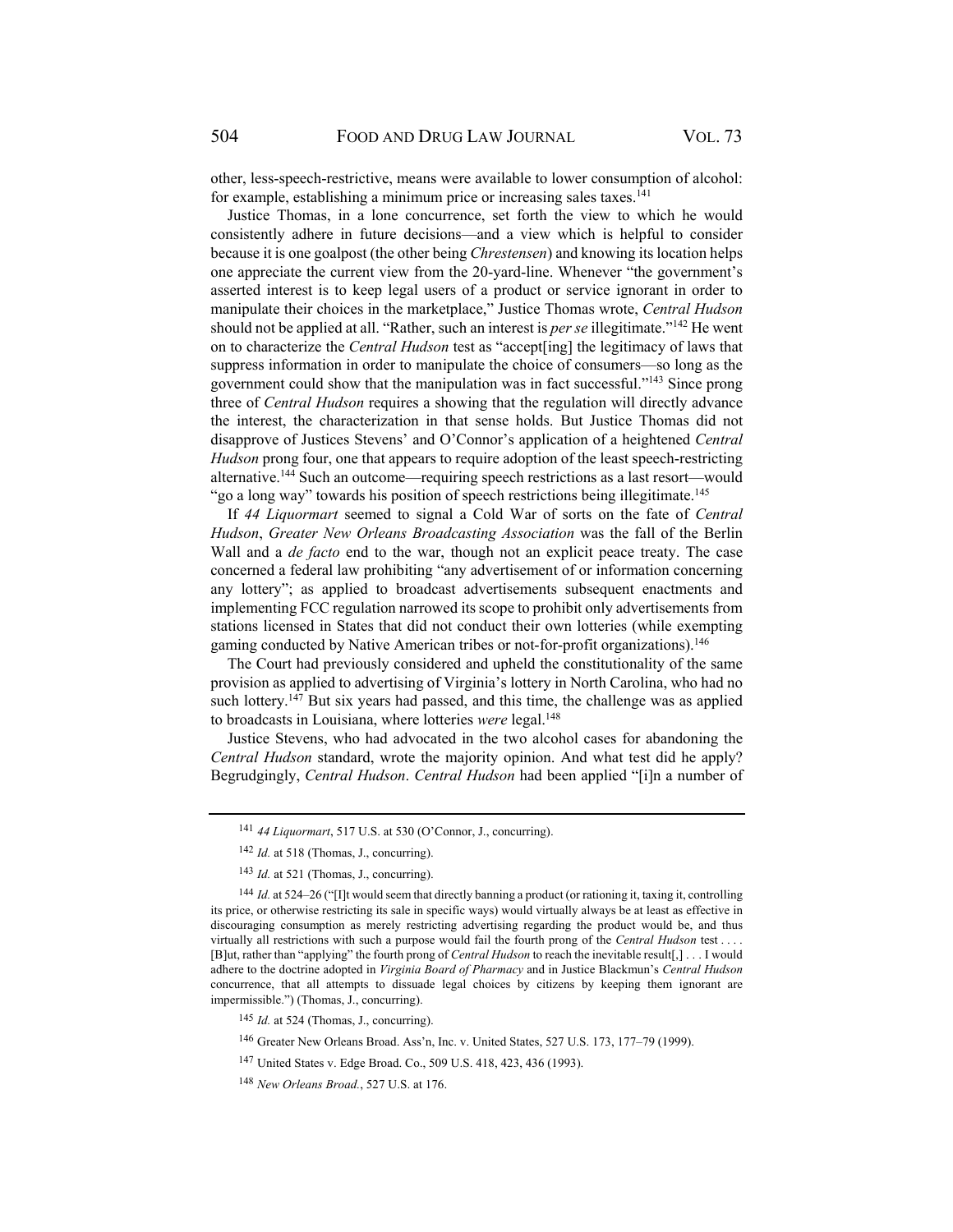[commercial speech] cases," he admitted, and while "petitioners as well as certain judges, scholars, and *amici curiae* have advocated repudiation of the *Central Hudson* standard and implementation of a more straightforward and stringent test," the standard "as applied in our more recent commercial speech cases, provides an adequate basis for decision."149 The reader's emphasis should be on *as applied in recent cases*—it is the heightened *Central Hudson* of the alcohol duo that finally allowed seven justices to agree on applying one standard.

The speech was not misleading and concerned lawful activities (Louisiana had authorized the lottery), and the government's interests in reducing the social costs associated with gambling and assisting States that restricted or prohibited gambling were both substantial.<sup>150</sup> But the regime failed to pass the rest of the test: it did not directly advance the interests, because the scheme was "pierced by exemptions and inconsistencies," and it was more extensive than necessary, because there were nonspeech-restricting forms of regulation that remained untried.<sup>151</sup>

Justice Thomas, concurring only in the judgment, adhered to his view in *44 Liquormart*: a governmental interest in keeping law-abiding consumers ignorant to manipulate their marketplace choices should be *per se* illegitimate.<sup>152</sup>

By this point it was clear that there was no "vice" product exception to the First Amendment.<sup>153</sup> The Court had considered multiple restrictions on advertising related to alcohol and gambling. Why did this pattern arise? Vice products are the products that draw the type of regulation that the First Amendment abhors: instead of targeting the product or service itself, which would potentially draw the ire of citizens who (perhaps surreptitiously) possess the vice, legislatures are tempted to target the advertising to reduce demand for the vice. There are two issues with this approach. First, it does not logically follow that targeting advertising will reduce demand; instead, advertising may simply channel citizens between competing providers.154 This fails *Central Hudson* prong three in that such an approach does not show it directly

<sup>152</sup> *New Orleans Broad.*, 527 U.S. at 197 (Thomas, J., concurring).

<sup>153</sup> *E.g.*, 44 Liquormart, Inc. v. R.I., 517 U.S. 484, 513–14 (1996) (Stevens, J. plurality).

<sup>149</sup> *Id.* at 183–84.

<sup>&</sup>lt;sup>150</sup> Id. at 184–87. But it was not a full-throated endorsement of these interests: "when we consider both [the interests' lack of] quality and the information sought to be suppressed, the crosscurrents in the scope and application of [the policy] become more difficult for the Government to defend." *Id.* at 187. Interestingly, a similar argument to the second interest—here, assisting States that restricted or prohibited gambling; there, facilitating state efforts to regulate alcohol—was rejected in *Rubin v. Coors*, which held that "the Government's interest in preserving state authority is not sufficiently substantial to meet the requirements of *Central Hudson*." *Rubin*, 514 U.S. at 485–86.

<sup>151</sup> *New Orleans Broad.*, 527 U.S. at 188–95. There is arguably inconsistency with the following two propositions, both stated by Justice Stevens, and the conclusion that leaving non-speech-restricting regulatory possibilities on the table dooms regulation under *Central Hudson*: (1) "[t]he Government is not required to employ the least restrictive means conceivable;" but instead (2) "the regulation should indicate that its proponent carefully calculated the costs and benefits associated with the burden on speech." *Id.* at 188. The inconsistency can be alleviated by leaning more heavily on (2) than on (1). More practically, the inconsistency can be viewed as a transition towards the hardline approach stated clearly in *Thompson*: "if the Government could achieve its interests in a manner that does not restrict speech, or that restricts less speech, the Government must do so." Thompson v. Western States Medical Center, 535 U.S. 357, 371 (2002).

<sup>154</sup> *See New Orleans Broad.*, 527 U.S. at 189 ("While it is no doubt fair to assume that more advertising would have some impact on overall demand for gambling, it is also reasonable to assume that much of that advertising would merely channel gamblers to one casino rather than another.").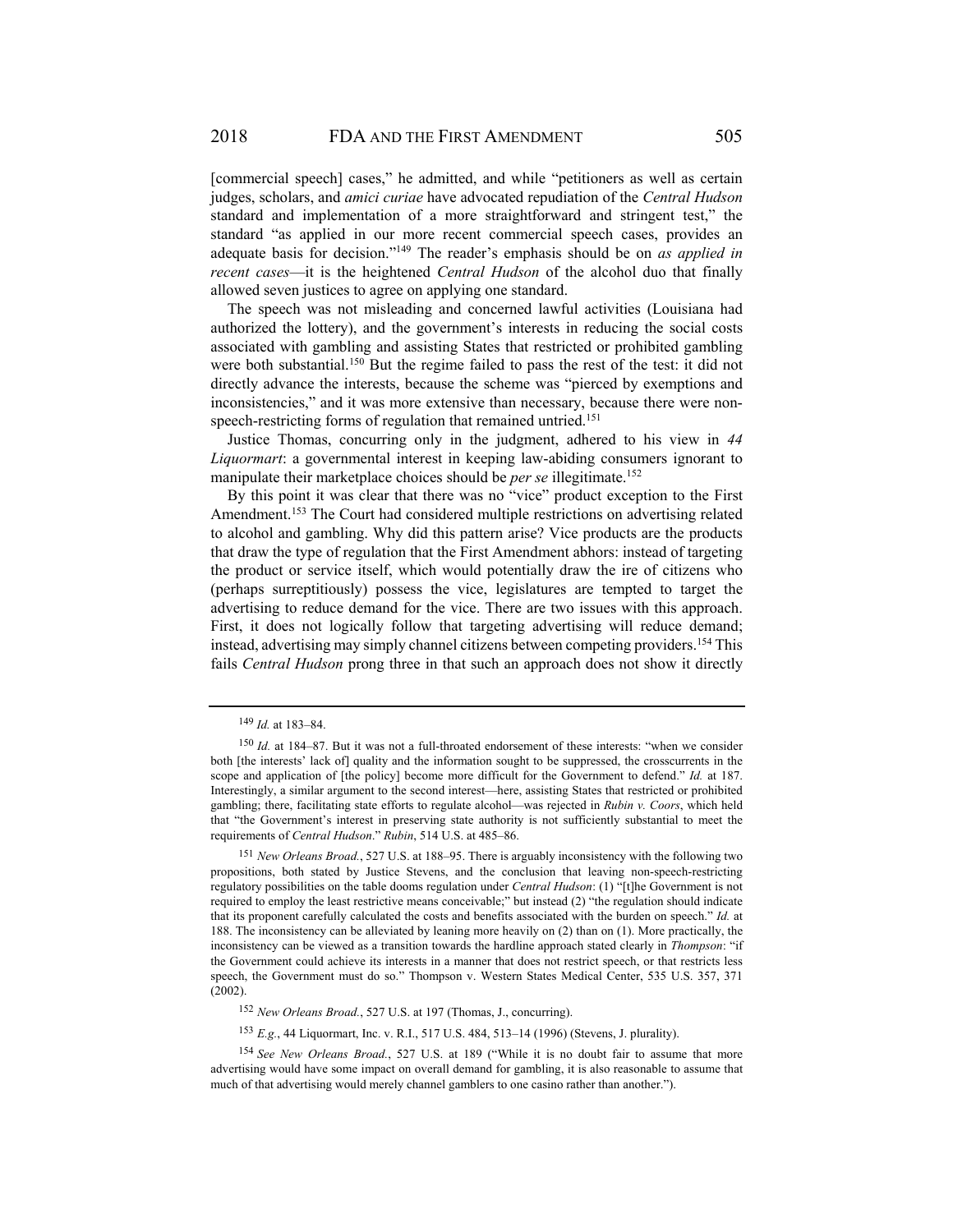advances the government's interest (hence Justice Thomas' formulation of *Central Hudson*: it allows the government to suppress speech, but only if it can demonstrate such suppression is effective). And second, more broadly, this approach runs counter to the thread running throughout commercial speech jurisprudence, namely, that the state cannot suppress truthful information regarding lawful activities for fear of citizens' reaction to such speech.155

Restrictions on another vice product—this time tobacco—came next in *Lorillard Tobacco Co. v. Reilly*. The state of Massachusetts, in an effort to cut down on tobacco use, extensively regulated the advertising and sale of tobacco products.<sup>156</sup> The regulations pertaining to cigarette advertising were preempted by federal law,<sup>157</sup> and of the remaining regulations (pertaining to smokeless tobacco products and cigars), Justice O'Connor held that all were barred by the First Amendment except for the provision banning self-service displays.

The petitioners in *Lorillard* once against urged the Court to abandon *Central Hudson* in favor of strict scrutiny, and Justice O'Connor stated that "[a]dmittedly, several Members of the Court have expressed doubts about the *Central Hudson* analysis."158 But, just as Justice Stevens did in *New Orleans Broadcasting*, after giving the less-than-ringing endorsement that the modernized *Central Hudson* "provides an adequate basis for decision," Justice O'Connor went on to engage in the analysis.<sup>159</sup>

The state did have an interest in reducing underage use of smokeless tobacco and cigars, she held, relying in part on evidence gathered by FDA in its effort to restrict tobacco advertising to children and adolescents nationwide (an effort that was later deemed beyond its statutory authority in *FDA v. Brown & Williamson Tobacco*).<sup>160</sup> First, she found that the regulations prohibiting outdoor advertising within 1,000 feet of schools and playgrounds violated the First Amendment because they were overbroad and lacked reasonable fit: such a ban would prevent advertising in 87–91 percent of cities such as Boston, and included even advertising within a store, but visible outside of the store.<sup>161</sup> Second, she determined that the regulations prohibiting indoor advertising within 1,000 feet of schools and playgrounds, if lower than 5 feet from the floor of a retail establishment, did not advance the government's interest: "[n]ot all children are less than 5 feet tall, and those who are certainly have the ability to look up."162 But last, Justice O'Connor upheld the regulations banning self-service displays and requiring retailers to place tobacco products behind counters and out of direct reach of consumers.163 For these regulations, she applied the *O'Brien* form of intermediate scrutiny applicable to conduct that has a communicative impact, and held the regulations appropriately tailored to the state's substantial interest in preventing

<sup>160</sup> *Id.* at 557–61; Food and Drug Admin. v. Brown and Williamson Tobacco Corp., 529 U.S. 120, 126 (2000).

<sup>161</sup> *Lorillard*, 533 U.S. at 561–63.

<sup>162</sup> *Id.* at 566.

<sup>155</sup> *E.g.*, Linmark Associates, Inc. v. Willingboro Tp*.*, 431 U.S. 85, 97 (1977).

<sup>156</sup>Lorillard Tobacco Co. v. Reilly, 533 U.S. 525, 533–36 (2001).

<sup>157</sup> *Id.* at 540–53.

<sup>158</sup> *Id.* at 554.

<sup>159</sup> *Id.* at 555 (quoting *New Orleans Broad.*, 527 U.S. at 184).

<sup>163</sup> *Id.* at 567–70.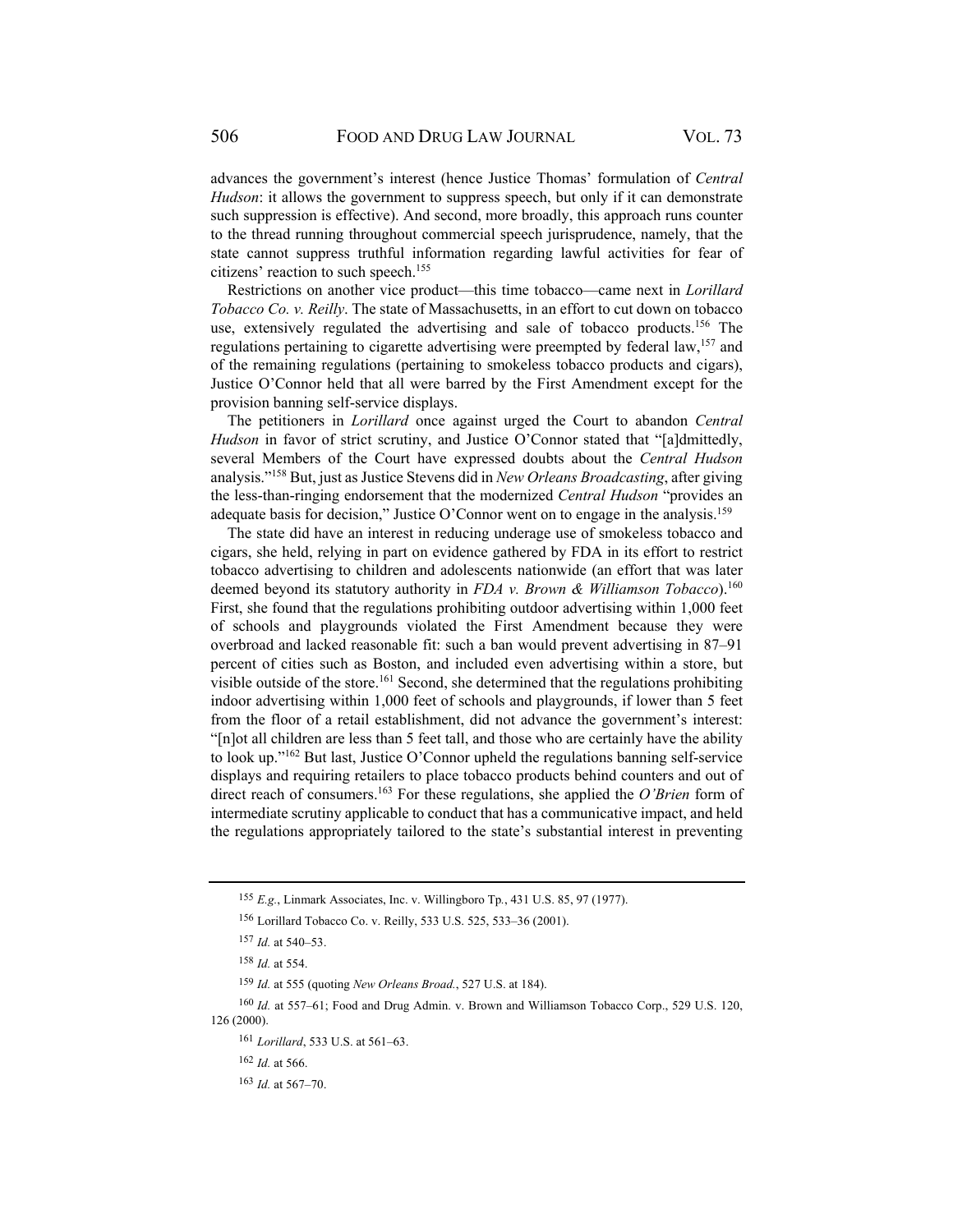minors from gaining access to tobacco products, an interest that was unrelated to the suppression of speech.<sup>164</sup>

Justice Thomas concurred that the regulations failed *Central Hudson*, but continued to adhere to the view that "when the government seeks to restrict truthful speech in order to suppress the ideas it conveys, strict scrutiny is appropriate, whether or not the speech in question may be characterized as 'commercial.'"<sup>165</sup> "[T]here is no philosophical or historical basis for asserting that 'commercial' speech is of 'lower value' than 'noncommercial' speech," he wrote, continuing on to say that "I doubt whether it is even possible to draw a coherent distinction between [the two]."<sup>166</sup>

The last two major cases bring the story full-circle. Three decades earlier, Virginia was worried about the over-prescription and overconsumption of pharmaceutical drugs. Such a practice has two harms: first, patients pay high prices for drugs that may not confer a corresponding benefit, and second, patients take drugs for which the risk of side effects (to the individual patient) may outweigh the potential benefit (to the individual patient).167 Virginia targeted this consumption by targeting advertising of prescription drugs, which led to the Court granting protection to such speech in *Virginia Board*. 168 Throughout the intervening years Virginia's concerns did not fade away but indeed became even more relevant. Even at present such concerns are once again cropping up with debates about the over-prescription of drugs such as ADD medications,  $169$  and most saliently with the opioid crisis.<sup>170</sup> Thus, it is no surprise that the next two commercial speech cases both concerned the pharmaceutical industry: the first analyzed a federal regulation of the advertisement of drug compounding services,<sup>171</sup> while the second struck a state intervention designed to prevent advertisers from obtaining information necessary to target their advertising at physicians.<sup>172</sup>

Among the provisions of the Food and Drug Modernization Act of 1997 (FDAMA) were sections which codified and strengthened FDA's previous guidance on the

<sup>168</sup> *Virginia Board*, 425 U.S. 748.

<sup>169</sup> *Are ADHD Medications Overprescribed?*, THE WALL STREET JOURNAL (Feb. 14, 2013), https://www.wsj.com/articles/SB10000872396390444301704577631591596516110 [https://perma.cc/ HPC7-S7NP]; Sandra Boodman, *The other big drug problem: Older people taking too many pills*, THE WASHINGTON POST (Dec. 9, 2017), https://www.washingtonpost.com/national/health-science/the-otherbig-drug-problem-older-people-taking-too-many-pills/2017/12/08/3cea5ca2-c30a-11e7-afe9- 4f60b5a6c4a0\_story.html?utm\_term=.b60d977902c3 [https://perma.cc/JK7Q-L77Q].

<sup>170</sup> *Prescription drugs: The epidemic of addiction in the U.S.*, STANFORD NEUROSCIENCES INSTITUTE (Jan. 18, 2017), https://neuroscience.stanford.edu/news/prescription-drugs-epidemic-addiction-us; [https://perma.cc/YGL5-VFNK]; Julie Davis, *Trump Declares Opioid Crisis a 'Health Emergency' but Requests No Funds*, THE NEW YORK TIMES (Oct. 26, 2017), https://www.nytimes.com/ 2017/10/26/us/politics/trump-opioid-crisis.html [https://perma.cc/Q35T-NCGS].

<sup>164</sup> *Id.*

<sup>165</sup> *Id.* at 572 (Thomas, J., concurring).

<sup>166</sup> *Id.* at 575 (Thomas, J., concurring).

<sup>167</sup> The first was discussed in *Virginia Board*, 425 U.S. at 763–64; *see also* Gina Kolata, *Why Drugs Cost More in U.S.*, THE N.Y. TIMES (May 24, 1991), http://www.nytimes.com/1991/05/24/business/whydrugs-cost-more-in-us.html? [https://perma.cc/7758-CSMU]. The second was highlighted by Justice Breyer's dissent in Thompson v. Western States Medical Center, 535 U.S. 357, 380 (2002) (Breyer, J., dissenting).

<sup>171</sup> *Thompson*, 535 U.S. 357.

<sup>172</sup> *Sorrell*, 564 U.S. 552.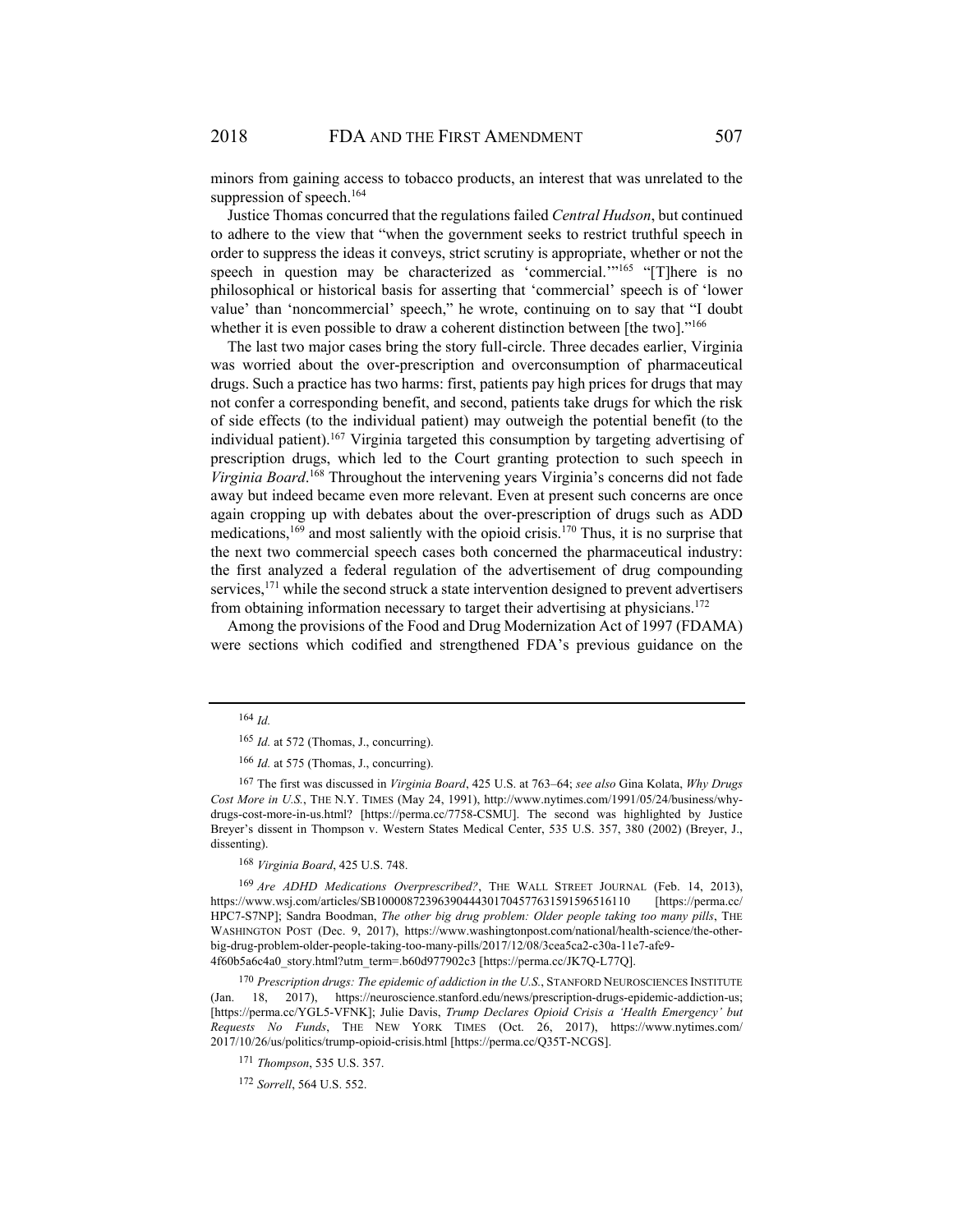regulation of compounded drugs.173 Compounded drugs are drugs for which a pharmacist combines, mixes, or alters ingredients in non-compounded drugs in order to create a new, individually-tailored drug.174 Compounded drugs are exempted from FDA's New Drug Application (NDA) process.175 This leaves the concern that the industry will conduct the equivalent of manufacturing a new drug, without approval, under the guise of drug compounding.<sup>176</sup> The FDAMA addressed these concerns by requiring, as a condition for the drug compounding exception from the NDA process, a number of conditions.<sup>177</sup> Among these restrictions was the requirement that prescriptions for compounded drugs be "unsolicited" and that the compounding pharmacy must "not advertise or promote the compounding of any particular drug, class of drug, or type of drug," although they remained free to "advertise and promote the [general] compounding service."178

A group of licensed pharmacies that specialized in drug compounding challenged this restriction in *Thompson v. Western States Medical Center*. 179 This time, the parties did not challenge the appropriateness of applying *Central Hudson*, and as in *Lorillard* and *New Orleans Broadcasting*, the test was deemed "adequate."180 The government argued three interests: (1) preserving the effectiveness and integrity of the FDCA's NDA process and protection of public health; (2) preserving the availability of compounded drugs; and (3) achieving a proper balance between the first two interests.181 Justice O'Connor admitted these were all important interests, because the government needs to be able to draw a line between small-scale compounding and large-scale drug manufacturing. But even assuming that the advertising ban did directly advance the government's interests, Justice O'Connor found the speech restrictions to be more extensive than necessary. She characterized the modern *Central Hudson* approach to the tailoring requirement as, "if the Government [can] achieve its interests in a manner that does not restrict speech, or that restricts less speech, the Government must do so."182 This, of course, is borrowed directly from general (*i.e.*, fully protected) First Amendment jurisprudence: "regulating speech must be a lastnot first—resort."183 But here, Justice O'Connor went on, "it seems to have been the first strategy the Government thought to try."184

Justice Breyer, in dissent, responded to Justice O'Connor's characterization of the governmental interests. Of course, the government had to distinguish between large-

<sup>182</sup> *Id.* at 371; *see also* Rubin v. Coors, 514 U.S. 476, 491 (1995); 44 Liquormart v. R.I., 517 U.S. 484, 507 (1996). Compare to the Court's earlier approach in SUNY v. Fox, 492 U.S. 469, 480 (1989).

<sup>183</sup> *Thompson*, 535 U.S. at 373. This axiom was laid out in Justice Black's dissent to the "hostile audiences" case of Feiner v. New York, 340 U.S. 315 (1951), and has since become the *de facto* approach to that category. *See* Cox v. State of Louisiana, 379 U.S. 536 (1965).

<sup>184</sup> *Thompson*, 535 U.S. at 373.

<sup>173</sup> *Thompson*, 353 U.S. at 364.

<sup>174</sup> *Id.* at 360–61.

<sup>175</sup> HUTT, *supra* note 5, at 793–94.

<sup>176</sup> *Thompson*, 353 U.S. at 362.

<sup>177</sup> *Id.* at 364–65.

<sup>178</sup> *Id.* at 365.

<sup>179</sup> *Id.*

<sup>180</sup> *Id.* at 367–68.

<sup>181</sup> *Id.* at 368.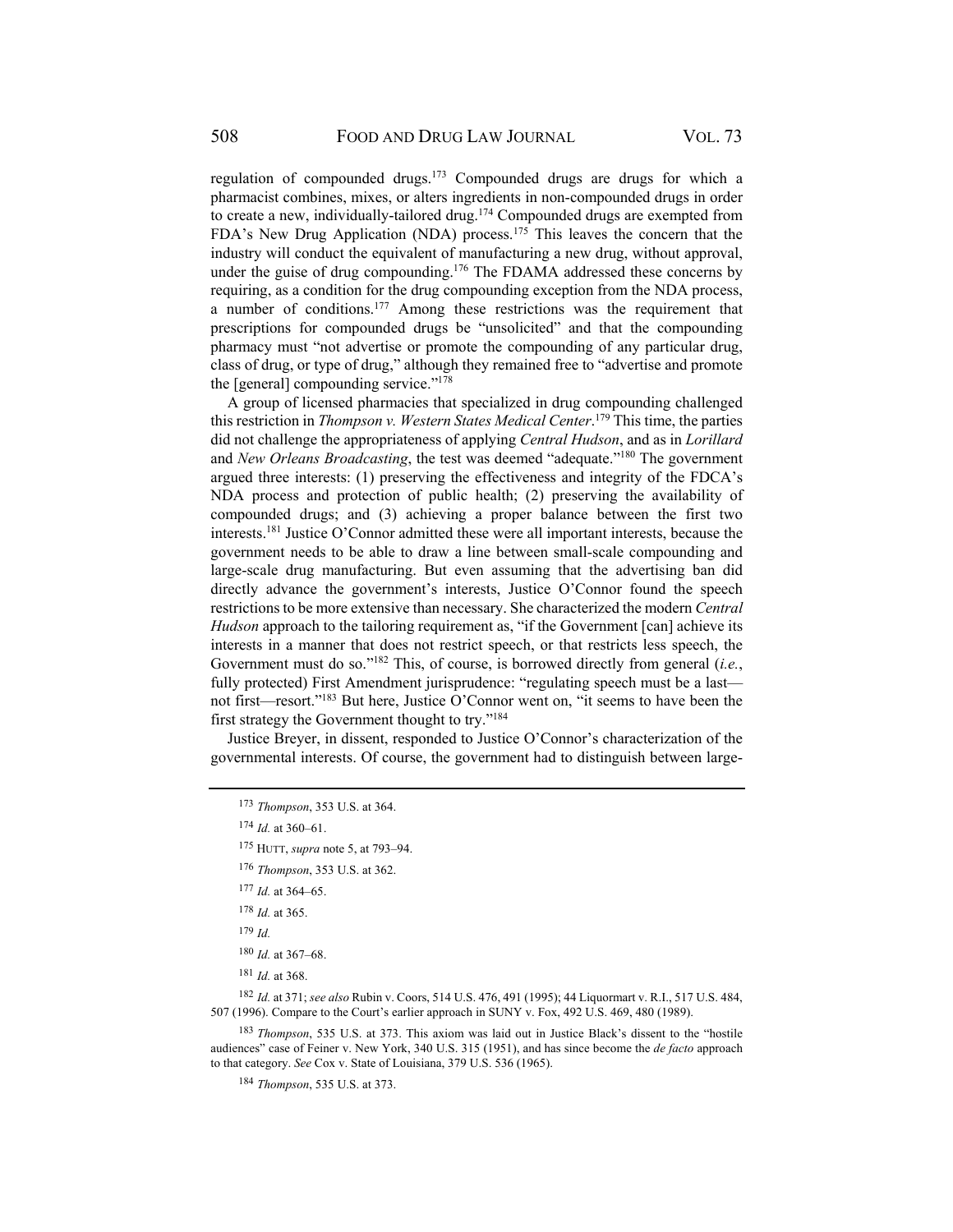and small-scale manufacturers, he said, but they had another interest as well: to distinguish the sales of compounded drugs to those who clearly need them from sales of compounded drugs to those for whom a specially tailored but untested drug is a convenience but not a medical necessity.185 The compounding exception created risks by giving consumers untested drugs, risks that the government needed to minimize. "Where an individual has a specific medical need for a specially tailored drug those risks are likely offset. But where an untested drug is a convenience, not a necessity, that offset is unlikely to be present."186

Justice O'Connor responded by saying that such an interest was foreclosed by precedent such as *Virginia Board* and *44 Liquormart*, because it amounted to the fear that people "would make bad decisions if given truthful information."187 The patients and doctors themselves can balance the risks against the benefit and decide if one offsets the other. Indeed, this individualized assessment (rather than the generalized assessment of risks and benefits of the NDA process) was at least partially why FDA had consistently taken the position that compounding was exempted from the FDCA.188 Justice O'Connor's other response faulted the dissent for providing a hypothetical justification for the statute.<sup>189</sup> Such a justification is appropriate for minimum rationality review, she said, but *Central Hudson* is "significantly stricter."190

After *Thompson*, it took almost a decade for another challenge to arise, this one to Vermont's Prescription Confidentiality Law.191 The law restricted the sale, disclosure, and use of pharmacy records (which reveal the prescribing practices of individual doctors) to "detailers," marketers for pharmaceutical manufacturers who would visit physicians to convince them of the advantages of the manufacturer's (usually only brand-name) drugs.<sup>192</sup>

Justice Kennedy in *Sorrell v. IMS Health* began with general First Amendment analysis: Vermont's law, he held, was a content- and speaker-based restriction.<sup>193</sup> It disfavored marketing—speech with a particular content—and disfavored pharmaceutical detailers—particular speakers.194 By targeting the message of promotion of brand-name drugs, the statute was even viewpoint-discriminatory—the paradigmatic case of a First Amendment violation.195 That the law was a burden rather

<sup>190</sup> *Id.* 

191 Sorrell v. IMS Health, Inc*.*, 564 U.S. 552 (2011).

<sup>185</sup> *Id.* at 380 (Breyer, J., dissenting).

<sup>186</sup> *Id.*

<sup>187</sup> *Id.* at 374; *see also* Linmark Associates, Inc. v. Willingboro Twp., 431 U.S. 85, 97 (1977).

<sup>188</sup> HUTT, *supra* note 5, at 793–94. Traditionally, regulation of "compounding"—as separated out from "manufacturing"—had been the domain of states to regulate as part of the states' direct regulation of the pharmaceutical profession. *Id.*

<sup>189</sup> *Thompson*, 535 U.S. at 373.

<sup>192</sup> *Id.* at 557–60.

<sup>193</sup> *Id.* at 563–64.

<sup>194</sup> *Id.*

<sup>195</sup> *Id.* at 565. *See also* R.A.V. v. City of St. Paul, 505 U.S. 377 (1992); Kingsley International Pictures Corp. v. Regents of the University of the State of New York, 360 U.S. 684 (1959).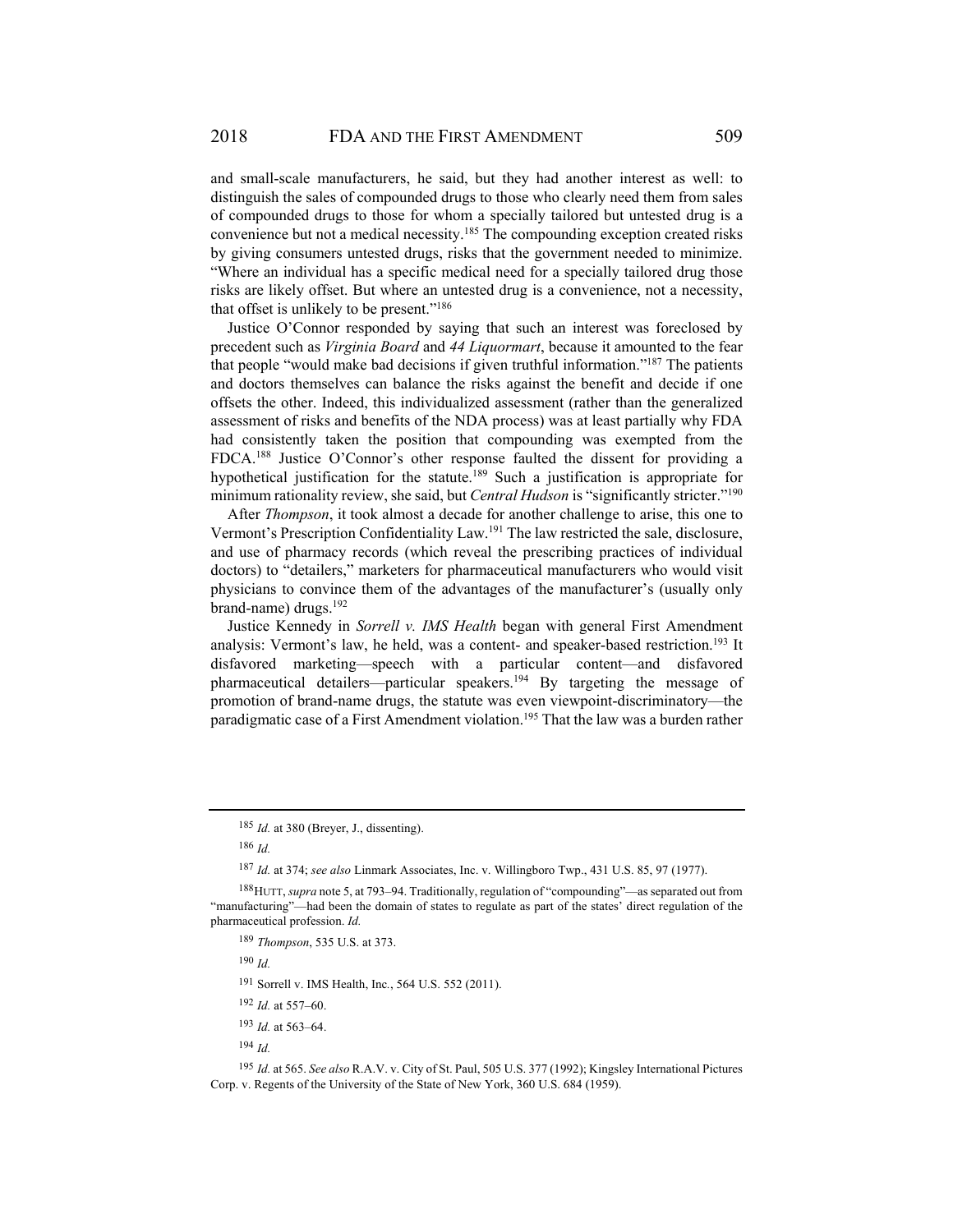than a ban on speech did not change the analysis.196 Thus, Justice Kennedy held, the law is subject to "heightened judicial scrutiny."<sup>197</sup> Whether that form of scrutiny was *Central Hudson* or strict scrutiny was irrelevant to the outcome, and thus he found no need to even determine whether the speech at issue was "commercial" in nature.198

The law was not justified under the state's first interest of enforcing physicians' reasonable expectation that their information would not be used for purposes other than filling and processing prescriptions, because the law did not coherently advance the interest.199 It only targeted sharing the information for marketing; the information could be legally shared for any other purpose.<sup>200</sup> The law was also not justified under the state's other interest, *i.e.*, lowering the cost of medical services by ensuring that brand-name drugs are not promoted more than generic alternatives, because such an interest amounted to the paternalism rationale that had been rejected many times over.201

Justice Breyer dissented, faulting Justice Kennedy's majority for further blurring the line between *Central Hudson* and strict scrutiny. He would have reviewed the law as ordinary economic legislation, not under a heightened First Amendment standard.202 The same heightened standard would hypothetically (and problematically) apply to FDA, he noted, including its ban on the marketing of drugs until testing has completed, its "regulation of the content of drug labels and the manner in which drugs can be advertised and sold," the marketing of drugs for off-label use, and FDA's goal of ensuring a "fair balance" of information on marketed drugs.<sup>203</sup> "Regulatory programs necessarily draw distinctions on the basis of content," but "[n]o one has yet suggested that substantial portions of federal drug regulation are unconstitutional."204 Scholarship has noted that under modern interpretations "the First Amendment possesses near total deregulatory potential."205 The key word in Justice Breyer's statement, then, is *yet*.

Finally, there is an epilogue of sorts in the 2017 case *Expressions Hair Design v. Schneiderman*. 206 This concerned an as-applied challenge to a New York statute that regulated credit card surcharges.207 Throughout the litigation, New York courts and the government had been inconsistent about how exactly the statute should be

<sup>202</sup> *Id.* at 585 (Breyer, J., dissenting); *accord* Johanns v. Livestock Mktg. Ass'n, 544 U.S. 550, 569 (2005) (Breyer, J., concurring).

<sup>203</sup> *Sorrell*, 564 U.S. at 586, 590, 596 (Breyer, J., dissenting). *See also* section III.B., *infra*.

<sup>204</sup> *Sorrell*, 564 U.S. at 589, 598 (Breyer, J., dissenting).

205 Shanor, *supra* note 73, at 135.

<sup>206</sup>Expressions Hair Design v. Schneiderman, 137 S. Ct. 1144 (2017).

<sup>207</sup> *Id.* at 1147.

<sup>196</sup> *Sorrell*, 564 U.S. at 565–66 ("[T]he distinction between laws burdening and laws banning speech is but a matter of degree.") (citing United States v. Playboy Entertainment Group, Inc., 529 U.S. 803, 812  $(2000)$ ).

<sup>197</sup> *Id.* at 566.

<sup>198</sup> *Id.* at 571. For more on the issue, *compare SUNY v. Fox*, 492 U.S. 469, 474 (1989) (pure speech and commercial speech not intertwined) *with* Riley v. National Fed'n of the Blind of North Carolina, 487 U.S. 781, 796 (1988) (pure speech and commercial speech intertwined).

<sup>199</sup> *Sorrell*, 564 U.S. at 572–73.

<sup>200</sup> *Id.* 

<sup>201</sup> *Id.* at 577.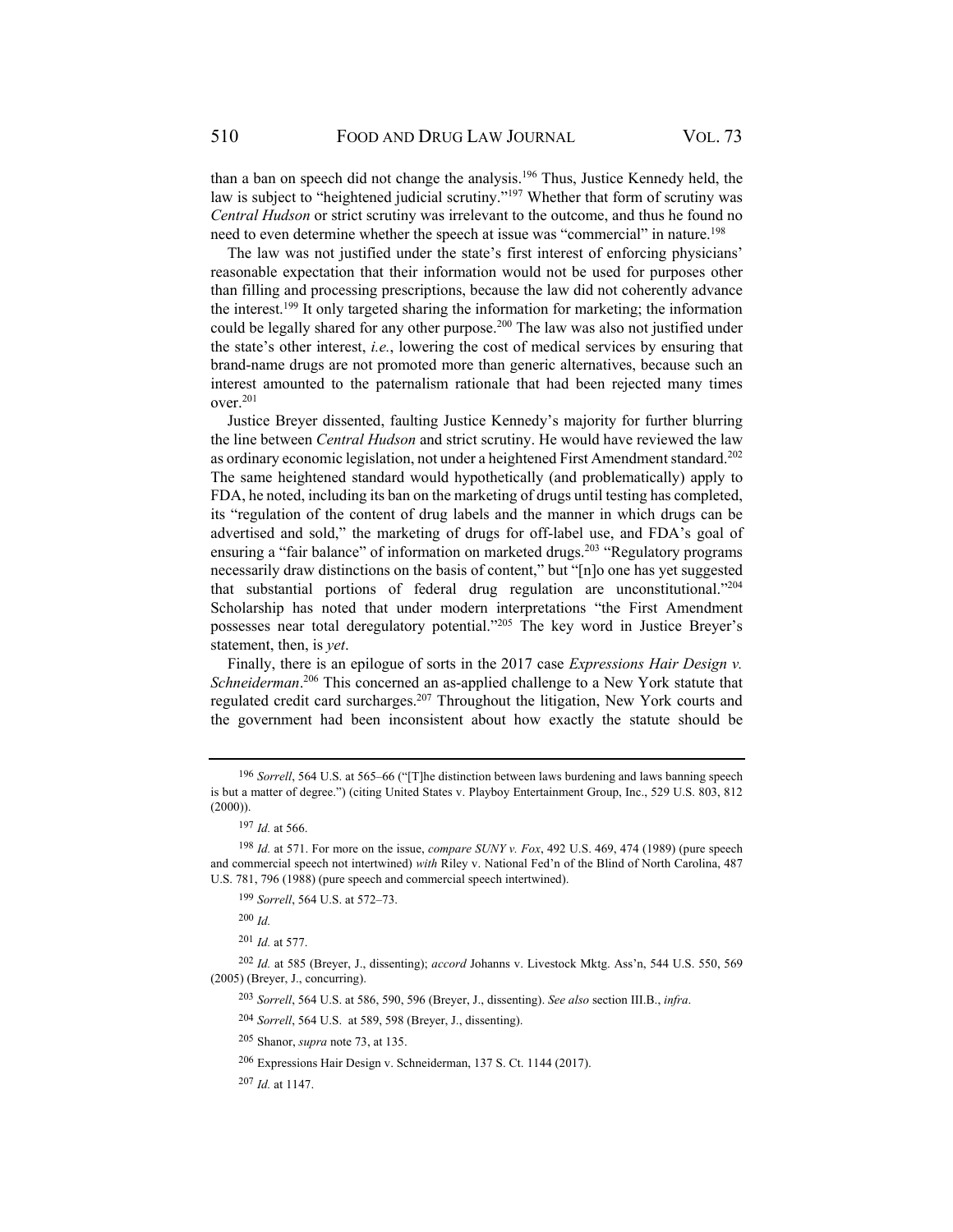interpreted, but it imposed one of: (1) banning the charging of higher prices to credit card customers; (2) a disclosure requirement for the price difference between cash and credit card customers; or  $(3)$  forbidding framing the price difference as a surcharge.<sup>208</sup>

Justice Roberts held that while price regulations usually control conduct (with only incidental effects on speech due to the need to communicate the new price), and thus do not implicate the First Amendment, this regulation was not a typical price regulation.<sup>209</sup> Instead, it regulated "how sellers may communicate their prices."<sup>210</sup> He then remanded to the Court of Appeals to decide whether the law could be upheld as "a valid commercial speech regulation under *Central Hudson*" or "a valid disclosure requirement under *Zauderer*."211

And so there we are at present. Commercial speech still gets the *Central Hudson* four-part scrutiny, and the test seems here to stay—in name, at least. But to borrow a famous axiom, the modern *Central Hudson* test seems "intermediate in theory, but strict in fact."212 Richard Fallon gives the traditional elements of strict scrutiny as consisting of a compelling interest requirement plus a narrow tailoring element, the latter of which consists of inquiries into whether it is necessary to infringe upon the right and whether the chosen means of regulation is underinclusive or overinclusive.<sup>213</sup> Another frequent principle of strict scrutiny is a lack of deference to the legislature, for one of strict scrutiny's purposes is to uncover potentially illicit governmental motives.214

The only one of these requirements that is not applied under *Central Hudson* is the compelling interest requirement. But the difference between a "compelling" interest or merely a "substantial" interest is easily overdrawn. At base, the only differing factor is whether the interest has received a stamp of approval in a Supreme Court decision,

<sup>209</sup> *Id.* at 1150–51.

<sup>210</sup> *Id.* at 1151.

<sup>211</sup> *Id.* at 1151. For more on disclosure requirements, see section II.C.3., *infra*.

<sup>208</sup> *Id.* at 1153 (Breyer, J., concurring). Because of the ambiguity, while concurring with the judgment, Justices Sotomayor and Alito would have remanded to the New York courts for a definitive interpretation without deciding more. *Id.* at 1153 (Sotomayor, J., concurring). Justice Breyer would have provided further guidance: if the statute imposed interpretation (1), it would receive rational basis review as commercial legislation. If interpretation (2) controlled, it would receive a form of rational basis review as a disclosure requirement. If interpretation (3) was correct, presumably *Central Hudson* would have applied. *Id.* at 1152– 53 (Breyer, J., concurring). Justice Robert's majority made it clear that the regulation did not implement interpretation (1), since it regulated speech, but instead implemented either (2) or (3), as reflected in the two options the majority gave the Court of Appeals. *Id.* at 1150, 1152.

<sup>212</sup> The original axiom is that strict scrutiny is (or is not) "strict in theory, but fatal in fact." *E.g.*, Grutter v. Bollinger, 539 U.S. 306, 326 (2003) (quoting Adarand Constructors, Inc. v. Peña, 515 U.S. 200, 237 (1995)). Others have also noted that Central Hudson scrutiny has been raised over the last two decades. Samantha Rauer, *When the First Amendment and Public Health Collide: The Court's Increasingly Strict Constitutional Scrutiny of Health Regulations that Restrict Commercial Speech*, 38 AM. J.L. & MED. 690, 702 (2012); *Oleg Shik, The Central Hudson Zombie: For Better or Worse, Intermediate Tier Review Survives* Sorrell v. IMS Health, 25 FORDHAM INTELL. PROP. MEDIA & ENT. L.J. 561, 585 (2015).

<sup>213</sup> Richard Fallon, *Strict Judicial Scrutiny*, 54 U.C.L.A. LAW REV. 1267, 1321–32 (2007). He also states that strict scrutiny involves an implicit proportionality inquiry. Such an implicit inquiry would apply regardless of whether the scrutiny received by commercial speech restrictions is termed strict or intermediate because either version requires at least some tailoring at thus at least some proportionality. *Central Hudson*, 447 U.S. 557, 566 (1980).

<sup>214</sup> *E.g.*, City of Richmond v. J.A. Croson Co*.*, 488 U.S. 469, 501 (1989) (citing Korematsu v. United States, 323 U.S. 214, 235-40); *R.A.V.*, 505 U.S. at 386.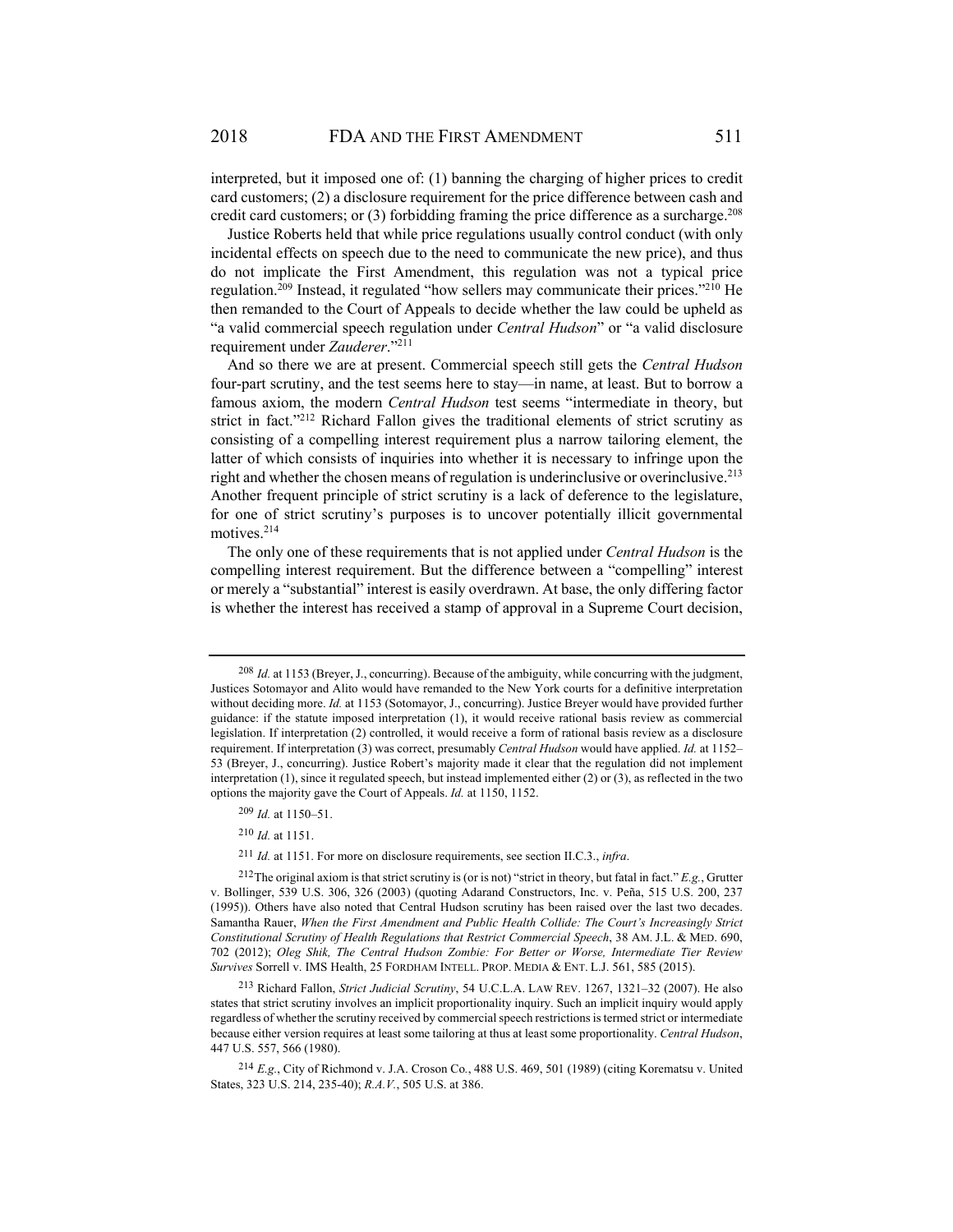and the Court "has frequently adopted an astonishingly casual approach to identifying compelling interests."215 Additionally, an increase in the modern trend of "even in the alternative" decisions has further blended the line between interests that would be considered compelling, substantial, or legitimate. $216$ 

Narrow tailoring is applied under *Central Hudson*. The inquiry into whether it is necessary to infringe upon the right is shown through a "least restrictive alternative" requirement; the Court has stated that restrictions on commercial speech must be of last resort.<sup>217</sup> A regulatory scheme is underinclusive if it is inconsistent, and such a scheme fails *Central Hudson*. 218 A regulation is overinclusive if it is overbroad (or if the least restrictive alternative requirement is not met; this requirement is redundant). This applies under *Central Hudson*. 219 And legislatures have not received deference from the Court while applying *Central Hudson* since the 1990s.<sup>220</sup>

Thus, the only true difference between traditional strict scrutiny and today's *Central Hudson* intermediate scrutiny is that false or misleading commercial speech is not protected. But this principle was always an awkward fit; despite being called "prong 1," it was never a full-fledged chapter of *Central Hudson* so much as it was a prologue. For false or misleading commercial speech, there is no *Central Hudson* inquiry. Like many other categories of speech exempted from the First Amendment, there is simply no First Amendment protection at all. As an example, take obscenity and sexually explicit speech. Obscenity is a category of speech unprotected by the First Amendment, yet it is a subcategory of sexually explicit speech, restrictions on which presumptively draw strict scrutiny.221 Similarly, false or misleading commercial speech is a category of speech unprotected by the First Amendment, yet it is a subcategory of commercial speech, restrictions on which presumptively draw *de facto* strict scrutiny.222 Therefore *Central Hudson* as applied today is indistinguishable from an alternate regime that exempts the category of false or misleading commercial speech from the First Amendment but subjects commercial speech more generally to strict scrutiny.

#### *II.B.4. The Lawyer Advertising Cases*

In 1977, the year after *Virginia Board*, the Court considered what seemed like just another commercial speech case, this one concerning a lawyer's advertising of prices for routine legal services.223 But this decision—*Bates*—inspired so many other challenges over the years that a whole separate line of caselaw developed concerning lawyer advertising. Because these cases generally tracked the *Virginia Board* line of cases—and because where they do not, the Court most times was likely motivated by

<sup>215</sup> Fallon, *supra* note 213, at 1321.

<sup>216</sup> *E.g.*, *Sorrell*, 564 U.S. at 571; *Becerra*, 138 S.Ct. at 2377.

<sup>217</sup> Fallon, *supra* note 213, at 1326; *see supra* note 24.

<sup>218</sup> *See supra* note 22.

<sup>219</sup> *See supra* notes 24, 25,

<sup>220</sup> *See supra* note 26.

<sup>221</sup> *E.g.*, Sable Communcs. of Cal. v. F.C.C., 492 U.S. 115, 125–26 (1989).

<sup>222</sup> This is essentially the position of Justice Stevens in *Rubin v. Coors*, though he would have given a lower standard of review to false or misleading commercial speech rather than no First Amendment protection. *Rubin*, 514 U.S. at 491–92 (Stevens, J., concurring).

<sup>223</sup>Bates v. State Bar of Arizona, 433 U.S. 350 (1977).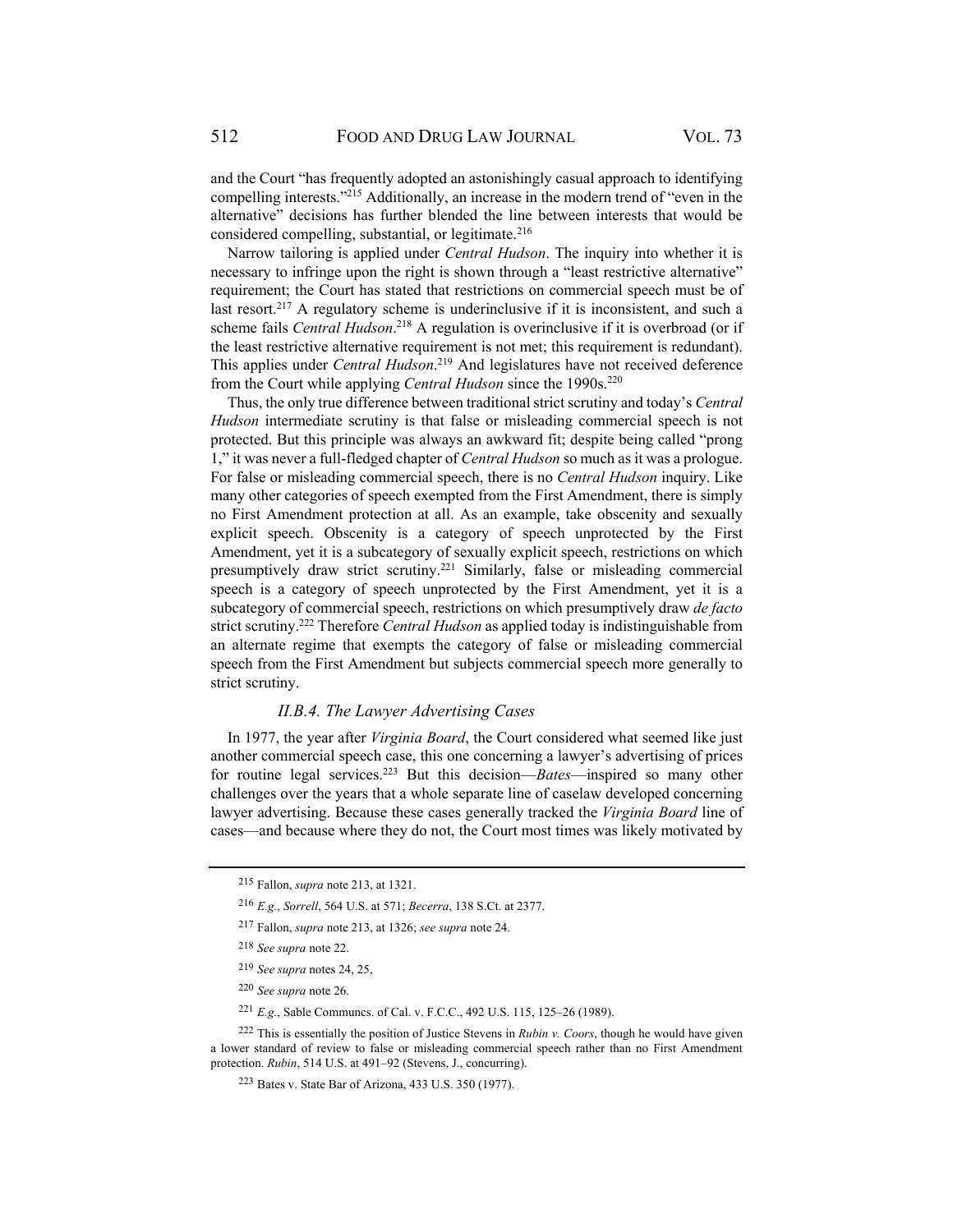how the topic of the regulation of the legal profession is so close to home<sup>224</sup>—they will be presented in less detail.

*Bates v. State Bar of Arizona* was authored by Justice Blackmun (also the author of *Bigelow* and *Virginia Board*) and concerned a small law office's advertisement of its legal fees for certain services, in violation of a state bar disciplinary rule.<sup>225</sup> The majority held that such advertising was protected.<sup>226</sup> The opinion stated that although "the bar retains the power to correct omissions that have the effect of presenting an inaccurate picture, the preferred remedy is more disclosure, rather than less. If the naiveté of the public will cause advertising by attorneys to be misleading, then it is the bar's role to assure that the populace is sufficiently informed as to enable it to place advertising in its proper perspective."227

The following year, the Court held that a state bar *could* constitutionally discipline a lawyer for violating anti-solicitation rules, so long as those rules were designed to prophylactically guard against solicitation in situations that may involve "fraud, undue influence, intimidation, overreaching, or other forms of vexatious conduct." $228$ *Ohralik*'s conclusion was next-to-inevitable given the facts of the case, which involved a plaintiff injury lawyer who solicited agreements from two 18-year-old women who were in an auto accident.<sup>229</sup> For one, the lawyer solicited the agreement while she was still in the hospital; for the other, the lawyer solicited oral agreement (in a conversation which he secretly taped).<sup>230</sup> When the women received a run-of-the-mill recovery from their driver's insurance, they had to pay one-third to settle with the lawyer, who had brought a breach of contract claim against them.<sup>231</sup> Justice Powell found that the state had a "special responsibility" to maintain the professional standards of the legal profession and an "interest in protecting the lay public."232

Zauderer in 1985<sup>233</sup> concerned two newspaper ads run by an attorney in Ohio.<sup>234</sup> The first stated the attorney would represent defendants in drunk driving cases, and their "full legal fee [would be] refunded if [they were] convicted of DRUNK DRIVING.<sup>2235</sup> The second ad was designed to advertise his ability to represent women

<sup>233</sup>The court also considered constitutional challenges to lawyer advertising and solicitation restraints in between *Ohralik* and *Zauderer* in In re Primus, 436 U.S. 412 (1978) and In re R.M.J., 455 U.S. 191 (1982).

<sup>234</sup> *Zauderer*, 471 U.S. 626.

<sup>235</sup> *Id.* at 629–30.

<sup>224</sup> For another example of this phenomenon, *compare* United States v. Grace, 461 U.S. 171 (1983) (finding that sidewalks outside the Supreme Court building are traditional public forums) *with* United States v. Kokinda, 497 U.S. 720 (1990) (finding that sidewalks outside a postal office are not traditional public forums) (plurality). The Court has noted that "professional speech" (including professional speech by lawyers) is not a separate category of speech. However, it has not entirely foreclosed such a possibility. *Becerra*, 138 S.Ct. at 2375.

<sup>225</sup> *Bates*, 433 U.S. at 354.

<sup>226</sup> *Id.* at 384.

<sup>227</sup> *Id.* at 375.

<sup>228</sup>Ohralik v. Ohio State Bar Ass'n, 436 U.S. 447, 462 (1978).

<sup>229</sup> *Id.* at 450–52.

<sup>230</sup> *Id.* 

<sup>231</sup> *Id.*

<sup>232</sup> *Id.* at 460, 468.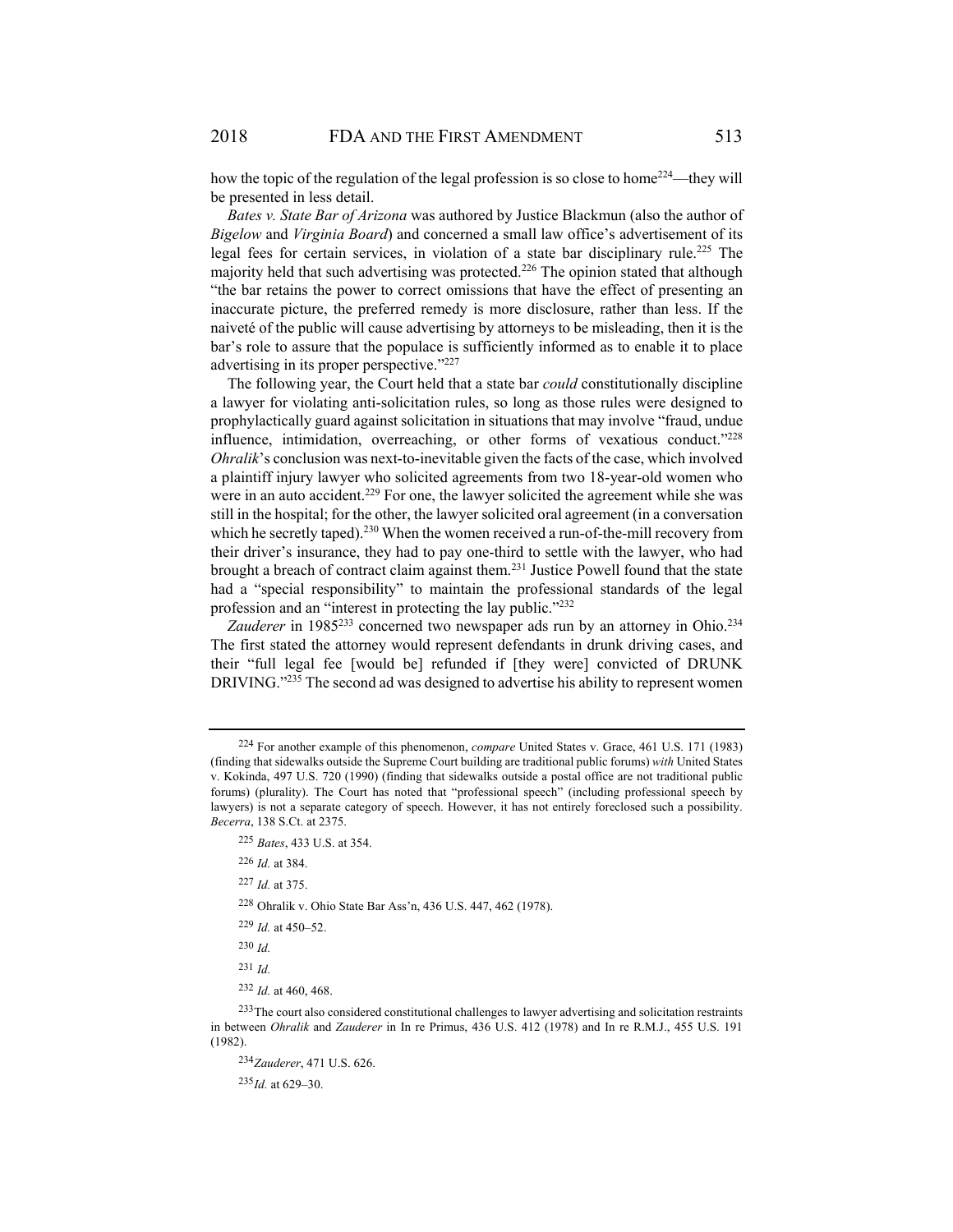who had been injured as a result of use of the Dalkon Shield Intrauterine Device, and stated that such cases would be handled on a contingent-fee basis and "[i]f there is no recovery, no legal fees are owed by our clients."236 The lawyer was reprimanded for two aspects of the ads: (1) failing to distinguish between legal "costs" (which would not be refunded) and legal "fees" (which, as advertised, would be); and (2) use of an illustration and inclusion of certain information in the Dalkon Shield  $ad.237$  Justice White held that as to the first, the attorney could be reprimanded, because omitting the information would make the ad misleading.238 But as to the second—the Dalkon Shield advertisement—the attorney could not be constitutionally punished, because the illustration and information were accurate representations.<sup>239</sup>

In 1988, the Court considered the constitutionality of Kentucky's flat ban on targeted direct-mail solicitation by lawyers and struck the rule in *Shapero*. 240 Justice Brennan rejected Kentucky's interest in preventing victims from becoming overwhelmed, restricting *Ohralik*'s authorization for prophylactic rules to only situations that involve the "unique features of in-person solicitation by lawyers."<sup>241</sup> Face-to-face solicitation involves "the coercive force of the personal presence of a trained advocate," but targeted mail advertisements can simply be thrown away.<sup>242</sup>

*Edenfield v. Fane* in 1993 clarified that *Ohralik* would not be extended to other professions.243 Scott Fane, a licensed CPA in Florida, challenged Florida's ban on direct, personal solicitation by CPAs.<sup>244</sup> Justice Kennedy held that the ban was not justified under *Central Hudson*, even when informed by *Ohralik*. <sup>245</sup> *Ohralik*'s authorization for prophylactic rules "was justified only in situations inherently conducive to overreaching and other forms of misconduct."<sup>246</sup> Two critical differences separated *Edenfield* from *Ohralik*: first, lawyers are "trained in the art of persuasion," while CPAs are not; second, a lawyer's client may usually be injured or under time pressure, while a CPA's client is usually a sophisticated business executive.  $247$ 

*Ohralik* had been decided on its facts, and seemed now limited to its facts. But in 1995, in a surprising about-face, the Court upheld a 30-day ban on targeted direct-mail solicitation in *Florida Bar v. Went For It, Inc.*248 Justice O'Connor used *Central Hudson* to hold that such a ban was "reasonably well tailored" to the state's substantial interest in protecting the privacy and tranquility of personal injury victims and

<sup>241</sup> *Id.* at 472 (quoting *Zauderer*, 417 U.S. at 641–42).

<sup>242</sup> *Id.* at 475. *Cf.* Cohen v. California, 403 U.S. 15, 21 (1971) (stating that a person seeing an offensive message may simply "avert[] their eyes."); *Bolger*, 463 U.S. at 72 (stating that recipients of offensive mail can make the "short, though regular, journey from mail box to trash can").

243Edenfield v. Fane, 507 U.S. 761 (1993).

<sup>244</sup> *Id.* at 763.

<sup>245</sup> *Id.* at 767.

<sup>246</sup> *Id.* at 774 (quoting *Ohralik*, 436 U.S. at 646).

<sup>247</sup> *Id.* at 775.

248Florida Bar v. Went For It, Inc., 515 U.S. 618 (1995).

<sup>236</sup> *Id.* at 631.

 $^{237}$ *Id.* at 631–36.

<sup>238</sup> *Id.* at 650–52. *See also* section II.C.3, *infra*.

<sup>239</sup> *Id.* at 646–47, 649.

<sup>240</sup>Shapero v. Kentucky Bar Ass'n, 486 U.S. 466 (1988).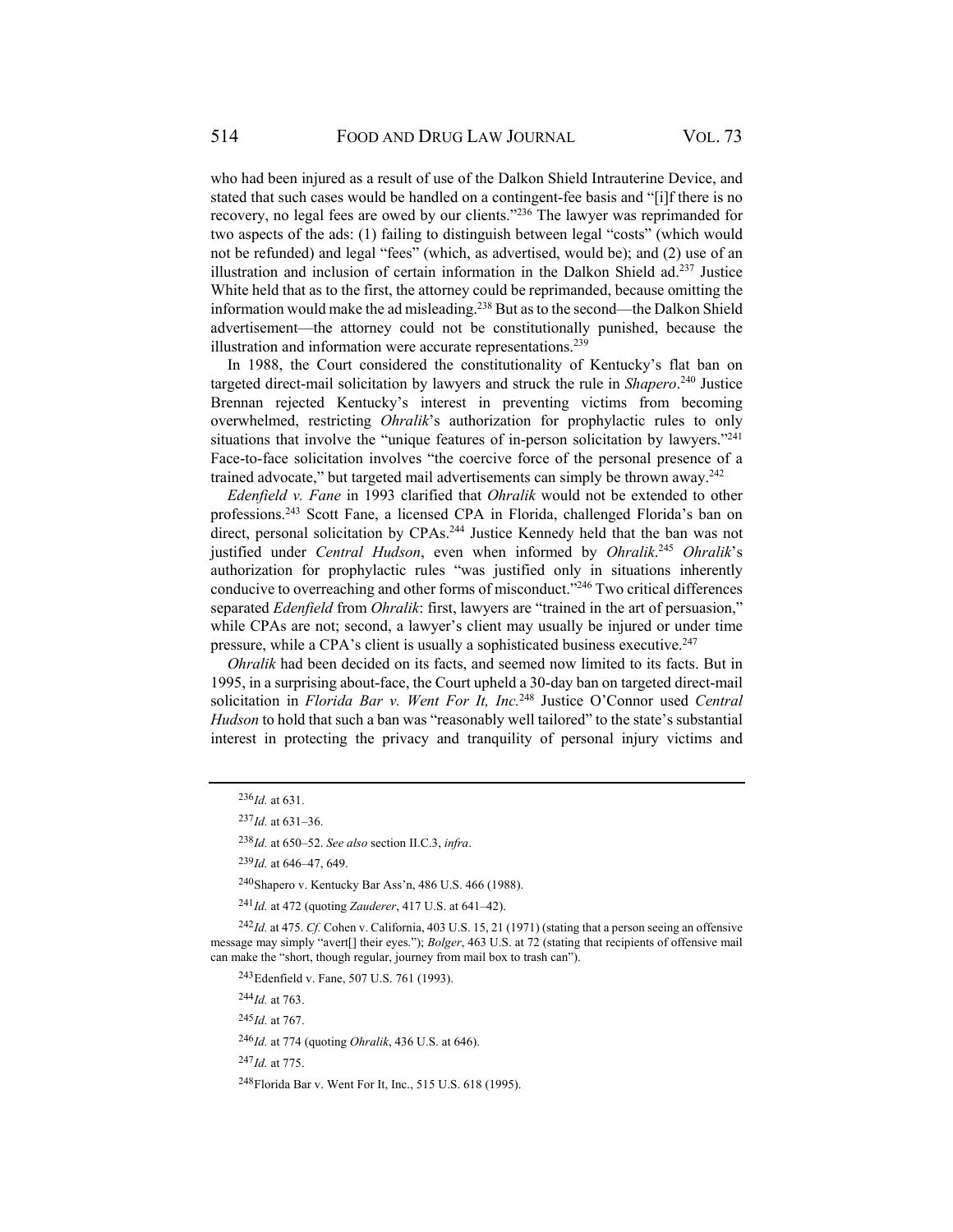preventing erosion of confidence in the legal profession.249 She distinguished *Shapero* (which had invalidated a flat ban on direct-mail solicitation) with the privacy rationale: here, the targeted mailings involved "willful or knowing . . . invasion of the tranquility of bereaved or injured individuals."250 That the regulation at issue was time-limited to 30 days, rather than a flat ban, was not relied upon (other than to boost the argument for narrow tailoring) but no doubt did no harm to Florida's defense.<sup>251</sup>

#### *II.C. Compelled Speech*

This section will cover Supreme Court jurisprudence with respect to compelled speech. The journey requires examining first, cases on compelled ideology and compelled access to a private forum; second, cases on compelled subsidies, including compelled commercial subsidies; and third, a short detour into the realm of government speech before finally reaching discussion of compelled commercial disclosure. These last two categories especially will likely prove of immense importance in designing future FDA regulatory approaches.

#### *II.C.1. Compelled Ideological Speech and Compelled Access*

The First Amendment protects the right to speak freely; this implies a corollary right to refrain from speaking.252 This right was first laid out in *West Virginia State Board of Education v. Barnette*. 253 But *Barnette*'s story begins three years earlier with the 1940 case of *Minersville School District v. Gobitis*. 254 Lillian and William Gobitis, aged 12 and 10 respectively, were expelled from their local school district because they refused to salute the national flag due to their beliefs as Jehovah's Witnesses.<sup>255</sup> Justice Frankfurter held that the children were not granted any exemption from the law by the Free Exercise clause of the First Amendment.<sup>256</sup> "[T]he enjoyment of all freedom," he held, "presuppose[s] the kind of ordered society which is summarized by our flag," and it was not the Court's position to question the judgment of the government in its process of educating children.257 Justice Stone in dissent would have

254Minersville School District v. Gobitis, 310 U.S. 586 (1940).

<sup>255</sup> *Id.* at 591–92.

 $^{256}$ *Id.* at 600.

<sup>249</sup> *Id.* at 624–25, 633.

<sup>250</sup> *Id.* at 630.

<sup>251</sup> *Id.* at 633. In general, total bans on a particular medium of communication, even if content-neutral, are treated more suspiciously for purposes of First Amendment analysis. *See, e.g.*, Martin v. City of Struthers, Ohio, 319 U.S. 141 (1943); Kovacs v. Cooper, 336 U.S. 77 (1949) (Reed, J. plurality); Watchtower Bible & Tract Soc'y of N.Y., Inc. v. Village of Stratton, 536 U.S. 150 (2002).

<sup>252</sup> *See*, *e.g.*, *Barnette*, 319 U.S. at 624. In 2018, Justice Thomas appeared to fold analysis of compelled speech into general speech restriction analysis, describing a notice requirement as simple "content-based regulation of speech" because "[b]y compelling individuals to speak a particular message, such notices alter the content of [the speaker's] speech." Institute Nat'l Inst. of Fam. and Life Advocs. v. Becerra, 138 S. Ct. 2361, 2371 (2018). However, as a general rule both content-based speech restrictions and compulsion of ideological speech receive strict scrutiny or an equivalent, so whether this analysis takes hold is of little practical importance. *Cf. id.* at 2373 (describing exceptions to this general rule). For more discussion of any differences, *see infra* note 285.

<sup>253</sup> *Barnette*, 319 U.S. at 624.

<sup>257</sup> *Id.* at 598, 600. *See also* Reynolds v. United States, 98 U.S. 145, 166–67 (1878) ("Can a man excuse his practices [contrary to the law] because of his religious belief? To permit this would be to make the professed doctrines of religious belief superior to the law of the land, and in effect to permit every citizen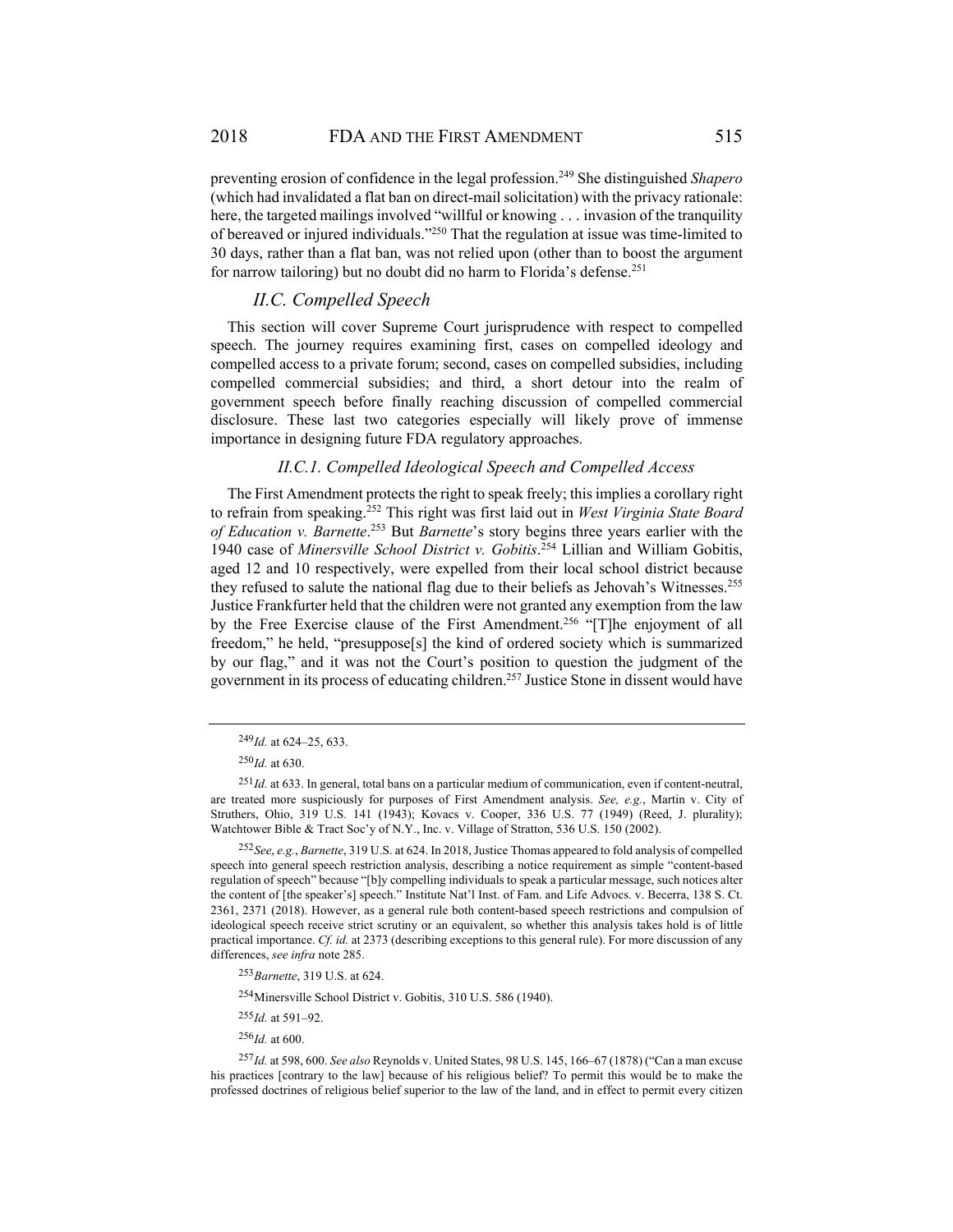tried to find a "reasonable accommodation" between the "competing demands of the interest of government and of liberty."258

Three years later, in 1943, the Court reconsidered the question, this time with two significant differences. First, the country was now in the midst of World War II. And second, the challenge was no longer based on Free Exercise, but now on Free Speech. After *Minersville v. Gobitis*, the West Virginia legislature required schools to conduct courses in history, civics, and the Constitution.<sup>259</sup> The Board of Education, in turn, required a flag salute as "a regular part" of the school day, with failure to comply resulting in expulsion.260 The Board of Education did modify the required salute upon complaints that it was "too much like Hitler's," but did not exempt Jehovah's Witnesses from the salute. $261$ 

Justice Jackson, no doubt influenced by the international struggle against Nazism and other forms of Fascism, held that this was not education.<sup>262</sup> Instead, it was "a compulsion of students to declare a belief" and conform to an "attitude of mind."263 The flag salute, he declared, was "a form of utterance" within the scope of the Free Speech Clause.<sup>264</sup> As such, "the action of the local authorities in compelling the flag salute and pledge transcends constitutional limitations on their power and invades the sphere of intellect and spirit which it is the purpose of the First Amendment to our Constitution to reserve from all official control."265

Justice Frankfurter, in (lengthy) dissent, argued for judicial restraint. He was personally sympathetic because he was Jewish, he stated, but as a judge he was "not justified in writing [his] private notions of policy into the Constitution."266 The tool of judicial review is a blunt one, and undemocratic, calling for "greatest caution in its use."<sup>267</sup> To strike the statute is to strike the use of symbols by the government, and "[s]ymbolism is inescapable."268 Use of this symbol, he argued, was harmless, for the

<sup>258</sup> *Minersville*, 310 U.S. at 603 (Stone, J., dissenting).

<sup>261</sup> *Id.* at 627-28.

<sup>262</sup>Id. at 631. Justice Jackson would later go on to become Chief U.S. Prosecutor in the Nuremberg Trials. John Barrett, *The Nuremburg Roles of Justice Robert H. Jackson*, 6 WASH. U. GLOBAL STUD. L. REV. 511 (2007).

<sup>263</sup> *Barnette*, 319 U.S. at 631–33.

<sup>264</sup> *Id.* at 633.

<sup>265</sup> *Id.* at 642.

<sup>266</sup> *Id.* at 646–47 (Frankfurter, J., dissenting).

<sup>267</sup> *Id.* at 650–51 (Frankfurter, J., dissenting).

<sup>268</sup> *Id.* at 662–63 (Frankfurter, J., dissenting). This foreshadows the later reasoning in the flag desecration cases, which held that a flag's role as a symbol for an idea meant the expressive act of rejecting that idea was protected. *See* United States v. Eichman, 496 U.S. 310 (1990).

to become a law unto himself."). This "self-defense" reasoning is also present in the free speech context in the form of the incitement exception to free speech, *see, e.g.*, Brandenburg v. Ohio, 395 U.S. 444 (1969), and has been acknowledged in the freedom to petition context as well, *see* United States v. Harris, 347 U.S. 612 (1954). It is also implicitly present in the fact that the Court almost always upholds taxation (*i.e.,* compelled support of government). *See, e.g.*, United States v. Lee, 455 U.S. 252 (1982).

<sup>259</sup> *Barnette*, 319 U.S. at 625.

<sup>260</sup> *Id.* at 626-28.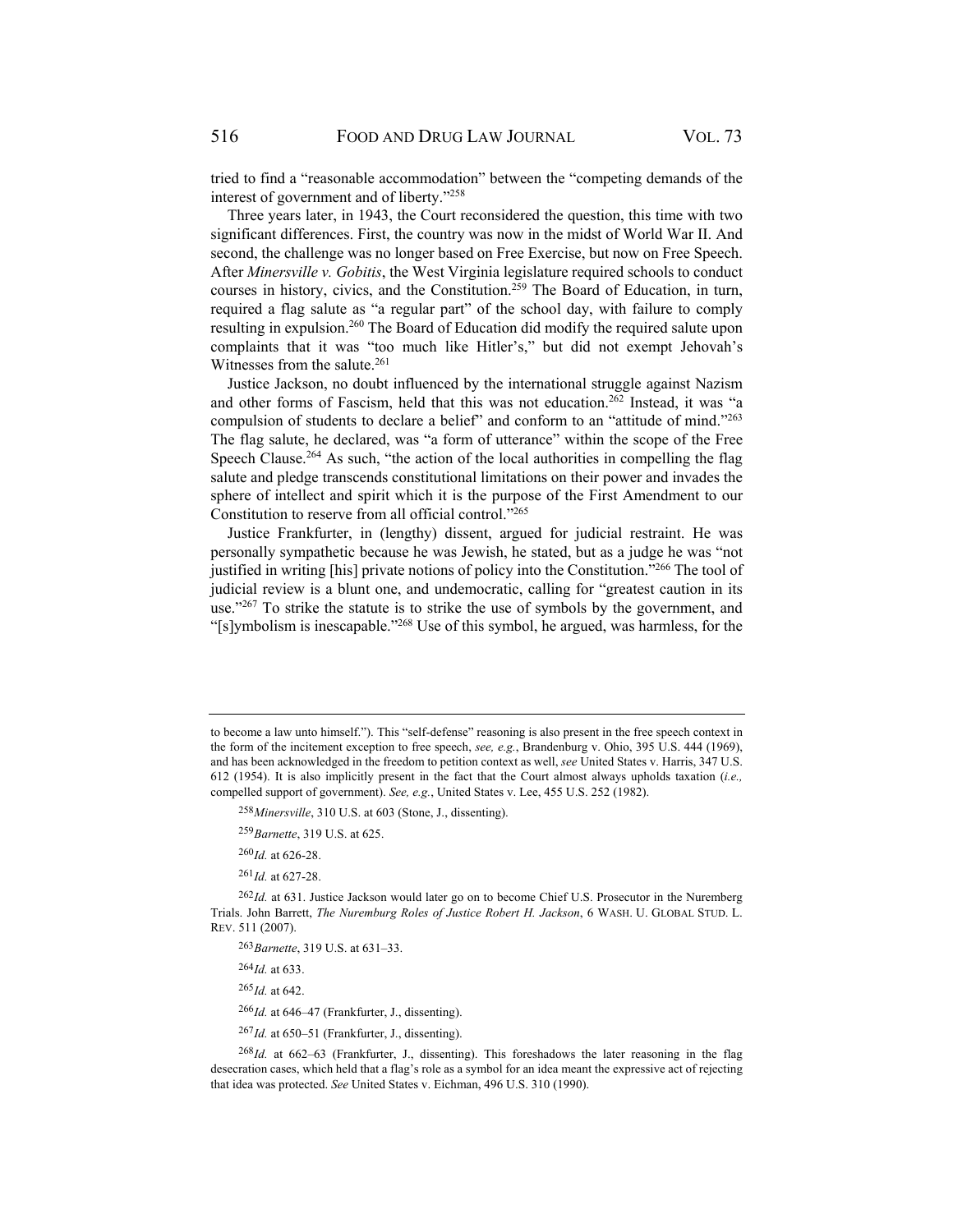children and parents were free to publicly disavow the meaning attached to the symbol by others and privately avow and practice whatever belief they chose.<sup>269</sup>

Thus, both sides would have agreed with the proposition that the First Amendment protects against government compulsion of belief or ideology. But to Justice Jackson, the compelled salute *was* compelled belief and thus an offense to autonomy, while to Justice Frankfurter the salute was merely compelled action, $270$  since the students remained free to privately believe anything they wished.<sup>271</sup>

Three decades later, the grand protection against compelled ideology would be applied in a much more mundane context: license plates.<sup>272</sup> Again the plaintiffs were members of the Jehovah's Witnesses faith.<sup>273</sup> This time it was George and Maxine Maynard, who had covered up New Hampshire's motto, "Live Free or Die," on their license plates due to its repugnance to their religious beliefs, in violation of a state statute.274 Chief Justice Burger in *Wooley v. Maynard* held this unconstitutional as a direct result of *Barnette*, finding that the state was attempting to coerce an individual to participate in the dissemination of an ideological message by requiring its display on private property.<sup>275</sup> "The First Amendment protects the right of individuals to hold a point of view different from the majority and to refuse to foster . . . an idea they find morally objectionable."<sup>276</sup>

Justice Rehnquist in dissent, like Justice Frankfurter in *Barnette*, held the view that this was simply compelled action: here, carrying the license plate.<sup>277</sup> New Hampshire could have compelled a tax, he argued, and used it to erect billboards proclaiming "Live Free or Die," and such a message would be "fostered" by citizens just like the license plate message.278 But such a tax would clearly be constitutional, even under *Barnette*, because *Barnette* only prohibited the State from compelling an individual to apparently or actually assert the message to be believed.<sup>279</sup>

An illuminating comparison with *Wooley v. Maynard* is the 2015 case of *Walker v. Sons of Confederate Veterans*. 280 In *Walker*, the Sons of Confederate Veterans organization challenged the Texas Department of Motor Vehicle Board's denial of their petition to sponsor a specialty license plate featuring a Confederate battle flag.<sup>281</sup>

<sup>273</sup> *Id.*

<sup>276</sup> *Id.* at 715.

<sup>277</sup> *Id.* at 720 (Rehnquist, J., dissenting).

<sup>278</sup> *Id.* at 721 (Rehnquist, J., dissenting).

<sup>279</sup> *Id.*

280 Walker v. Tex. Dep't of Motor Vehicles Bd., 135 S. Ct. 2239, 2252–53 (2015). <sup>281</sup> *Id.* at 2245.

<sup>269</sup> *Barnette*, 319 U.S. at 664 (Frankfurter, J., dissenting).

<sup>270</sup> *See id. See also* Reynolds v. United States, 98 U.S. 145, 166 (1878) ("Laws are made for the government of actions, and while they cannot interfere with mere religious belief and opinions, they may with practices."); Emp. Div., Dep't of Hum. Resources of Or. v. Smith, 494 U.S. 872 (1990).

<sup>271</sup> *See also* Stanley v. Georgia, 394 U.S. 557 (protecting possession of obscene materials within the privacy of one's home); Rumsfeld v. Forum for Acad. & Institutional Rts, Inc*.*, 547 U.S. 47 (2006) (holding that requiring schools to allow access to military recruiters did not regulate speech because the schools remained free to say whatever they liked).

<sup>272</sup>Wooley v. Maynard, 430 U.S. 705, 707 (1977).

<sup>274</sup> *Id.* at 707–08.

<sup>275</sup> *Id.* at 713.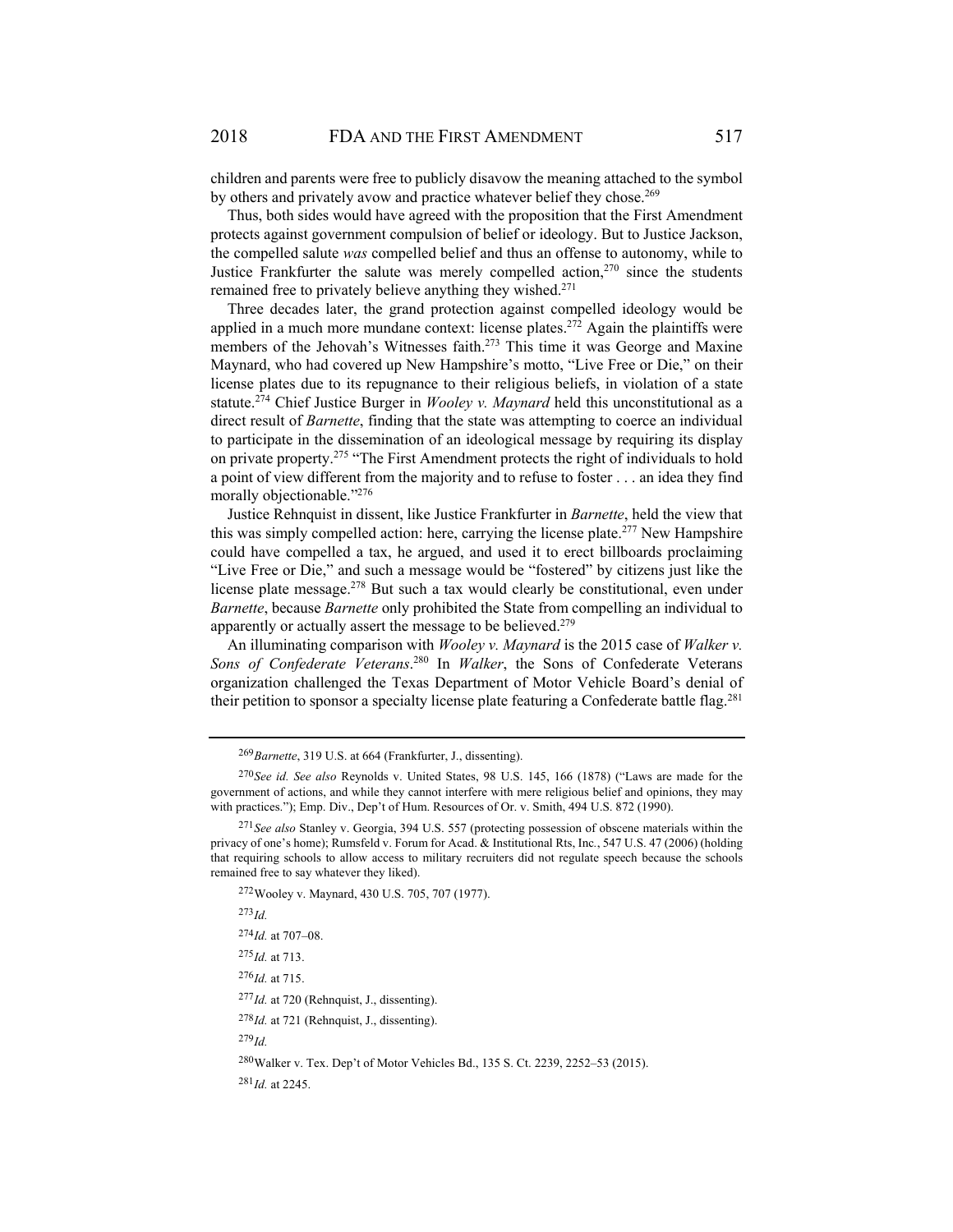Justice Breyer held that the license plates conveyed government speech, using a threepart analysis: (1) license plates had historically communicated messages from the State; (2) the public associated license plate designs with the State; and (3) the State maintained direct control over the messages on its license plates.<sup>282</sup> As such, it was constitutional for Texas to refuse to display a design with a Confederate flag.<sup>283</sup>

What distinctions can be found between *Wooley* and *Walker*? Three come to mind. First, in the time between the two cases, the now-liberalized Government Speech area of jurisprudence matured.284 Second, the plaintiff-side framing was different between the two cases. In *Wooley*, the First Amendment was presented as a shield, granting protections against compelled individual speech. In *Walker*, the First Amendment was presented as a sword, granting the right to compel government speech.285 And third, *Wooley* was simply poorly argued by the government. The two state interests advanced to justify the prohibition were (1) facilitating the identification of passenger vehicles; and  $(2)$  promoting appreciation of history, individualism, and state pride.<sup>286</sup> The first was clearly unnecessary, as there are numerous, better alternative ways of identifying passenger vehicles.287 And the second was exactly what *Barnette* prohibited: requiring people to disseminate an ideology, here of "state pride."288 Further, New Hampshire failed to see the irony in requiring all citizens to uniformly project an appreciation of individualism.

Another area close to compelled ideology bears discussion here. Halfway between the compelled ideology cases and the compelled subsidies cases lie cases that consider compelled access to a private forum.289 The most notable of these cases is *Miami Herald v. Tornillo*, although we will also briefly discuss *Pacific Gas & Electric* and *Turner Broadcasting I*. 290

<sup>285</sup> Granted, the argument was framed by the plaintiff as a right against government restrictions on private speech, and only reframed on the Government Speech theory. The distinction between *Wooley* and *Walker* could thus also be viewed as support for the idea that compelled speech (*Wooley*) is a greater affront to the First Amendment than restraints on speech (*Walker*); this would follow from the idea that the First Amendment guarantees the freedom of thought and belief. *See, e.g.*, Palko v. Connecticut, 302 U.S. 319, 326 (1937) ("Freedom of thought . . . is the matrix, the indispensable condition, of nearly every other form of freedom."); *Barnette*, 319 U.S. at 637 (speaking of the "individual freedom of mind.") (Murphy, J., concurring); *see also Janus*, 138 S. Ct. at 2464 (stating that compelling speech does "additional damage" beyond restricting speech because "[f]orcing free and independent individuals to endorse ideas they find objectionable is always demeaning"); *Becerra*, 138 S. Ct. at 2379 ("Freedom of speech secures freedom of thought and belief.") (Kennedy, J., concurring).

286 Wooley v. Maynard, 430 U.S. 705, 716 (1977).

<sup>287</sup> *Id.*

<sup>288</sup> *Id.* at 717.

289 The compelled access here is to non-physical mediums of information dissemination (*e.g.*, media). This is in contrast to compelled access to physical property, for which there is also no general federal right, and for which rights if granted by states would be governed by the Fifth Amendment, if extensive enough to amount to a taking, or the First Amendment, if extensive enough to limit the owner's speech. *See* Pruneyard Shopping Ctr. v. Robins, 447 U.S. 74 (1980); Hudgens v. NLRB, 424 U.S. 507 (1976).

 $^{290}$ Miami Herald v. Tornillo, 418 U.S. 241, 256–57 (1974); Pacific Gas & Elec. Co. v. Pub. Util. Comm'n of Cal., 475 U.S. 1, 1, 21 (1986) (plurality); *Turner I*, 512 U.S. at 657.

<sup>282</sup> *Id.* at 2248–50.

<sup>283</sup> *Id.* at 2253.

<sup>284</sup> *See* discussion *infra* Section II.C.2..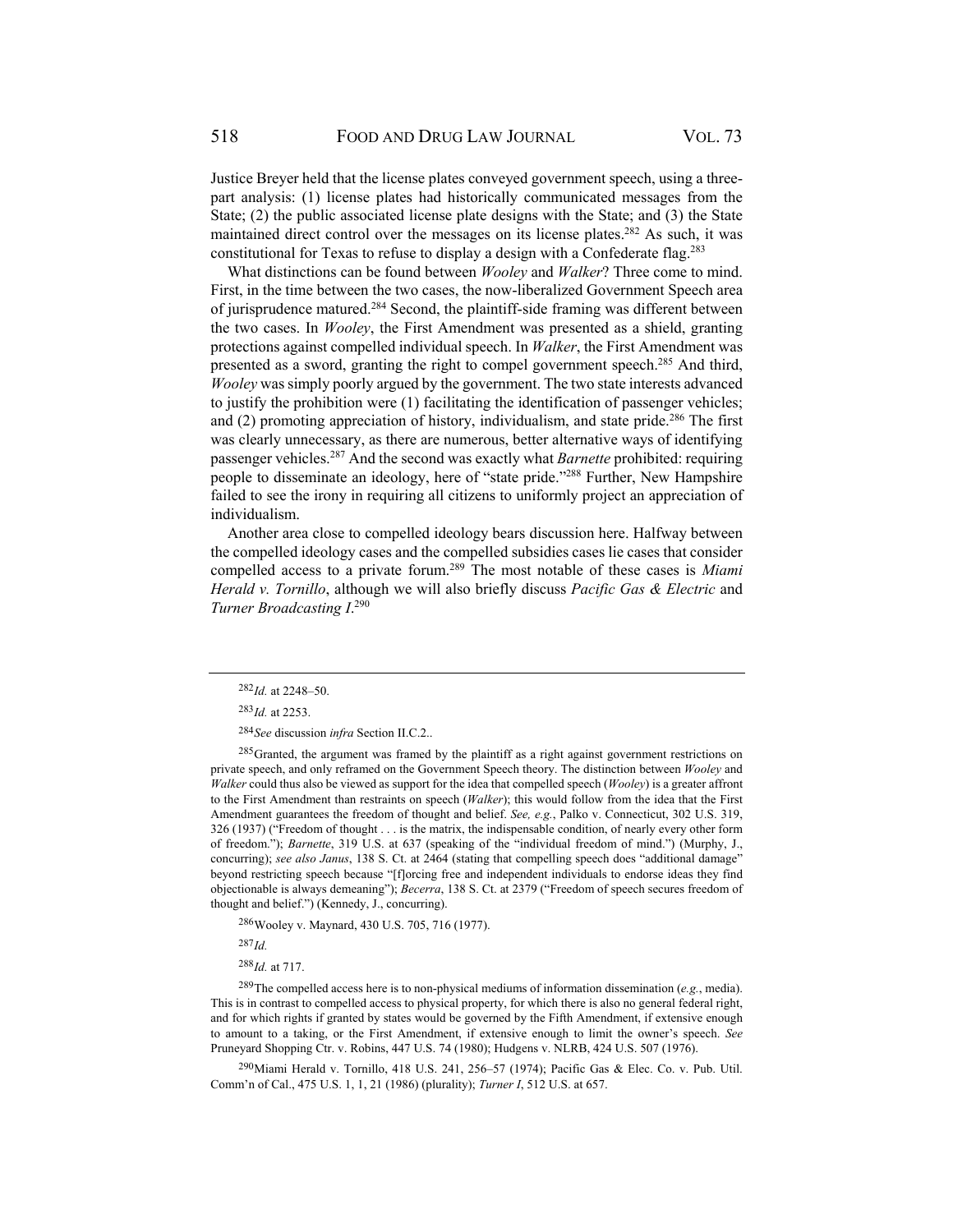During state elections in 1972, the Miami Herald printed several editorials critical of Pat Tornillo, who was running for state legislature.<sup>291</sup> "We cannot say it would be illegal," said one, "but certainly it would be inexcusable of the voters if they sent Pat Tornillo to Tallahassee [as a representative]."292 Tornillo sent responses to the newspaper and asked that they be printed free of charge as guaranteed by a state "right of reply" statute that provided for such a right should a newspaper assail a political candidate's character or record.<sup>293</sup> Justice Burger held the right of reply statute unconstitutional. The newspaper did not remain free to "say[] anything it wished," he held, because the "statute exacts a penalty on the basis of the content of a newspaper . . . in terms of the cost of printing and composing time and materials and in taking up space that could be devoted to other material the newspaper may have preferred to print."<sup>294</sup> Even if there were no additional costs, the statute would still have been unconstitutional as an intrusion onto "the exercise of editorial control and judgment" by "[c]ompelling editors or publishers to publish that which reason tells them should not be published."295

*Pacific Gas & Electric* involved a challenge to the California Public Utilities Commission's decision to require a utility company to allow a citizens group to use the "extra space" (*i.e.*, the difference between postage weight and bill weight) in its utility bill envelopes to distribute a newsletter four times a year.<sup>296</sup> The utility company had previously been using the space to distribute its own newsletter to customers.<sup>297</sup> Although the compulsion was not content-based, as in *Tornillo*, Justice Powell held that *Tornillo* was apposite because the utility company would be effectively forced to choose between responding to the citizens group's statements or appearing to endorse them.298 The order thus forced the utility company to "associate with the views of other speakers."<sup>299</sup>

*Turner Broadcasting I* involved national "must carry" provisions which required cable television broadcasters to carry the signals of local broadcast television stations.300 Justice Kennedy held that the regulations were content-neutral and thus subject to *O'Brien* intermediate scrutiny.301 He distinguished *Tornillo* and *Pacific Gas & Electric* on three grounds. First, the access rules were content-neutral in that they

<sup>296</sup> *Pacific Gas*, 475 U.S. at 5–7 (plurality).

 $^{297}$ *Id.*at 5.

<sup>298</sup> *Id.* at 16.

<sup>299</sup> *Id.* at 20.

<sup>300</sup> *Turner I*, 512 U.S. at 630–32.

 $301$ *Id.* at 652.

<sup>291</sup> *Tornillo*, 418 U.S. at 243.

<sup>292</sup> *Id*. at n.1.

<sup>293</sup> *Id.* at 244.

<sup>294</sup> *Id.* at 256.

<sup>&</sup>lt;sup>295</sup>Id. at 258, 256. There is much debate on whether the press gets different First Amendment protection than the average individual or corporation. *See generally* Timothy B. Dyk, *Newsgathering, Press Access, and the First Amendment*, 44 STAN. L. REV. 927 (1992); Eugene Volokh, *Freedom for the Press as an Industry, or for the Press as a Technology? From the Framing to Today*, 160 U. PA. L. REV. 459 (2012). But this reasoning clearly applies outside of the press context as well; indeed, it was cited as support in *Wooley v. Maynard*, 430 U.S. 705, 714 (1977). *See Pacific Gas*, 475 U.S. at 8–9 (plurality).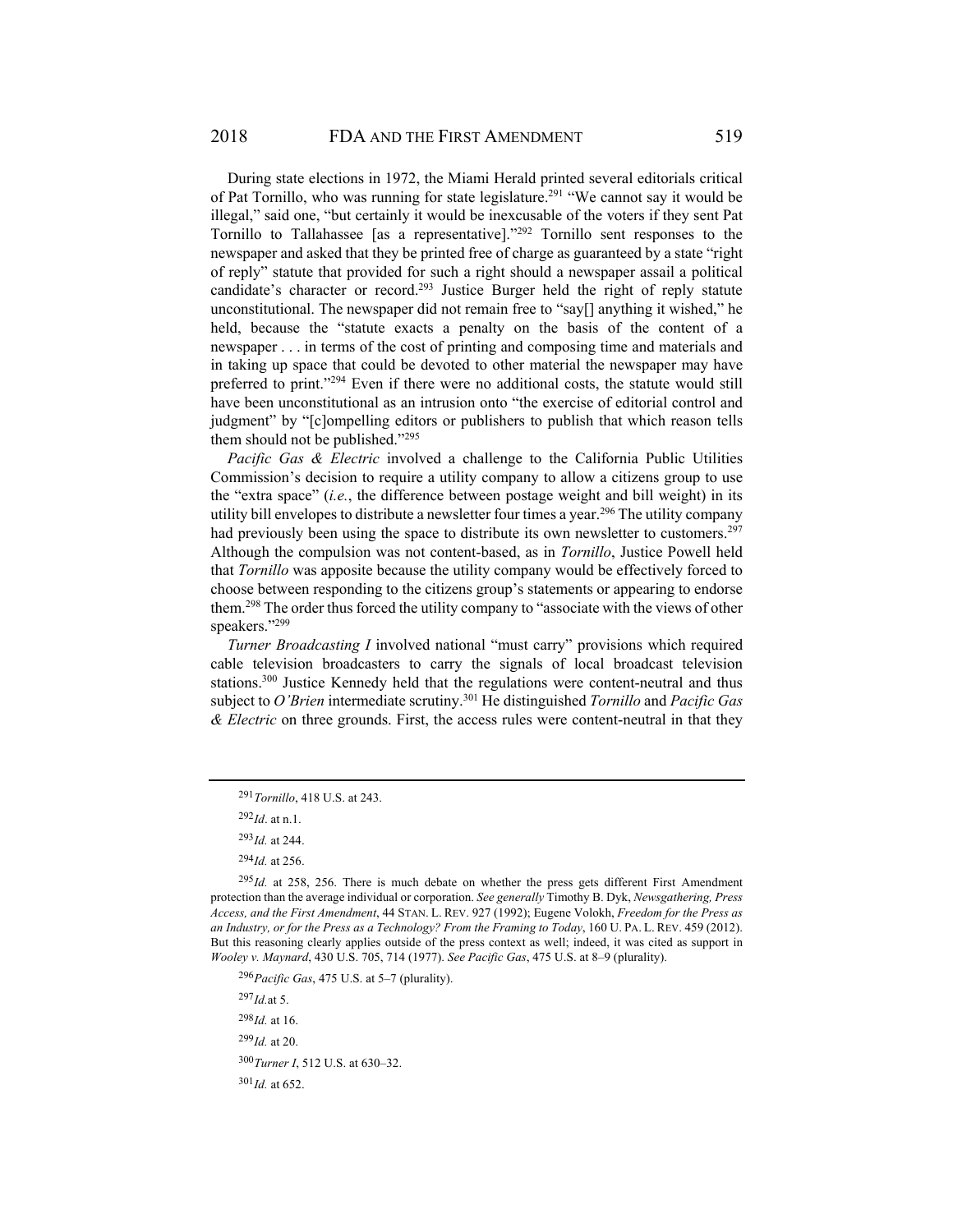were not triggered by disagreement with a message.<sup>302</sup> Second, the access rules did not (1) force cable operators to alter their own messages, (2) pose a danger of causing the cable operators to cease communication to avoid controversy, or (3) make it likely that viewers would associate the channel with the broadcasters.<sup>303</sup> And third, the restriction was justified by a special characteristic of the medium itself: the cable operator's "bottleneck" monopoly on the television programming entering a subscriber's home.304 The rules would finally be fully upheld several years later in *Turner Broadcasting II*. 305

#### *II.C.2. Compelled Subsidies and Government Speech*

This subsection will consider three categories of cases under the heading of "compelled subsidies." First, it will examine compelled subsidy of private organizations. Second, it will consider compelled commercial subsidies in the form of the food trio of cases. And this will bridge it to the third category, namely, the government speech theory.

The first category, compelled subsidy of private organizations, begins with *Abood v. Detroit Board of Education*. 306 But *Abood* itself begins with *International Association of Machinists v. Street*. 307 In *Street*, the Supreme Court considered a challenge to §2, Eleventh of the Railway Labor Act (RLA).308 This section authorized union-shop agreements, which required employees as a condition of employment to pay union fees equivalent to membership dues, even if not a member.<sup>309</sup> Employees, claiming these fees were used for political purposes with which they disagreed, challenged the statute. Justice Brennan upheld the provision, but interpreted it using the canon of constitutional avoidance so as to bar the use of funds over an employee's objections to support political causes which the employee opposed.310 Congress did not abandon freedom of choice, he held, but "made inroads on it for the limited purpose of eliminating . . . [the] free rider [problem]" (*i.e.*, "free riders" who obtain benefits from collective bargaining but do not want to pay in). $311$ 

*Abood*, 15 years later, considered a challenge to a Michigan statute which also authorized union-shop agreements, here between a state governmental unit and a union (in contrast to between a railroad and a union, as in the federal RLA).312 But unlike in the RLA, Michigan's statute explicitly allowed the funds to be used for "other than

304*Id.* at 656.

306 Abood v. Detroit Bd. of Educ., 431 U.S. 209, 211 (1977).

307Int'l Ass'n of Machinists v. Street, 367 U.S. 740 (1961).

<sup>309</sup> *Id.* at 743–44.

 $310$ *Id.* at 749–50.

<sup>311</sup> *Id.* at 767–69. Policy-wise, the free rider issue is essentially a collective action problem that springs from the principle that a union with exclusive representation must represent the interests of all employees, member or not. *See* Steele v. Louisville & Nashville R. Co*.*, 323 U.S. 192, 202-203 (1944).

<sup>312</sup> *Abood*, 431 U.S. at 218–19, 223–24.

 $302$ *Id.* at 655.

<sup>303</sup> *Id.*

<sup>305</sup>Turner Broad. Sys., Inc. v. FCC, 520 U.S. 180, 181 (1997) [hereinafter *Turner II*].

<sup>308</sup> *Id.* at 742, 745-46.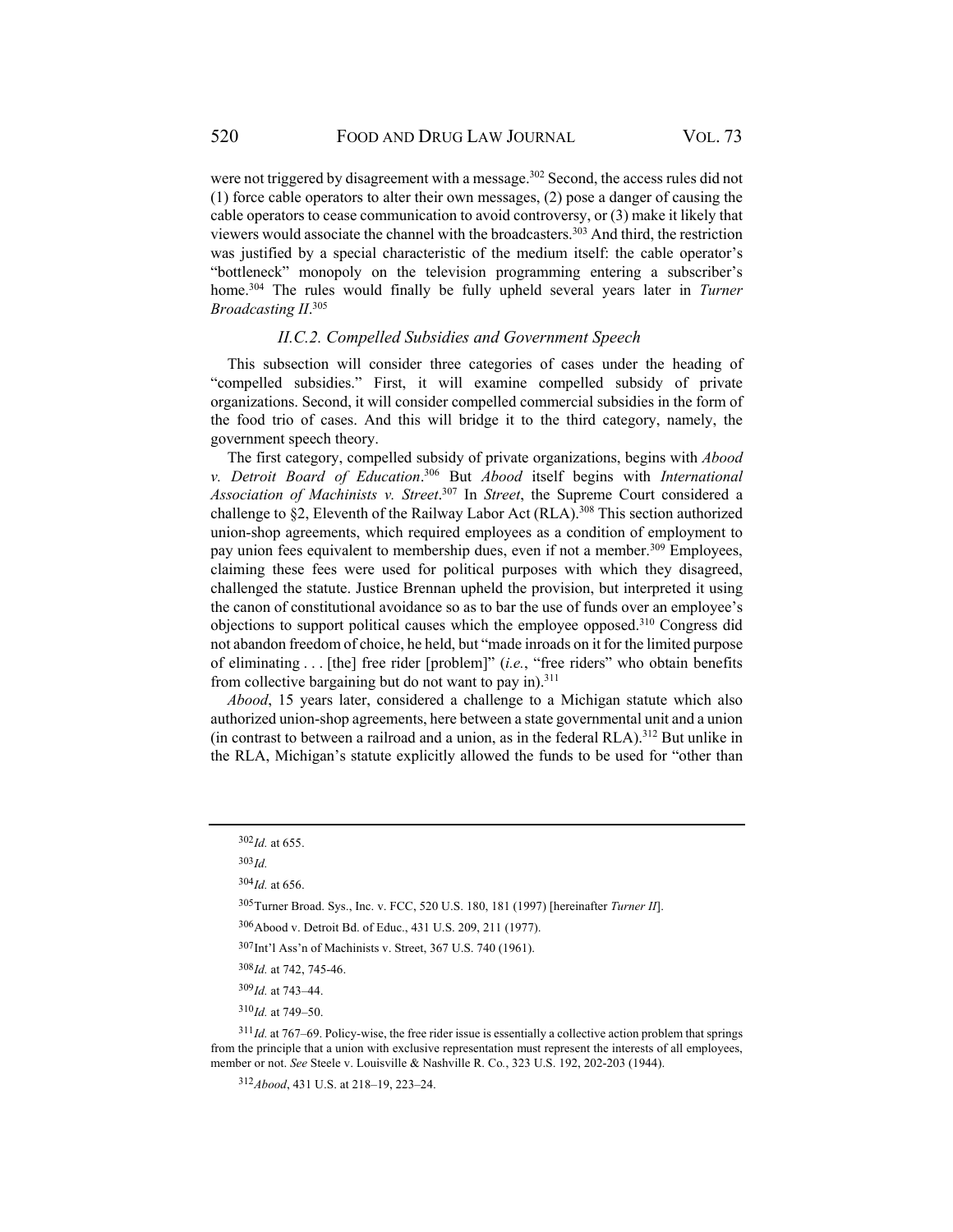collective bargaining," *e.g.*, political causes.313 Justice Stewart held that although compelled union support did implicate First Amendment associational freedoms, the governmental interests in avoiding the free rider problem and in labor peace justified the statute.314 But, in an attempt at compromise, the Court held partially for both sides. The service charges *could* be used "for the purposes of collective bargaining, contract administration, and grievance adjustment," the Court found, but the charges could *not* constitutionally be used to finance expenditures on political expression when the contributing employee objected to advancing the expression.<sup>315</sup> (Voluntarily contributed dues could, of course, still be used for such).<sup>316</sup> The First Amendment "freedom to associate for the purpose of advancing beliefs and ideas" contains a corollary prohibition on forced association.317

This collective bargaining versus political expression distinction from *Street* and *Abood* would be extended to the National Labor Relations Act (NLRA) in 1988 in *Communications Workers of America v. Beck*. 318 The NLRA wording paralleled the RLA wording; relevantly, it did not explicitly say whether union-shop dues were limited to only use for collective bargaining.319 Justice Brennan held that the *Street* statutory analysis was controlling, and  $\delta(8(a)(3)$  of the NLRA permitted union-shop agreements but the "membership that may be so required has been whittled down to its financial core."320 Of note is the fact that the NLRA applies in the private sector, only *permitting* an employer and union (both private entities) to enter into a unionshop agreement. Thus, the union argued that unlike *Street* and *Abood*, there was no explicit governmental action and thus no reason to strain the meaning of the statute to avoid implicating the First Amendment.<sup>321</sup> Justice Brennan countered that reading the statute as *Street* had read the RLA was not straining, but an entirely reasonable interpretation.322

The first half of *Abood* is the holding that compelling funds to be used for political expression is unconstitutional. *Keller v. State Bar of California* in 1990 considered the State Bar of California's use of dues to finance political and ideological activities.<sup>323</sup> Justice Rehnquist held that *Abood* controlled: the dues could only be used for expenditures "necessarily or reasonably incurred for the purpose of regulating the legal profession or improving the quality of the legal service available to the people of the State."324 Use of dues for "activities having political or ideological coloration," on the other hand, was unconstitutional.<sup>325</sup>

# <sup>313</sup> *Id.* at 232.  $314$ *Id.* at 224–26. <sup>315</sup> *Id.* at 225, 235. <sup>316</sup> *Id.* at 235–36. <sup>317</sup> *Id.* at 222. 318 Commc'ns Workers of Am. v. Beck, 487 U.S. 735, 738 (1988). <sup>319</sup> *Id.* at 744–45. 320*Id.* at 745–46 (citing NLRB v. Gen. Motors Corp., 373 U.S. 734, 742 (1963)).  $321$ *Id.* at 761–62. <sup>322</sup> *Id.* at 762. 323 Keller v. State Bar of California, 496 U.S. 1 (1990). <sup>324</sup>*Id.* at 14 (citing Lathrop v. Donohue, 367 U.S. 820, 843 (1961)).

<sup>325</sup> *Id.* at 15.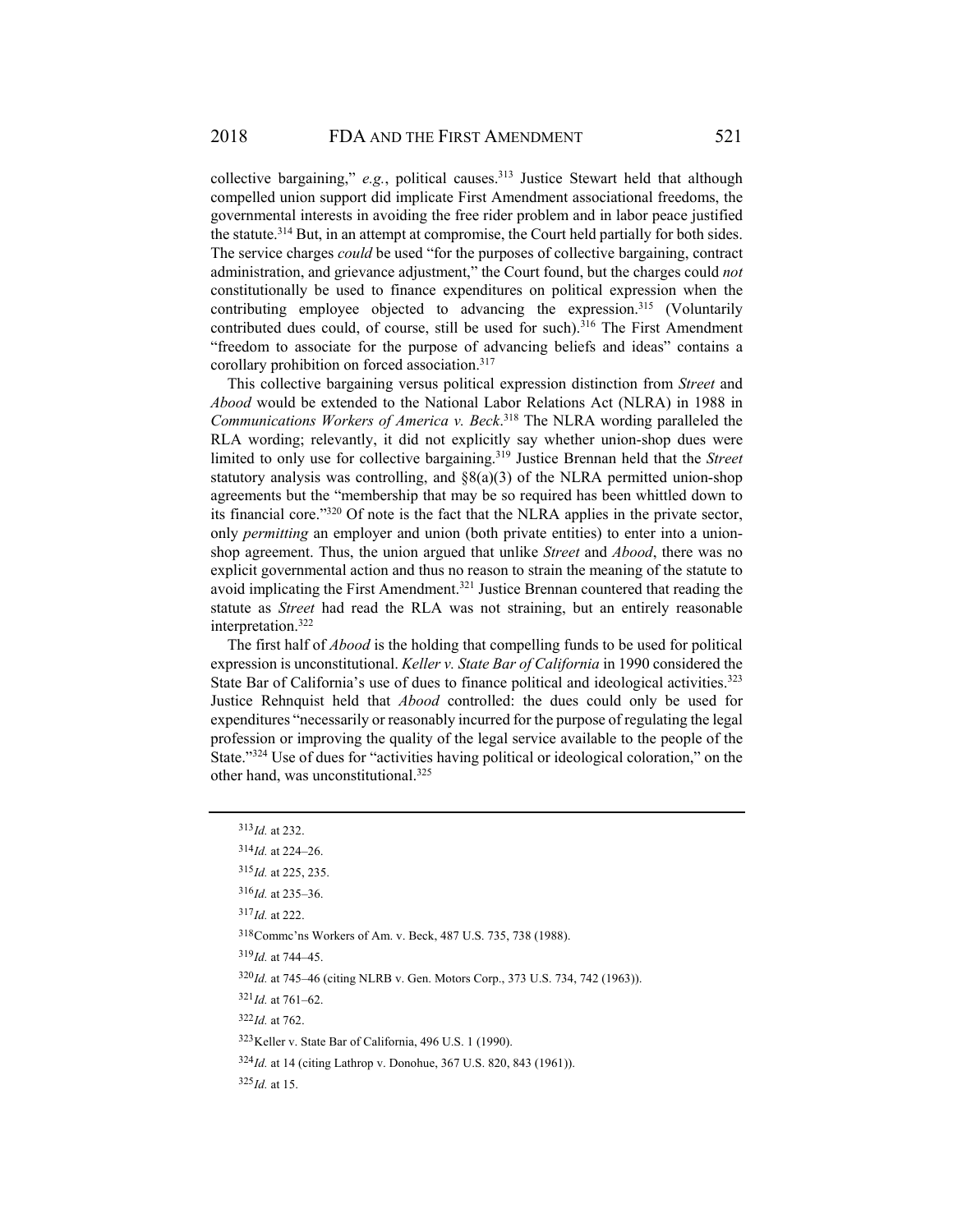An enterprising group of university students saw *Abood* and *Keller* and decided to challenge their state university's mandatory student activity fee in *Board of Regents of the University of Wisconsin v. Southworth*. 326 The University disclaimed that the speech for which funding was being compelled was its own (governmental) speech, instead claiming it was only funding student extracurriculars that sprung "from the initiative of the students, who alone give it purpose and content." $327$  Justice Kennedy, following in the footsteps of *Abood*'s compromise, held that the University could spend the fees on programs (even ideological ones), but was required to do so in a viewpoint-neutral fashion.328 *Abood* applied, but *Abood* had said that a union could only use the dues for activities germane to the union's purpose, *i.e.*, collective bargaining.329 Likewise, *Keller* had limited the bar dues to activities germane to the organization's purpose, *i.e.*, regulating the legal profession.<sup>330</sup> But here, it was "not for the Court to say what is or is not germane to the ideas to be pursued in an institution of higher learning."331 The only workable limit was to prohibit the university from preferring some viewpoints to others.332

The other half of *Abood* is the holding that compelling funds to be used for collective bargaining *is* constitutional. This compromise from *Abood* held for just over four decades before being overturned by *Janus v. American Federation* in the Court's 2017 term.333 In *Janus*, Justice Alito held the Illinois Public Labor Relations Act to be unconstitutional because it forced objecting public employees to subsidize a union's collective bargaining and related activities, *i.e.*, it forced them "to subsidize private speech on matters of public concern."<sup>334</sup> "Compelling a person to subsidize the speech of other private speakers raises similar First Amendment concerns" to compelling ideological speech, he held, though he declined to decide whether strict or "exacting" scrutiny properly applied because the statute failed even the slightly lower exacting scrutiny test.<sup>335</sup> The interest in avoiding the free rider problem did not justify the statute because it was not a compelling interest, while the interest in labor peace did not justify the statute because significantly less restrictive means were available.336 In overturning

<sup>327</sup> *Id.* at 229.

<sup>328</sup> *Id.* at 230.

<sup>329</sup> *Id.* at 231–32.

 $330$  *Id.* 

<sup>331</sup> *Id.* at 232.

<sup>332</sup> *Id.* at 233.

333 Janus v. American Federation, 138 S. Ct. 2448 (2018). *Janus* did not come as a surprise. Justice Alito had been scowling at *Abood* for years, calling it a "historical accident" and a "remarkable boon for unions" in 2012 and declining to "expand" *Abood* to reach "quasi-public" employees in 2014. Knox v. Service Employees International Union, Local 1000, 567 U.S. 298, 312, 317 (2012); Harris v. Quinn, 134 S. Ct. 2618, 2623 (2014). The Court had also extended an invitation to request the overturning of *Abood* in 2016, but upon Justice Scalia's death had split 4-4 on the issue. Friedrichs v. California Teachers Association, 136 S. Ct. 1083 (2016) (Mem).

<sup>334</sup> *Janus*, 138 S.Ct. at 2460.

<sup>335</sup>*Id.* at 2464-65. Both tests require a compelling state interest, though exacting scrutiny seems to require just slightly less than perfect tailoring. *Id.* ("Under exacting scrutiny, . . . a compelled subsidy must serve a compelling state interest that cannot be achieved through means *significantly* less restrictive.") (quoting *Knox*, 567 U.S. at 310) (internal quotation marks removed) (emphasis added).

<sup>336</sup> *Id.* at 2466.

<sup>326</sup> Bd. of Regents of the U. of Wis. v. Southworth, 529 U.S. 217 (2000).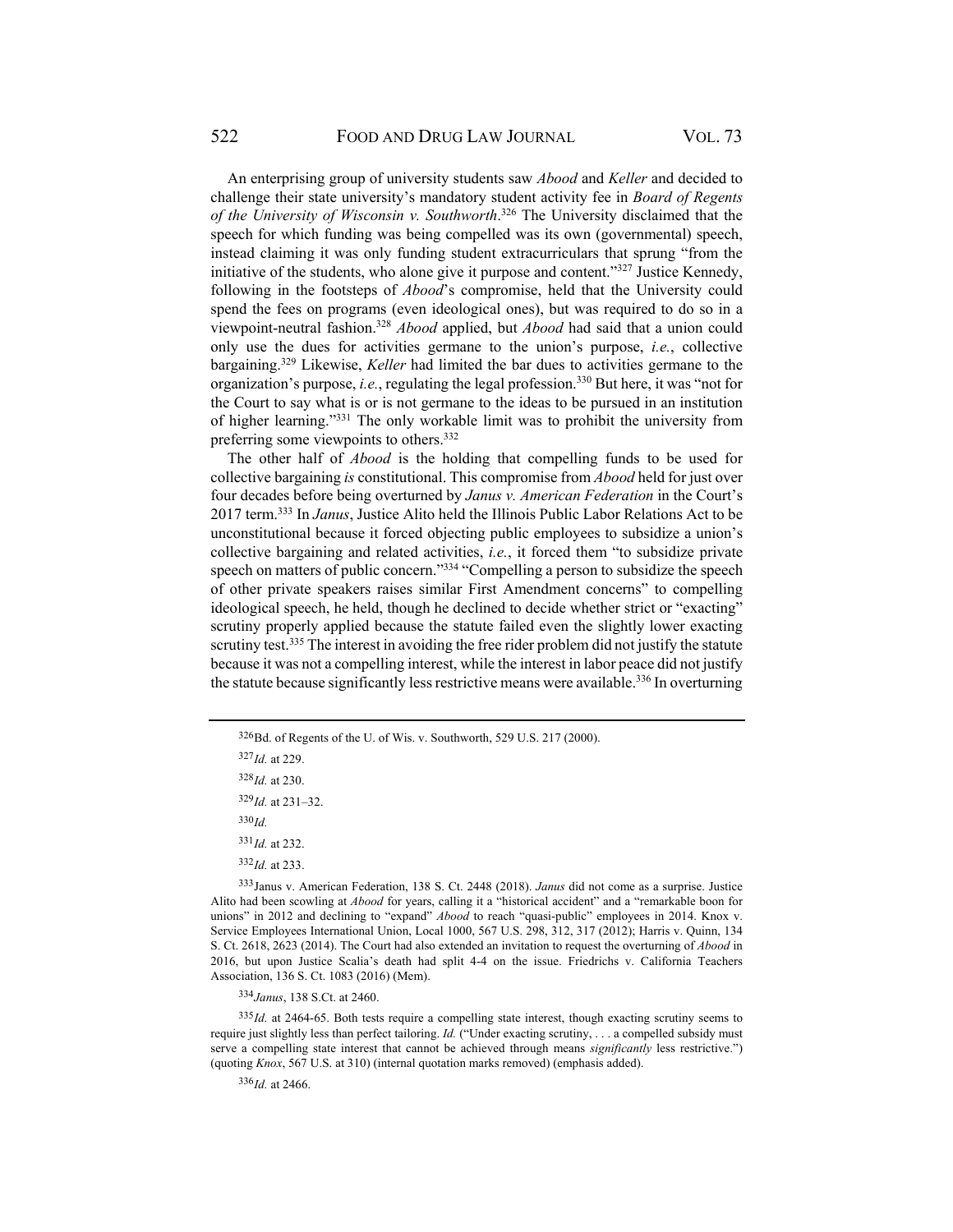*Abood* and holding it to be unconstitutional to compel funds to be used for collective bargaining, *Janus* raised but did not answer the questions of how this would affect *Beck* (*Abood* but in the private sector) or *Keller* and *Southworth* (*Abood* but for lawyers and students). Though there is no immediate reason to question their veracity, it would not be shocking if these issues were revisited in the future.<sup>337</sup>

Moving to compelled commercial subsidies, the food trio of cases—*Glickman v. Wileman*, *U.S. v. United Foods*, and *Johanns v. Livestock Marketing Association*338 are a fine example of how factual situations with less separation than two sheets of filo pastry can produce entirely opposite outcomes. Each considered a food producer's challenge to subsidies compelled by the Secretary of Agriculture and used for advertising purposes. The trio also serve as an excellent transition between the compelled subsidy of a private entity's speech cases and the compelled support of government (and government speech) cases.

*Glickman v. Wileman*, in 1997, concerned assessments on growers, handlers, and processors of California tree fruits, used to pay for generic tree fruit advertising under a marketing order promulgated by the Secretary of Agriculture.<sup>339</sup> Justice Stevens upheld the program, saying that the lower court was wrong to rely on *Abood* and *Central Hudson* because the marketing orders did not (1) impose a restraint on the producer's freedom to communicate any message; (2) compel a producer to engage in any speech; nor (3) compel a producer to endorse or finance any political or ideological views.340 The generic advertising of fruits was not ideological speech, and was besides "unquestionably germane" to the purposes of the program.<sup>341</sup> He went on to hold that the program was simply "economic regulation" and thus "should enjoy the same strong presumption of validity that we accord to other policy judgments made by Congress."342

*United Foods*, four years later in 2001, presented similar facts but the opposite outcome.343 The Secretary of Agriculture, pursuant to the grandly-named Mushroom Promotion, Research, and Consumer Information Act, imposed assessments on mushroom handlers to fund generic advertising to promote mushroom sales.<sup>344</sup> Specifically, the promotion advertised mushroom recipes and brochures, including one entitled "LET YOUR LOVE BLOSSOM" which conveyed the message that mushrooms could be the centerpiece of a romantic meal, with recipes such as "Ginger-Mushroom

 $340$ *Id.* at  $469 - 70$ .

<sup>341</sup> *Id.* at 473.

<sup>342</sup> *Id.* at 477.

<sup>&</sup>lt;sup>337</sup> With respect to private sector unions and the NLRA, Justice Alito stated that the idea that "allowing, but not requiring, private parties to enter into union-shop arrangements was sufficient to establish governmental action [and thus implicate the First Amendment] . . . was debatable when *Abood* was decided, and is even more questionable today." *Id.* at 2479 n.24. (This is why *Beck* turned on statutory rather than constitutional interpretation.) However, he explicitly declined to resolve the question. *Id.* With respect to *Keller* and *Southworth*—the cases more likely to be questioned immediately post-*Janus*—the only mentions of these decisions were in Justice Kagan's dissent. *Id.* at 2495 n.3, 2498 (Kagan, J., dissenting). Justice Kagan seemed to think *Janus* may be extended, warning that "the majority's road runs long." *Id.* at 2502.

<sup>338</sup> Glickman v. Wileman Bros. & Elliot, 521 U.S. 457 (1997); United States v. United Foods, Inc., 533 U.S. 405 (2001); Johanns v. Livestock Marketing Ass'n, 544 U.S. 550 (2005).

<sup>339</sup> *Glickman*, 521 U.S. at 463–66.

<sup>343</sup> *United Foods*, 533 U.S. 405.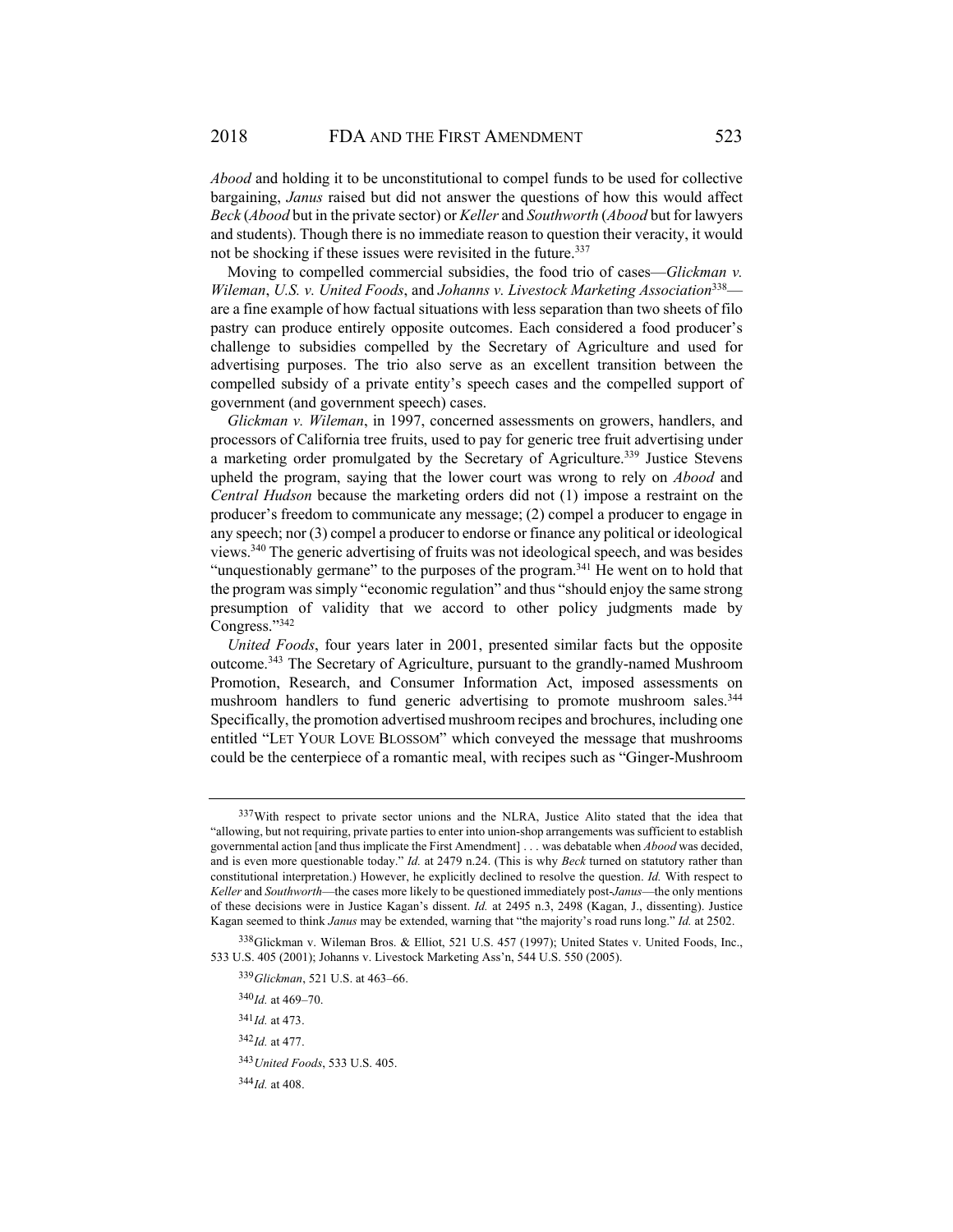Stir-Fry" and tips including "Candlelight is a must" and "The ancient philosopher Petronius and many others proclaimed mushrooms as a potent aphrodisiac and popular 'love food.'"345 Justice Kennedy held that the program could not be upheld under *Glickman* or "other precedents" (*i.e.*, *Central Hudson* or *Abood*), because the government was barred from "underwrit[ing] and sponsor[ing] speech with a certain viewpoint using special subsidies exacted from a designated class of persons, some of whom object."<sup>346</sup> Unlike *Glickman*, the assessments were not "ancillary to a more comprehensive program restricting marketing autonomy."347 Instead, the mushroom advertising was "the principal object of the regulatory scheme."348 The Government was compelling support of the idea that all mushrooms were worth consuming, while United Foods wished to convey the message that only its brand of mushrooms were worth consuming.<sup>349</sup> Justice Stevens in concurrence offered a perhaps clearer distinction between the programs in *Glickman* and *United Foods*. *Abood* had stated that a compelled subsidy was constitutional if germane to a program; here, the subsidy was not *germane* to the program, but the program itself.<sup>350</sup>

Another four years passed, and another challenge to the Secretary of Agriculture's food advertising assessments arose. Under authority from the Beef Act, the Secretary imposed an assessment on beef, to be forwarded to the Beef Board, who would then spend it on generic beef promotional campaigns, perhaps the most successful of which was "Beef. It's What's for Dinner."<sup>351</sup> This was an entirely different situation than that in *Glickman* or *United Foods*, explained Justice Scalia, because this was a permissible "government-compelled subsidy of the government's own speech."<sup>352</sup> In previous cases, the speech was (or was presumed to be) "that of an entity other than the government itself."353 No matter if the funding is exacted via general taxes or a targeted assessment: citizens "have no First Amendment right not to fund government speech."<sup>354</sup> Justice Thomas in concurrence granted that although he would subject all compelled funding of advertisement to strict scrutiny, he "recognize[d] that this principle must be qualified where the regulation compels the funding of speech that is the government's own."355 Still, though, he explained that he would grant an as-applied challenge if the advertisements associated their message with the disagreeing organization.356

Justice Breyer in concurrence remained "of the view that the assessments in these cases are best described as a form of economic regulation."357 However, he "accept[ed

 $346$ *Id.* at 410.

<sup>347</sup> *Id.* at 411.

<sup>348</sup> *Id.* at 411–12.

<sup>349</sup> *Id.* at 411.

<sup>350</sup>*Id.* at 418 (Stevens, J., concurring).

351 Johanns v. Livestock Marketing Ass'n, 544 U.S. 550, 553–54 (2005)

<sup>352</sup> *Id.* at 557.

<sup>353</sup> *Id.* at 559.

 $354$ *Id.* at 562.

<sup>355</sup> *Id.* at 567 (Thomas, J., concurring).

<sup>356</sup> *Id.* at 568 (Thomas, J., concurring).

<sup>357</sup> *Id.* at 569 (Breyer, J., concurring).

<sup>345</sup> *Id.* at appendix (Breyer, J., dissenting).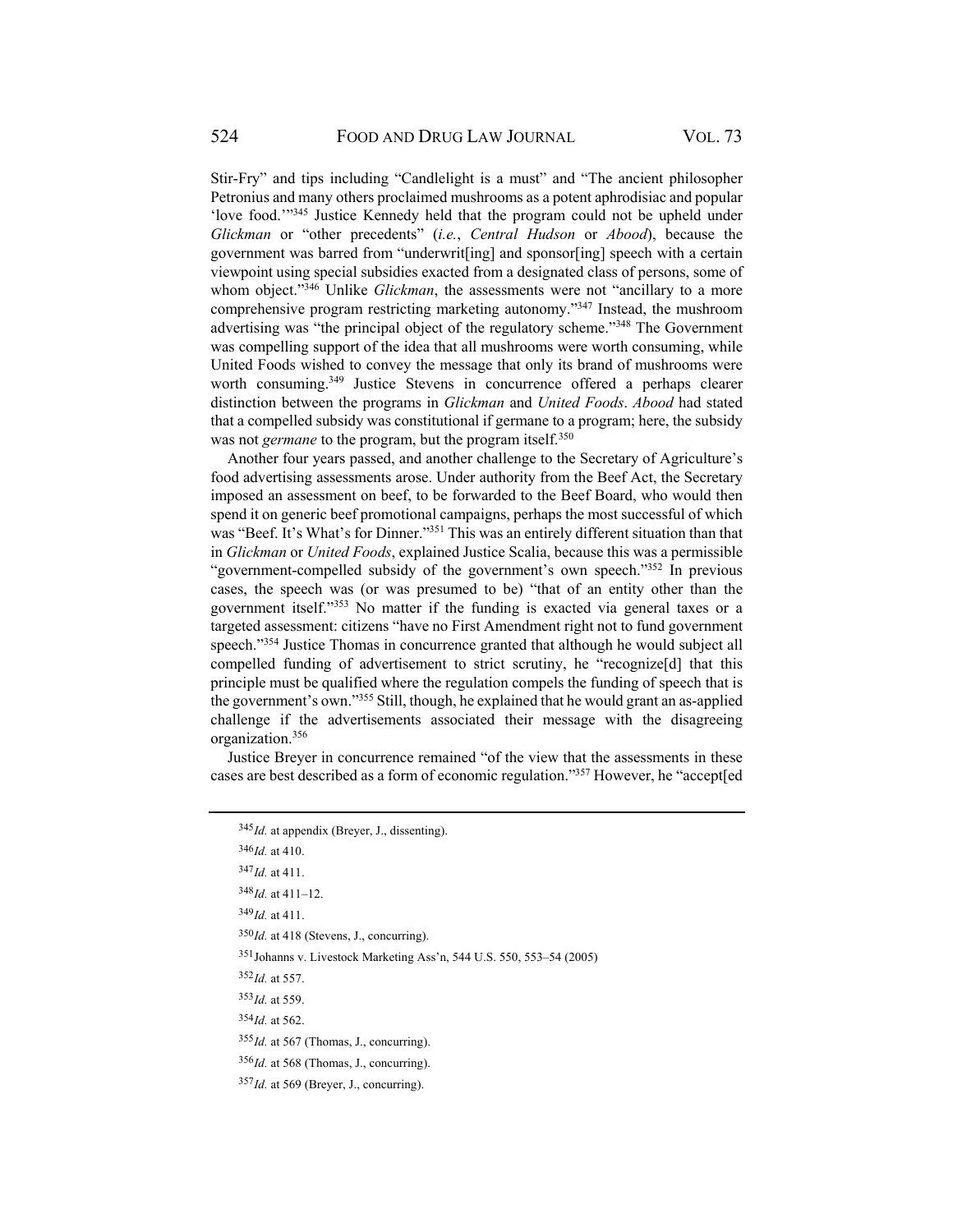the government speech theory] as a solution to the problem presented by these cases" given that such a theory could carry a majority.<sup>358</sup>

Justice Souter in dissent also accepted the government speech theory as a general proposition but took the chance to explain his view of it and why it should not have justified the regulation in *Johanns*. The government speech theory was needed, because "[t]o govern, government has to say something, and a First Amendment heckler's veto of any forced contribution to raising the government's voice in the 'marketplace of ideas' would be out of the question."359 But the doctrine only applies when the political process can be relied upon to serve as at least a partial check.<sup>360</sup> Thus, three factors weighed against the doctrine being applied here: first, the speech was not clearly associated with the government; second, that the Beef Board was not a fully democratically-accountable government entity, and third, that the speech was funded by targeted rather than general taxes.<sup>361</sup> Justice Scalia's majority responded to these concerns, holding that the first would be better settled with a facial challenge and the second and third were not necessary prerequisites to the government speech doctrine.362

The government speech doctrine, a relatively new theory, seems in general to function as a sort of get-out-of-jail-free card when the government is backed into a First Amendment corner. At the outset, it is important to distinguish between two related uses of the phrase: first, "pure" government speech doctrine, which delineates between permissible and impermissible ways in with the government can expressively spend its own money, and second, what this article will term "forum" government speech theory, which finds that expression, if it is the government's own, is analogous to speech in a nonpublic forum<sup>363</sup> in that it is subject to lesser or no First Amendment scrutiny.

The "pure" government speech theory states that the government can specify conditions that define the limits of its spending programs and can specify the activities that it wishes to subsidize. But it cannot impose conditions that seek to leverage the funding to regulate speech outside the contours of the program itself, for this would be coercing private speech.<sup>364</sup> However—and this is key to the "forum" government speech theory as well—government speech with its own money can be viewpointspecific (traditionally a paradigmatic First Amendment violation).<sup>365</sup> In that sense, there are no Court-imposed limits on what the government can express on its own behalf so long as it is simply saying (or funding) the speech. Aside from traditional

<sup>361</sup> *Id.* at 575–77 (Souter, J., dissenting).

<sup>362</sup> *Id.* at 563–565.

364 Agency for Int'l Dev. v. Alliance for Open Soc'y Int'l, Inc., 570 U.S. 205 (2013).

<sup>365</sup> *E.g.*, Rust v. Sullivan, 500 U.S. 173 (1991).

<sup>358</sup> *Id.*

<sup>359</sup> *Id.* at 574 (Souter, J., dissenting) (citing Abrams v. United States, 250 U.S. 616, 630 (1919) (Holmes, J., dissenting)).

<sup>360</sup>Id. at 575 (Souter, J., dissenting).

<sup>363</sup> A nonpublic forum is public property (*i.e.*, the government's property, as compared to the government's speech) which has not traditionally been a public forum and for which the government does not intend to turn into a public forum. On such property, content- or speaker-based restrictions are allowed so long as they are reasonable and viewpoint-neutral. *See* Cornelius v. NAACP Legal Defense and Educational Fund, Inc*.*, 473 U.S. 788 (1985).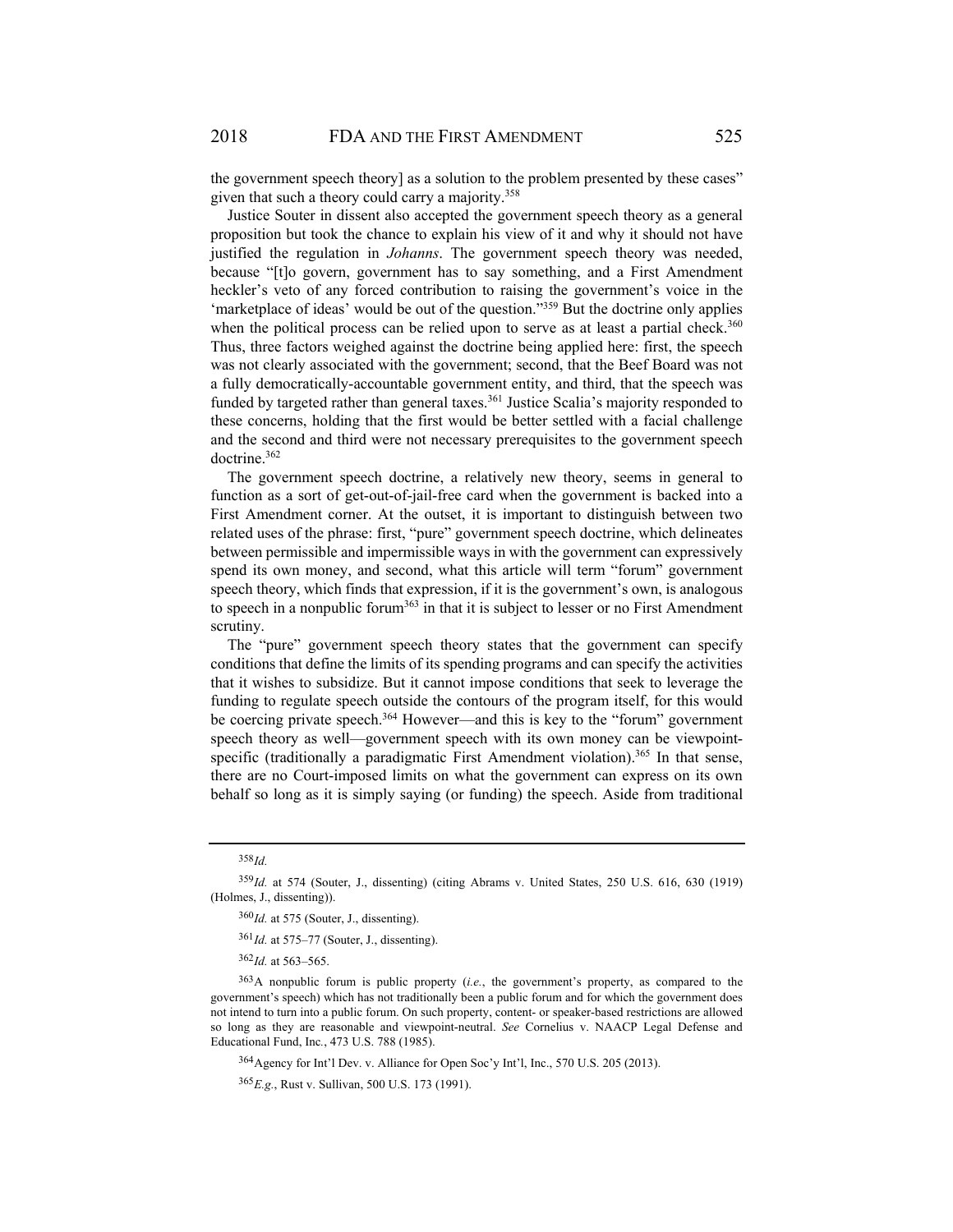constitutional interpretation, this clearly serves immense practical importance—"[t]o govern, the government has to say something."366

"Forum" government speech theory involves speech on the margins which can be classified as either government speech (in which case the government can say or not say whatever it likes), or private speech (in which case the government cannot compel or restrict the speech unless the compulsion or restriction passes First Amendment analysis). Entities are entitled to use the First Amendment as a shield against government intrusion, but they are not entitled to use the First Amendment as a sword to dictate the conduct of the government.367 As Justice Rehnquist explained in *Keller*, "[i]f every citizen were to have a right to insist that no one paid by public funds express a view with which he disagreed, debate over issues of great concern to the public would be limited to those in the private sector, and the process of government as we know it radically transformed."368

Thus the usual pattern is the expansion of a First Amendment right, up to a tipping point, at which the government speech theory pushes back. This pattern appears when comparing *Wooley v. Maynard* with *Walker v. Sons of Confederate Veterans*: the government cannot compel an individual to express an ideology in its license plate, but an individual cannot compel the government to do the same. It is also shown by comparing *United Foods* with *Johanns*: the government cannot compel a dissenter to subsidize advertisement, but the dissenter cannot refuse to support the government, and the government can use that support to fund its own advertisements. Another illuminating comparison is between *Capitol Square v. Pinette* and *Pleasant Grove v. Summum*. 369 Justice Scalia in *Pinette* invalidated the city of Columbus' refusal to allow the KKK to erect a large cross in a state-owned plaza, holding the monument to be protected private speech.370 A decade later, *Pleasant Grove* upheld Utah's denial of a group's request to erect a religious monument containing the "Seven Aphorisms of Summum" in a park where the city had allowed other groups to erect monuments, but restricted the monument selection to those related to city history.<sup>371</sup> The monuments, Justice Alito found, were government speech and as such not regulated by the First Amendment.<sup>372</sup> (The alternative explanation would be that the Court is more sympathetic towards the KKK and its Christian symbolism than towards minority religions such as Summum.) $373$  Though not explicitly government speech, a pattern

<sup>371</sup> *Pleasant Grove*, 555 U.S. at 465.

<sup>372</sup> *Id.* at 464.

<sup>366</sup> *Johanns*, 544 U.S. 550, 574 (2005) (Souter, J., dissenting).

<sup>367</sup> Cf. Regan v. Taxation with Representation of Washington, 461 U.S. 540 (1983) (holding that the government has no obligation to provide a tax deduction for lobbying, because to hold otherwise would force the government to subsidize the organization's speech); Bowen v. Roy, 476 U.S. 693, 700 (1986) ("The Free Exercise Clause . . . does not afford an individual a right to dictate the conduct of the Government's internal procedures.") (Stevens, J., concurring).

<sup>368</sup> Keller v. State Bar of California, 496 U.S. 1, 12–13 (1990).

<sup>369</sup> Capitol Square Review and Advisory Bd. v. Pinette, 515 U.S. 753 (1995); Pleasant Grove City, Utah v. Summum, 555 U.S. 460 (2009).

<sup>370</sup> *Pinette*, 515 U.S. at 769.

<sup>373</sup> Cf. McCreary County v. ACLU of Kentucky, 545 U.S. 844, 893–4 (2005) (faulting the majority for condoning "the demonstrably false principle that the government cannot favor religion over irreligion" and arguing that due to historical practice and the fact that such religions are in the majority, a religion can be publicly acknowledged so long as it is a monotheistic religion) (Scalia, J., dissenting); Van Orden v. Perry, 545 U.S. 677, 692 (2005) ("[T]here is nothing unconstitutional in a State's favoring religion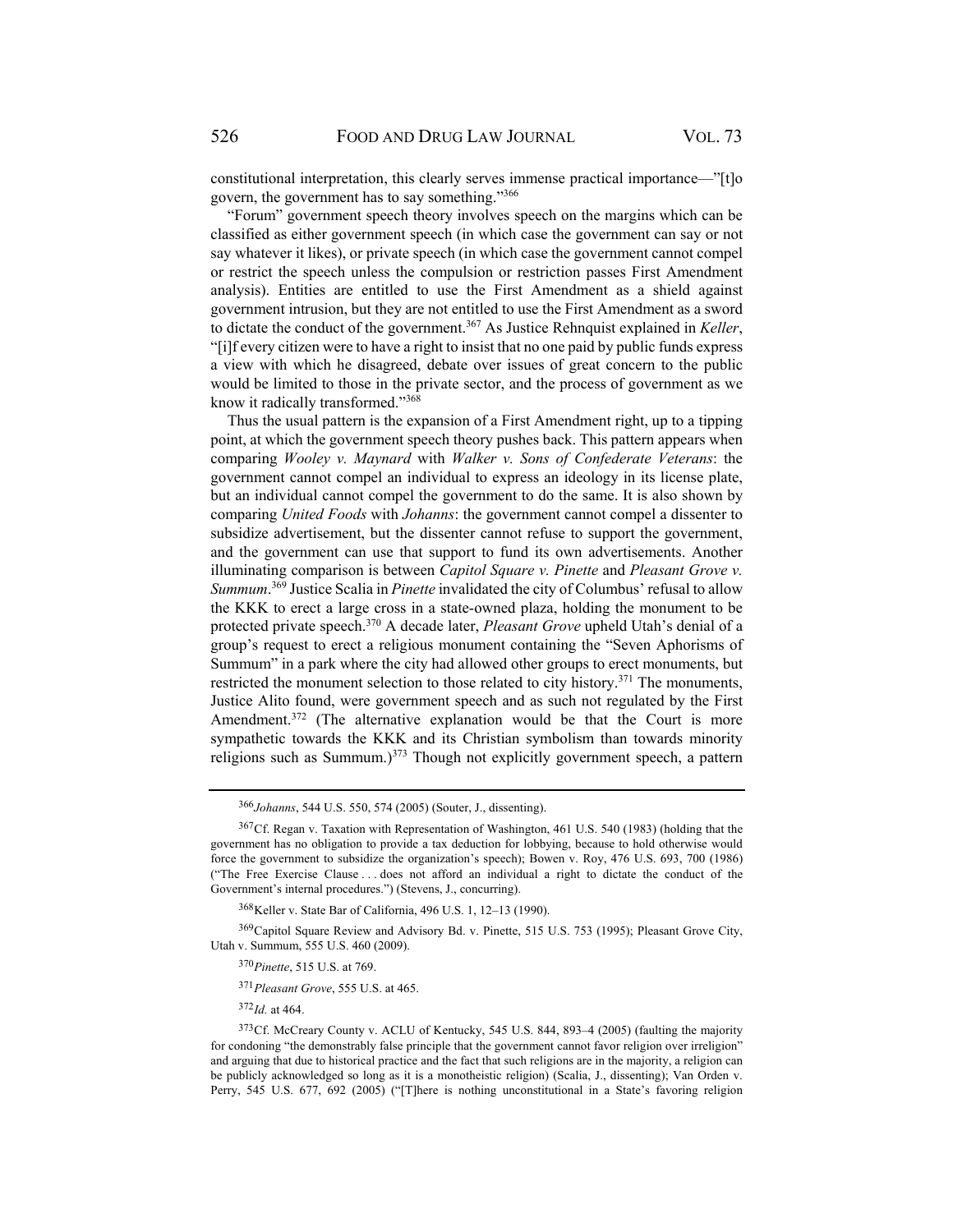motivated by the same concerns also occurs in the Free Exercise area: compare *Wisconsin v. Yoder*, which held that a member of the Old Order Amish was entitled to a religious exemption from the requirement that he send his daughter to high school, with *U.S. v. Lee*, which denied an exemption to an Old Order Amish who objected to paying Social Security taxes.374 To allow an exemption in *Lee* would have required exemptions for any dissenting denomination and thus destroyed the viability of the entire tax system.375

So when is speech government speech? One aspect of the government speech theory is the reasoning that democratic checks at least partially replace the need for judicial review.376 A second aspect is the need to limit the government from reframing any speech as its own, *i.e.*, to stop the theory from proving too much.<sup>377</sup> The most recent two cases, *Pleasant Grove* and *Walker*, consider three factors: (1) the State must have historically communicated the message; (2) the public must associate the message with the State; and  $(3)$  the State must maintain direct control over the messages.<sup>378</sup> The second factor, that the public associate the message with the State, ensures that the democratic process will at least partially serve as a check on the speech. The first and third factors serve as limiting principles; the first serves as a check against "recharacterization," while the third serves to distinguish government speech cases from governmentally-coerced subsidization of private speech cases (*e.g.*, *Janus*). That being said, a word of caution: as Justice Souter stated in his *Johanns* dissent, "[t]he government-speech doctrine is relatively new, and correspondingly imprecise."379 As such, the factors and principles have by no means solidified into an official "test" as of yet.

#### *II.C.3. Compelled Commercial Disclosure*

The last category to consider is that of compelled commercial disclosure. The notion of disclosure is built into the *Central Hudson* test itself, for to even qualify for protection, commercial speech must not be misleading.<sup>380</sup> If the government has the power to ban misleading commercial speech, the government must also have to power

generally, honoring God through public prayer and acknowledgement, or, in a nonproselytizing manner, venerating the Ten Commandments.") (Scalia, J., concurring).

<sup>374</sup> Wisconsin v. Yoder, 406 U.S. 205 (1963); *Lee*, 455 U.S. 252. *See also* Emp. Division, Dep't of Hum. Resources of Or. v. Smith, 494 U.S. 872 (1990) (discussing how allowing religious exemptions from neutral laws of general applicability would turn every citizen into a law unto himself).

<sup>375</sup> *Lee*, 455 U.S. at 259–60.

<sup>376</sup> Johanns v. Livestock Marketing Ass'n, 544 U.S. 550, 575 (2005) (Souter, J., dissenting) ("Democracy . . . ensures the government is not untouchable when its speech rubs against the First Amendment interest of those who object to supporting it."); *see also* Bd. of Regents of the Univ. of Wis. v. Southworth, 529 U.S. 217, 235 (2000) ("When the government speaks, for instance to promote its own policies or to advance a particular idea, it is, in the end, accountable to the electorate and the political process for its advocacy.").

<sup>&</sup>lt;sup>377</sup> Cf. Boos v. Barry, 485 U.S. 312 (1988) (limiting the malleable "secondary effects" interest to only the sexually explicit expression realm). This is also seen in the principle that the government cannot recharacterize a traditional public forum as any more limited type of forum. *See generally* Perry Educ. Ass'n v. Perry Local Educators' Ass'n, 460 U.S. 37 (1983); Cornelius v. NAACP Legal Def. and Educ. Fund, Inc., 473 U.S. 788 (1985).

<sup>378</sup> Walker v. Tex. Div., Sons of Confederate Veterans, Inc., 135 S. Ct. 2239, 2248–49 (2015).

<sup>379</sup> *Johanns*, 544 U.S. at 574 (Souter, J., dissenting).

<sup>380</sup>*Central Hudson,* 447 U.S. 557, 566 (1980).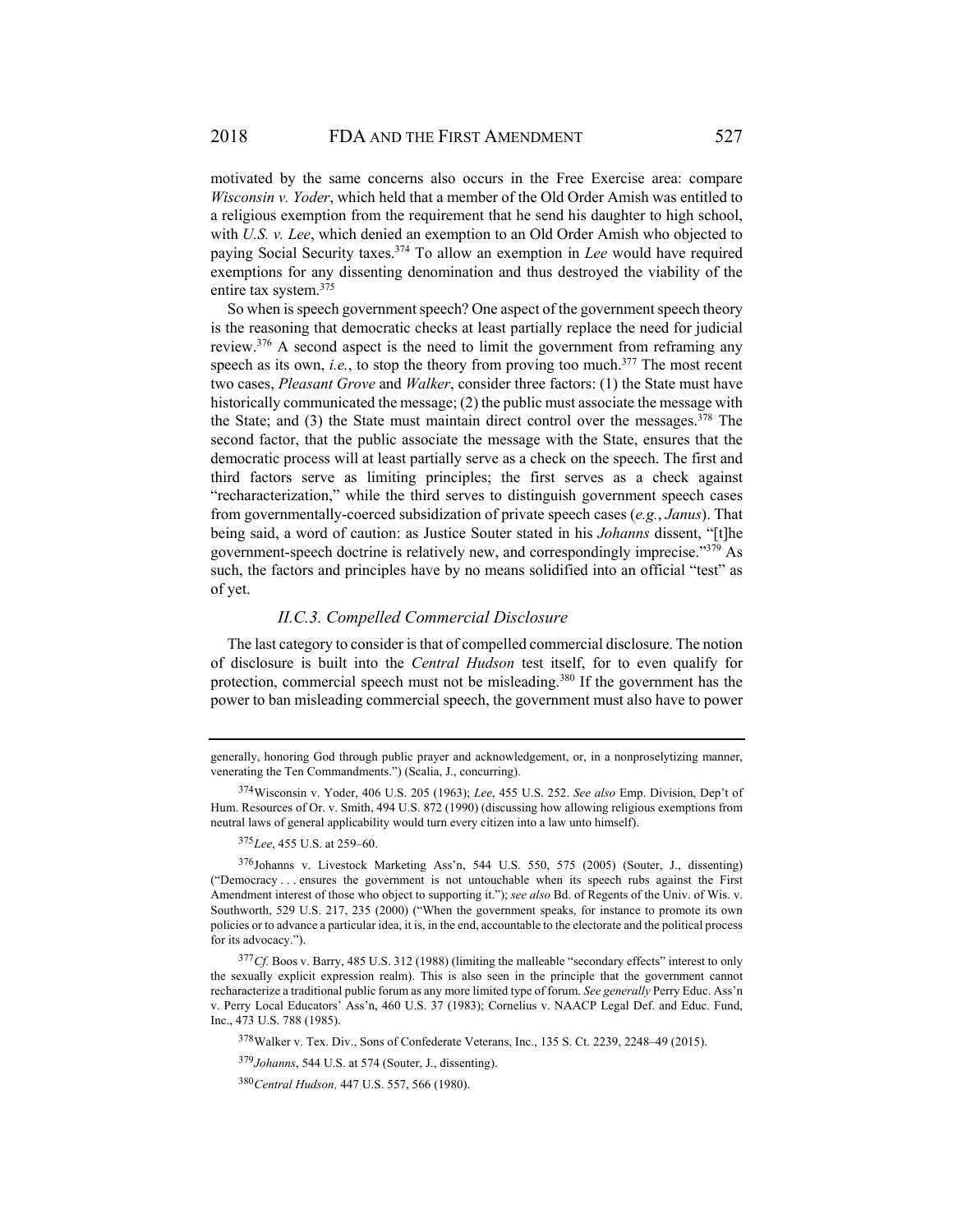to present the speaker with the choice between a ban on the misleading speech or a disclosure to make the speech no longer misleading.<sup>381</sup>

Pre-*Central Hudson*, the right to ban misleading commercial speech was clarified in *Friedman v. Rogers*, which concerned a Texas optometrist who wished to practice using a certain trade name, in violation of regulations under the Texas Optometry Act.382 The Court held that a trade name often conveys information: once in use for enough time, it identified a particular optometry practice and communicated impressions about "the type, price, and quality of services offered for sale in that practice."383 The state justified the rule by pointing to an optometrist that had operated under 10 different trade names, commonly purchasing other optometrists' practices and continuing to use their trade name, or changing the name of his shops though all employees remained identical.<sup>384</sup> He also used different trade names on geographically close shops (all under common management) "to give a misleading impression of competitive ownership and management of his shops."385 Texas' rule was thus necessary, Justice Powell held, to prevent consumer deception.<sup>386</sup> "Rather than stifling commercial speech, [the rule] ensures that information . . . will be communicated more fully and accurately to consumers than it had been in the past when optometrists were allowed to convey the information through unstated and ambiguous associations with a trade name."387

The first case to explicitly uphold a compelled commercial disclosure was Zauderer.<sup>388</sup> The attorney in Zauderer ran ads stating, "If there is no recovery, no legal fees are owed by our clients" and in another, advising that the clients' "[f]ull legal fee [would be] refunded if [they were] convicted of DRUNK DRIVING."389 The State bar took issue with the advertisements, for though no legal *fees* may have been charged in an unsuccessful suit, legal *costs* certainly were.<sup>390</sup> Accordingly, the State required the attorney, if choosing to advertise availability on a contingent-fee basis, to disclose that clients would be responsible for legal costs regardless of the success of the suit.<sup>391</sup>

382 Friedman v. Rogers, 440 U.S. 1, 3–7 (1979). <sup>383</sup> *Id.* at 11.

 $384$ *Id.* at 14. <sup>385</sup> *Id.* <sup>386</sup> *Id.* at 16.

<sup>387</sup> *Id.*

388 Zauderer v. Office of Disciplinary Counsel of Supreme Court of Ohio, 471 U.S. 626 (1985).

<sup>389</sup> *Id.* at 630–31.

<sup>390</sup> *Id.* at 652.

<sup>&</sup>lt;sup>381</sup> Counterarguments would include the fact that the greater power does not automatically include the lesser power in the commercial speech arena, *see New Orleans Broad.*, 527 U.S. 173, and invoking the unconstitutional conditions doctrine, *see* Speiser v. Randall, 357 U.S. 513 (1958). The first is inapposite because both the greater *and* the lesser power here concern speech (in contrast to regulations concerning gambling or other non-constitutionally-protected products or services, where the speech-related "lesser" power to prohibit advertising by no means was actually "lesser" than the power to prohibit gambling). The second also fails for a similar reason: the unconstitutional conditions doctrine states that the government cannot force a choice between the constitutional right to free speech and "X." Here, there is no constitutional right to misleading commercial speech. Regardless, perhaps this is why compelled commercial disclosure cases usually, but not always, rely on *Zauderer* rather than directly on *Central Hudson*.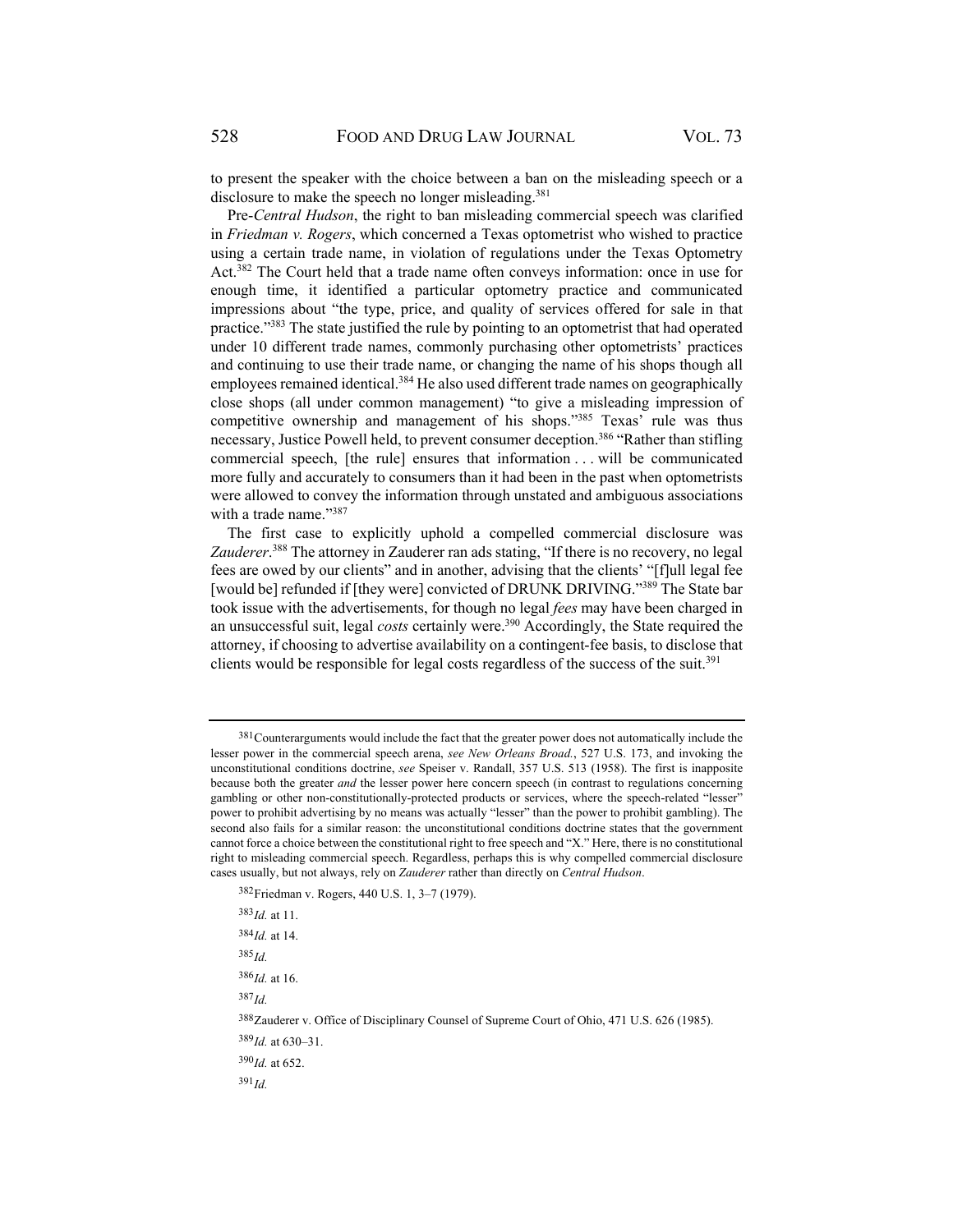The attorney argued that the disclosure requirement was subject to the usual *Central Hudson* inquiry, but Justice White rejected such an approach.<sup>392</sup> Instead, he held that the disclosure requirements must be "reasonably related to the State's interest in preventing deception of consumers."393 Compelled speech cases, such as *Wooley*, *Tornillo*, and *Barnette*, were relevant, he stated, but "the interests at stake in this case are not of the same order."394 Unlike the pure compelled speech cases, here:

Ohio has not attempted to prescribe what shall be orthodox in politics, nationalism, religion, or other matters of opinion .... The State has attempted only to prescribe what shall be orthodox in commercial advertising, and its prescription has taken the form of a requirement that appellant include in his advertising purely factual and uncontroversial information[.] . . . Because the extension of First Amendment protection to commercial speech is justified principally by the value to consumers of the information such speech provides, appellant's constitutionally protected interest in *not* providing any particular factual information in his advertising is minimal.<sup>395</sup>

Of course, the state could go too far: "unjustified or unduly burdensome disclosure requirements might offend the First Amendment by chilling protected commercial speech."<sup>396</sup> But "an advertiser's rights are adequately protected" so long as the state is regulating to prevent consumer deception.<sup>397</sup> In this sense, the disclosure requirement here worked as a sort of prophylactic rule<sup>398</sup>—the state was not required to prove that absent the disclosure, the commercial speech would be misleading, only there existed a danger of consumer deception that the state was reasonably addressing.<sup>399</sup>

The Court gave more guidance on this issue in 1994, when the Court rejected the application of *Zauderer* while considering a state Board of Accountancy's claim that allowing an attorney to use a certain certification in an advertisement was misleadingbecause the Board had failed "to point to any harm that is potentially real,

<sup>394</sup> *Id.*

<sup>392</sup> *Id*. at 650.

 $393$ *Id.* at 651.

<sup>395</sup> *Id.* (internal citations omitted) (citing W. Va. State Bd. of Educ. v. Barnette, 319 U.S. 624, 642 (1943); *Virginia Board*, 425 U.S. 748).

<sup>396</sup>Zauderer, 471 U.S. at 651.

<sup>398</sup> Though disclosures may be prophylactic, there are still limits. *Id.* at 649 (rejecting "broad prophylactic rules"); Nat'l Inst. Of Family and Life Advocates v. Becerra, 138 S. Ct. 2361, 2377 (2018) (stating disclosures must extend "no broader than reasonably necessary").

<sup>399</sup> If otherwise, the rule would operate under the regular *Central Hudson* analysis, an analysis that Justice White explicitly rejected. *Zauderer*, 471 U.S. at 650 (Rejecting argument that "the State must establish either that the advertisement, absent the required disclosure, would be false or deceptive or that the disclosure requirement serves some substantial governmental interest other than preventing deception."); *accord* Ohralik v. Ohio State Bar Ass'n, 436 U.S. 447, 464 (1978) (authorizing prophylactic rules to guard against lawyer overreach in situations "inherently conducive" to misconduct). Lower courts have not agreed on whether, and to what extent, the state must show that the commercial speech would be misleading. *See infra* sections III.A and III.C; *see also infra* note 406 (explaining Justice Thomas' view that the speech must actually deceive or be inherently likely to deceive). Current Supreme Court guidance puts the burden on the state to prove that the danger is at least "potentially real." *Becerra*, 138 S. Ct. at 2377.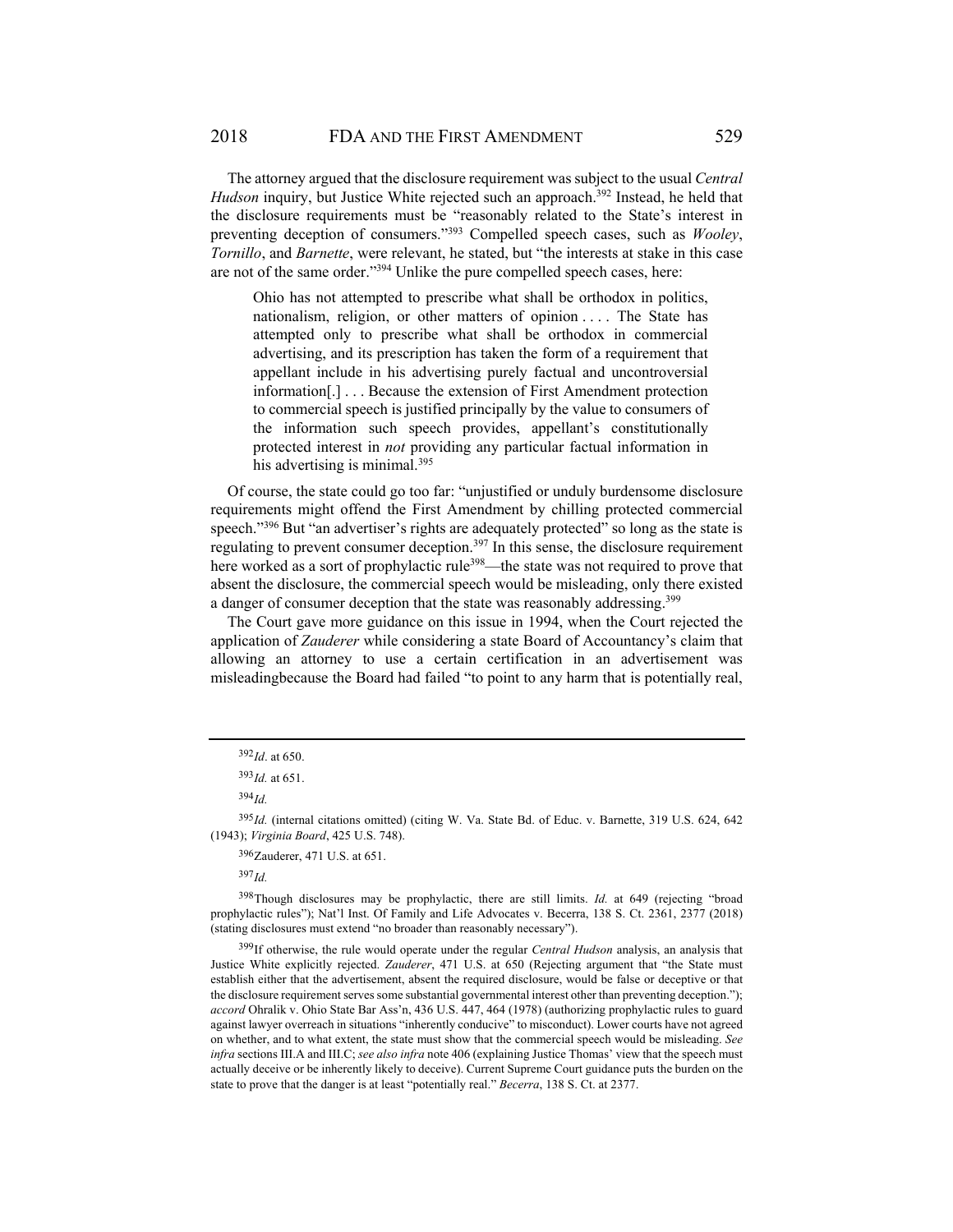not purely hypothetical."400 That is, in *Ibanez*, *Zauderer* did not apply because the government failed to make any showing at all that there existed a danger of consumer deception.401

In *Millavetz*, the Court applied the *Zauderer* standard, this time determining that it was applicable to justify a law firm disclosure requirement.402 *Millavetz* upheld a provision of the Bankruptcy Abuse Prevention and Consumer Protection Act of 2005 which mandated, in advertisements for debt relief services if the debt relief was bankruptcy, disclosure that the debt relief advertised was in connection to bankruptcy relief.403 The Court found that like *Zauderer*'s costs/fees distinction, advertisement of bankruptcy services as "debt relief" without further disclosure would be "inherently misleading" because it would obfuscate the costs connected with filing for bankruptcy.404 Justice Thomas, in concurrence, expressed skepticism of *Zauderer* as not providing sufficient protection for speech.405 However, he continued to offer his interpretation of the doctrine as it stands, which was that the government's interest in preventing consumer deception must be more than "plausibly" implicated in order to justify a disclosure—*i.e.*, the government must prove the advertisement sans disclosure is "inherently likely to deceive" or "has in fact been deceptive."<sup>406</sup>

*Zauderer* popped up again in each of the most recent two terms, though neither time did the Court directly apply the test itself. In 2017, the Court implicitly endorsed *Zauderer*'s continuing validity in the general commercial context (as opposed to *Zauderer* and *Millavetz*' lawyer advertising context). After holding in *Expressions Hair Design* that the price regulation in question did in fact control speech, since it regulated only how sellers communicated their prices rather than the prices themselves, Justice Roberts remanded the case to the Court of Appeals to settle the parties' dispute as to "whether [the regulation] is a valid commercial speech regulation under *Central Hudson*" or "whether the law can be upheld as a valid disclosure requirement under *Zauderer*."407

And finally, in the 2018 case of *National Institute of Family and Life Advocates v. Becerra*, Justice Thomas considered the constitutionality of a California law that compelled pro-life crisis pregnancy centers to give two types of notices: (1) licensed clinics were required to provide information and a phone number relating to California's public health programs that offered family planning services, including contraception and abortion, and (2) unlicensed clinics were required to post conspicuous notices that they were not licensed and include such notices in all advertising.408 In discussing the licensed clinic notices, Justice Thomas held that *Zauderer* did not apply because the notice did not relate to the services that licensed

<sup>400</sup> Ibanez v. Fla. Dep't of Prof'l Regulation, 512 U.S. 136, 146 (1994).

<sup>402</sup> Milavetz, Gallop & Milavetz, P.A. v. United States, 559 U.S. 229, 252–53 (2010).

<sup>403 11</sup> U.S.C. § 528(a)(3) (2005).

<sup>404</sup> *Milavetz*, 559 U.S. at 250.

<sup>405</sup> *Id.* at 256 (Thomas, J., concurring).

<sup>406</sup> *Id.* at 257 (Thomas, J., concurring).

<sup>407</sup> Expressions Hair Design v. Schneiderman, 137 S. Ct. 1144, 1151 (2017).

<sup>408</sup> Nat'l Inst. of Family and Life Advocates v. Becerra, 138 S. Ct. 2361, 2368–70 (2018). Procedurally, the Court's opinion only discussed likelihood of success on the merits, not actual success, because petitioners were asking for a preliminary injunction. *Id.* at 2370.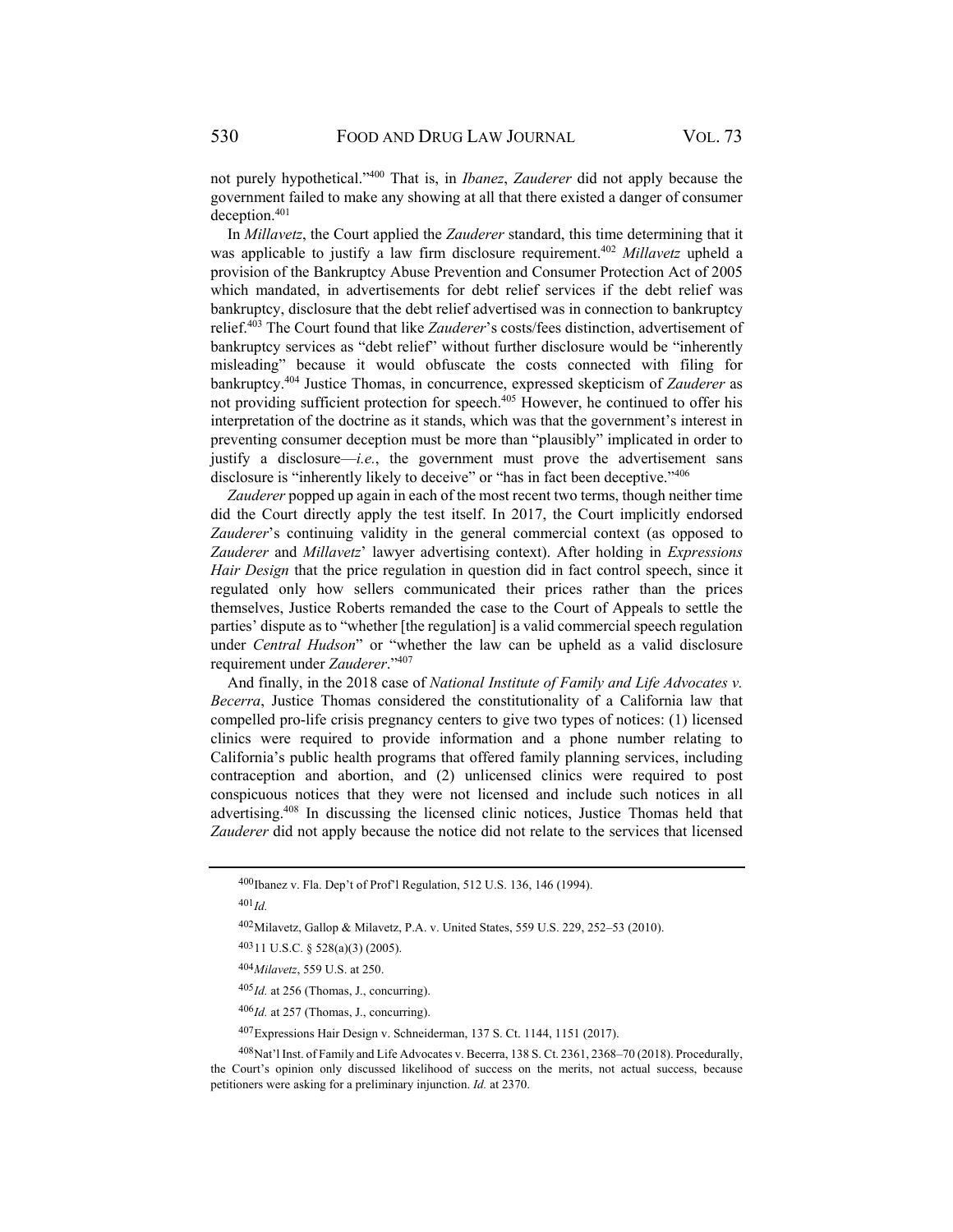clinics provided, but instead related to alternative state-sponsored services.409 To put it another way, by requiring pro-life centers to notify patients about the availability of state services, including abortion, California was compelling a form of ideological speech rather than compelling a factual disclosure.<sup>410</sup> Though it would ostensibly thus be subject to strict scrutiny, the Court held that the notice could not survive even intermediate scrutiny because the requirement was "wildly underinclusive" with respect to the state's goal of educating low-income women about its services, and California could accomplish said goal with a public-information campaign or by posting the information on public property near the centers (*i.e.*, via government speech). $411$ 

Likely motivated by his previous skepticism of *Zauderer*, Justice Thomas in considering the second requirement declined to decide whether *Zauderer* applied at all because the requirement that unlicensed clinics disclose their unlicensed status failed any level of review.412 Like in *Ibanez*, the state had failed to make a proper evidentiary showing that the harm to be remedied was "potentially real, not purely hypothetical."413 Additionally, the disclosure applied inconsistently between speakers and was unduly burdensome.414 Thus, though *Zauderer* is quite clearly still a valid basis for regulation,<sup>415</sup> it has departed slightly from the rational basis review it was patterned on in that the burden is now on the government to prove, without deference,

<sup>409</sup> *Id.* at 2372. Justice Thomas also discarded California's argument that "professional speech" should be a separate category of speech subject to lower scrutiny and declined to apply Court precedent upholding regulations of conduct that incidentally burden speech (*e.g.*, informed consent laws). *Id.* at 2371–73.

<sup>&</sup>lt;sup>410</sup>Cf. id. at 2372 ("[The notice] requires these clinics to disclose information about . . . abortion, anything but an uncontroversial topic.") (emphasis and quotation marks removed). The meaning of the "uncontroversial" portion of *Zauderer*'s "factual and uncontroversial" requirement has never been made entirely clear. A "controversial" topic must be something more than "I don't want to say it," because practically speaking a disclosure is always something the speaker would otherwise not be inclined to say. A good use for this requirement seems to be to separate ideological speech from factual disclosures. Justice Breyer's dissent takes a different approach, viewing "controversial" as addressing the consensus around whether a statement is factual: "Abortion is a controversial topic and a source of normative debate, but the availability of state resources is not a normative statement or a fact of debatable truth." *Id.* at 2388 (Breyer, J., dissenting). This seems a sensible and useful interpretation, though *Zauderer* did say "factual and uncontroversial," not "uncontroversially factual."

<sup>411</sup> *Id.* at 2375–76.

<sup>412</sup> *Id.* at 2377.

<sup>413</sup> *Id.* 

<sup>414</sup> The disclosure was also required to be included in advertising, in same size or larger text and/or contrasting type or color to the speaker's message, as well as (potentially) being required in several languages. *Id.* at 2378. Writing in dissent, Justice Breyer would have left the question of how burdensome these requirements might be as applied for an actual as-applied challenge. *Id.* at 2391 (Breyer, J., dissenting).

<sup>&</sup>lt;sup>415</sup> Although this would only indirectly bear on the constitutionality of such a practice, mandatory disclosures justified by preventing consumer deception are prevalent throughout U.S. regulatory law, for example in the disclosure of mortgage APRs, SEC-mandated disclosures connected to stock offerings, and even nutrition labels on foods. *See generally* Christopher Robertson & Victoria Laurion, *Tip of the Iceberg II: How the Intended-Uses Principle Produces Medical Knowledge and Protects Liberty*, 11 N.Y.U. J.L. & LIBERTY 770 (2017); *cf.* Janus v. Am. Fed'n of State, Cty. and Mun. Emps., Council 31, 138 S. Ct. 2448, 2502 (2018) (Kagan, J., dissenting) ("[A]lmost all economic and regulatory policy affects or touches speech.").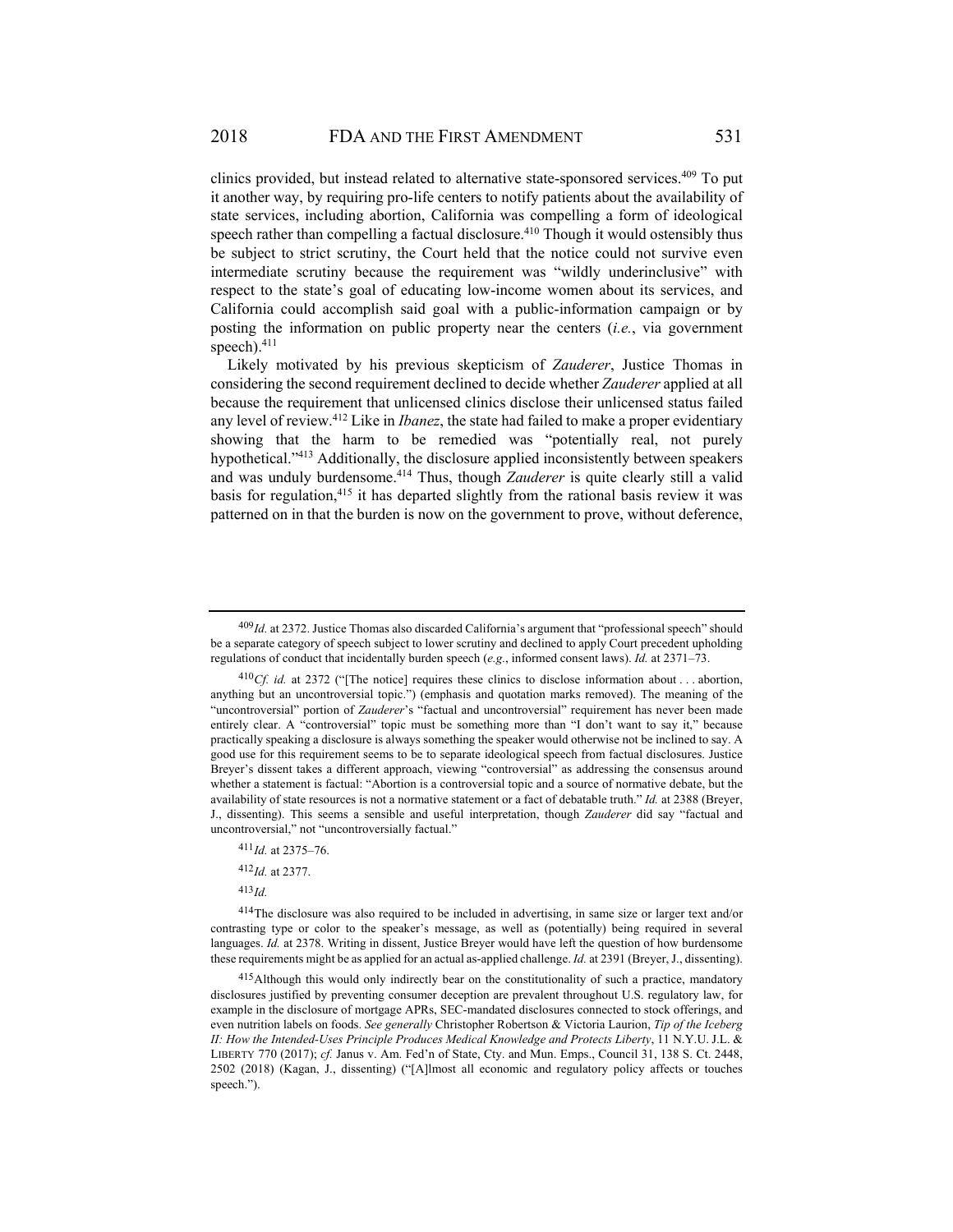that there actually exists a danger of consumer deception and that the regulation addresses such a danger appropriately.<sup>416</sup>

One last consideration bears mention: how is one to read commercial speech's abhorrence of paternalism $417$  with the fact that commercial disclosure regulations are justified as protecting consumers?<sup>418</sup> The abhorrence of paternalism is directed towards regulations that attempt to keep consumers in the dark for fear of how they would respond to the information.<sup>419</sup> By contrast, commercial disclosure regulations seek to give the consumer access to *complete* information.420 *Virginia Board* itself was "paternalistic" in the sense that it displayed concern for protecting "the poor, the sick, and particularly the aged" because they spend so much on pharmaceuticals that "information as to who is charging what becomes more than a convenience." $421$  But the preferred solution, as with most First Amendment issues, was *more* speech.<sup>422</sup>

# **III. SELECTED CURRENT FDA APPROACHES TOWARD FIRST AMENDMENT COMPLIANCE**

This section will discuss FDA's approaches to three particular regulatory situations that implicate the First Amendment. First, this section will consider FDA regulation of health claims for dietary supplements. Second, it will cover FDA's ever-evolving approach to regulating the promotion of pharmaceuticals for off-label uses. And third, this section will discuss FDA's short-lived proposal for graphic warning labels on cigarette packages.

## *III.A. Health Claims for Dietary Supplements*

From 1938 until the 1980s, FDA's position on foods bearing health claims<sup>423</sup> was that the inclusion of such claims on a food's label rendered the food a drug subject to the NDA process.424 But throughout the 1980s, FDA became increasingly lenient towards health claims, eventually expressing this new policy of enforcement discretion with proposed regulations on the subject.<sup>425</sup> In 1990, Congress entered the

<sup>420</sup> *Zauderer*, 471 U.S. at 651.

<sup>416</sup> *Becerra*, 138 S. Ct. at 2377; *see also* Ibanez v. Fla. Dep't of Bus. and Prof'l Reg., 512 U.S. 136, 146 (1994); *Becerra*, 138 S. Ct. at 2390 (Breyer, J., dissenting) (faulting the majority for applying "a searching standard of review [that is] . . . incompatible with *Zauderer*.").

<sup>417</sup> *E.g.*, *Virginia Board*, 425 U.S. 748, 771–72 (1976).

<sup>418</sup> Zauderer v. Off. of Disciplinary Counsel of Sup. Ct. of Ohio, 471 U.S. 626, 651 (1985).

<sup>419</sup> E.g., Sorrell v. IMS Health Inc., 564 U.S. 552, 577 (2011).

<sup>421</sup> *Virginia Board*, 425 U.S. at 763–64.

<sup>422&</sup>lt;sub>*E.g.*, Bates v. State Bar of Ariz., 433 U.S. 350, 375 (1977).</sub>

<sup>&</sup>lt;sup>423</sup> For the purposes of this article, the term "health claims" will be used to refer to claims that use of a food product bears a relationship to either health conditions or diseases (*i.e.*, to both health claims and disease claims). *See* HUTT, *supra* note 5, at 419; 21 C.F.R. § 101.14(a)(1), (5).

<sup>424</sup> HUTT, *supra* note 5, at 418; 21 U.S.C. § 355.

<sup>425</sup> FOOD & DRUG ADMIN., *Food Labeling; Public Health Messages on Food Labels and Labeling*, 52 Fed. Reg. 28843 (Aug. 4, 1987); FOOD & DRUG ADMIN., *Food Labeling; Health Messages and Label Statements; Reproposed Rule*, 55 Fed. Reg. 5176 (Feb. 13, 1990).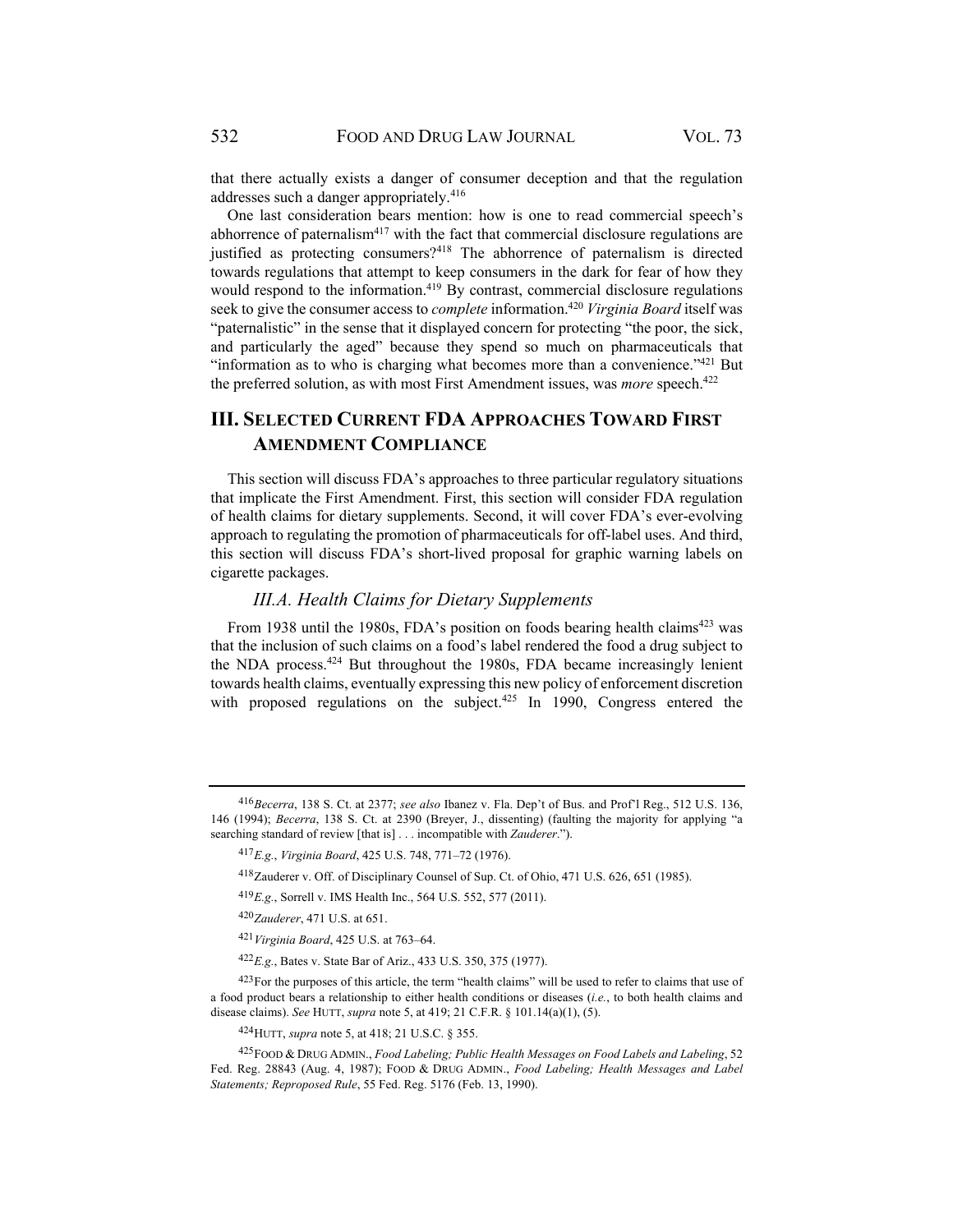conversation by passing the Nutrition Labeling and Education Act of 1990 (NLEA).<sup>426</sup> The NLEA amended the FDCA to allow health claims for foods and dietary supplements so long as there is "significant scientific agreement" about the claim.<sup>427</sup> A health claim is defined as "any claim made on the label . . . of a . . . dietary supplement, that expressly or by implication . . . characterizes the relationship of any substance to a disease or health-related condition."428 Such a claim does not transform the food or dietary supplement into a drug so long as the manufacturer presents the claim and the evidence to FDA for a determination that the significant scientific agreement standard is met and the claim is an "accurate representation . . . [that] enables the public to comprehend the information provided in the claim."<sup>429</sup>

What is significant scientific agreement? FDA's 1993 regulations defined it as a determination "based on the totality of publicly available scientific evidence (including evidence from . . . [traditionally scientific studies]) that there is significant scientific agreement among experts qualified by scientific training and experience to evaluate such claims, that the claim is supported by such evidence." $430$  The circularity of this definition did not seem to bother FDA.

The Dietary Supplement industry is unique in that it has sometimes been more willing than other regulated industries to face FDA head-on.<sup>431</sup> With Senators Orrin Hatch and Tom Harkin on its side, the industry won a battle against FDA's aggressive regulation of dietary supplements with the Dietary Supplement and Health and Education Act of 1994 (DSHEA).<sup>432</sup> The DSHEA established dietary supplements as a new subcategory of food for products that are "intended to supplement the diet" and contain a vitamin, mineral, herb, or another of a specified list of ingredients or products that are presented and labeled as dietary supplements.433 The DSHEA permitted supplements to make structure/function claims (*i.e.*, claims that describe how a supplement is "intended to affect the structure or function" of the human body) without being classified as drugs.<sup>434</sup> And as a subcategory of foods, supplements are also allowed to make health claims (*i.e.*, disease prevention claims) so long as FDA approves under the process stipulated by the NLEA.435

Given the unique nature of the dietary supplement industry, it is no surprise that one of the earliest successful First Amendment challenges to FDA's regulatory approaches

430 21 C.F.R. § 101.14(c).

 $43521$  U.S.C. § 343(r)(1)(B) (2012).

<sup>426</sup> Nutrition Labeling and Education Act, Pub. L. No. 101-535, 104 Stat. 2353 (1990) (codified at 21 U.S.C. § 301, 321, 337, 343, 345, and 371).

<sup>427 21</sup> U.S.C. § 343(r)(3)(B); 21 C.F.R. §101.14(c) (2018).

<sup>428 21</sup> C.F.R. § 101.14.

 $42921$  C.F.R. § 101.14(d)–(e); 21 U.S.C. § 343(r)(3)(B)(iii) (2012).

<sup>431</sup> *See* Priyanka Boghani, *Can Regulators Keep Up with the Supplements Industry?*, PBS FRONTLINE (Jan. 19, 2016), https://www.pbs.org/wgbh/frontline/article/can-regulators-keep-up-with-the-supplementsindustry/ [https://perma.cc/YB4G-PPF9].

<sup>432</sup> *See* HUTT, *supra* note 5, at 102; Dietary Supplement Health and Education Act of 1994, Pub. L. 103-417, 108 Stat. 4325 (1994), codified at 21 U.S.C. § 301, 321, 343, 343–2, 350(b); *see also* Dan Mitchell, *Why the Supplements Industry Is So Powerful*, TIME (Mar. 11, 2015), http://time.com/3741142/gnc-vitaminshoppe-supplements/ [https://perma.cc/X2XG-53V6].

<sup>433 21</sup> U.S.C. § 321(ff) (2012).

<sup>434 21</sup> U.S.C. § 343(r)(6)(A) (2012).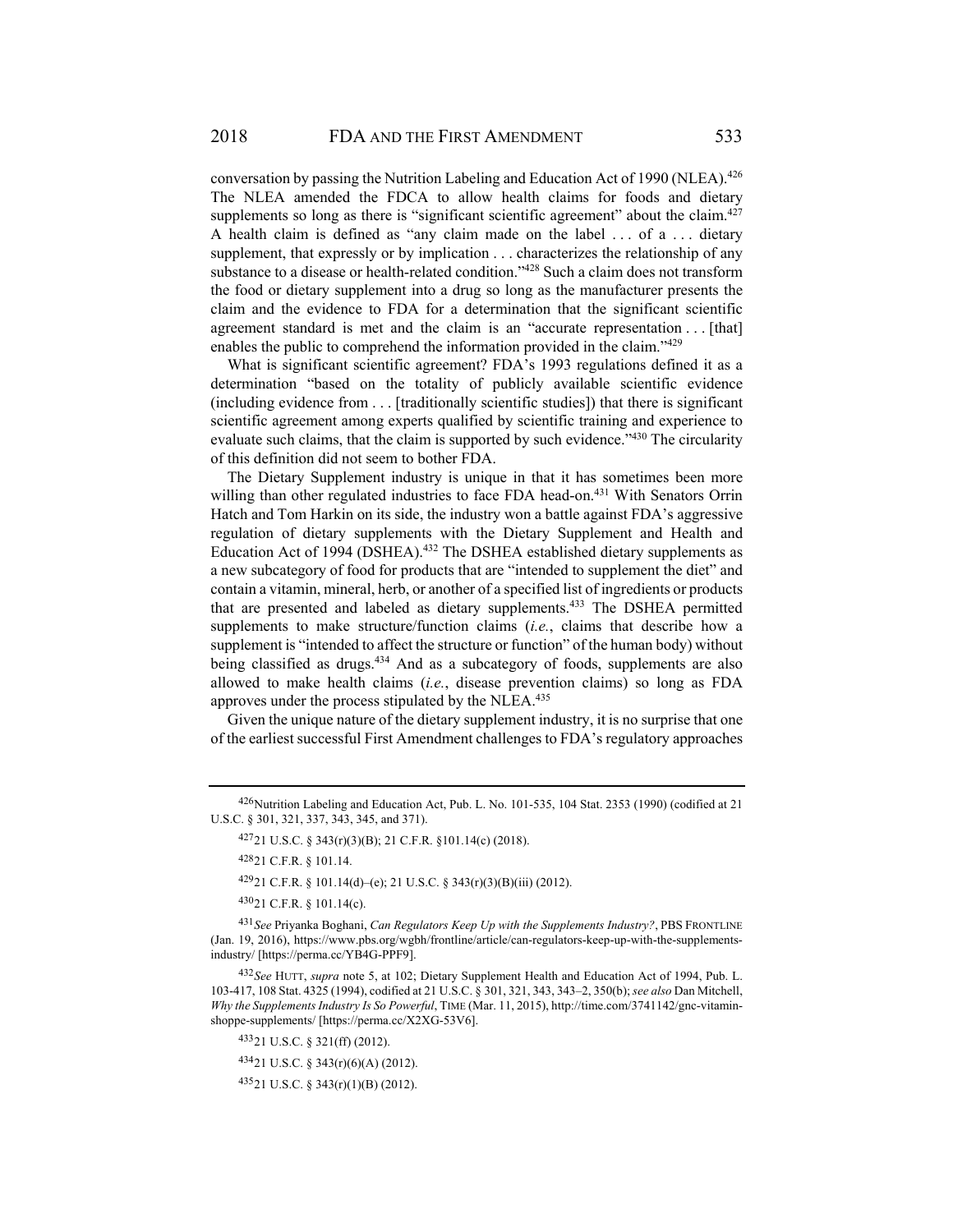came from the within its ranks.<sup>436</sup> The challenge arose out of a request by two dietary supplement marketers that FDA authorize four health claims, each linking a particular supplement to a particular disease.<sup>437</sup> FDA rejected each of the four claims because the evidence for the claims was inconclusive and as such did not meet the level of significant scientific agreement.438 The supplement marketers suggested that FDA permit the claim in conjunction with a disclaimer stating that FDA had determined the evidence was inconclusive, but FDA rejected this suggestion.<sup>439</sup> Accordingly, in 1998, the marketers challenged FDA in the district court of the District of Columbia, alleging violations of the First Amendment and the APA.440 Upon losing, they appealed to the Circuit Court.

Judge Laurence Silberman of the D.C. Circuit issued a groundbreaking opinion applying the First Amendment and the APA to FDA's actions.<sup>441</sup> The health claims, he held, were indisputably commercial speech.<sup>442</sup> The government first argued that health claims that lacked significant scientific agreement were inherently misleading, and as such exempted from the First Amendment.<sup>443</sup> As a fallback, its second argument was that even if the health claims were not inherently misleading, *Central Hudson* could still justify the speech restrictions and the refusal to consider a disclaimer approach.444

If the health claims were inherently misleading, Judge Silberman held, FDA would be entitled to ban them.<sup>445</sup> However, Silberman held that the claims were at most "potentially misleading because the consumer would have difficulty in independently verifying the[] claims," and because "consumers might actually assume that the government has approved such claims."446 Because the speech was not inherently misleading and thus protected, Judge Silberman applied the rest of *Central Hudson*. He found that the government did have a substantial interest in protecting public health and preventing consumer fraud.<sup>447</sup> But the first interest encountered difficulty with *Central Hudson*'s third factor, because the government offered no evidence that the speech restrictions directly advanced the interest in protecting public health; indeed, any causal connection between the two hinged on the forbidden interest in keeping consumers ignorant out of paternalistic concerns.448 And the second interest,

<sup>438</sup> *Id.* at 653.

<sup>439</sup> *Id.* at 654.

<sup>440</sup> *Pearson v. Shalala*, 14 F. Supp. 2d 10 (D.D.C. 1998).

<sup>441</sup> *Pearson I,* 164 F.3d at 655.

<sup>442</sup> *Id.*

<sup>443</sup> *Id.* <sup>444</sup> *Id.* 

<sup>445</sup> *Id.*

<sup>446</sup> *Id.*

<sup>447</sup> *Id.* at 656.

<sup>436</sup>Pearson v. Shalala, 164 F.3d 650 (D.C. Cir. 1999) [hereinafter *Pearson I*].

<sup>437</sup> *Id.* at 651–52. The four claims were (1) "Consumption of antioxidant vitamins may reduce the risk of certain kinds of cancers"; (2) "Consumption of fiber may reduce the risk of colorectal cancer"; (3) "Consumption of omega-3 fatty acids may reduce the risk of coronary heart disease"; (4) ".8 mg of folic acid in a dietary supplement is more effective in reducing the risk of neural tube defects than a lower amount of foods in common form." *Id.* at 652.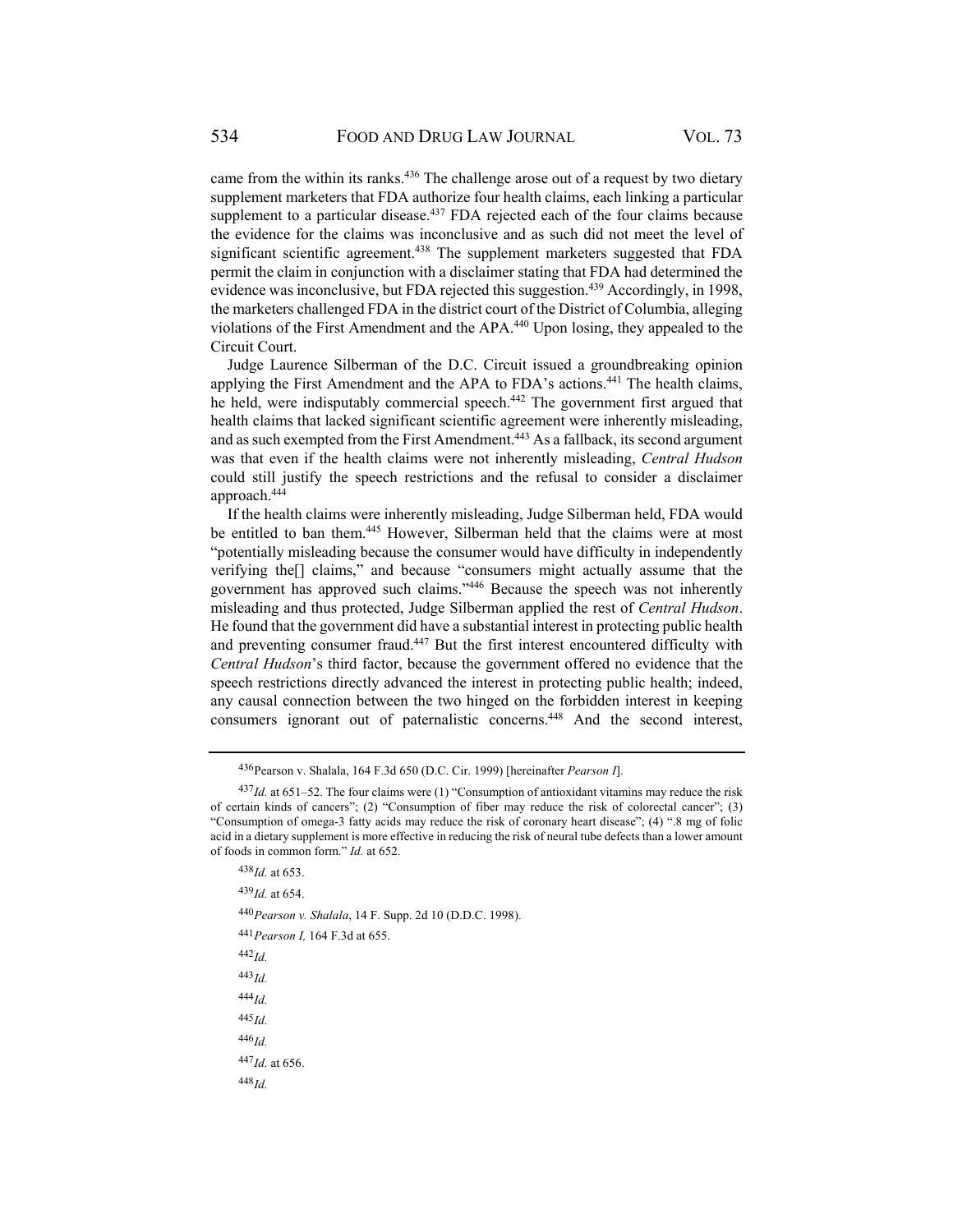preventing consumer deception, was directly advanced by the regulations, but fell at the fourth prong as lacking reasonable fit.<sup>449</sup> Judge Silberman pointed out that "disclaimers [are] constitutionally preferable to outright suppression" and that disclaimers could address the concern of consumer misperception. 450

The opinion finished the analysis by suggesting some disclaimers that would address FDA's concerns with the weight of the evidence and the possibility that consumers may assume FDA approved a claim,451 but stating that the task of drafting precise disclaimers would be up to FDA "in the first instance."452 Judge Silberman also left open "the possibility that where evidence in support of a claim is outweighed [either quantitatively or qualitatively] by evidence against the claim, FDA could deem it incurable by a disclaimer and ban it outright."453 Though "skeptical," he also left open the possibility that FDA could prove, through empirical evidence, that a disclaimer approach "would bewilder consumers and fail to correct for deceptiveness."454

The supplement marketers had also challenged the agency's circular definition of "significant scientific agreement" under the First and Fifth Amendments and the APA. Judge Silberman held that "the APA requires the agency to explain why it rejects their proposed health claims" and in the process "giv[e] some definitional content to the phrase 'significant scientific evidence'" such that "the regulated class [can] perceive the principles which are guiding agency action."455 Such a holding rendered the constitutional claims with respect to the definition of significant scientific agreement no longer relevant.456

The Court of Appeals remanded to the district court, which in turn remanded to FDA for compliance.457 After some back-and-forth, two years, and a rejected application from the *Pearson* plaintiffs for a preliminary injunction to spur FDA action on the issue, FDA rejected one of the original claims (the folic acid claim), instead suggesting certain alternate claims—an action that was promptly met with another lawsuit.458 In the meanwhile, FDA (after 18 months had passed) revoked the regulations held unconstitutional in *Pearson I*, although specifying that the action did

<sup>453</sup> *Id.*

<sup>456</sup> *Id.* at 660.

<sup>449</sup> *Id.* at 657.

<sup>450</sup> *Id.*

<sup>451</sup>*Id.* at 657-59. The suggested disclaimers for the first three claims were, "The evidence is inconclusive because existing studies have been performed with *foods* containing antioxidant vitamins [or other supplement at issue], and the effect of these foods on reducing the risk of cancer [or other disease at issue] may result from other components in those foods." *Id.* The suggested disclaimer for the last claim was, "The evidence in support of this claim is inconclusive." An additional disclaimer for all products was suggested, "FDA does not approve this claim." *Id.*

<sup>452</sup> *Id.* at 659.

<sup>454</sup> *Id.* at 659–60.

<sup>455</sup> *Id.* at 660–61.

<sup>457</sup> Pearson v. Shalala, 130 F. Supp. 2d 105, 110 (D.D.C. 2001) [hereinafter *Pearson II*]. <sup>458</sup> *Id.* at 111.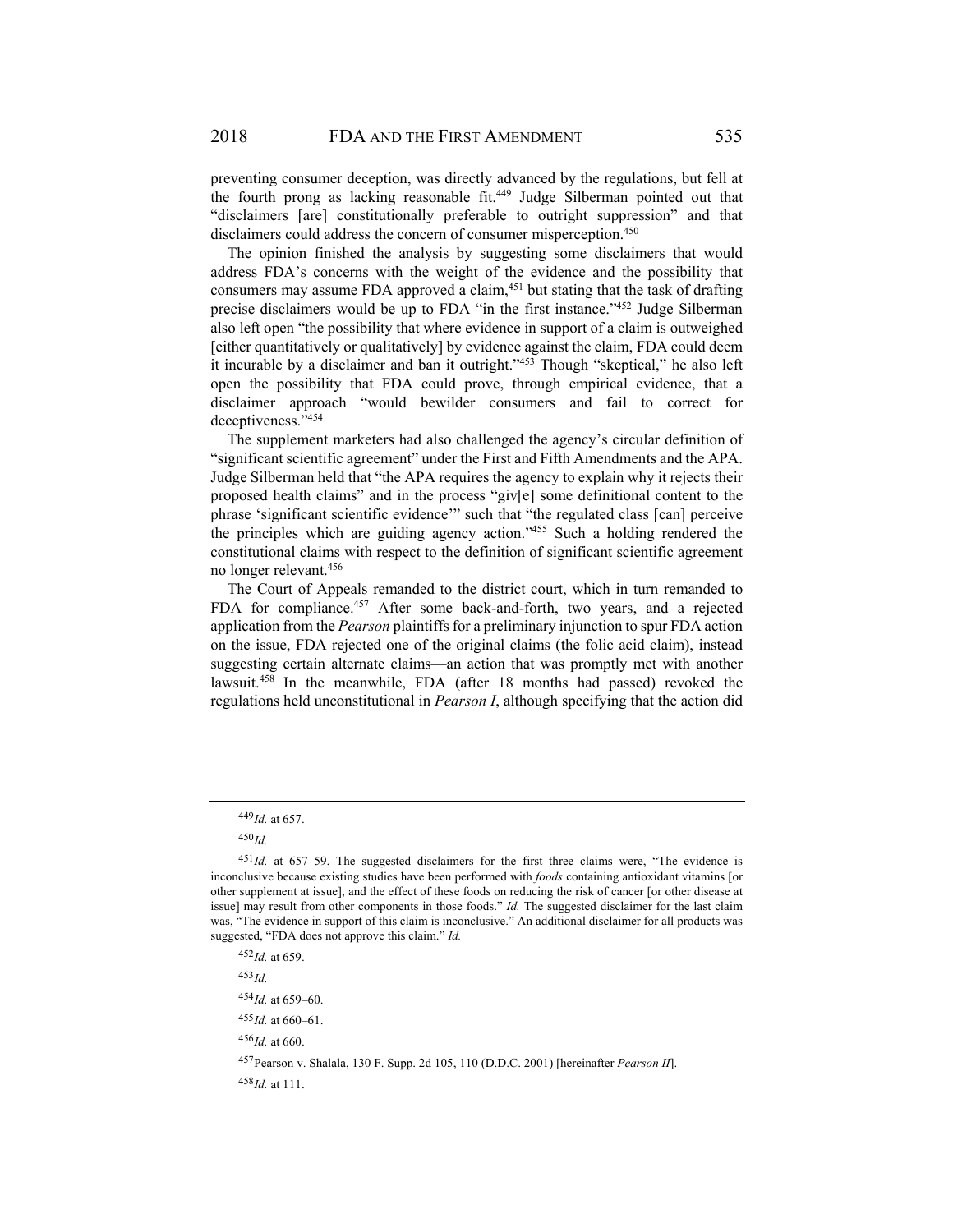not constitute authorization of the claims, only removal of the rejection.459 FDA also interpreted the *Pearson I* decision narrowly, setting forth a new "weight of the evidence" process for responding to dietary supplement health claims—a process couched in terms of enforcement discretion rather than constitutional mandates.460 If the significant scientific agreement standard was met as determined by FDA, FDA would approve the claim (as it always had).<sup>461</sup> If the standard was not met, but the evidence in support of the claim *outweighed* the evidence against the claim, FDA would "consider exercising enforcement discretion."462 And if the evidence in support the claim *did not outweigh* the evidence against the claim, FDA would reject the claim as misleading or against public health—though now it would explain its rationale for denial to the petitioner.<sup>463</sup>

*Pearson II*, the suit challenging FDA's denial of the folic acid claim, ended with a grant of a preliminary injunction against FDA.<sup>464</sup> The court blended the APA analysis with the constitutional analysis, holding that the folic acid claim was only potentially misleading and as such FDA's determination that the claim was inherently misleading (and thus unprotected by the First Amendment) was arbitrary, capricious, and an abuse of discretion.465 The district court remanded to FDA to fulfil its "institutional role to draft accurate, adequate, and succinct health claim disclaimers," "strongly suggest [ing that] the agency consider the two disclaimers suggested" in *Pearson I* as well as the plaintiff's proposed disclaimer.<sup>466</sup> Instead, FDA moved for reconsideration of the *Pearson II* decision on grounds it was inconsistent with *Pearson I*. 467 The court in *Pearson III* disagreed and set forth the rules it thought "perfectly clear" from *Pearson I*: "First Amendment analysis applies in this case, and [] if a health claim is not inherently misleading, the balance tilts in favor of disclaimers rather than suppression"; further, if FDA "wish[es] to totally suppress a particular health claim," it must satisfy the "very heavy burden" of "demonstrat[ing] with empirical evidence that disclaimers . . . would bewilder consumers and fail to correct for deceptiveness."468 Following *Pearson III*, the plaintiffs and FDA reached an agreement on an appropriate disclaimer for the folic acid claim.<sup>469</sup>

But the peace was short-lived—in the meanwhile FDA had rejected the *Pearson* plaintiff's antioxidant vitamin claim due to a lack of significant scientific

<sup>459</sup> FOOD & DRUG ADMIN., *Food Labeling: Health Claims and Labeling Statements; Dietary Fiber and Cancer; Antioxidant Vitamins and Cancer; Omega-3 Fatty Acids and Coronary Heart Disease; Folate and Neural Tube Defects; Revocation*, 65 Fed. Reg. 58917 (Oct. 3, 2000).

<sup>460</sup> FOOD & DRUG ADMIN., *Food Labeling; Health Claims and Label Statements for Dietary Supplements; Update to Strategy for Implementation of Pearson Court Decision*, 65 Fed. Reg. 59855 (Oct. 6, 2000).

<sup>461</sup> *Id.*

<sup>462</sup> *Id.*

<sup>463</sup> *Id.*

<sup>464</sup> *Pearson II*, 130 F. Supp. 3d at 120.

<sup>466</sup> *Id.*

<sup>467</sup> Pearson v. Thompson, 141 F. Supp. 2d 105 (D.D.C. 2001) [hereinafter *Pearson III*].

<sup>468</sup> *Id.* at 112.

<sup>469</sup> Whitaker v. Thompson, 248 F. Supp. 2d 1, 7 (D.D.C. 2002).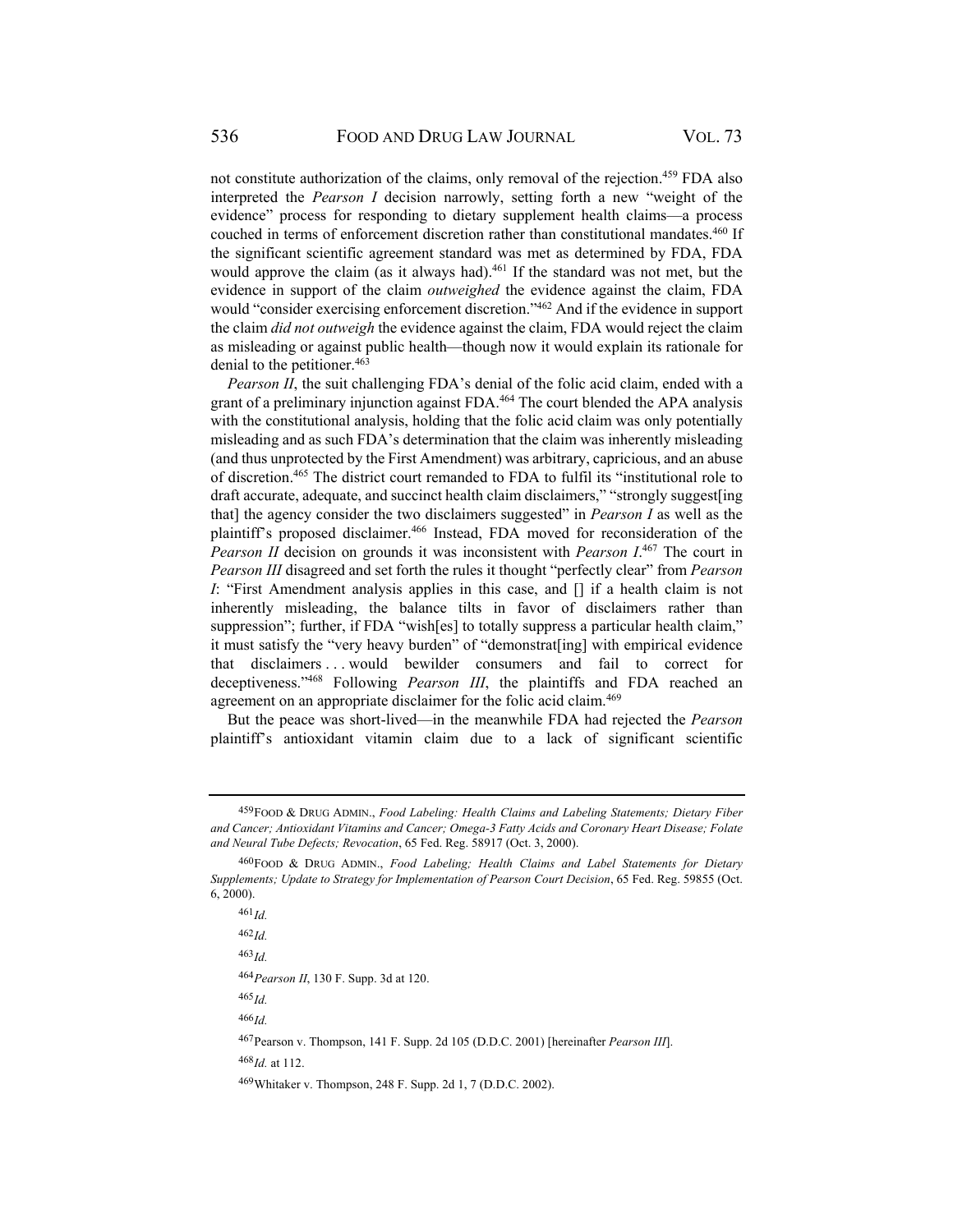agreement.<sup>470</sup> Specifically, FDA found that "the weight of the scientific evidence against the relationship [between the antioxidant vitamins and the disease claim] was greater than the weight of the evidence in favor" and thus the claim was inherently misleading and incurable with a disclaimer.<sup>471</sup> Plaintiffs against challenged FDA in *Whitaker*, where the district court again granted a preliminary injunction against FDA and required FDA to design "appropriately short, succinct, and accurate disclaimers" for the health claim.472 The decision in *Whitaker* was even easier than in *Pearson II*, for the district court now had the benefit of the Supreme Court's 2002 *Thompson* decision, which was the first commercial speech case to explicitly state that as part of the *Central Hudson* "reasonable fit" inquiry, speech restrictions must be of last resort.473 The district court held that FDA had failed to show "that suppression of the Antioxidant Vitamin Claim was a *necessary* as opposed to *merely convenient* means of achieving its interest" and instead had only offered "conclusory assertions" that did not "comport with the First Amendment's clear preference for disclosure over suppression of commercial speech."<sup>474</sup>

FDA responded to *Whitaker* by releasing interim guidance for industry in July 2003 and requesting comments on proposed rulemaking on alternative methods of regulating health claims for dietary supplements.475 The 2003 interim guidance established a four-tier approach to health claims.<sup>476</sup> The first, and best, tier consisted of the unfortunately-named "unqualified health claims," which were unqualified in the sense that they fully met the significant scientific agreement standard and were thus approved without any qualifications  $(i.e.,$  disclaimers or disclosures).<sup>477</sup> The three remaining tiers, called "qualified health claims" (because they required qualification) represented increasingly lower levels of scientific evidence for the claim and increasingly strongly-worded qualifying language, ranging from descriptions of the evidence as "not conclusive" all the way to "very limited and preliminary."<sup>478</sup>

Over the next few years, FDA issued several "enforcement discretion" letters for qualified health claims, in each case drafting specific qualifying language to

<sup>473</sup> *Thompson v. Western States Medical Center*, 535 U.S. at 371.

<sup>474</sup> *Whitaker*, 248 F. Supp. 2d at 14–15 (quoting *Thompson*, 535 U.S. at 373 and *Pearson I*, 164 F.3d at 659) (emphasis original).

<sup>475</sup> *Release of Task Force Report; Guidance for Industry and FDA: Interim Evidence-Based Ranking System for Scientific Data; Interim Procedures for Health Claims on the Labeling of Conventional Human Food and Human Dietary Supplements; Availability*, 68 Fed. Reg. 41387 (July 11, 2003); *Food Labeling: Health Claims; Dietary Guidance*, 68 Fed. Reg. 66040 (Nov. 25, 2003).

476 FOOD & DRUG ADMIN., *Guidance for Industry and FDA: Interim Procedures for Qualified Health Claims in the Labeling of Conventional Human Food and Human Dietary Supplements* (July 2003), https://www.fda.gov/Food/GuidanceRegulation/

GuidanceDocumentsRegulatoryInformation/LabelingNutrition/ucm053832.htm.

<sup>477</sup> *Id.*

<sup>478</sup> *Id.* Second level claims required the qualifying language, "although there is scientific evidence supporting the claim, the evidence is not conclusive." *Id.* Third level claims required the qualifying language, "Some scientific evidence suggests [the claim], however, FDA has determined that this evidence is limited and not conclusive." *Id.* Fourth level claims required the qualifying language, "Very limited and preliminary scientific research suggests [the claim], FDA concludes that there is little scientific evidence supporting this claim." *Id.*

<sup>470</sup> *Id.*

<sup>471</sup> *Id.*

 $472$ *Id.* at 8, 17.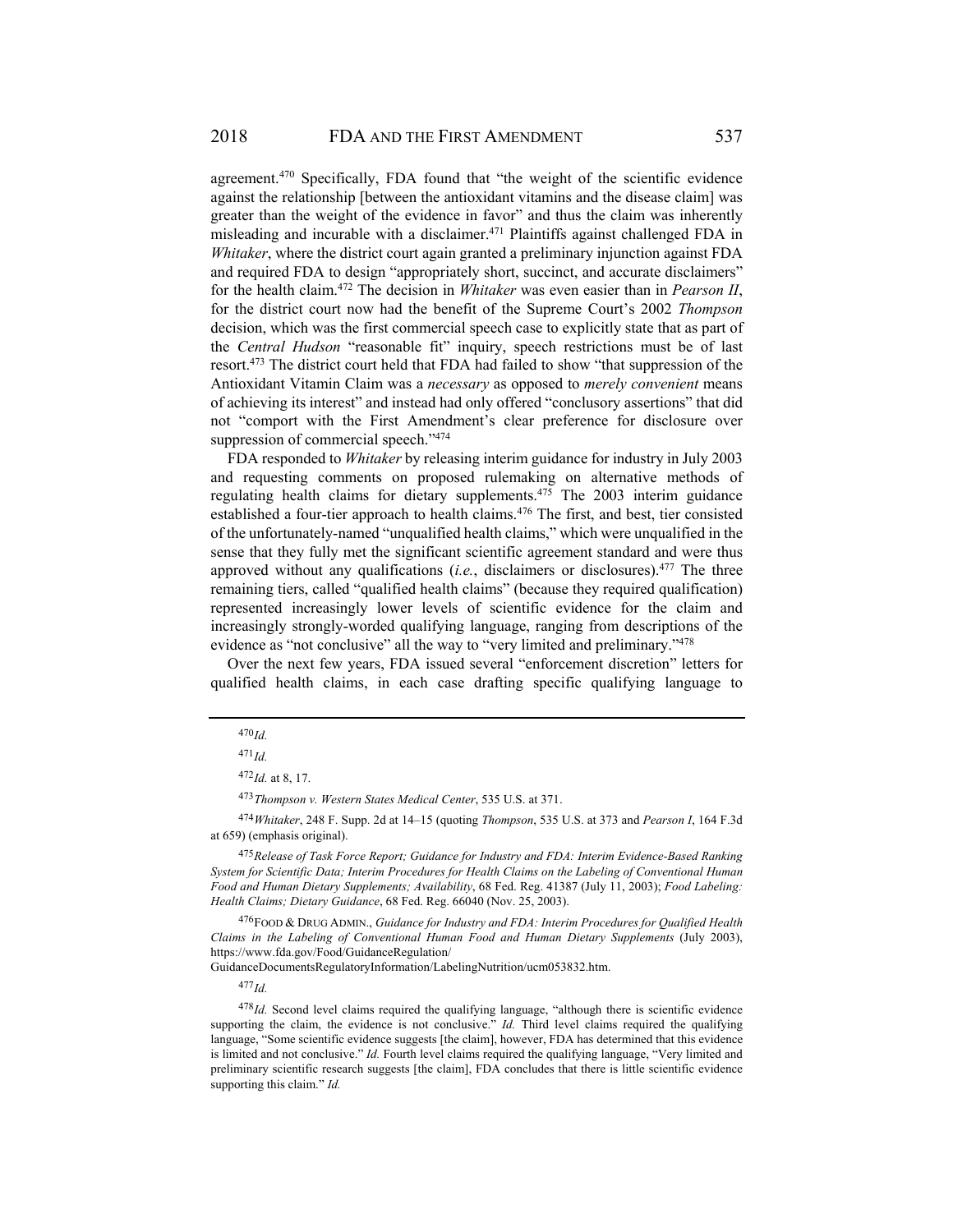accompany the claim.<sup>479</sup> In 2009, FDA released new guidance for industry.<sup>480</sup> The 2009 guidance contained an exhaustive explanation of how FDA intended to categorize and evaluate the scientific evidence for a particular claim.481 It also eliminated the four-tier approach from the 2003 guidance, instead more closely tracking its *de facto* two-tier approach: "[b]ased on the totality of the scientific evidence," FDA would "determine[] whether such evidence meets the [significant scientific agreement] standard [required for an "unqualified" claim] or whether such evidence is credible to support a qualified health claim for the substance/disease relationship."482 For qualified health claims, a "credible" evidence approach would replace the previous "weight of the evidence" approach, and "the proposed claim for the relationship should include qualifying language that identifies limits to the level of scientific evidence to support the relationship . . . with specificity and accuracy."<sup>483</sup>

FDA continued to be closely involved in the drafting of the disclaimer language for qualified health claims, leading to another court challenge, this time in the district court of Connecticut in the 2012 case of *Fleminger v. HHS*. 484

*Fleminger* involved a request that FDA authorize a health claim relating consumption of green tea to a reduction in risk of several forms of cancer.<sup>485</sup> FDA issued an enforcement discretion letter approving a qualified health claim with respect to breast and prostate cancer, and gave specific language for the claims.486 Fleminger in response sought reconsideration, suggesting different language.<sup>487</sup> The gap between FDA's and Fleminger's wordings was quite striking. FDA would have allowed claims that based on "weak and limited" studies "FDA concludes that it is highly unlikely that green tea reduces the risk of breast [and prostate] cancer."488 One wonders how this can even be called a "health claim." Fleminger's proposed counter-claim was that drinking green tea "may reduce the risk" of breast and prostate cancer given "credible evidence supporting this claim although the evidence is limited."489 Such a claim was a generous reading of the conflicting results of the studies, the majority of which showed no correlation of green tea consumption with the cancers. After a few more

 $481$ *Id.* 

<sup>482</sup> *Id.*

<sup>483</sup> *Id.*

<sup>488</sup> *Id.*

<sup>479</sup> HUTT, *supra* note 5, at 437.

<sup>480</sup> FOOD & DRUG ADMIN., *Guidance for Industry: Evidence-Based Review System for the Scientific Evaluation of Health Claims* (Jan. 2009), https://www.fda.gov/Food/ GuidanceRegulation/Guidance DocumentsRegulatoryInformation/LabelingNutrition/ucm073332.htm**.**

<sup>484</sup> Fleminger v. U.S. Dep't of Health and Human Services, 854 F. Supp. 2d 192 (D. Conn. 2012). In between *Whitaker* in 2002 and the District Court of Connecticut's *Fleminger* decision in 2012, the D.C. District Court also considered First Amendment challenges in Alliance for Natural Health U.S. v. Sebelius, 714 F. Supp. 2d 48 (D.D.C. 2010) and Alliance for Natural Health U.S. v. Sebelius, 786 F. Supp. 2d 1 (D.D.C. 2011). Both decisions applied controlling circuit court precedent from *Pearson I*.

<sup>485</sup> *Fleminger*, 854 F. Supp. 2d at 203.

<sup>486</sup> *Id.*; FOOD & DRUG ADMIN., *Letter Responding to Health Claim Petition dated January 27, 2004: Green Tea and Reduced Risk of Cancer Health Claim* (Feb. 24, 2011), http://wayback.archiveit.org/7993/20171114023211/https://www.fda.gov/Food/IngredientsPackagingLabeling/LabelingNutrition /ucm072774.htm [https://perma.cc/7WQF-3QBF].

<sup>487</sup> *Fleminger*, 854 F. Supp. 2d at 204.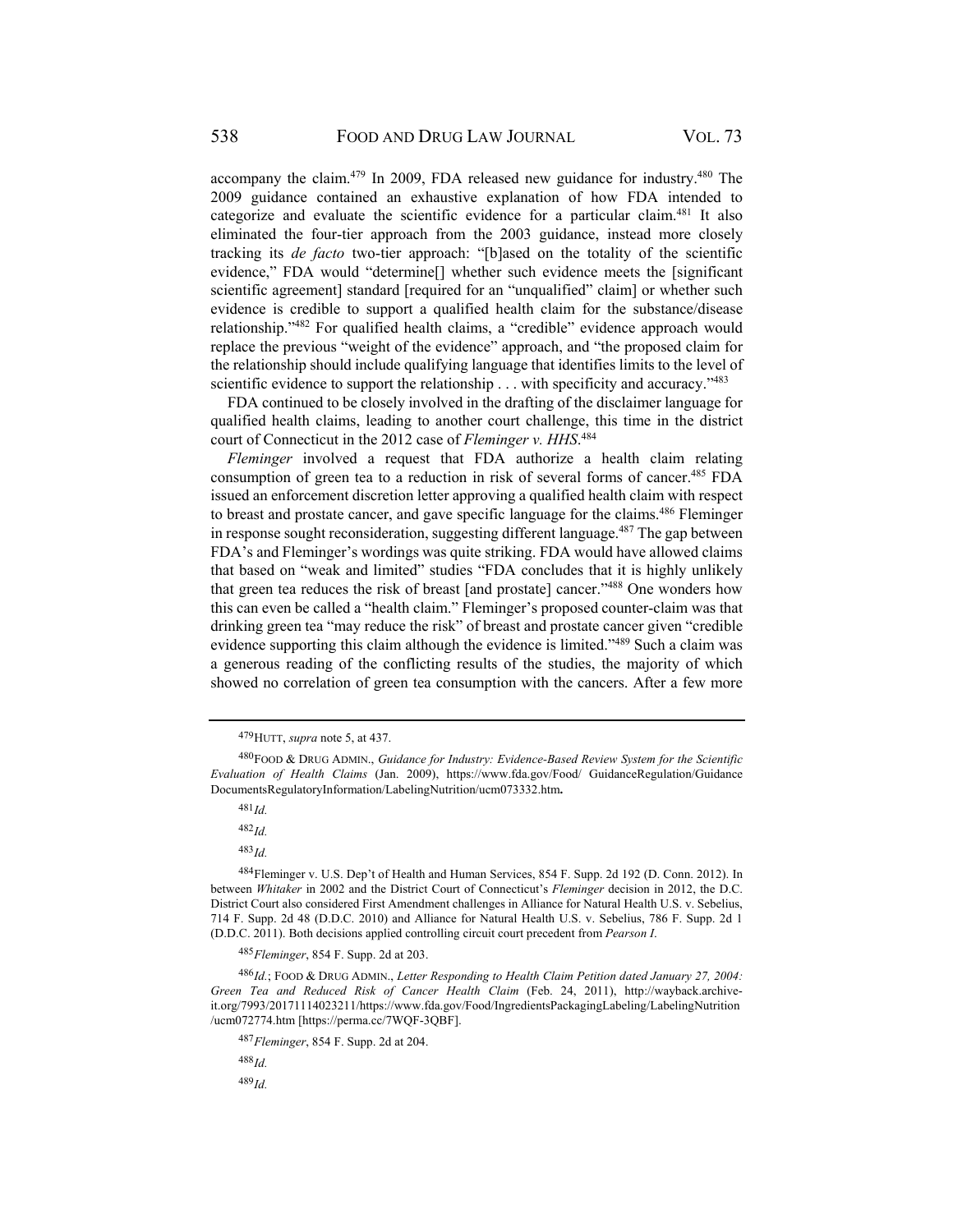rounds of letters and petitions, and an FDA loss in the D.C. district court for a similar claim, $490$  Fleminger sued in the Connecticut district court. $491$ 

At issue in the case were the final round of suggested qualified claims. The last salvo from Fleminger was a request for the claim that "Green tea may reduce the risk of breast and prostate cancers. FDA has concluded that there is credible evidence supporting this claim although the evidence is limited."<sup>492</sup> In response, FDA offered to authorize the claim that "Green tea may reduce the risk of breast or prostate cancers. FDA does not agree that green tea may reduce that risk because there is very little scientific evidence for the claim."<sup>493</sup> Fleminger alleged that this response violated his First Amendment rights.<sup>494</sup>

Judge Vanessa Bryant held that "[a]lthough the Court is obligated to give deference to the FDA's assessment of the strength of the scientific evidence for the proposed health claim, such deference does not extend to the determination of whether the FDA's modified disclaimer violated Fleminger's commercial speech rights."495 As *Pearson I* was not binding, she then conducted a *Central Hudson* analysis, finding that although the government had substantial interests in preventing consumer confusion, protecting public health, and preventing the assumption that FDA endorses a claim, the claims would need to be altered to ensure a reasonable fit between these interests and the disclosures.496 She rejected Fleminger's proposed claim—that the evidence was implicitly endorsed by FDA and was "credible" but "limited"—as misleading and inaccurate.497 But she also rejected FDA's disclaimer that "FDA does not agree that green tea may reduce the risk" as lacking reasonable fit, since such language "has the effect of negating" the entire claim.<sup>498</sup> Instead, she found the government's interests could be adequately served by stating that FDA has concluded that there is "very little scientific evidence" for the claim, and as such upheld the requirement of such a disclaimer.499 FDA could require a "short, succinct and accurate disclaimer" indicating FDA's conclusion as to the weight of the evidence, but it could not "nullify[] the claim altogether" if it is not inherently misleading.500 Following *Fleminger*, FDA issued an updated enforcement discretion letter, approving the claim that "[g]reen tea may

491 Fleminger, 854 F. Supp. 2d at 192. <sup>492</sup> *Id.* at 206. <sup>493</sup> *Id.* <sup>494</sup> *Id.* <sup>495</sup> *Id.* at 207. <sup>496</sup> *Id.* at 207–19. <sup>497</sup> *Id.* at 211–15. <sup>498</sup> *Id.* at 217–18. <sup>499</sup> *Id.* at 218. <sup>500</sup> *Id.*

<sup>&</sup>lt;sup>490</sup>Id. at 205; Alliance for Natural Health U.S. v. Sebelius, 714 F. Supp. 2d 48, 71 (D.D.C. 2010) (holding that FDA cannot completely negate a claim with a required disclosure where there is credible evidence in support of the relationship). *See also* Alliance for Natural Health U.S. v. Sebelius, 786 F. Supp. 2d 1, 24 (D.D.C. 2011) ("Where the evidence supporting a claim is inconclusive, the First Amendment permits the claim to be made [with a properly drafted disclaimer]; FDA cannot require a disclaimer that simply swallows the claim.").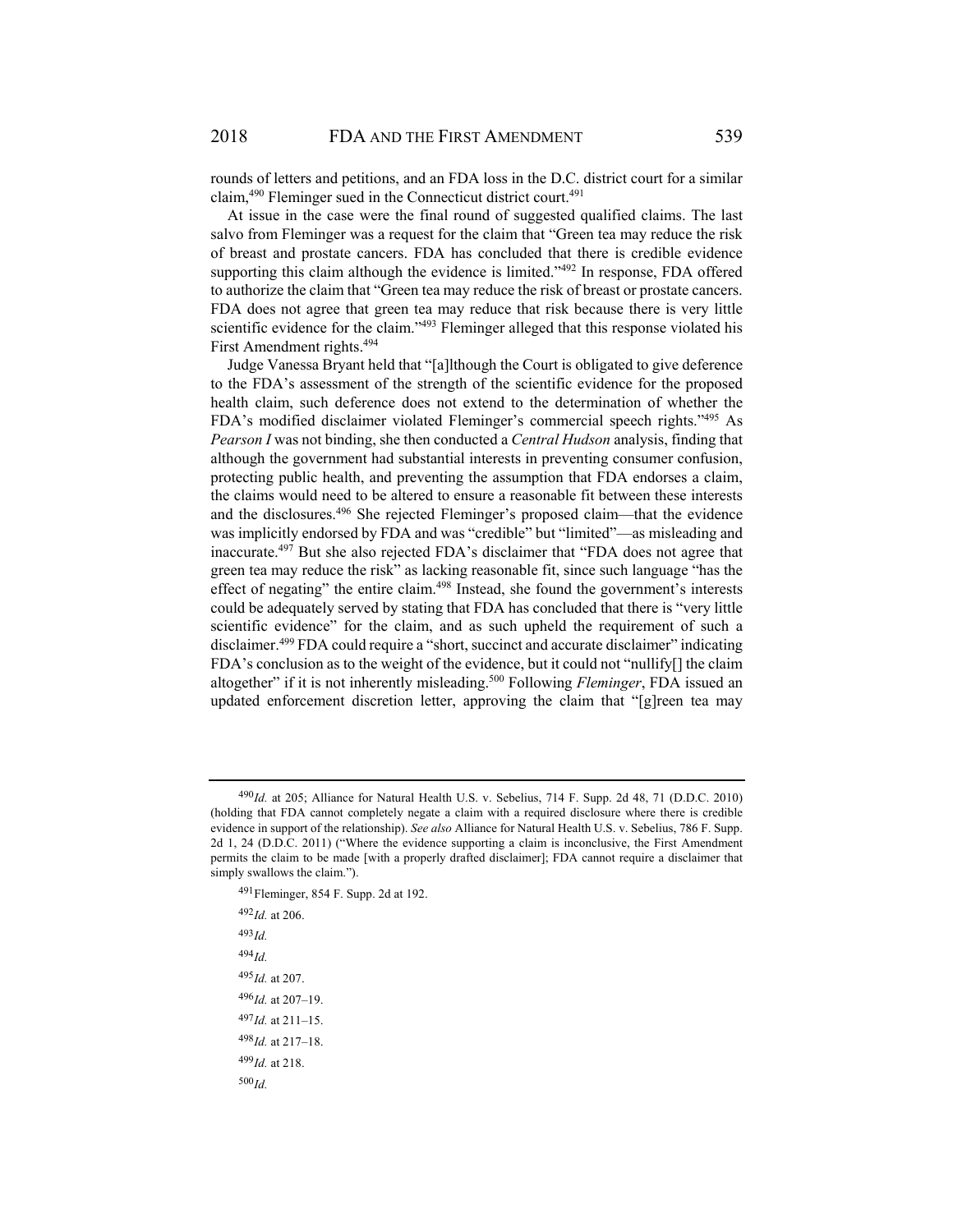reduce the risk of breast or prostate cancer although FDA has concluded that there is very little scientific evidence for this claim."501

Ever since, the area has remained in uneasy truce, with FDA continuing to follow the approach under the 2009 guidance and continuing to refer to the approach as "enforcement discretion" rather than constitutional mandate.<sup>502</sup> FDA has still not promulgated an official set of regulations clarifying that it will follow the *Pearson I* court's direction to permit nonmisleading claims or setting forth an official process for determining appropriate disclosure language for claims that are only potentially misleading. Instead, it has followed the general federal agency trend of *de facto* rulemaking via informal guidance documents<sup>503</sup> and continues to maintain that it has the authority to ban speech that courts have found constitutionally protected. As of 2018, FDA had issued "Letters of Enforcement Discretion" for 24 distinct qualified health claims, always referring to an exercise of enforcement discretion rather than a lack of legal power to ban.<sup>504</sup>

## *III.B. Off-Label Pharmaceutical Promotion*

The FDCA grants FDA authority to regulate, *inter alia*, pharmaceutical drugs.<sup>505</sup> FDA exercises authority over prescription drugs via the premarket approval process, which requires a manufacturer to demonstrate, as a precondition to distribution of the drug through interstate commerce, that the drug is safe and effective for its intended uses.506 Manufacturers demonstrate this through a series of preclinical and clinical trials, which are notoriously expensive—though studies vary, one study estimated the cost at \$2 billion per drug.<sup>507</sup> FDA also has authority over the labeling of drugs, and requires labeling to display the drugs' risks and benefits and give instructions for use.508 What constitutes "labeling" is extremely broad; it includes not only of the drug's package insert, but nearly any form of promotional activity (*e.g.*, speech) for the drug.<sup>509</sup> Labeling must conform to describing only FDA's approved use(s).

505 21 U.S.C. §301 (2011) *et seq*.

506 21 U.S.C. § 355(a), (b), (j) (2010).

507 Joseph A. DiMasi, *Cost of Developing a New Drug*, TUFTS CENTER FOR THE STUDY OF DRUG DEVELOPMENT (Nov. 18, 2014) https://csdd.tufts.edu/csddnews/2018/3/9/march-2016-tufts-csdd-rd-coststudy, [https://perma.cc/H3Q7-53X3].

508 21 U.S.C. § 352(f) (2010).

<sup>501</sup> FOOD & DRUG ADMIN., *Letter Updating the Green Tea and Risk of Breast Cancer and Prostate Cancer Health Claim April 17, 2012* (April 17, 2012), http://wayback.archive-it.org/7993/ 20171114183707/https://www.fda.gov/Food/IngredientsPackagingLabeling/LabelingNutrition/ucm30164 4.htm.

<sup>502</sup> HUTT, *supra* note 5, at 441.

<sup>503</sup> *See generally* 5 U.S.C. § 553 (2011); David Franklin, *Legislative Rules, Nonlegislative Rules, and the Perils of the Short Cut*, 120 YALE L.J. 276 (2010); Todd Rakoff, *The Choice Between Formal and Informal Modes of Administrative Regulation*, 52 ADMIN. L. REV. 159 (2000).

<sup>504</sup> *See, e.g.*, *Ground Peanuts and Reduced Risk of Developing Peanut Allergy* (Sept. 7, 2017), https://www.fda.gov/downloads/Food/LabelingNutrition/UCM575021.pdf. The qualified health claim letters of enforcement discretion can be found on FDA's website at https://www.fda.gov/Food/Labeling Nutrition/ucm072756.htm.

<sup>509 21</sup> C.F.R. § 202.1–2 (2008). Some forms of promotional activity may not count as speech: for example, bribing a doctor promotes a drug but is not protected as speech. But run-of-the-mill marketing practices would qualify for speech protection.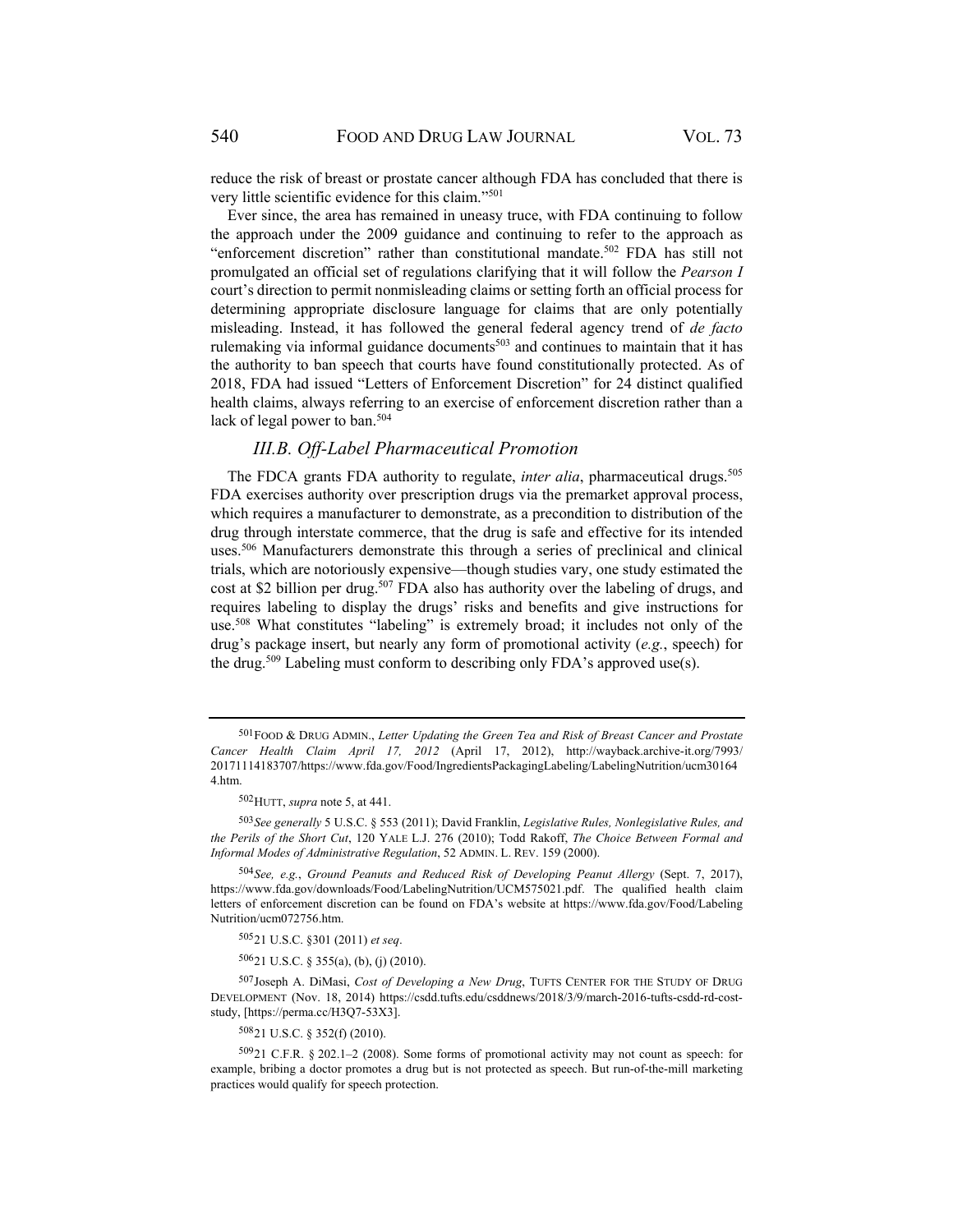Once drugs are approved for distribution, physicians are permitted to prescribe the drug for uses other than the originally approved use ("off-label").<sup>510</sup> This strategy is especially helpful for patients with advanced cancer and for pediatrics, both areas with a dearth of accumulated clinical trial knowledge.<sup>511</sup> But this strategy can also be harmful in some circumstances. The fact that a drug has been approved for a use represents the fact that for treating a particular condition, the benefit of the drug outweighs the risks of harmful side effects.<sup>512</sup> That is, the approval of a drug does not mean a drug is "safe" in an ultimate sense of never doing harm.<sup>513</sup> In a sense FDA approves *uses* for drugs rather than drugs themselves.<sup>514</sup> Thus, prescribing the drug for an off-label use carries with it the possibility that the risks will outweigh the benefits for that use.<sup>515</sup>

Through a series of regulations and guidance documents in the 1990s, FDA sought to balance the harmful possibilities of off-label use with the potential benefits. The approach FDA took consisted of targeting perceived potential for overprescription by regulating the marketing practices of manufacturers. Much like the approach taken to drug compounding (seen in *Thompson v. Western States Medical Center* several years later),<sup>516</sup> the fear was that manufacturers would circumvent the new drug approval process by marketing drugs for off-label use, with intention to bring the use "onlabel."<sup>517</sup>

The regulations targeted manufacturer promotion of off-label use in two contexts. The first was promotion at Continuing Medical Education (CME) seminars.<sup>518</sup> Under FDA guidance, at CME seminars manufacturers could communicate about off-label uses only if such discussions were "independent of ... promotional influence."<sup>519</sup> Whether the forbidden promotional influence was present was determined by a list of

<sup>513</sup> *Id.* 

514 Christopher Robertson, *The Tip of the Iceberg: A First Amendment Right to Promote Drugs Off-Label*, 78 OHIO ST. L. J. 1019, 1021–22 (2017).

 $518$ *Id.* at 57.

<sup>510</sup> *Citizen Petition Regarding the Food and Drug Administration's Policy on Promotion of Unapproved Uses of Approved Drugs and Devices; Request for Comments*, 59 Fed. Reg. 59820 (Nov. 18, 1994). A similar analysis also applies to use of medical devices for other than their approved purpose.

<sup>511</sup> Washington Legal Foundation v. Friedman, 13 F. Supp. 2d 51, 56 (D.D.C. 1998) [hereinafter *WLF I*]. *See also*, *e.g.*, James Beck, *FDA, Off-Label Use, and Informed Consent: Debunking Myths and Misconceptions*, 53 FOOD & DRUG L.J. 71, 80 (1998).

<sup>512</sup> Peter Barton Hutt, *The Regulation of Drug Products by the United States Food and Drug Administration*, in THE TEXTBOOK OF PHARMACEUTICAL MEDICINE (John P. Griffin & John O'Crady, eds., 5th ed. 2006) ("Because no drug has ever been shown to be completely safe or effective, in all cases this has been interpreted to mean that the benefits of the drug outweigh its risks under the labeled conditions of use for a significant identified patient population.").

<sup>515</sup> This is also true about prescriptions for on-label use; for that patient, the risks may outweigh the benefits. One essential function of doctors and pharmacists is to calculate these benefits and risks for the patient.

<sup>516</sup> This is no coincidence; both approaches were codified by Congress in FDA Modernization Act of 1997. Pub. L. 105-115, 111 Stat. 2296, codified as §§ 551–557 of the Federal Food, Drug, and Cosmetic Act.

<sup>517</sup> *WLF I*, 13 F. Supp. 2d at 70.

<sup>519</sup> *Final Guidance on Industry Supported Scientific and Educational Activities*, 62 Fed. Reg. 64074 (Dec. 3, 1997).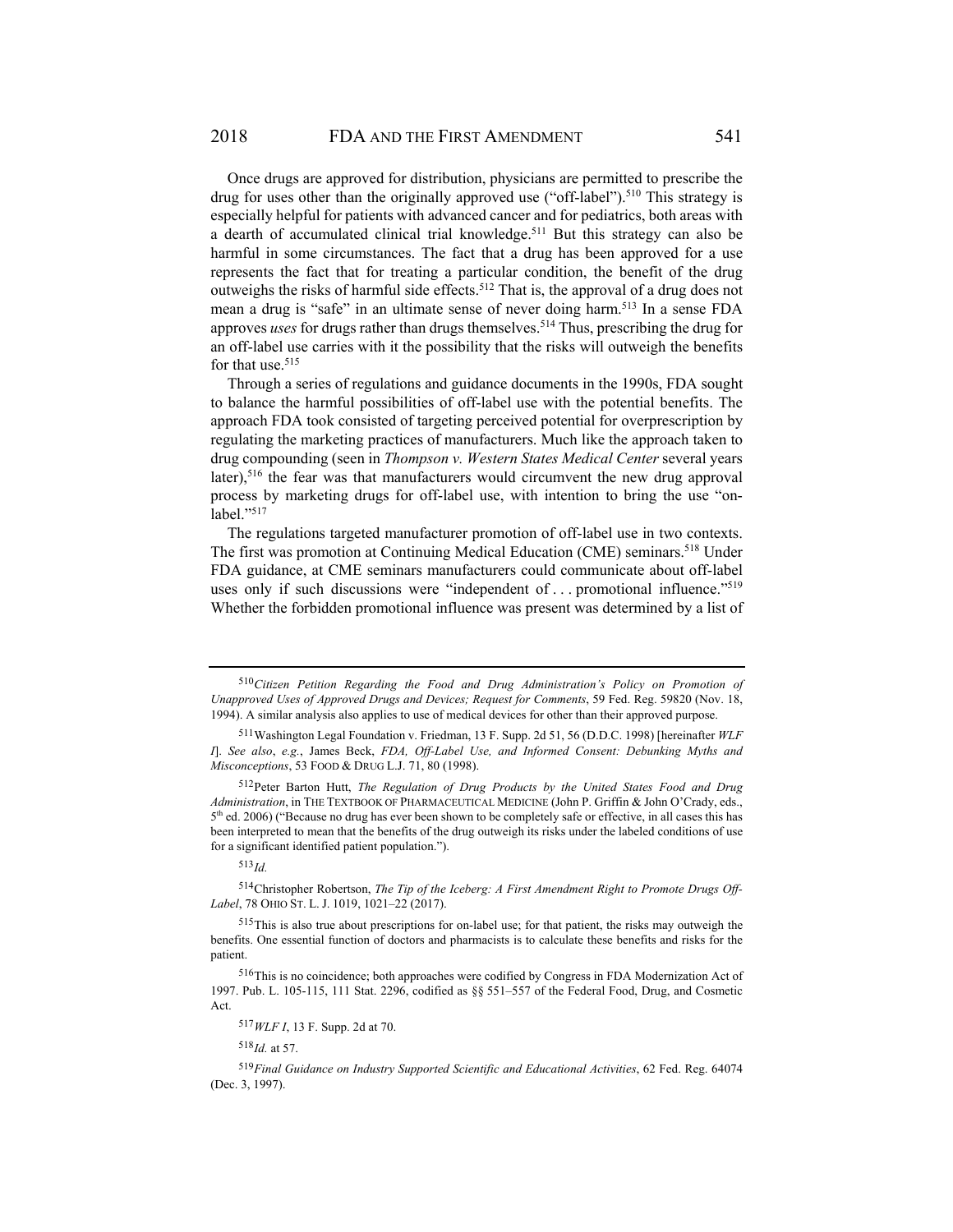factors designed to weed out advertising from meaningful scientific discussion.<sup>520</sup> The second set of regulations targeted distribution of textbook excerpts and medical and scientific journal articles.<sup>521</sup> Such articles could be distributed only if their principal subject was regarding FDA-approved uses, there was not a "significant focus" on discussion of off-label use, and the distributor made clear off-label uses were not approved.522

#### *III.B.1. The Washington Legal Foundation Saga*

The Washington Legal Foundation challenged FDA regulations on manufacturer promotion of off-label pharmaceutical use in 1998.<sup>523</sup> In the first round, the United States District Court for the District of Columbia found that FDA's guidance documents violated the First Amendment.<sup>524</sup> The court also declined to find the speech inherently regulable because of FDA's extensive regulation of the pharmaceutical industry, noting that this would be contrary to past precedent ranging from *Virginia Board* to *Rubin v. Coors*. 525 But the court declined to hold that the speech was fully protected as "pure" scientific speech, as the WLF had argued.<sup>526</sup> The court noted the similarities between this speech, which clearly proposed a transaction even if in a roundabout way, and the mixed nature of the contraceptive mailings found to be commercial speech in *Bolger*. 527 The court then applied the *Central Hudson* analysis.528

First, the speech was found not to be unlawful nor inherently misleading.<sup>529</sup> The primary issue was whether the scientific documents and educational activities were misleading. The court held that they were not.530 The court rejected FDA's argument otherwise, stating that the speech at issue was "not 'untruthful' or 'inherently misleading' merely because the FDA has not yet had the opportunity to evaluate the claim" and noting that FDA only felt the information would be misleading if a manufacturer conveyed it.531

Second, the government had a substantial interest in compelling manufacturers to get off-label treatments on-label.532 Congress had long ago made the policy judgment that requiring pharmaceutical manufacturers to obtain FDA approval overall

<sup>522</sup> *Id.*

<sup>532</sup> *Id.* at 70.

<sup>520</sup> *Id.*

<sup>521</sup> *Advertising and Promotion*, 61 Fed. Reg. 52800 (Oct. 8, 1996).

<sup>523</sup> *See generally* Ralph Hall, *'Off-Label' Speech: Uncertainty Reigns for Device and Drug Makers*, WASHINGTON LEGAL FOUNDATION LEGAL BACKGROUNDER (Dec. 2, 2005), http://www.wlf.org/ upload/120205LBHall.pdf.

<sup>524</sup> *WLF I*, 13 F. Supp. 2d at 74.

<sup>525</sup> *Id.* at 60–61, 63.

<sup>526</sup> *Id.* at 62–64.

<sup>527</sup> *Id.* at 62–65.

<sup>528</sup> *Id.* at 65.

 $529$ *Id.* at 65.

<sup>530</sup>*Id.* at 66-67.

<sup>531</sup> *Id.* at 67–68.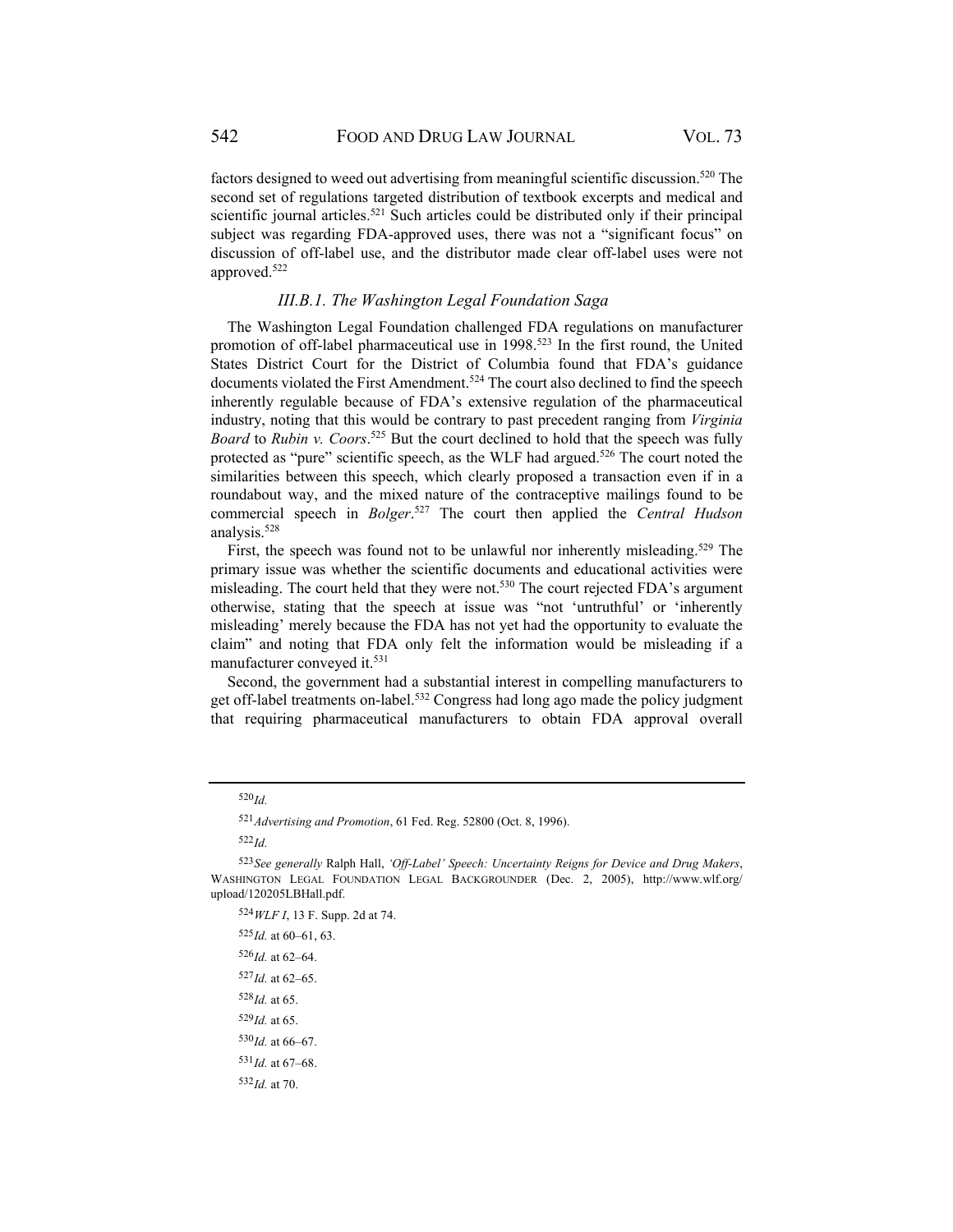benefitted the public health, and the Supreme Court had upheld this policy.<sup>533</sup> The court did reject FDA's other claimed interest, though. An interest in ensuring physicians were not misled was a rephrased interest in suppressing information out of fear of its effect on its recipients, an interest that has been rejected time and time again.534

Third, the guidance documents were held to directly advance the governmental interest in compelling manufacturers to obtain on-label approval.535 The Court found that FDA's control over the advertising of off-label uses "provides a strong incentive to get the use on-label, in light of the connection between marketing and sales."536

FDA lost on the last prong of *Central Hudson*, however, and the court found the guidance documents to be more extensive than necessary and thus unconstitutional.<sup>537</sup> The court noted that "full, complete, and unambiguous disclosure by the manufacturer" would be a less-burdensome alternative to FDA's chosen restrictions.538 Such a scheme would obviously remedy concerns that the message was misleading.539 The court predicted that manufacturers would still seek to gain FDA approval for the uses, because physicians more readily prescribe drugs for FDAapproved uses, and because manufacturers would have a better defense under tort regimes that link the standard of care with FDA approval.540 The court also noted that off-label prescriptions constitute helpful treatment in many cases, and the current regime would have the effect of chilling "a great deal of truthful information."541 And finally, a disclosure regime would "comport[] with the Supreme Court's preference for combating potentially problematic speech with more speech."<sup>542</sup>

The court then granted an injunction prohibiting FDA from restricting manufacturers from disseminating articles from "a bona fide peer-reviewed professional journal" or textbooks "published by a bona fide independent publisher and otherwise generally available for sale." It also prohibited FDA from banning discussion of off-label use at CMEs.<sup>543</sup> The injunction was limited such that FDA retained authority to "sanction the dissemination or redistribution of any material that is false or misleading," and to require disclosure of manufacturers' financial interest in the subject and that the use discussed was not FDA-approved.<sup>544</sup>

But the *WLF* story did not end there. The year before *WLF I*, Congress had passed the FDA Modernization Act of 1997 (FDAMA).<sup>545</sup> The FDAMA did not address CME

<sup>535</sup> *Id.* at 71.  $536$ *Id.* at 72. <sup>537</sup> *Id.* <sup>538</sup> *Id.* at 73. <sup>539</sup> *Id.* <sup>540</sup> *Id.* <sup>541</sup> *Id.* <sup>542</sup> *Id.* <sup>543</sup> *Id.* at 74–75. <sup>544</sup> *Id.* at 75.

545 FDA Modernization Act of 1997, Pub. L. 105-115, 111 Stat. 2296 (codified as §§ 551–557 of the Federal Food, Drug, and Cosmetic Act).

<sup>533</sup> *Id.* at 71; *see also* United States v. Rutherford, 442 U.S. 544, 557–58 (1979).

<sup>534</sup> *WLF I*, 13 F. Supp. 2d at 69–70.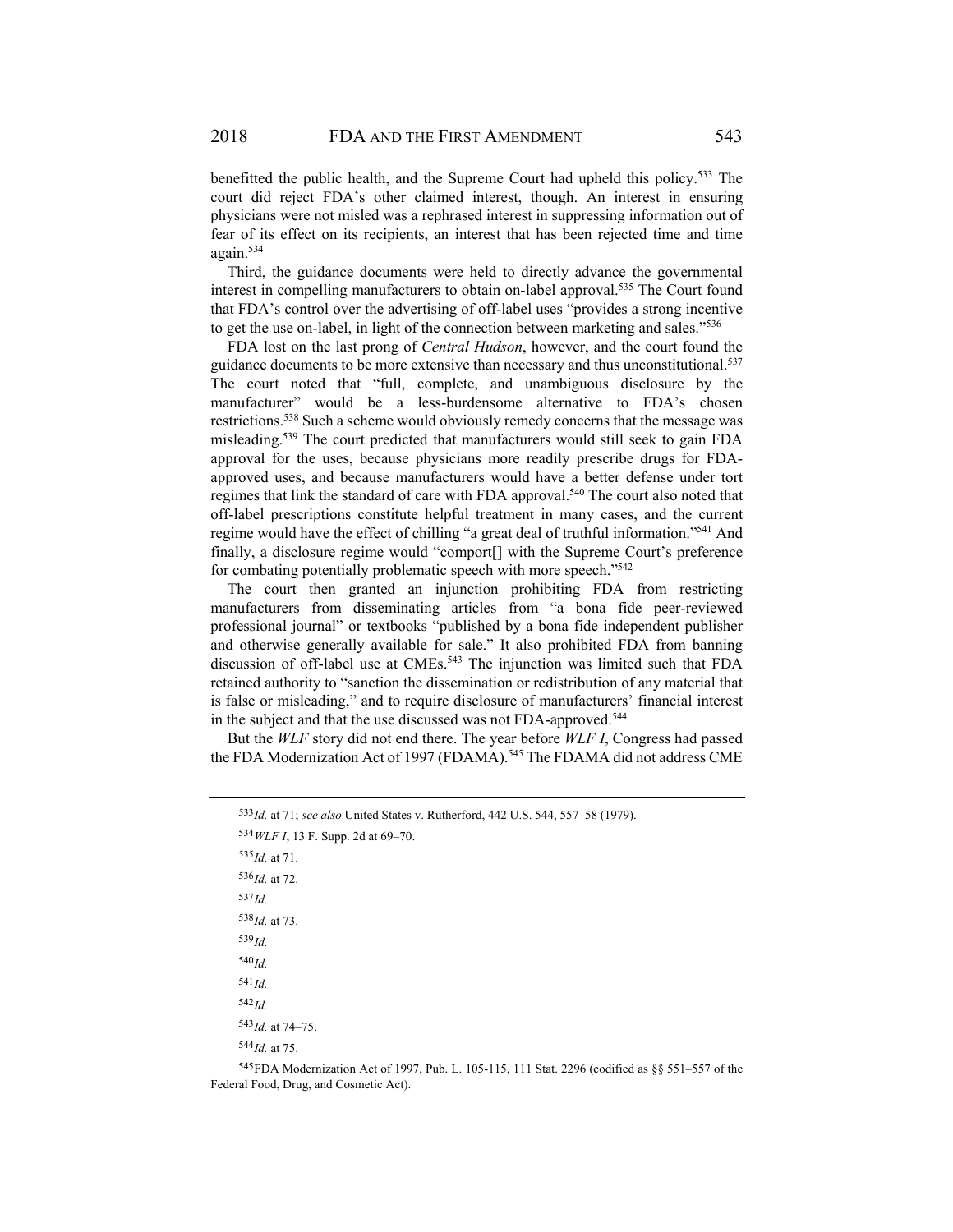advertisement of off-label use, but it did have a provision directly addressing distribution of medical journals and textbooks discussing off-label uses. Such distribution was to be allowed so long as the manufacturer followed a list of six factors.546 The factors largely tracked the later order of the district court with one extra requirement: that the manufacturer, within six months of distributing the material, would file a supplemental NDA for the off-label use (and thereby incur the substantial clinical trial expenses required to do so).<sup>547</sup> For this reason, few companies saw this as an attractive option.<sup>548</sup>

A few months after *WLF I*, the FDAMA provision with respect to distribution of scientific materials came into effect through implementing regulations.<sup>549</sup> FDA requested that the court amend its injunction to clarify that it only applied to the FDA guidance documents, and not to the similar provisions in the FDAMA.550 The court declined, instead clarifying the opposite: that its decision "must be read to apply to the underlying policies of the FDA, and not merely to the express provisions of the Guidance Documents."<sup>551</sup> The court then requested supplemental briefing squarely on the matter of whether the FDAMA and its implementing regulations were constitutionally valid.552

Later that year, the district court issued an opinion finding the FDAMA provision concerning distribution of scientific materials discussing off-label uses was not constitutionally valid.553 Once again the court applied *Central Hudson*, and its discussion of prongs one and two was largely similar to that in its previous decision.<sup>554</sup> For the third prong, the court found that only the requirement that the manufacturers submit a NDA when distributing off-label use materials furthered the government's interest in getting the use on-label.555 All other requirements served an interest in ensuring physicians would receive balanced information, but this interest was not substantial because it was (as decided in *WLF I*) rephrased paternalism.<sup>556</sup> However,

<sup>548</sup> *Id.*

549 Washington Legal Found. v. Friedman, 36 F. Supp. 2d 16, 19 (D.D.C. 1999) [hereinafter *WLF II*].

<sup>546</sup> In order to distribute information with respect to off-label use, manufacturers had to show that: "(1) the drug was approved, (2) the information was not false or misleading; did not otherwise render the drug misbranded, was in the form of an unabridged reprint from a peer-review journal or reference publication, and would not pose a significant risk to public health, (3) the information was not derived from another manufacturer's research (absent permission), (4) the manufacturer submitted the information to FDA 60 days before its distribution, (5) the manufacturer had submitted a supplemental NDA to FDA for approval of the use described (or certified that a supplemental NDA would be submitted within six months), and (6) the reprint included a prominent statement that the use had not been approved, a copy of the approved labeling, certain disclosures, a bibliography, and a statement if applicable that other products had been approved for the use discussed in the reprint." PETER BARTON HUTT ET AL., FOOD AND DRUG LAW: CASES AND MATERIALS 549 (Foundation Press 2007) (1980).

<sup>547</sup> *Id.*

 $550 \text{Id}$ , at 18. The provision at stake was FDA Modernization Act of 1997, Pub. L. 105-115, §401, 111 Stat. 2296 (codified as §§ 551–557 of the Federal Food, Drug, and Cosmetic Act). *Id.*

 $552$ *Id.* at 19.

<sup>553</sup> Washington Legal Foundation v. Henney, 56 F. Supp. 2d 81, 82 (1999) [hereinafter *WLF III*].

<sup>554</sup> *Id.* at 84–86.

<sup>555</sup> *Id.* at 86–87.

 $556$ *Id.* at 86.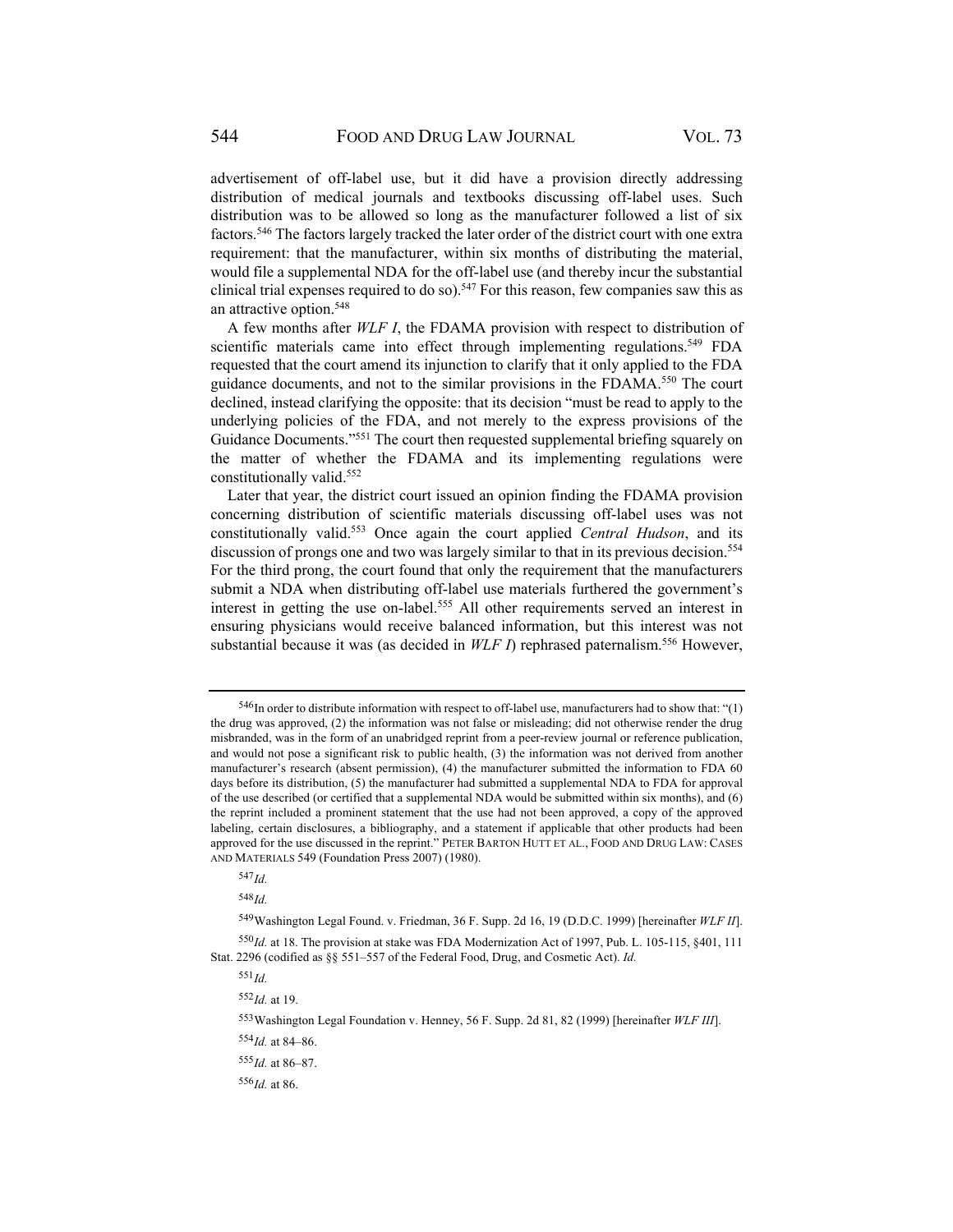the surviving requirement—that manufacturers submit a NDA—amounted to "constitutional blackmail," forcing manufacturers to "comply with the statute or sacrifice [their] First Amendment rights."<sup>557</sup> And it was more extensive than necessary to achieve the government's interest, for the government had other, non-speechrestricting methods, available.<sup>558</sup> The court finished by amending its previous order "to explicitly declare unconstitutional and unenforceable the FDAMA and its implementing regulations."559 Commentary on the order stated how it "call[ed] into question many of FDA's existing policies, ... particularly where disclosure requirements may be substituted for more restrictive prohibitions," and characterized it as "squarely reject[ing] FDA's historical attempt to avoid First Amendment scrutiny when developing and applying restrictions on advertising and promotion."<sup>560</sup>

FDA appealed the district court's *WLF III* decision to the Court of Appeals for the District of Columbia and made a crucial strategy decision along the way. The government's appellate position on FDAMA § 401 was that it provided no independent authority to proscribe speech.<sup>561</sup> Instead, FDA asserted that it was merely a "safe harbor" for manufacturers, who would not automatically be prosecuted for misbranding and promotion of off-label use if they did not comply with the Act's requirements.562 Rather, it functioned as a guarantee clarifying pre-existing legislative authority and ensuring that if manufacturers did comport with the Act, their conduct would not be unlawful.<sup>563</sup> In light of this clarification, and since the challenge was a facial challenge to the statute and guidance documents (as opposed to a challenge to specific enforcement actions taken under the relevant policy), the court of appeals found that "no constitutional controversy between the parties . . . remain[ed] to be resolved" and declined to rule on a hypothetical application of the statute.<sup>564</sup>

After the Court of Appeal's decision, FDA published its interpretation of its authority following *WLF IV* in the federal register in March 2000.<sup>565</sup> As argued in the case, the FDA position remained that the FDAMA requirements constituted a safe harbor for manufacturers.<sup>566</sup> But "[i]f a manufacturer does not comply, FDA may bring an enforcement action under the FDCA, and seek to use journal articles and reference texts disseminated by the manufacturer as evidence that an approved product is

<sup>557</sup> *Id.* at 87.

 $558 \text{ Id}$ . The court listed the following options as less speech-restricting: (1) banning prescribing drugs for off-label use; (2) prohibiting manufacturers from profiting from off-label prescriptions; (3) fining manufacturers for failing to seek supplemental NDAs; (4) upping enforcement of misbranding; (5) relying on alternate incentives for manufacturers to seek NDAs. *Id.*

<sup>559</sup> *Id.* FDA (as required by the order) then published the entire order in the Federal Register. *Order Granting Summary Judgment and Permanent Injunction*, 64 Fed. Reg. 44025 (Aug. 12, 1999).

<sup>560</sup> *Washington Legal Foundation Decision*, COVINGTON AND BURLING (July 30, 1999), https://www.cov.com/-/media/files/corporate/publications/1999/07/oid6418.pdf [https://perma.cc/23MF-DMNL].

<sup>561</sup> Washington Legal Found. v. Henney, 202 F.3d 331, 332 (D.C. Cir. 2000) [hereinafter *WLF IV*].

<sup>562</sup> *Id.* at 335.

<sup>564</sup> *Id.* at 336 (drawing authority from Aetna Life Insurance Co. v. Haworth, 300 U.S. 227, 240–41 (1937)).

<sup>565</sup> *Decision in Washington Legal Found. v. Henney*, 65 Fed. Reg. 14286 (Mar. 16, 2000). <sup>566</sup> *Id.*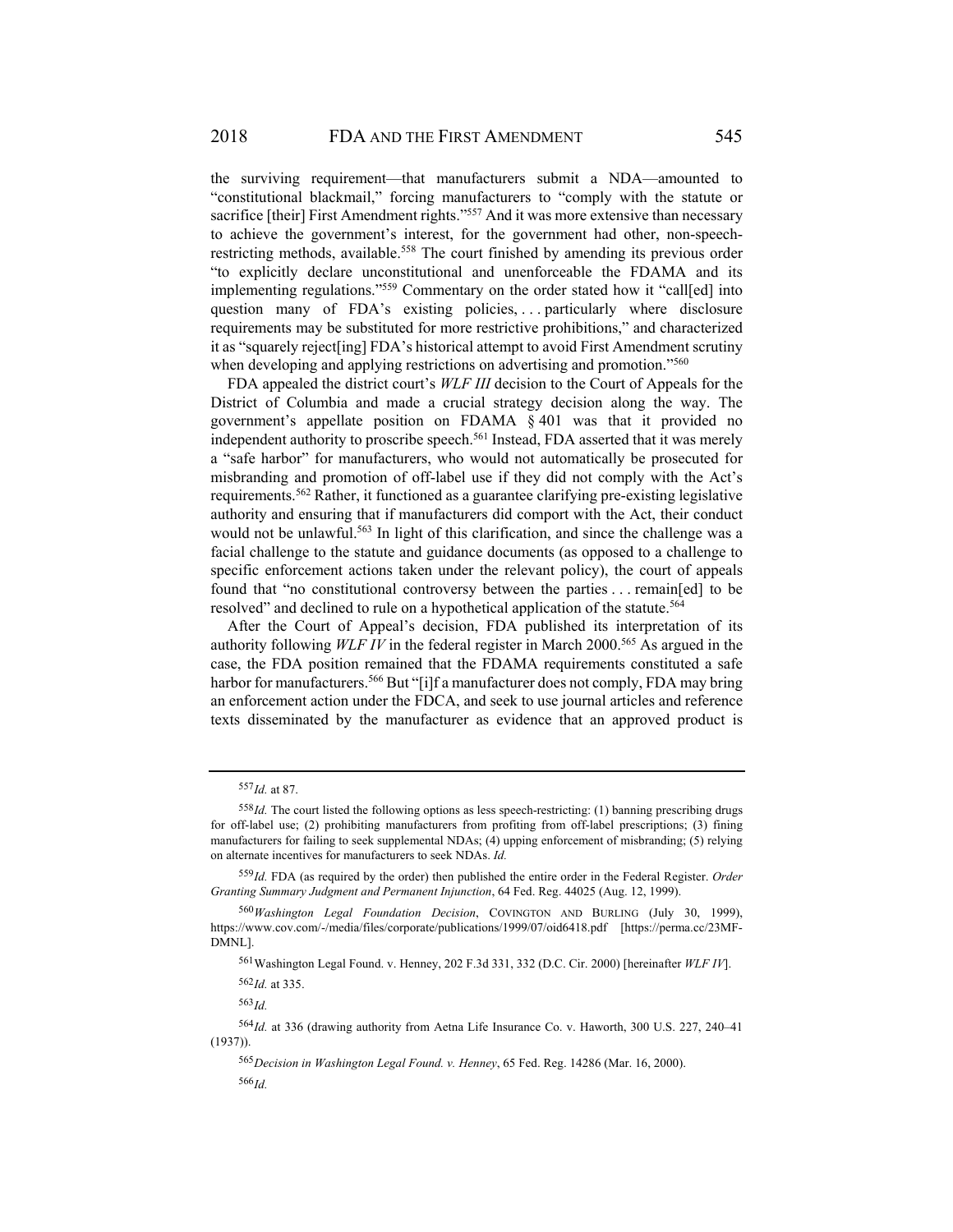intended for a 'new use.'"567 Additionally, with respect to dissemination of off-label use information at CMEs (which was not addressed in the FDAMA), FDA suggested that manufacturers "may wish to become familiar with the CME guidance document, which details the factors FDA intends to take into account in exercising its enforcement discretion," even though the guidance document "does not itself have the force and effect of law."568

Thus, six years after the WLF and FDA began the dispute, and after FDA had lost in all substance but won in technicality, it seemed the preferred approach of FDA was back to business as usual. The WLF filed yet another challenge in the district court, claiming FDA was violating the court's order as applied in *WLF I* and *III*. 569 The district court dismissed, declaring that "[s]ince the injunction has been wholly vacated by the Court of Appeals, there is nothing for the Notice to violate."570 The district court was less than pleased:

After six years' worth of briefs, motions, opinions, Congressional acts, and more opinions, the issue remains 100% unresolved, and the country's drug manufacturers are still without clear guidance . . . . This year, the Court of Appeals was poised to finally galvanize a rule of law in this area. Yet, for whatever reason, the opportunity was spent debating not the U.S. Constitution's First Amendment, but its Article III case or controversy requirement.571

The court then dismissed the issue but warned apocryphally that the rest would be only "temporary."572

#### *III.B.2. Caronia and Beyond*

Following *WLF V*, the FDAMA lapsed in 2006.<sup>573</sup> In 2009, FDA released new guidance on the issue that had been addressed by the FDAMA, namely, the distribution of scientific materials on off-label use.574 Its guidance liberalized the FDAMA approach in that it no longer explicitly required submission of an NDA for the offlabel use.<sup>575</sup> But unlike the FDAMA, compliance with FDA's requirements no longer constituted an explicit safe harbor.576

The warning in *WLF V* proved prescient a decade later in the 2012 *Caronia* case in the Second Circuit.<sup>577</sup> This time, FDA could not retreat to its "safe harbor" argument, because the case concerned an actual prosecution for promotion of off-label use—

<sup>568</sup> *Id.*

569 Washington Legal Found. v. Henney, 128 F. Supp. 2d 11, 13 (D.D.C. 2000) [hereinafter *WLF V*].

<sup>572</sup> *Id.* at 17.

574 FOOD & DRUG ADMIN., *Guidance for Industry on Good Reprint Practices for the Distribution of Medical Journal Articles and Medical or Scientific Reference Publications on Unapproved New Uses of Approved Drugs and Approved or Cleared Medical Devices*, 74 Fed. Reg. 1694 (Jan. 13, 2009).

<sup>575</sup> *Id.*

<sup>576</sup> *Id.*

577 United States v. Caronia, 703 F.3d 149 (2d Cir. 2012).

<sup>567</sup> *Id.* 

<sup>570</sup> *Id.* at 15.

<sup>571</sup> *Id.* at 16.

<sup>573</sup> HUTT, *supra* note 5, at 549.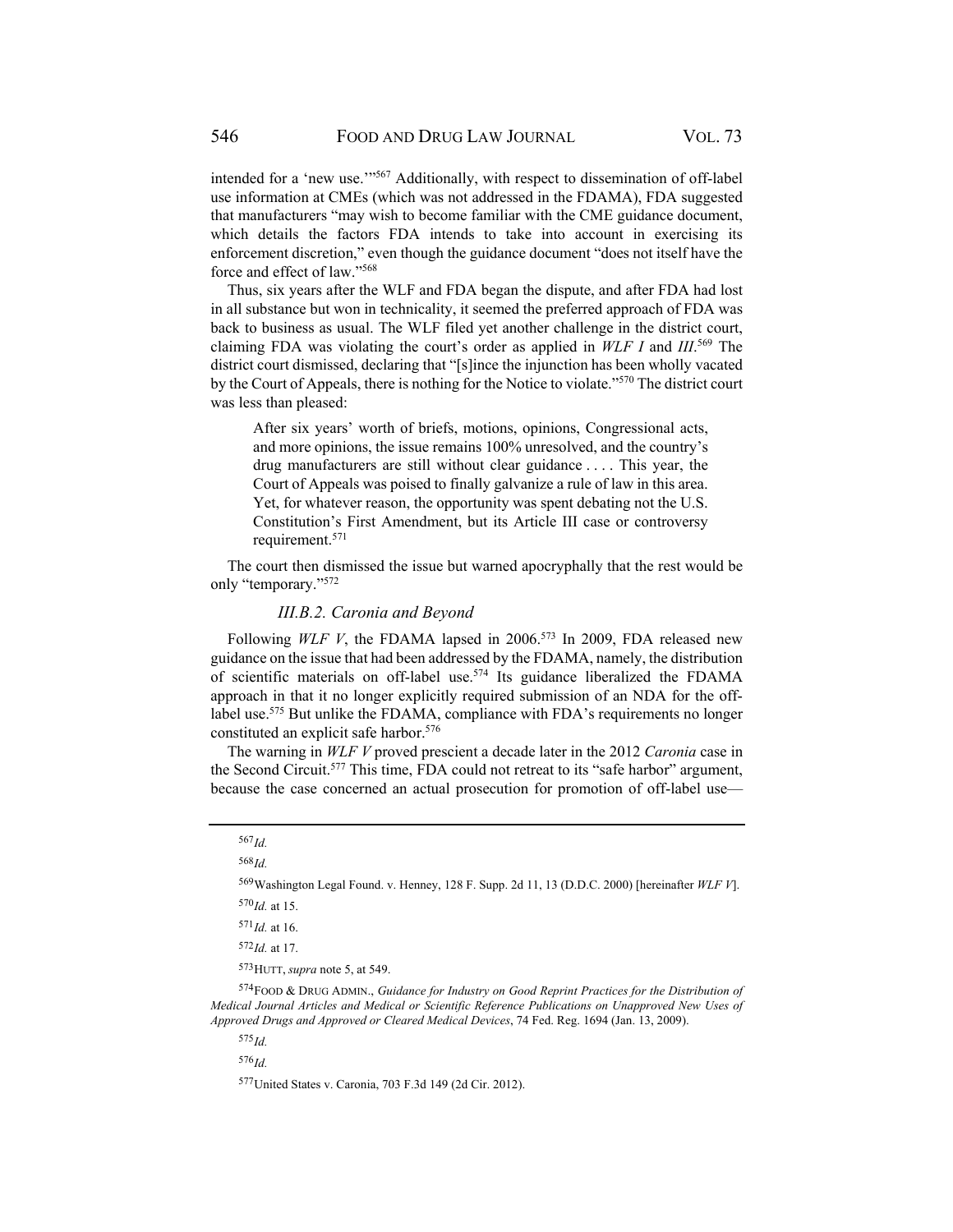specifically, a prosecution for conspiracy to introduce a misbranded drug into interstate commerce, where promotion of off-label use was evidence of distribution without adequate instructions for use, and thus distribution of a misbranded drug.<sup>578</sup>

The pharmaceutical in question was the drug Xyrem, which operated as a central nervous system depressant.<sup>579</sup> Potential side effects of Xyrem included confusion, difficulty breathing while asleep, depression, nausea and vomiting, and even, if abused, seizures and death.<sup>580</sup> For this reason, FDA approved it for treatment of narcolepsy but required a severe "black box" warning and limited its distribution to only one pharmacy in order to better track patients suffering from side effects.<sup>581</sup> A 2005 federal investigation concerning off-label promotion of Xyrem produced taped conversations between Caronia, a pharmaceutical sales consultant, and a physician, who unbeknownst to Caronia was working with the government, in which Caronia discussed unapproved uses for Xyrem.582 Caronia also recommended the drug for populations under sixteen (for which, as the black box warning stated, there was little clinical evidence concerning) and characterized Xyrem as "a very safe drug."583

As the Second Circuit described it, at trial "the government's theory of prosecution identified Caronia's speech alone as the proscribed conduct."<sup>584</sup> Even the jury instructions referred to Caronia's promotional speech, stating that a "misbranded drug may be shown by a promotion of the drug by a distributor for an intended use different from the use for which the drug was approved by the [FDA]."585 After a jury trial, Caronia was found guilty of conspiracy to introduce or deliver for introduction into interstate commerce a drug that was misbranded, and sentenced to one year of probation, 100 hours of community service, and a \$25 special assessment.<sup>586</sup> Caronia appealed to the Second Circuit.<sup>587</sup>

Just as it had argued a decade earlier in *WLF I*, FDA's first argument was that the First Amendment was not involved at all. This time, the argument was that because the speech was not prohibited under the FDCA, Caronia was not prosecuted for his speech at all.<sup>588</sup> Instead, the speech was simply offered as evidence of intent evidence that Caronia intended Xyrem to be used for purposes for which the labeling did not have instructions, causing the drug to fulfil the definition of misbranding.<sup>589</sup> The Second Circuit dismissed this contention as "belied by [the government's] conduct and arguments at trial," which "confirms overwhelmingly that Caronia was, in fact, prosecuted and convicted for promoting Xyrem off-label."590 The court

 *Id.* at 152.  *Id.* at 155. <sup>580</sup> *Id.* <sup>581</sup> *Id. Id.* at 156.  *Id.* at 155–57.  *Id.* at 159. <sup>585</sup> *Id. Id.* at 159.  *Caronia*, 703 F.3d at 152.  *Id.* at 160.  *Id.* at 160–61.  *Id.* at 161.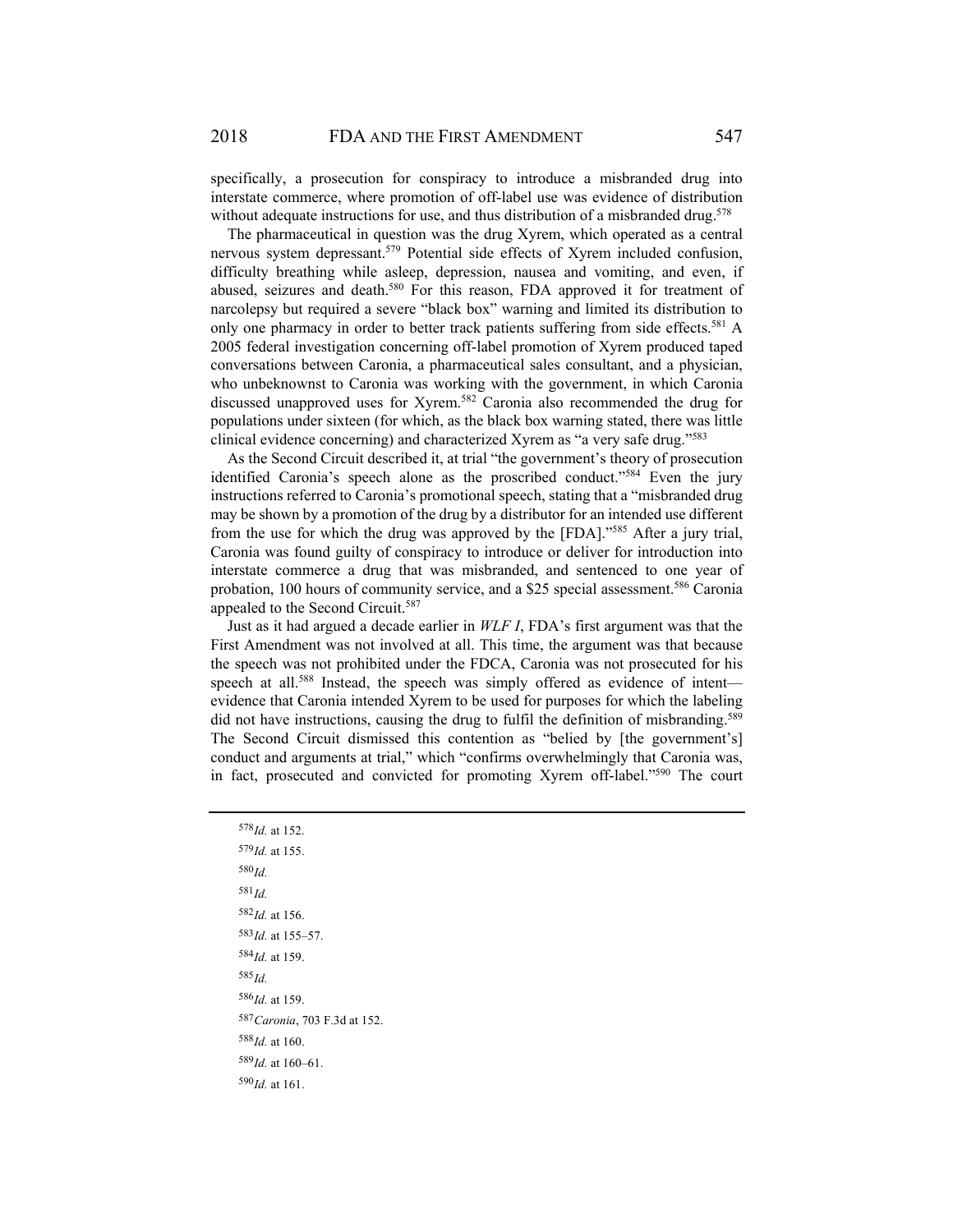concluded that Caronia's speech was "speech in aid of pharmaceutical marketing," which the Supreme Court had protected one year earlier in *Sorrell v. IMS Health*. 591

The Second Circuit then turned to analyzing the speech restriction. First, the court found that the criminalizing of off-label promotion was content- and speaker-based, and as such under *Sorrell*'s analysis it was subject to heightened scrutiny though the *Central Hudson* test.592 Second, the court applied *Central Hudson*: (1) promotion of off-label drug use concerned lawful activity and was not in and of itself false or misleading; (2) the government's interests in drug safety and public health were substantial; but (3) the prohibition on off-label promotion did not directly advance the interest, and only directly advanced it in the disallowed paternalistic sense of limiting physicians' access to information; and (4) the prohibition was not narrowly drawn, because several non-speech-restricting methods remained untried. 593 The court listed several potential strategies for FDA: directly regulating or prohibiting certain off-label uses; developing warning or disclaimer systems for physicians; developing a system of safety tiers to distinguish between drugs in the off-label market; or creating ceilings or caps on off-label prescriptions.<sup>594</sup> As the court was ostensibly relying on the canon of constitutional avoidance, which here mandated interpreting the FDCA so as to avoid a potential First Amendment problem, the court concluded that it would "construe the misbranding provisions of the FDCA as not prohibiting and criminalizing the truthful off-label promotion of FDA-approved prescription drugs" and thus "the government cannot prosecute pharmaceutical manufacturers and their representatives under the FDCA for speech promoting the lawful, off-label use of an FDA-approved drug."<sup>595</sup>

Commentary after the Second Circuit *Caronia* decision viewed it as a victory for pharmaceutical companies, stating that the case "hits at the heart of the government's theory [of regulation of off-label promotion]" and predicting that, in the future, FDA would be restricted to focusing only "on the kinds of speech that are more likely to harm consumers, such as false or misleading marketing."<sup>596</sup> Commentary also mentioned that FDA might seek to continue the litigation by asking for a rehearing *en banc* or for Supreme Court review.<sup>597</sup> Some commentary criticized the outcome, believing that the interest in protecting the health of the American public outweighed the tangential First Amendment considerations in this factual context.598 But other

<sup>598</sup> *Second Circuit Holds That Prohibiting Truthful Off-Label Promotion of FDA-Approved Drugs by Pharmaceutical Representatives Violated First Amendment*, 127 HARV. L. REV. 795, 802 (2012) ("The First

<sup>591</sup> *Id.* at 162; *see generally Sorrell*, 564 U.S. at 557.

<sup>592</sup> *Caronia*, 703 F.3d at 164–65.

<sup>593</sup> *Id.* at 165–68.

 $594$ *Id.* at 168.

<sup>595</sup>Id. at 162, 169 ("To the extent there is any ambiguity as to whether off-label promotion is tantamount to illegal misbranding, we construe the FDCA narrowly to avoid a serious constitutional question . . . . [W]e decline the government's invitation to construe the FDCA's misbranding provisions to criminalize the simple promotion of a drug's off-label use by pharmaceutical manufacturers and their representatives because such a construction . . . would run afoul of the First Amendment.").

<sup>596</sup> Thomas Sullivan, *The Impact of Caronia Case: What Happens Next?*, POLICY & MEDICINE (Jan. 17, 2013), http://www.policymed.com/2013/01/the-impact-of-caronia-case-what-happens-next.html [https://perma.cc/2KT4-KHU4]; Katie Thomas, *Ruling Is Victory for Drug Companies in Promoting Medicine for Other Uses*, N.Y. TIMES (Dec. 3, 2012), http://www.nytimes.com/2012/12/04/business/rulingbacks-drug-industry-on-off-label-marketing.html [https://perma.cc/S7MH-SHV3].

<sup>597</sup> Sullivan, *supra* note 596.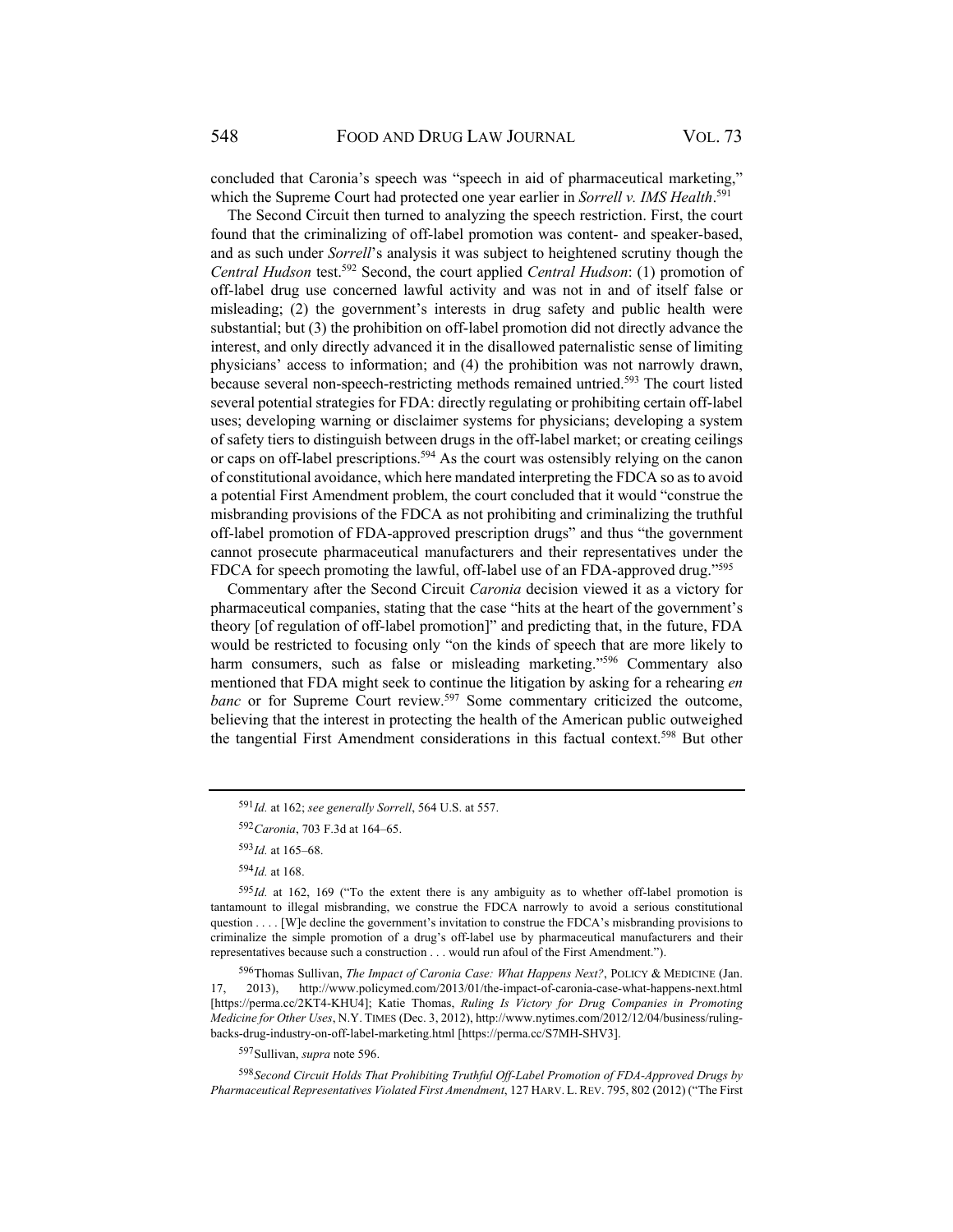commentary argued that nothing much would change, as FDA already tended to target false or misleading promotion, the recoveries tended to be large and settled outside of courts, and the opinion was only binding at the time in the Second Circuit.<sup>599</sup>

It was this last prediction that proved true: FDA's approach was to once again return to business as usual. The case was constrained to its facts and interpreted at its word: it would apply only to simple off-label promotion, *i.e.*, situations in which a representative would be charged for her speech alone.<sup>600</sup> The post-*Caronia* approach was to go after cases of speech *plus* some other form of misconduct, *e.g.*, speech plus false claims, or speech plus alleged kickback schemes.<sup>601</sup> And manufacturers continued settling with FDA rather than asserting a First Amendment defense, for waging a court battle brings with it a risk of "the kind of corporate indictment that is a disaster for a corporation"—alienating shareholders, affecting stock price, and potentially resulting in conviction and debarment.602 Guidance from FDA maintained the previous position—that a manufacturer could distribute journal articles discussing off-label use so long as it disclosed clearly that FDA had not approved the off-label  $use<sup>603</sup>$ 

In 2015 the manufacturer Amarin did in fact choose to assert a First Amendment defense to an FDA misbranding allegation.<sup>604</sup> Amarin's drug Vascepa was approved by FDA for treating adult patients with extremely high triglyceride levels, but not for patients with moderately, but persistently, high triglyceride levels.<sup>605</sup> FDA denied Amarin's application for this second use because studies had demonstrated that the drug significantly reduced triglyceride levels, but had not shown that these reduced levels reduced the risk of cardiovascular events.<sup>606</sup> FDA stated in its response letter to Amarin that the drug Vascepa "may be considered to be misbranded" if Amarin marketed using the results of the trial "before approval of [a] supplemental

601 Sullivan, *supra* note 596.

Amendment can, and should, accommodate reasonable restraints on off-label promotion in support of legitimate regulatory objectives.").

<sup>599</sup> Veronica Nannis, *What Effect Will United States v. Caronia Have On Civil Off-Label Cases?*, ABA HEALTH ESOURCE (Apr. 2013), https://www.americanbar.org/content/newsletter/publications/aba\_health\_ esource\_home/aba\_health\_law\_esource\_1304\_nannis.html [https://perma.cc/KY6Z-LJ3H]; *see also Abbot Labs to Pay \$1.5 Billion to Resolve Criminal & Civil Investigations of Off-label Promotion of Depakote*, UNITED STATES DEPARTMENT OF JUSTICE (May 7, 2012), http://www.justice.gov/opa/pr/2012/May/12-civ-585.html [https://perma.cc/R2HY-YEYJ].

<sup>600</sup> *Caronia*, 703 F.3d at 169; Thomas Sullivan, *US v. Caronia, One Year Later: FDA's Position on Off-Label Promotion Remains the Same, But Changes are Looming*, POLICY & MEDICINE (May 6, 2018), http://www.policymed.com/2014/02/us-v-caronia-one-year-later-fdas-position-on-off-label-promotionremains-the-same-but-changes-are-looming.html [https://perma.cc/QTX8-P5BD].

<sup>602</sup> Robert Radick, *Caronia And The First Amendment Defense to Off-Label Marketing: A Six-Month Re-Assessment*, FORBES (May 29, 2013), https://www.forbes.com/sites/insider/2013/05/29/caronia-and-thefirst-amendment-defense-to-off-label-marketing-a-six-month-re-assessment/#ecaa05a380e4 [https://perma.cc/N34W-MPD7].

<sup>603</sup> *Guidance for Industry: Distributing Scientific and Medical Publications on Unapproved New Uses–Recommended Practices*, FOOD AND DRUG ADMINISTRATION (Feb. 2014), http://www.fda.gov/downloads/drugs/guidancecomplianceregulatoryinformation/guidances/ucm 387652.pdf [https://perma.cc/JY4N-8C4R].

<sup>604</sup>Amarin Pharma, Inc. v. U.S. Food & Drug Admin., 119 F. Supp. 3d 196, 212 (S.D.N.Y. 2015).

<sup>605</sup> *Id.* at 209.

<sup>606</sup> *Id.* at 211–12.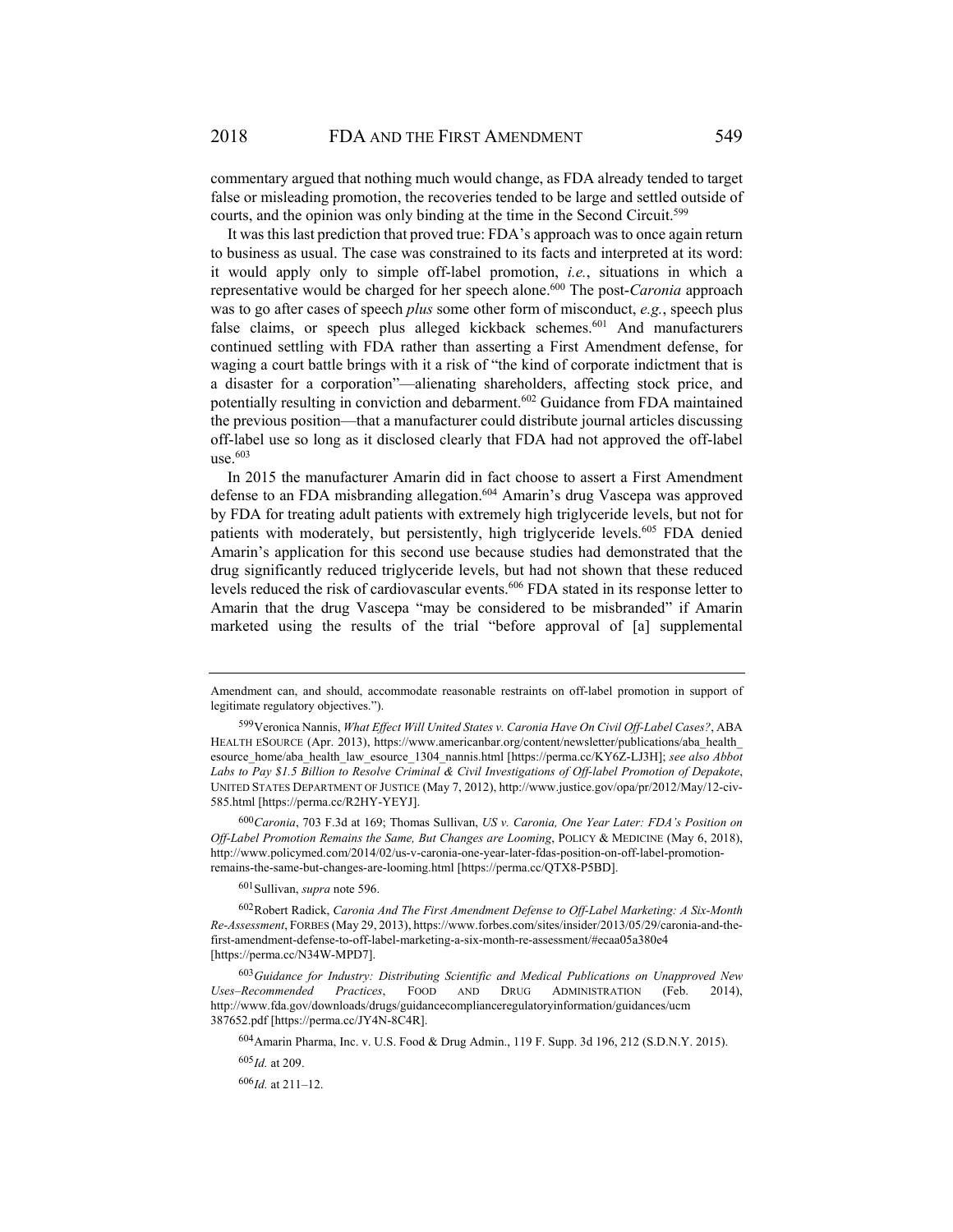application."607 Amarin brought suit in the Southern District of New York and sought a preliminary injunction prohibiting FDA from bringing a misbranding case against it for making statements to doctors about the results of the study.<sup>608</sup> After the parties failed to reach an agreement, the district court held arguments and then decided to grant the injunction.<sup>609</sup>

The court disagreed with FDA's position "that the Second Circuit's [*Caronia*] ruling was limited to the fact of Caronia's particular case."610 Instead the court found that "under *Caronia*, FDA may *not* bring such an action" of misbranding based on truthful and non-misleading speech evincing the intent to promote an off-label use "consistent with the First Amendment."611 The court rejected FDA's argument that deciding in this way would "eviscerate [the] FDA drug approval regime," stating that the regime predated modern First Amendment commercial speech law but must be judged by today's standards.<sup>612</sup> The court also rejected FDA's argument (as in *Caronia*) that the speech would only be used to prove *intent*, because the situation at issue was the *act* of promoting off-label use via truthful, non-misleading speech, and that was what *Caronia* protected.<sup>613</sup>

However, the district court did leave the manufacturer with a word of warning, recommending that it work with FDA, consider FDA guidance, and vet its sales force's scripts in advance:

[A manufacturer giving its promoters discretion to] converse unscripted with doctors about off-label use of an approved drug invites a misbranding action if false or misleading (*e.g.*, one-sided or incomplete) representations result. *Caronia* leaves FDA free to act against such lapses .... Prior consultation with FDA may prove a helpful prophylactic, and may avert misbranding charges where FDA and the manufacturer would take different views of a statement. In the end, however, if the speech at issue is found truthful and non-misleading, under *Caronia*, it may not serve as the basis for a misbranding action.<sup>614</sup>

The court finished by considering the particular communications that Amarin proposed to make to doctors regarding the off-label use of Vascepa and concluding that with full disclosure they would be truthful and non-misleading, and thus protected by the First Amendment against a misbranding prosecution under *Caronia*. 615

In September 2016, FDA announced that it would be holding a two-day public hearing in November 2016 to seek input on its review of regulations and policies regarding communications about unapproved use of medical products—an issue that

 $611$ *Id.* 

<sup>612</sup> *Id.* at 226 (referring to framework set up in 1962).

- <sup>613</sup> *Id.* at 227–28.
- <sup>614</sup> *Id.* at 228–29.
- <sup>615</sup> *Id.* at 229–38.

<sup>607</sup> *Id.* at 212.

<sup>608</sup> *Id.* at 215.

<sup>609</sup> *Id.* at 215–19, 237.

<sup>610</sup> *Id.* at 224.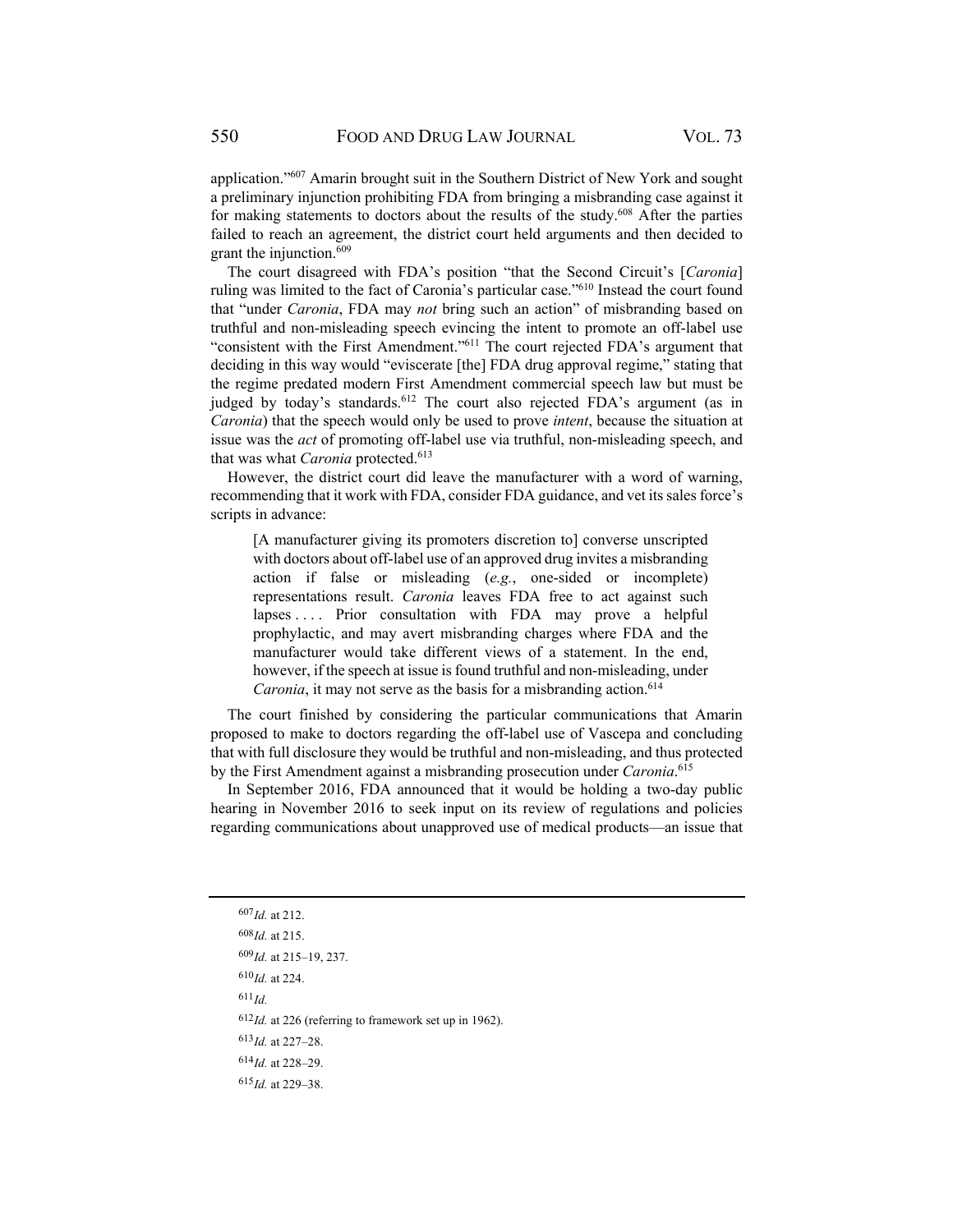includes off-label use of medical drugs.<sup>616</sup> After the meeting, FDA held the docket open through January 9, 2017 for comments.<sup>617</sup> But on January 19, 2017, FDA reopened the docket through April 19, 2017 to ensure sufficient discussion of First Amendment considerations.<sup>618</sup> FDA also released a memorandum intended to clarify its First Amendment views—and which demonstrated that these views remained essentially unchanged.<sup>619</sup>

In the memorandum, FDA identified its key concern behind maintaining control over the approval process and minimizing off-label use: in the premarket approval process, FDA "considers whether the established health benefits of the product for a particular use outweigh the identified risks of the product . . . . [A] product considered safe in one setting might not be considered safe in another setting."<sup>620</sup>

Though this goal is a sympathetic and noble one, the role of government in furthering this goal through the limiting of marketing speech was implicitly rejected in *Thompson v. Western States Medical Center*, the case that considered drug compounding regulations.621 Justice Breyer in dissent in *Thompson* had proposed the governmental interest in separating out the cases where compounding was *necessary* from cases where compounding was *convenient*. 622 The government should regulate the latter cases, he proposed, because they posed a great chance of doing more harm than good.<sup>623</sup> Justice O'Connor's majority characterized this approach as the forbidden paternalism approach—the government's ban on advertising for compounded drugs was a ban on information due to fear of its effects on the recipients.<sup>624</sup> As applied to advertisement of off-label drug use, FDA memorandum's argument is that it must separate the cases where off-label use is necessary from those for which it is convenient, for in the latter ones the harm is likely to outweigh the benefit. This is true,

<sup>616</sup> *Manufacturer Communications Regarding Unapproved Uses of Approved or Cleared Medical Products; Public Hearing; Request for Comments*, 81 Fed. Reg. 60299 (Sept. 1, 2016).

<sup>618</sup> *Manufacturer Communications Regarding Unapproved Uses of Approved or Cleared Medical Products; Availability of Memorandum; Reopening of the Comment Period,* 82 Fed. Reg. 6367 (Jan. 19, 2017). That this was the day before an administration change is likely not a coincidence.

<sup>619</sup> *Memorandum from the FDA* on *Public Health Interests and First Amendment Considerations Related to Manufacturer Communications Regarding Unapproved Uses of Approved or Cleared Medical Products* (Jan. 2017) [hereinafter Jan. 2017 First Amendment Memo"]. *See also Clarification of When Products Made or Derived From Tobacco Are Regulated as Drugs, Devices, or Combination Products; Amendments to Regulations Regarding "Intended Uses*,*"* 82 Fed. Reg. 2193, 2209 (Jan. 9, 2017) (stating that the "FDA is separately examining . . . broader policy questions and the related First Amendment issues," repeating much the same criticisms of *Caronia* and *Amarin* as in the Jan. 2017 First Amendment Memo, and asserting that current policy is constitutional); *see generally Clarification of When Products Made or Derived From Tobacco Are Regulated as Drugs, Devices, or Combination Products; Amendments to Regulations Regarding ''Intended Uses''; Proposed Partial Delay of Effective Date*, 83 Fed. Reg. 2092, 2093 (Jan. 16, 2018) (stating that as of January 2018 the rule on Tobacco Products had been delayed until March 19, 2018 based on, *inter alia*, First Amendment concerns). This may demonstrate a partial shift in the Trump Administration FDA's views.

<sup>620</sup> Jan. 2017 First Amendment Memo, *supra* note 619, at 2–3.

<sup>621</sup> *Thompson*, 535 U.S. at 357.

<sup>622</sup> *Id.* at 379-80 (Breyer, J., dissenting).

<sup>623</sup> *Id.* at 380.

 $624$ *Id.* at 374.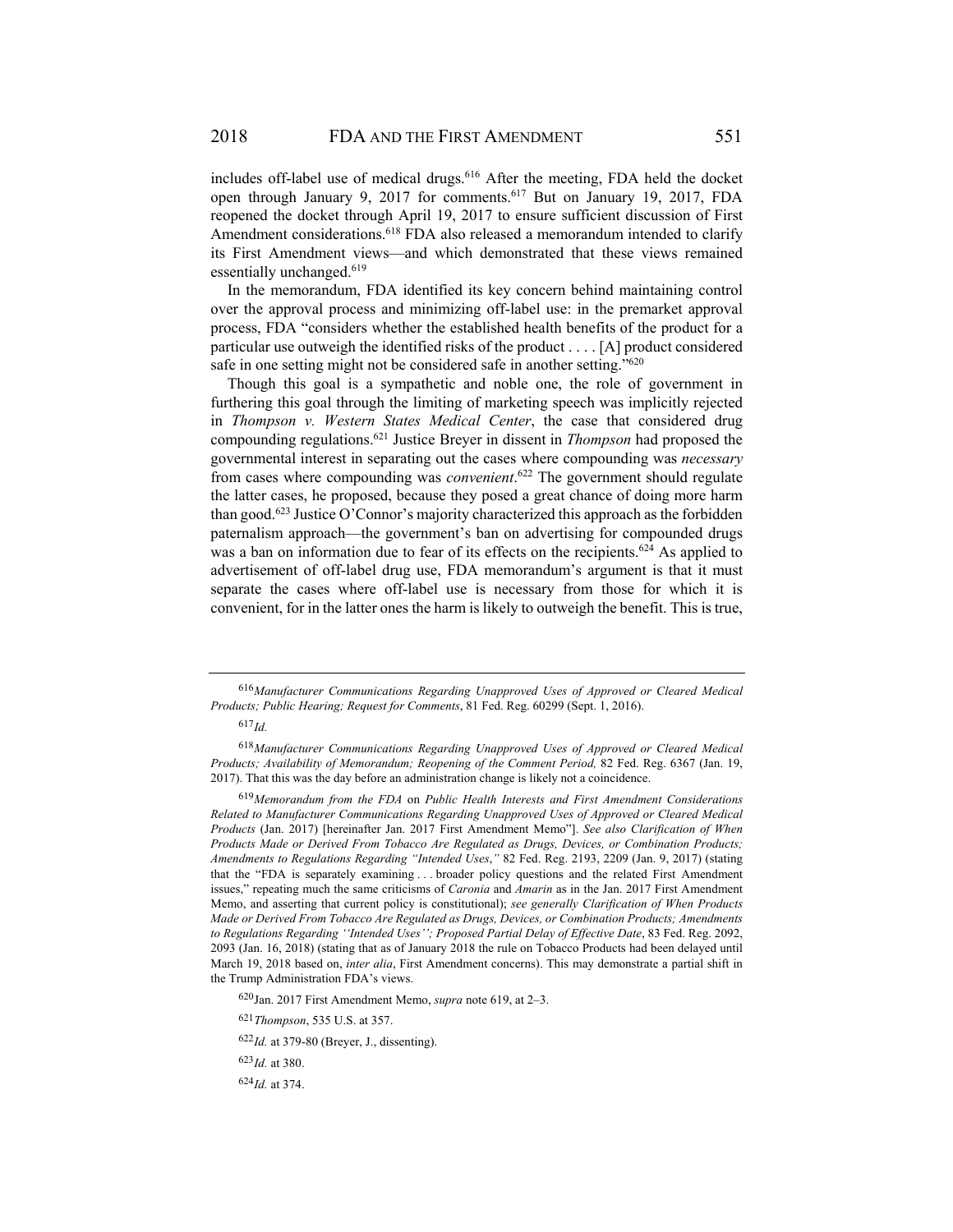but *Thompson* seems to foreclose FDA's ability to use speech restrictions to accomplish this task.625

FDA memorandum went on to defend its policies as motivating studies that produce safety and efficacy data, preventing harm to the public by protecting against misrepresentation, bias, and the diversion of resources toward ineffective treatments, and ensuring labeling is complete and accurate, as well as a host of secondary benefits.<sup>626</sup> It characterized its past approach to communication of unapproved uses of approved medical products as generous, referring to its 2014 guidance allowing distribution of medical journal articles (as would have been required by the *WLF I*  injunction 14 years earlier), its position on communications at CME seminars (referring to the 1997 guidance document that was found unconstitutional by the *WLF I* court), and its longstanding position that manufacturers could respond to unsolicited requests for information.627 The memorandum asserted that notwithstanding *Amarin*, FDA practice was not to directly restrict speech, but to use speech to demonstrate intent to introduce misbranded products into interstate commerce.628 *Caronia* itself, the memorandum continued, was limited to the particular factual situation and did not evaluate FDA's general approach.<sup>629</sup> Further, the *Caronia* decision failed to evaluate all of the public health interests at stake, and "did not have the benefit of considering the significant findings" of a 2016 study that found association between unapproved uses and adverse drug events.<sup>630</sup>

The memorandum continued by asserting that, contrary to the *Caronia* court's analysis, FDA's use of speech was not speaker- or content-based, because it was being used for purposes of demonstrating intent.<sup>631</sup> But "alternatively, even if these restrictions on firm activity were viewed as commercial speech restrictions, they are necessarily both speaker- and content-based as part of a reasonable government regulation of particular industries in the interest of the greater public good."632 For this last point, the memorandum cited the dissents from *Sorrell* and *Caronia*. 633 The memorandum concluded by listing 12 alternate, less-speech-restricting, approaches that had been suggested by courts and by commentators, and systematically rejecting each approach.634

#### *III.B.3. The Speech as Intent Theory*

FDA's theory that prosecution for off-label promotion does not violate the First Amendment because speech is not criminalized but instead offered as evidence of

626 Jan. 2017 First Amendment Memo, *supra* note 619, at 3–16.

- <sup>631</sup> *Id.* at 24.
- $632$ *Id.* at 24–25.

 $634$ *Id.* at 26–34.

<sup>625</sup> *See Thompson*, 535 U.S. at 374; *see also Becerra*, 138 S. Ct. at 2376 ("[T]he First Amendment does not permit the State to sacrifice speech for efficiency") (quoting *Riley*, 487 U.S. at 795).

<sup>633</sup> *Id.* at 25, n.82; *see 44 Liquormart*, 517 U.S. at 516; *New Orleans Broad.*, 527 U.S. at 185–87 (rejected the notion that thoroughly regulated industries have lesser speech rights); *accord Becerra*, 138 S.Ct. at 2375 (rejecting the idea that "professional speech" has lesser protection).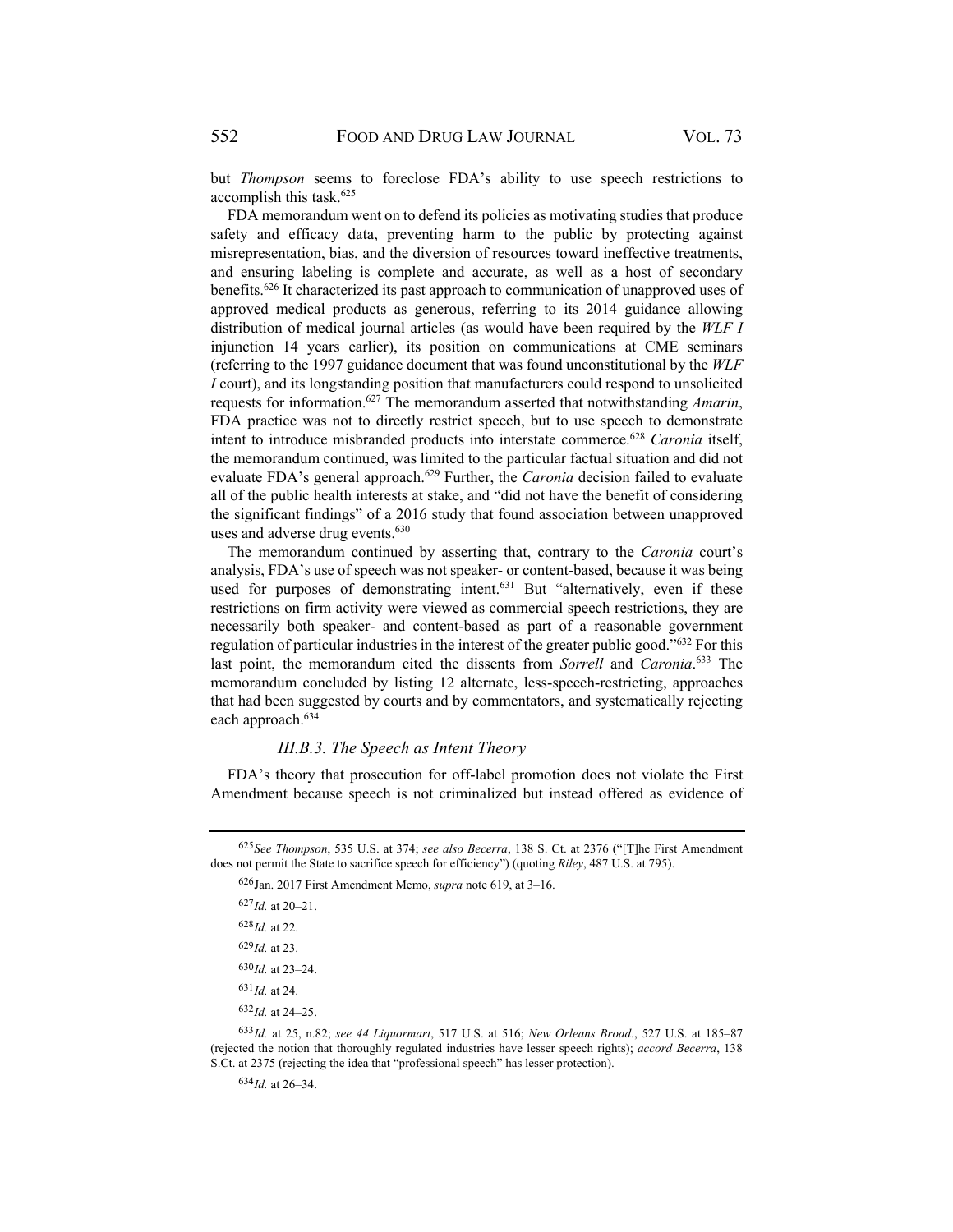intent bears further explaining because—though seemingly rejected in *Caronia* and *Amarin*—FDA has seen some recent success with this theory. The theory draws support from *Wisconsin v. Mitchell*, a case in which the Court unanimously upheld a Wisconsin statute that increased the penalty for an offense if a victim was selected due to their race; in Mitchell's case his speech was used as evidence that he had done so when he encouraged his friends to beat a white boy and steal his shoes.<sup>635</sup> The Wisconsin statute targeted not speech but instead "bias-inspired conduct."636 "The First Amendment," stated Justice Rehnquist, "does not prohibit the evidentiary use of speech to establish the elements of a crime or to prove motive or intent."<sup>637</sup>

The intent theory as described by Christopher Robertson states that:

[Targeting off-label promotion] can be understood as a classic regulation of conduct (actus reus) with a mens rea (intent) element . . . . [T]he product may be sold in interstate commerce without this illicit intent (intending that it be used for an approved purpose or for some other nondrug purpose altogether), and avoid criminal liability. In such cases, there is actus reus (sale) without illicit mens rea (intent for an unapproved use), and thus no crime. And likewise, those who speak, encouraging the use of a given drug for unapproved purposes, but do not sell it in interstate commerce, face no criminal liability. In such cases, there may be a mens rea but no actus reus, and thus no crime. The speech, on this theory, is not regulated whatsoever; the government regulates only acts with specific intent. The speech simply serves as evidence revealing a criminal intent, *i.e.*, that the product be used for an unapproved purpose. $638$ 

Confusion on the topic seems to stem from a conflation of two different concepts. At first level there is the specific promotional activity that is used to promote a drug for off-label use. At second level there is the theory for why off-label promotion itself is illegal. This theory can be simplified to the fact that "any labeling for prescription drugs must disclose all intended uses; otherwise, the product is misbranded."639 However, properly labeling with an intended use requires the expensive process of bringing a use "on-label," or it too violates the statute.<sup>640</sup>

In *Mitchell*, the first level was the racially-tinged speech. The second level was the aggravated battery—*i.e.*, conduct. Thus, what was actually targeted was conduct, with the effects on speech taking a backseat.<sup>641</sup> For off-label promotion, the first level is the

638 Robertson, *supra* note 514, at 1031–32.

639 Nathan Cortez, *The Statutory Case Against Off-Label Promotion*, 83 U. CHI. L. REV. ONLINE 124, 131 (2016).

<sup>640</sup> *Id.* at 132.

<sup>635</sup> Wisconsin v. Mitchell, 508 U.S. 476, 480 (1993).

<sup>636</sup> *Id.* at 487.

<sup>637</sup> *Id.* at 489.

<sup>641</sup> *See Becerra*, 138 S.Ct. at 2372–73 (characterizing an informed-consent requirement as "regulation of professional conduct" that "incidentally involves speech"); *Expressions Hair Design*, 137 S.Ct. at 1150– 51 (stating that a law with an impact on speech that is "only incidental to its primary effect on conduct" does not receive First Amendment protections); *Sorrell*, 564 U.S. at 567 ("[T]he First Amendment does not prevent restrictions directed at commerce or conduct from imposing incidental burdens on speech."); Jeffrey Chasnow & Geoffrey Levitt, *Off-Label Communications: The Prodigal Returns*, 73 FOOD & DRUG L. J. 257, 264 (2018).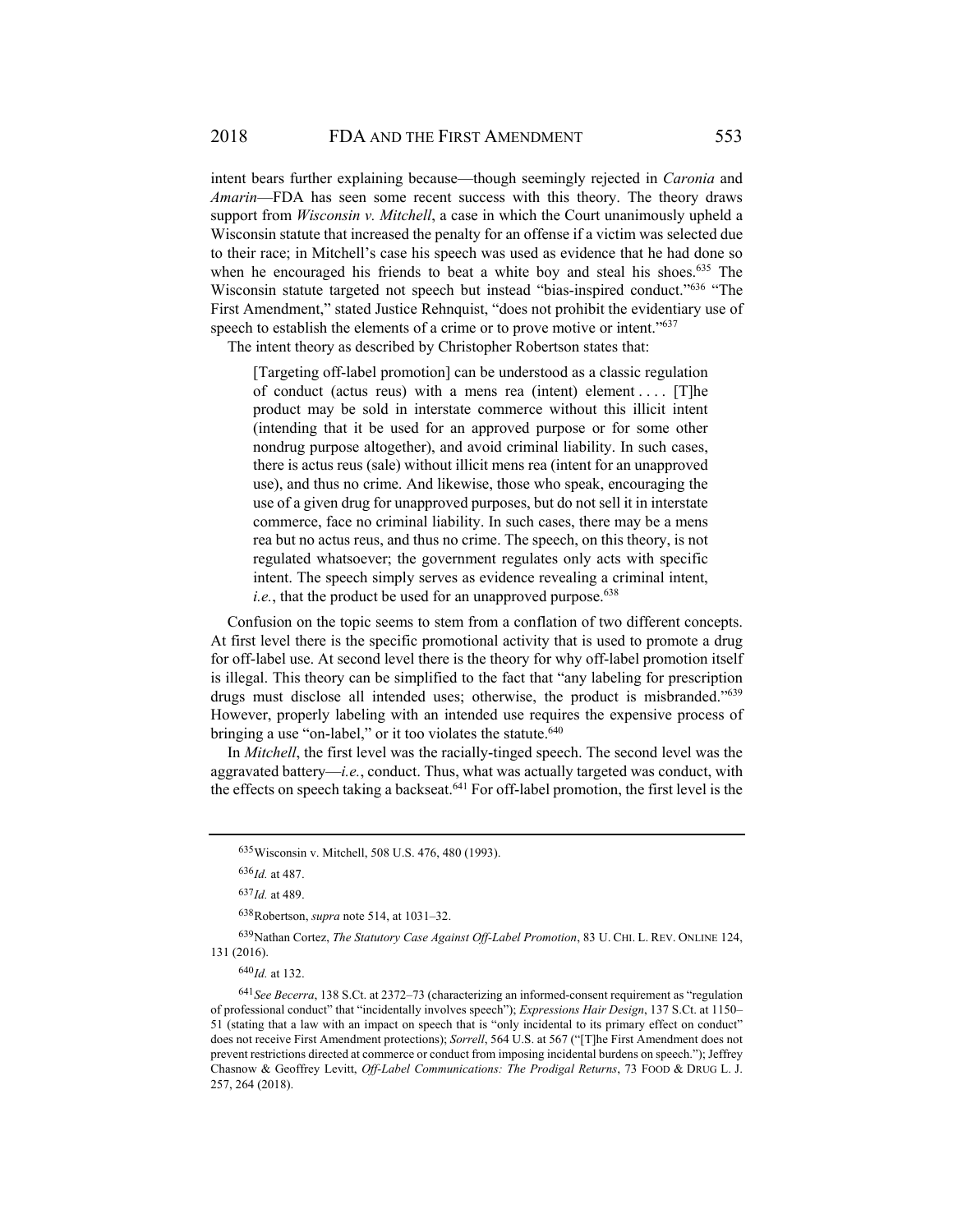specific promotional activity. But the second level—the substantive core of the crime—hinges on what is on the labeling of the drug—*i.e.*, speech. Thus, with offlabel promotion, both the speech that is used as evidence of intent *and* the crime for which intent must be shown are speech-related. Yet courts considering the question have focused on the role of the off-label promotional speech rather than considering the underlying question of whether FDA can constitutionally enforce its misbranding provisions at all. As Jane Bambauer notes, "*Caronia* has exposed the uncomfortable fact that much of FDA's work is geared toward regulating information, not products."642

Neither industry nor FDA has an incentive to test the constitutionality of the misbranded drug theory, however. The industry lacks incentive because asking a court to declare merely a marketing practice protected is a much surer deal that asking a court to question the constitutionality of the theories underlying FDA's entire premarket approval process, while FDA is also less than eager to roll the same die due to the stakes involved. But the simpler question being asked seems inextricably bound to the harder question being avoided.<sup>643</sup> And, as both the industry and FDA seem to sense, it is not at all clear how the harder question would come out.<sup>644</sup>

Nevertheless, FDA has scored several recent partial victories using its speech as intent theory. In February 2016, a jury acquitted the CEO of Vascular Solutions ("VSI") in a trial regarding marketing of a medical device for an unapproved use—a closely related issue to marketing of a drug for an off-label use.<sup>645</sup> The judge gave jury instructions to the effect that truthful and nonmisleading promotional speech, even about unapproved uses, would not violate the law.<sup>646</sup> However, the court also stated that FDA would be allowed to prove a misbranding violation by relying on conduct, and that speech could be used as an overt act required for a conspiracy.<sup>647</sup> Though

644 Striking the foundations of FDA's preapproval regime would bring into question much of federal regulatory law. *See generally* Robertson, *supra* note 514; Shanor, *supra* note 73.

645 U.S. v. Vascular Solutions, Inc., No. 5:14-CR-00926 (W.D. TX. Feb. 26, 2016).

646 The jury instructions included the reminder: "It is [] not a crime for a device company or its representative to give doctors wholly truthful and non-misleading information about the unapproved use of a device. If you find that VSI's promotional speech to doctors was solely truthful and not misleading, then you must find the Defendants not guilty of the misbranding offense." Jennifer Newberger, *Another Court Weighs in on Whether Off-Label Promotion is Per Se Illegal; Jury Finds Both Defendants Not Guilty on All Counts*, FDA LAW BLOG (Feb. 27, 2016), http://www.fdalawblog.net/2016/02/another-court-weighs-in-onwhether-off-label-promotion-is-per-se-illegal-jury-finds-both-defendants/ [https://perma.cc/9EQK-TL6S].

647 Lynn C. Tyler, *U.S. v. Facteau: Will FDA's Partial Victory Hold Up?*, TOP FOOD AND DRUG CASES, 2016 & CASES TO WATCH, 2017 3, 9 (2017), https://www.fdli.org/wp-content/uploads/2017/ 05/Top-Cases-2016-17.pdf [https://perma.cc/JF99-6NE7].

<sup>642</sup> Jane R. Bambauer, *Snake Oil Speech*, 92 WASH. L. REV. 73, 106 (2017).

<sup>643</sup> Robertson, *supra* note 514, at 1025 ("If it were problematic for the law to use speech as evidence of intent, it would seem to undermine the entire premarket approval regime."). Robertson notes that arguments supporting a constitutional defense to off-label promotion would also support a constitutional defense to no-label promotion (*i.e.*, a new use for a product that was not previously approved for any medical use). Such a defense would protect advertisers such as Louis Smith, who was convicted in May 2015 of selling what was essentially an industrial-strength bleach—an otherwise legal product—as a cure for, *inter alia*, cancer, AIDS, and the common cold. *Id.* at 1029. Examples such as this support a *reductio* argument for upholding restrictions for both off-label and no-label promotion.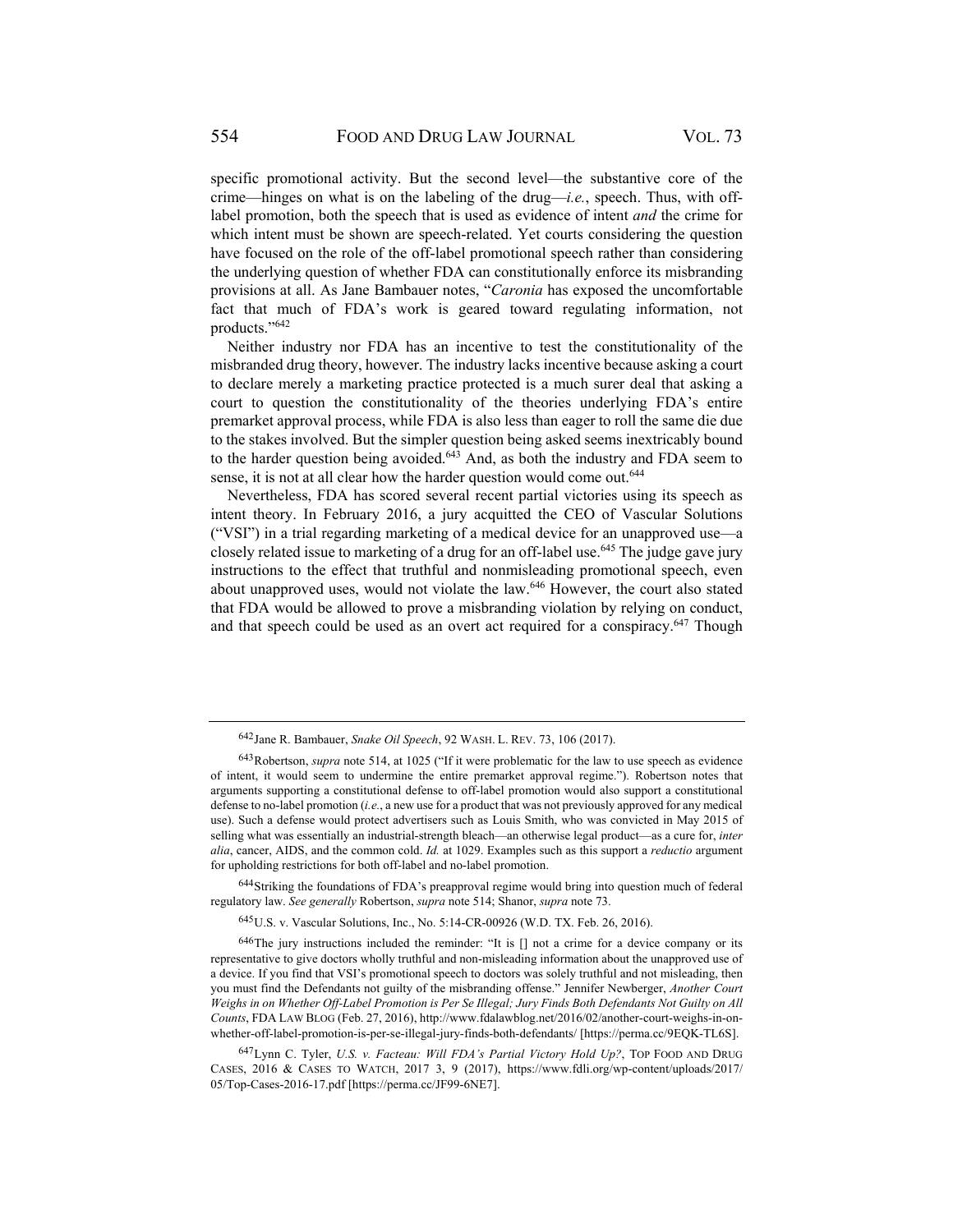partially winning on the law, FDA eventually lost on the facts when the jury acquitted VSI and its CEO.<sup>648</sup>

In summer 2016, FDA finally received a win after a jury found the defendant in *U.S. v. Facteau* guilty of two misdemeanor counts—causing the introduction of an adulterated device into interstate commerce and the same for a misbranded device.<sup>649</sup> The court largely adopted FDA's speech as intent theory, as shown in the jury instructions:

The indictment in this case does not charge any defendant with the crime of promoting a device off-label, because that is not itself a crime. Rather, the FDCA crimes charged are conspiring to introduce, and causing the introduction of, devices into interstate commerce that were adulterated or misbranded . . . . [T]o convict, there must be a criminal act. Truthful, non-misleading speech cannot be a criminal act in and of itself, but it can be evidence and therefore used by you to determine whether the government has proved each element of each offense beyond a reasonable doubt, including the element of intent.650

Thus, the skirmishes between industry and FDA have produced mixed results with no clear winner, though commentary has noted that FDA has the upper hand through the deterrent effect the legal fees and potential criminal penalties can have and has stated that "the first amendment still appears to be better deployed as a shield after a company's employee(s) have gone astray (despite thorough training) than as a sword with which to blaze a trail of off-label promotion."<sup>651</sup>

FDA's approach may have scored partial wins in a few district courts, but it has also scored losses in several district and circuit courts. After each circuit court loss, FDA has chosen not to appeal to the Supreme Court. But despite these strategic choices, FDA has afterwards portrayed decisions as incorrectly decided, or at least as constrained to the particular facts of the case. FDA's approach is unsustainable over the long term, because even should the speech as intent theory become accepted, it still invites an eventual challenge to FDA's entire theory of misbranding. As Justice Breyer stated in *Sorrell* in reference to, *inter alia*, the premarket approval process and related marketing restrictions, "[n]o one has yet suggested that substantial portions of federal drug regulation are unconstitutional."652 And yet he was dissenting on behalf of only three justices. Preserving the integrity of the drug and medical device approval process may very well be a substantial or compelling governmental interest, but that is a game of Russian roulette FDA should feel uncomfortable playing given the Roberts Court's pro-business leanings.653

<sup>648</sup> *Id.*; *see also* Varun Saxena, *FDA loss in Vascular Solution off-label promotion case foreshadowed Amarin settlement*, FIERCE BIOTECH (Mar. 9, 2016), https://www.fiercebiotech.com/medical-devices/fdaloss-vascular-solution-off-label-promotion-case-foreshadowed-amarin-settlement [https://perma.cc/UQ5C-VC4K].

<sup>649</sup> U.S. v. Facteau, No. 1:15-CR-10076-ADB (D. Mass. Aug. 22, 2016); Tyler, *supra* note 647, at 10. The convictions were misdemeanors because the jury found that the defendants did not have the intent to defraud or mislead in committing the crimes.

<sup>650</sup> Tyler, *supra* note 647, at 9–10.

 $651$ *Id.* at 11.

<sup>652</sup>Sorrell v. IMS Health Inc., 564 U.S. 552, 586, 598 (2011) (Breyer, J., dissenting).

<sup>653</sup> *See, e.g.*, Jedediah Purdy, *The Roberts Court v. America*, DEMOCRACY (2012), https:// democracyjournal.org/magazine/23/the-roberts-court-v-america/ [https://perma.cc.D8QV-Z8BV]; John C.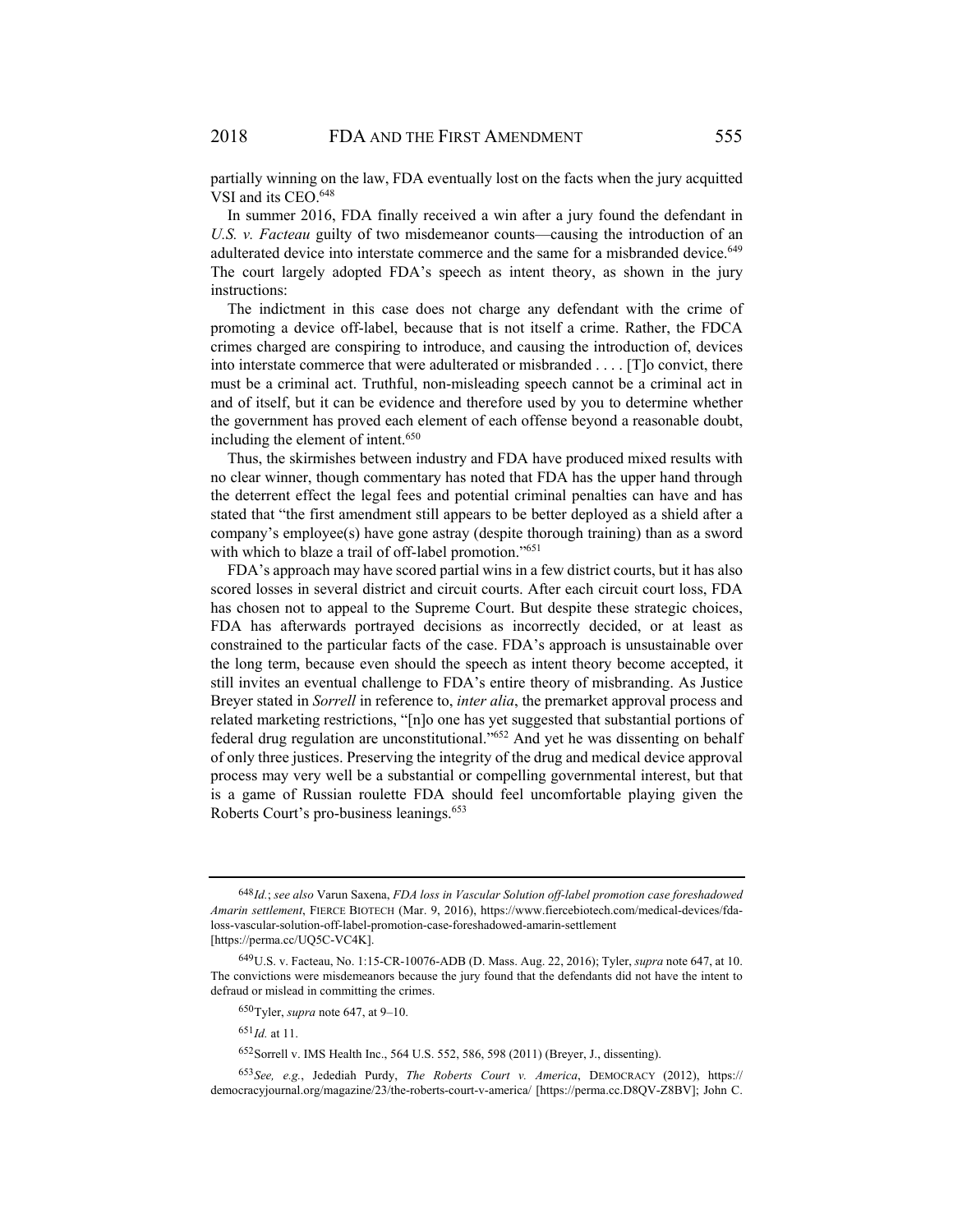It is true that FDA has the crucial policy objective of protecting the health of Americans, and the monumental task of regulating the safety and efficacy of the medical drug and equipment fields. But First Amendment jurisprudence has evolved since FDA's approach was first laid out in 1962, and it is time for FDA to seek new ways of fulfilling its objectives while more fully accommodating the speech rights of the industries it regulates.654

## *III.C. Graphic Cigarette Label Warnings*

In 1996, FDA, via rulemaking, asserted jurisdiction under the FDCA to regulate tobacco products.655 The basis for this jurisdiction was the theory that nicotine is a drug (as it is intended to affect the structure or function of the body) and cigarettes are thus drug delivery devices.<sup>656</sup> The United States Supreme Court disagreed.<sup>657</sup> Based on the reasoning that the tobacco products did not fit within the FDCA's regulatory scheme (as the FDCA read literally would require them to be banned), and drawing inferences from Congress' post-FDCA tobacco-specific legislation (which did not grant authority to FDA), Justice O'Connor concluded in *FDA v. Brown & Williamson Tobacco* that "Congress intended to exclude tobacco products from the FDA's jurisdiction."658

But *Brown & Williamson* was merely the first round. In 2009, Congress passed and President Obama signed the Family Smoking Prevention and Tobacco Control Act ("Tobacco Act").659 Its express purpose was to amend the FDCA in order "to provide authority to the Food and Drug Administration to regulate tobacco products."660 The Tobacco Act required new warning labels on cigarette packages to "comprise the top 50 percent of the front and rear panels."661 Additionally, the Tobacco Act required that "[no] later than 24 months after June 22, 2009, [FDA] shall issue regulations that require color graphics depicting the negative health consequences of smoking to accompany the [warning statements]."662

FDA followed this directive by proposing 36 potential graphics for new warning labels and asking for public comment in late 2010.663 FDA also conducted an internet survey, which measured the graphics along three dimensions: (1) whether they increased intention to quit smoking; (2) whether they increased knowledge of the health risks of smoking; and (3) whether they were salient, defined as whether they

<sup>656</sup> *Id.*

657Food and Drug Admin. v. Brown and Williamson Tobacco Corp., 529 U.S. 120, 120 (2000).

659 Family Smoking Prevention and Tobacco Control Act, Pub. L. No. 111–31, 123 Stat. 1776 (2009).

Coates IV, *Corporate Speech & the First Amendment: History, Data, and Implications*, 30 CONST. COMMENT. 223, 223–24 (July 8, 2015).

<sup>654</sup> *See* Amarin Pharma, Inc. v. U.S. Food & Drug Admin., 119 F. Supp. 3d 196, 226 (S.D.N.Y. 2015).

<sup>655</sup> *Regulations Restricting the Sale and Distribution of Cigarettes and Smokeless Tobacco to Protect Children and Adolescents*, 61 Fed. Reg. 44396 (Aug. 28, 1996), 21 C.F.R. 801, 803, 804, 807, 820, 897.

<sup>658</sup> *Id.* at 142, 156.

<sup>660 21</sup> U.S.C. § 387 Note; Purpose (Pub. L. No. 111–31, Div. A, § 3).

<sup>661 15</sup> U.S.C. § 1333(a)(2).

<sup>662 15</sup> U.S.C. § 1333(d).

<sup>663</sup> *Required Warnings for Cigarette Packages and Advertisements*, 76 Fed. Reg. 36628 (June 22, 2011).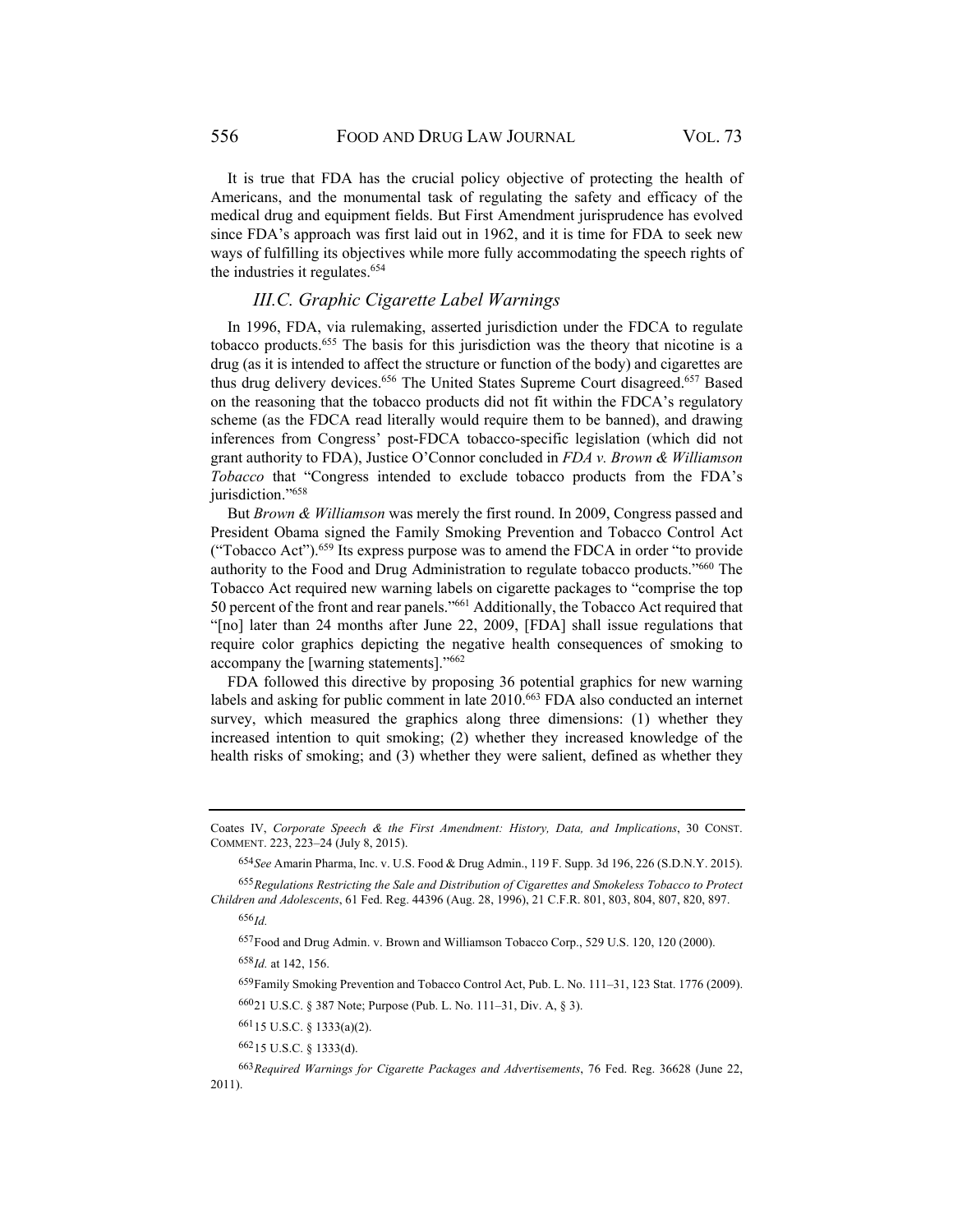caused viewers to feel "discouraged" or "afraid."664 The following year, FDA promulgated final regulations requiring nine of the images to be displayed on cigarette packages along with the new warning statements.<sup>665</sup>

Five tobacco companies sued FDA claiming violation of their First Amendment rights specifically for the matter of the graphic warning labels, and won on summary judgment in district court.<sup>666</sup> FDA appealed the district court's ruling to the D.C. Circuit in *R.J. Reynolds v. FDA* in late 2012.667 In an opinion by Circuit Judge Janice Brown, the D.C. Circuit affirmed the district court's grant of summary judgment for the tobacco companies.<sup>668</sup>

"This case contains elements of compulsion and forced subsidization," began the opinion, citing *Wooley v. Maynard* (compelled speech) and *United Foods* (compelled subsidization of non-governmental speech).<sup>669</sup> The threshold question was the applicable level of scrutiny "when [the government] seeks to compel a product's manufacturer to convey the state's subjective—and perhaps even ideological—view that consumers should reject [an] otherwise legal, but disfavored, product."670 The court stated that while the background level on content-based restrictions (including compelled speech, as here) is strict scrutiny, in the commercial speech context, restrictions on speech are subject to *Central Hudson*'s intermediate scrutiny and purely factual and uncontroversial disclosures are subject to a form of rational basis review, *i.e.*, they must be reasonably related to preventing consumer deception under *Zauderer*. 671

The court rejected FDA's argument that *Zauderer*'s low level of scrutiny should apply, characterizing precedent as establishing that disclosure requirements are "only appropriate if the government shows that, absent a warning, there is a self-evident or at least 'potentially real'—danger that an advertisement will mislead consumers."672 As opposed to the factual and uncontroversial information required in *Zauderer*, the images were "a much different animal" because many could be misinterpreted by consumers, several "do not convey *any* warning information at all," and the images overall were "inflammatory[,]...unabashed attempts to evoke emotion...and browbeat consumers into quitting."673 After rejecting *Zauderer* as a test, the court determined (following circuit precedent) that the appropriate level of scrutiny to apply

667 R.J. Reynolds Tobacco Co. v. FDA, 696 F.3d 1205 (D.C. Cir. 2012).

<sup>668</sup> *Id.* at 1208.

<sup>669</sup> *Id.* at 1211.

 $670$ *Id.* at 1212.

 $671$ *Id.* 

<sup>673</sup> *Id.* at 1216–17.

<sup>664</sup>Id. Salient is more traditionally defined as "standing out conspicuously" or "of notable significance." *Salient*, MERRIAM-WEBSTER, https://www.merriam-webster.com/dictionary/salient [https://perma.cc/8WPU-HKJZ].

<sup>665</sup>*Required Warnings for Cigarette Packages and Advertisements*, 76 Fed. Reg. 36628 (June 22, 2011).

<sup>666</sup> R.J. Reynolds Tobacco Co. v. FDA, 845 F. Supp. 2d 266 (D.D.C. 2012).

<sup>672</sup> *Id.* at 1214.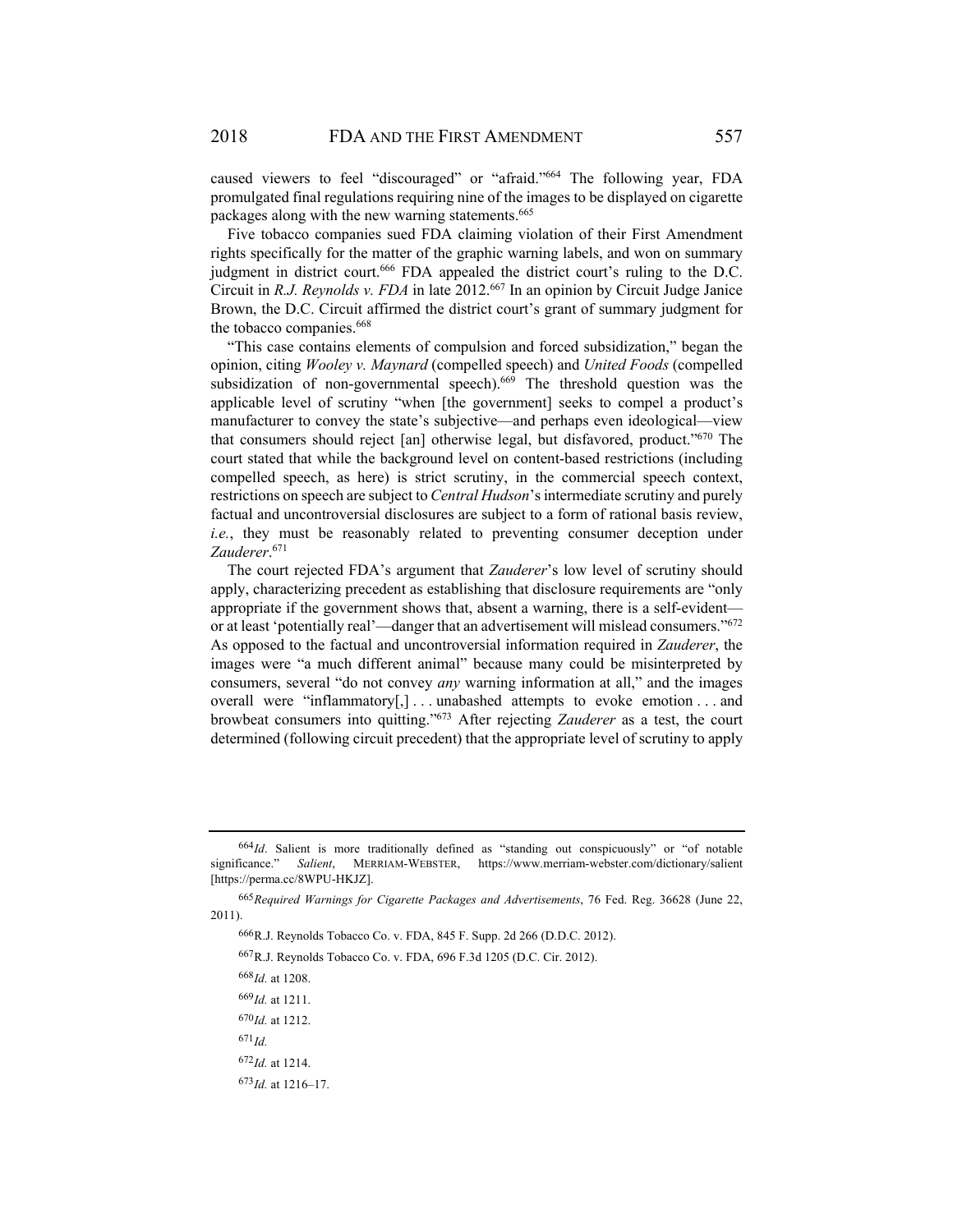to the compelled commercial speech would be *Central Hudson* intermediate scrutiny.<sup>674</sup>

The court was skeptical that FDA's only asserted interest, reducing smoking rates, could be considered substantial given that such an interest amounted to "discouraging consumers from purchasing a lawful product, even [though it is] one that has been conclusively linked to adverse health consequences."675 However, given the fact that the Supreme Court had called smoking "perhaps the single most significant threat to public health in the United States" in *Brown & Williamson*, the court was willing to assume the interest was substantial.<sup>676</sup> But even then, the court found that FDA had failed to offer substantial evidence that the graphic warnings directly advanced the interest to a material degree, instead faulting FDA for "not provid[ing] a shred of evidence" demonstrating the graphics would reduce American smoking rates and leaning on amorphous "international consensus" rather than actual evidence.<sup>677</sup>

Circuit Judge Judith Rogers in dissent would have found the warning labels justified under *Zauderer* as factually accurate information aimed at addressing misleading commercial speech.678 She also faulted the majority for too readily dismissing FDA's asserted interest in conveying information about the negative health consequences of smoking to consumers (for which the majority had described as too vague to justify the labels, and further found that the labels extended beyond conveying such and into ideological territory).679

In March 2013, Attorney General Eric Holder announced that FDA would not appeal the D.C. Circuit's opinion to the Supreme Court.<sup>680</sup> Instead, FDA would "undertake research" to propose alternate graphic labels, which if challenged in the future "will [present] an opportunity to seek full Supreme Court review at that time."681

But no new graphic labels were suggested, and the provision of the Tobacco Act requiring the labels has remained unenforced ever since. In 2016, a study provided the evidence the D.C. Circuit found missing in *Reynolds*—evidence that graphics help

<sup>674</sup> *Id.* at 1217. The circuit precedent mentioned also concerned compelled disclosure (of corrective statements) by tobacco companies. U.S. v. Philip Morris USA Inc., 566 F.3d 1095 (D.C. Cir. 2009). The Supreme Court has never squarely addressed compelled commercial speech generally, only addressing compelled commercial disclosure in *Zauderer* and compelled commercial funding of private speech in *United Foods* and of government speech in *Johanns*. For views of circuits other than the D.C. Circuit on the question of compelled commercial speech, see Disc. Tobacco City & Lottery, Inc. v. U.S., 674 F.3d 509 (6th Cir. 2012); Entm't Software Ass'n v. Blagojevich, 469 F.3d 641 (7th Cir. 2006).

<sup>675</sup> *R.J. Reynolds*, 696 F.3d at 1218 n.13.

<sup>676</sup> *Id.* (citing *Williamson*, 529 U.S. at 161).

<sup>677</sup> *R.J. Reynolds*, 696 F.3d at 1219. *Cf.* AFL-CIO v. FEC, 33 F.3d 169, 175 (D.C. Cir. 2003) (applying no *Chevron* deference to an agency decision when it implicates First Amendment rights).

<sup>678</sup> *R.J. Reynolds*, 696 F.3d at 1222 (Rogers, J., dissenting).

<sup>679</sup> *Id.* at 1223 (Rogers, J., dissenting).

<sup>680</sup> *FDA's graphic cigarette labels rule goes up in smoke after U.S. abandons appeal*, CBS NEWS (Mar. 19, 2013), https://www.cbsnews.com/news/fdas-graphic-cigarette-labels-rule-goes-up-in-smokeafter-us-abandons-appeal/ [http://perma.cc/RPX4-RAGT]. *See also* Bayer et al., *FDA and Graphic Cigarette-Pack Warnings—Thwarted by the Courts*, 369(3) N. ENG. J. MED. 206 (July 2013), http://www.nejm.org/doi/pdf/10.1056/NEJMp1306205 [http://perma.cc/R7ZV-ZPVJ].

<sup>681</sup> Eric Holder, *Letter to the Honorable John Boehner Re: R.J. Reynolds v. Food & Drug Administration, No. 11-5332 (D.C. Cir.)* (Mar. 15, 2013), https://www.justice.gov/ sites/default/files/oip/legacy/2014/07/23/03-15-2013.pdf [http://perma.cc/85LL-3ML6].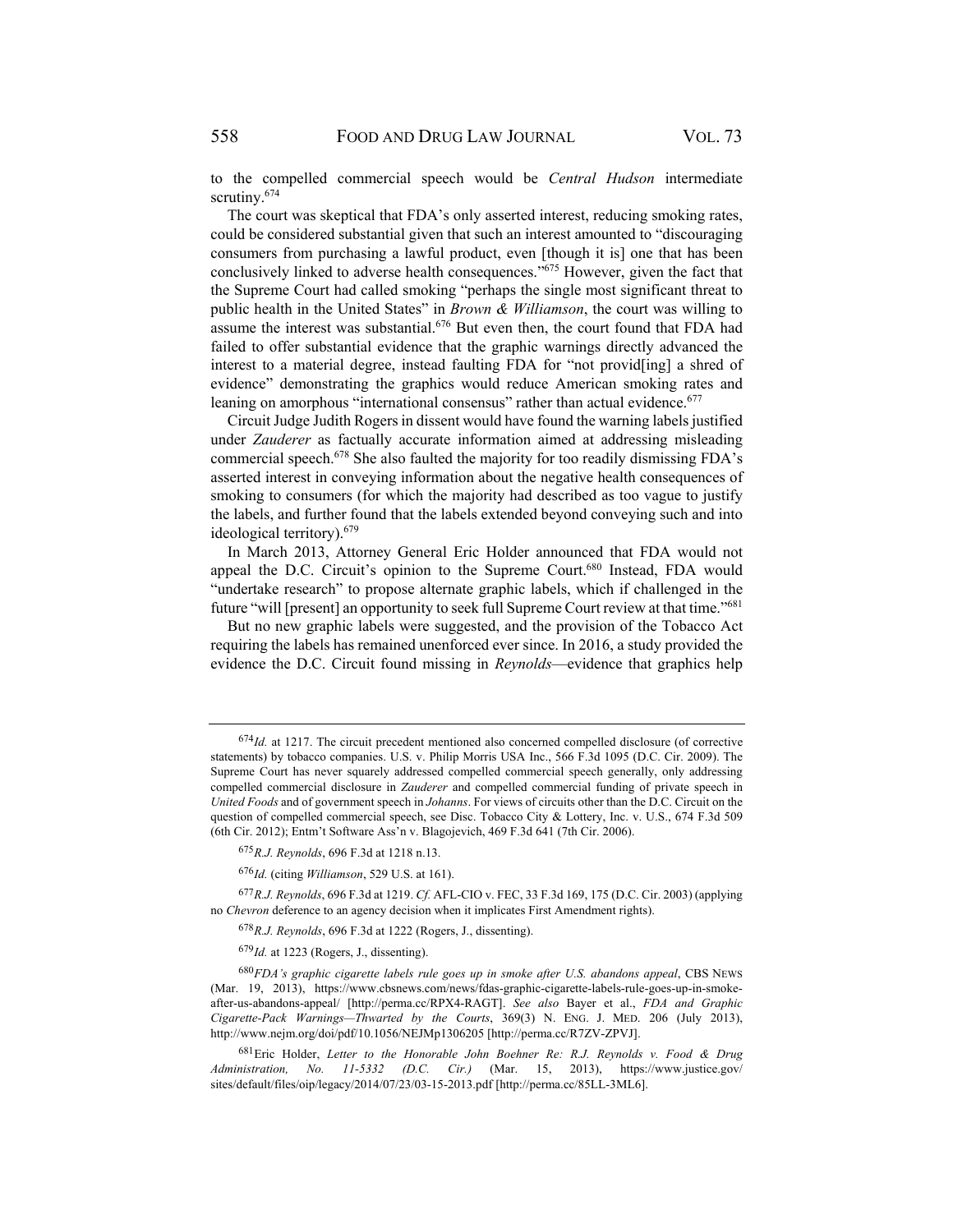smokers quit.682 Although commentary suggested this would make future graphic labels an easy shot for FDA,<sup>683</sup> even the availability of such evidence would not assuage the D.C. Circuit's concerns of the appropriateness of a governmental interest in regulating speech to reduce consumption of legal products, or the ideological rather than informational tilt of certain graphics. In October 2016, several groups, including the American Academy of Pediatrics, filed a lawsuit against FDA alleging that FDA violated the Administrative Procedure Act by shirking "its nondiscretionary statutory duty to issue a final rule implementing Section 201 [of the Tobacco Act]" and asking the court to "compel [] FDA to comply with the agency's nondiscretionary statutory duty to promulgate a lawful graphic warning label rule."<sup>684</sup> No opinion on the case has been issued,685 though it seems unlikely that a court will hold the requirement nondiscretionary and force FDA action.<sup>686</sup> As of 2018, FDA states that it "has been undertaking research related to graphic health warnings since [*Reynolds*]."687

Although *Reynolds* has thus shown itself to be an endpoint for the original graphic warning label requirements, two other pieces of the story remain to be told. The first concerns a case in the Sixth Circuit in early 2012, a few months before *Reynolds* was decided, in which the Sixth Circuit upheld the general statutory provision granting FDA the authority to require warning labels on cigarettes (as opposed to *Reynolds*, which invalidated the specific warning labels that FDA had promulgated).<sup>688</sup> And the second concerns another D.C. Circuit case decided two years after *Reynolds*, in which the court upheld commercial disclosure requirements in a different context: this time, for country-of-origin labeling requirements.689

The same year as the D.C. Circuit considered the challenge in *Reynolds* to FDA's rule promulgating specific graphic warnings, the Sixth Circuit considered what was

684 Melissa Jenco, *AAP, health groups file lawsuit pushing for graphic cigarette warnings*, AAP NEWS (Oct. 4, 2016), http://www.aappublications.org/news/2016/10/04/FDALawsuit100416 [http://perma.cc/ UZA7-DWWK]. A copy of the complaint is available at https://www.tobaccofreekids.org/ assets/content/press\_office/2016/2016\_10\_04\_fda\_complaint.pdf [http://perma.cc/RM9A-QLQP].

<sup>685</sup> *American Academy of Pediatrics v. U.S. Food & Drug Administration No. 16-11985 (D.D.C. 2016)*, PUBLIC HEALTH LAW CENTER, http://www.publichealthlawcenter.org /content/american-academypediatrics-v-us-food-drug-administration [http://perma.cc/Q7DG-QJK6].

686 Judicial review of agency inaction is a muddy area of law, but forcing agency action is generally viewed as a high hurdle. *See generally* Heckler v. Chaney, 470 U.S. 821 (1985); *see also* Sunstein et al., *The Law of "Not Now": When Agencies Defer Decisions*, 103 GEO. L.J. 157 (2014).

<sup>687</sup> *Cigarette Graphic Health Warnings*, U.S. FOOD & DRUG ADMINISTRATION, https://www.fda.gov/tobaccoproducts/labeling/labeling/ucm257774.htm [https://perma.cc/YB9P-G8CT].

<sup>682</sup> Brewer et al., *Effect of Pictorial Cigarette Pack Warnings on Changes in Smoking Behavior*, 176(7) JAMA INTERN MED. 905 (July 2016), https://jamanetwork.com/journals/jamainternalmedicine/ fullarticle/252667 [http://perma.cc/5LDX-GK2V].

<sup>683</sup> Nicholas Bakalar, *Graphic Cigarette Warnings Deter Smokers*, N.Y. TIMES (June 8, 2016), https://well.blogs.nytimes.com/2016/06/08/graphic-cigarette-warnings-deter-smokers/ [http://perma.cc/6L2S-9J38].

In 2018, the D.C. district court enjoined FDA from enforcing its related cigar and pipe tobacco warning requirements pending an appeal of an order denying plaintiffs' motion for summary judgment, noting that there may be constitutional issues in light of *Becerra*'s requirement that disclosures be no broader than necessary. Barry Schaevitz & Beth Oliva, *Case Note: Cigar Association of America v. FDA*, FOOD AND DRUG LAW INSTITUTE, https://www.fdli.org/2018/06/update-case-note-cigar-association-america-v-fda/ [https://perma.cc/NPZ6-TACU].

<sup>688</sup> Disc. Tobacco City & Lottery, Inc. v. United States, 674 F.3d 509 (6th Cir. 2012).

<sup>689</sup> American Meat Institute v. U.S. Dep't of Agric., 760 F.3d 18 (D.C. Cir. 2014).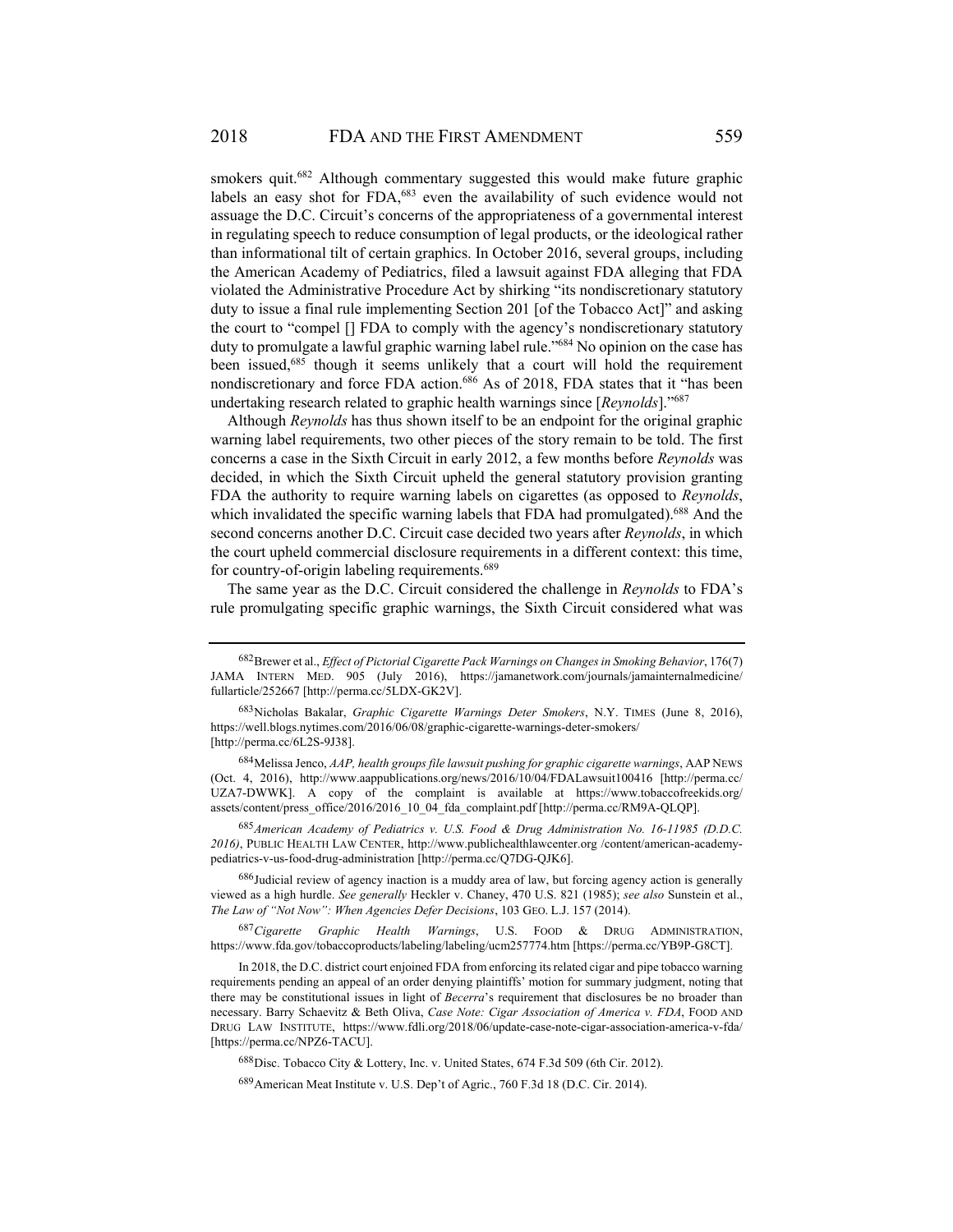analyzed as a facial challenge against certain provisions of the Tobacco Act, including the general requirement for graphic warnings.<sup>690</sup> The court set forth the standard for analyzing commercial speech under circuit precedent: restrictions on non-misleading commercial speech get *Central Hudson* intermediate scrutiny, while disclosure requirements applied to "inherently misleading" or "potentially misleading" speech get *Zauderer* rational basis review.<sup>691</sup> The opinion noted the difference between the mandated text disclosures and the mandated graphics disclosures: "in contrast to the textual warnings, there can be no doubt that FDA's choice of visual images is subjective, and that graphic, full-color images, because of the inherently persuasive character of the visual medium, cannot be presumed neutral."692 Because of this, the court found the argument that strict scrutiny should apply to the graphics to be "not wholly unpersuasive," but ultimately felt that *Zauderer* should still apply since disclosures may appear in any form "as [is] necessary to prevent [commercial speech from] being deceptive."693

The court also noted that "the government has a significant interest in preventing juvenile smoking and in warning the general public about the harms associated with the use of tobacco products," although this must be balanced against the tobacco manufacturers' interest in conveying truthful information about a lawful activity (*i.e.*, the legal sale and use of tobacco products).694 While the court up to this point had been unanimous in analyzing the warning requirements, this is where the three judges split. A majority of the panel upheld the constitutionality of the graphic warning labels requirement against the facial challenge.<sup>695</sup> Circuit Judge Eric Clay, however, dissented on the issue of the graphic warnings.696 Rather than being "properly or reasonably tailored [in] response to address th[e] harm" caused by a failure of consumers to understand smoking risks, he argued that "the color graphic warning labels are intended to create a visceral reaction in the consumer."<sup>697</sup> It would be permissible for the government to require disclosure of truthful, even if frightening, information to consumers, he stated. But "it is less clearly permissible for the government to simply frighten consumers or to otherwise attempt to flagrantly manipulate the emotions of consumers as it seeks to do here."<sup>698</sup>

Though Judge Clay's concerns seem to follow Supreme Court precedent including *Zauderer* itself, which applied to uphold disclosure of only "purely factual and uncontroversial information"<sup>699</sup>—it was still the dissent in the case. And as neither

<sup>696</sup> *Id.* at 527 (Clay, J., dissenting).

- <sup>697</sup> *Id.* at 528 (Clay, J., dissenting).
- <sup>698</sup> *Id.* at 529 (Clay, J., dissenting).

699 Zauderer v. Office of Disciplinary Counsel of Supreme Court, 471 U.S. 626, 651 (1985). For more on the meaning of "uncontroversial," see *supra* note 410.

<sup>690</sup> *Disc. Tobacco City*, 674 F.3d at 522.

<sup>691</sup> *Id.* at 522–24.

<sup>692</sup> *Id.* at 526.

<sup>693</sup> *Id.* at 526-27.

<sup>694</sup>Id. at 519-20. On a technical level, it would seem that only the second interest—warning the general public about the harms associated with smoking—would serve to advance the government's argument if *Zauderer* applied to the disclosure, since *Zauderer* requires reasonable relation to an interest in preventing consumer deception (as opposed to a general interest in the welfare of underage smokers).

<sup>695</sup> *Id.* at 518, 551.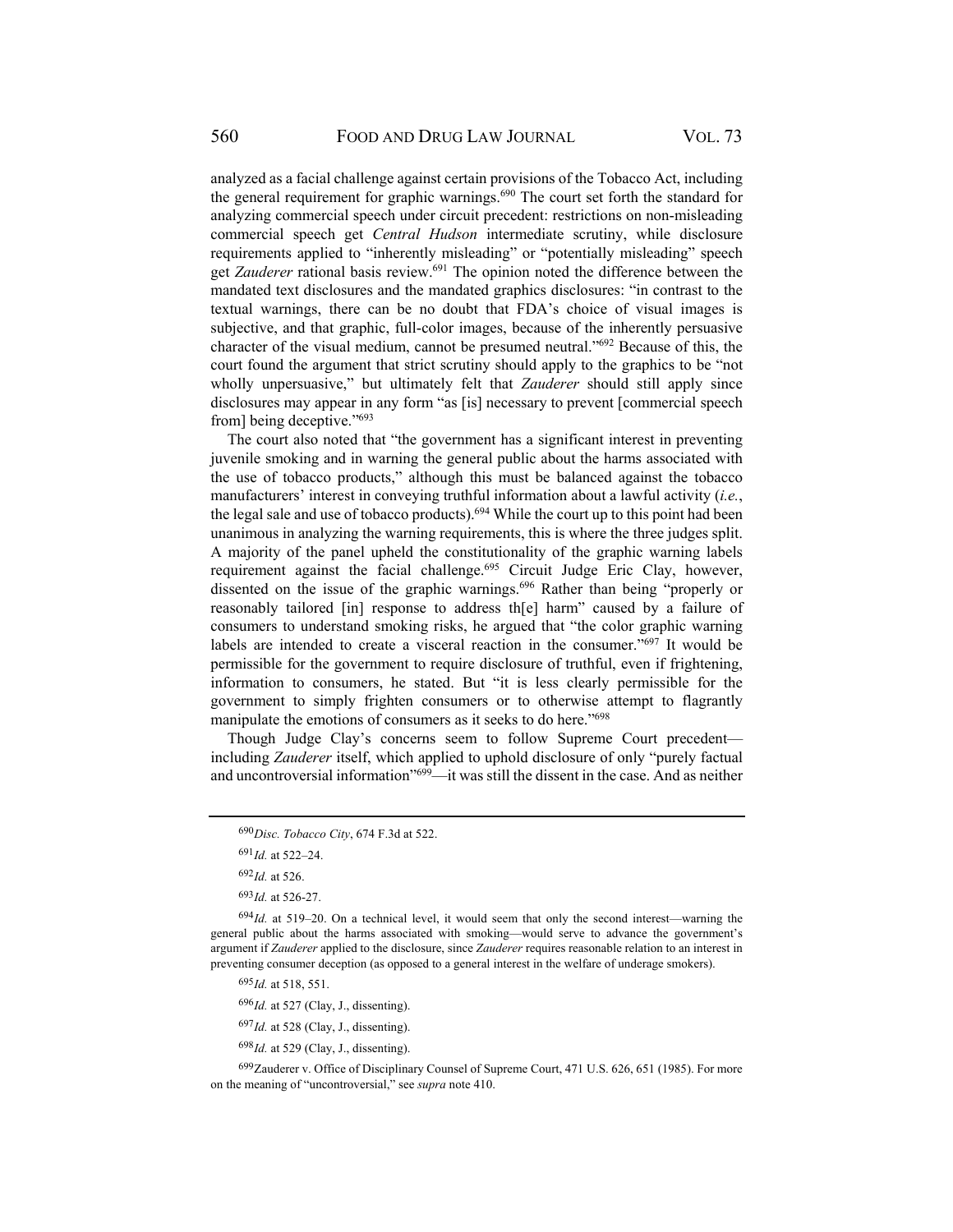the Sixth Circuit facial challenge to the statute nor the D.C. Circuit challenge to the regulations was appealed to the Supreme Court, FDA properly retains its authority (and perhaps responsibility) to promulgate color graphic warning labels under the Tobacco Act.

The final case of interest is the 2014 D.C. Circuit case of *American Meat Institute*, which partially overruled the same court's 2012 *Reynolds* decision.<sup>700</sup> *American Meat Institute* involved a group of meat trade associations' challenge to the Secretary of Agriculture's labeling rule that required disclosure on meat products of the country location of each production step (*e.g.*, "Born in Canada, Raised and Slaughtered in the United States").701 In a decision for an *en banc* court, Circuit Judge Stephen Williams upheld the rules against the First Amendment challenge.<sup>702</sup> The first order of business was overruling previous circuit precedent, including *Reynolds*, "[t]o the extent that [the] other cases . . . may be read as . . . limiting *Zauderer* to cases in which the government points to an interest in correcting deception."703 That is, a governmental interest in preventing consumer deception—and a corollary requirement that the speech, absent disclosure, be either inherently or potentially misleading—was not required to uphold a disclosure requirement.704

The court declined to decide whether a "lesser interest" (*i.e.*, a merely legitimate governmental interest as required by rational basis review, on which *Zauderer* was ostensibly patterned) would qualify, because the government's interest here in mandating country-of-origin disclosures was a "substantial" interest (*i.e.*, an interest that would satisfy *Central Hudson* and other forms of intermediate scrutiny).705 Several factors demonstrated the substantiality of the government's interest: (1) the context and historical practice of such disclosures, which enable consumers to purchase American-made products; (2) the demonstrated consumer interest in such information; and (3) the health interest in the event of food-borne illness outbreaks.<sup>706</sup>

But the court explained that it would not require the government to give "evidence of a measure's effectiveness" as usually required under *Central Hudson*. 707 Instead, it would keep *Zauderer*'s stipulation that "by acting only through a reasonably crafted disclosure mandate, the government meets its burden of showing that the mandate advances its interest in making [information available]"—in a sense, a presumption of effectiveness for the regulation.<sup>708</sup> The only further hurdle was that "the disclosure

<sup>700</sup> Am. Meat Inst. v. U.S. Dep't of Agric., 760 F.3d 18, 22 (D.C. Cir. 2014).

<sup>701</sup> *Id.* at 21.

<sup>702</sup> *Id.* at 20.

<sup>703</sup> *Id.* at 22.

<sup>704</sup> Rebecca Tushnet frames the inquiry as whether the government's purpose must be remedial (*i.e.*, correcting deception) or may be educational (*i.e.*, when "the government is trying to add information that it believes consumers will find useful"). Rebecca Tushnet, *Cool Story: Country of Origin Labeling and the First Amendment*, 70 FOOD DRUG L.J. 25 (2015). The proposition that more speech is generally better and the fact that commercial speech was initially protected at all due to its informational value support *American Meat Institute*'s finding of the latter, though the Court's trend towards treating commercial and noncommercial speech equally makes it possible it would disagree.

<sup>705</sup>*Am. Meat Inst.*, 760 F.3d 18, 23 (D.C. Cir. 2014).

<sup>706</sup> *Id.*  <sup>707</sup> *Id.* at 26. <sup>708</sup> *Id.*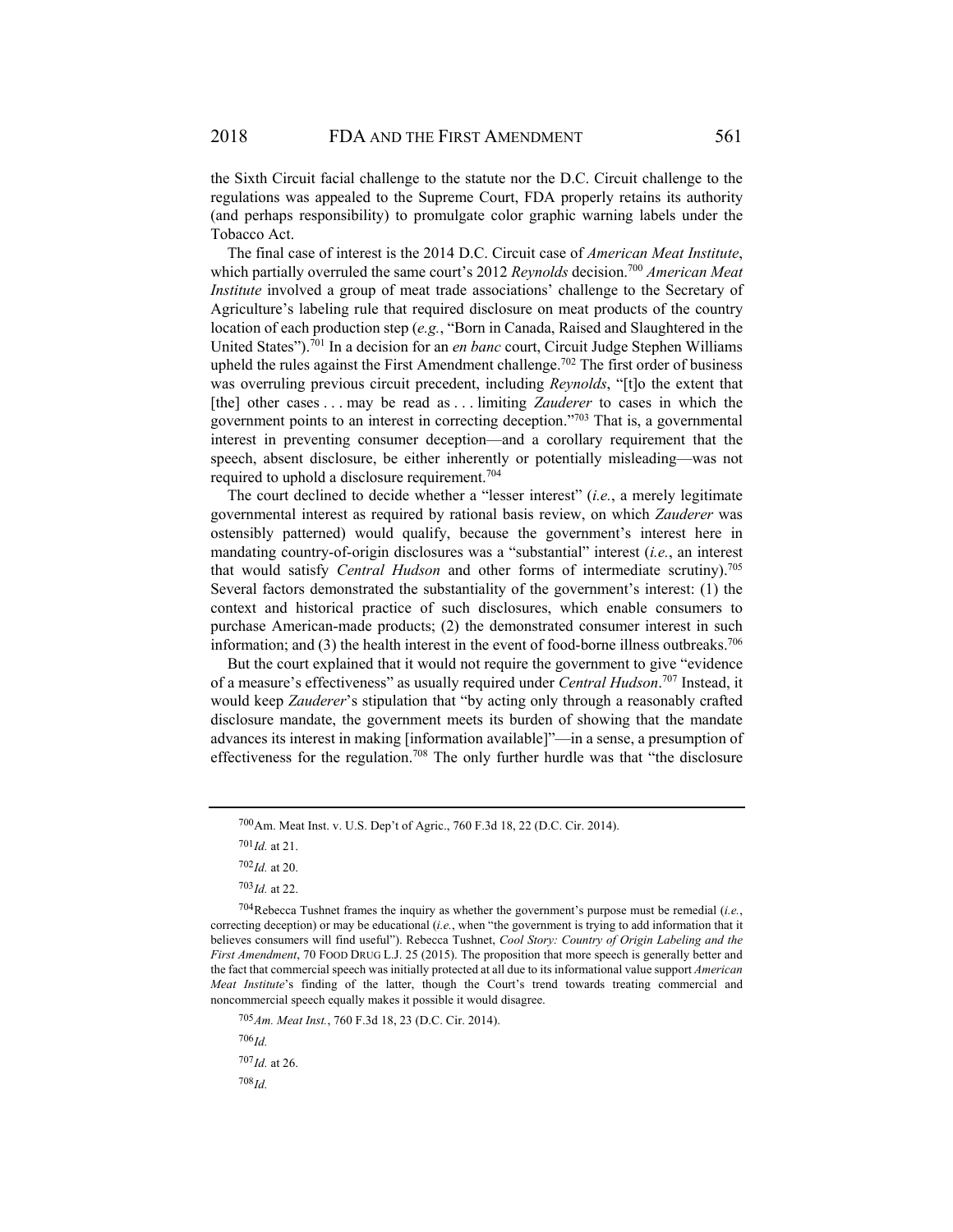mandated must relate to the good or service offered by the regulated party."709 Of note is that such a presumption of effectiveness would not have saved the regulations in *Reynolds* if we take that decision at its word. Although the regulation's downfall was the lack of evidence, the *Reynolds* court had also held that *Zauderer* did not apply to the graphic disclosures at all given their ideological nature and appeals to emotions, rather than solely facts.710 Given that *Reynolds* was not applying *Zauderer*, but instead purely applying *Central Hudson*, any presumption of effectiveness or liberalization of the governmental interest requirement would not have altered the outcome in 2012.<sup>711</sup>

Since the government established a substantial interest in the country-of-origin labeling and the mandated disclosures related to the meat producers' goods, the court upheld the disclosure requirements.<sup>712</sup> The court also rejected the meat producers' argument that country-of-origin was "controversial," explaining that the requirements would be upheld unless they were "so one-sided or incomplete that they would not qualify as factual and uncontroversial" or they were "so burdensome that [they] essentially operate[] as a restriction on constitutionally protected speech."713

So, what was FDA's downfall in *Reynolds*, and what is the lay of the regulatory landscape post-*American Meat Institute*? Some disclosures are clearly constitutionally permitted—namely, uncontroversial fact-based disclosures where the communication absent the disclosure is misleading. For example, the requirement for a disclaimer that FDA has not approved certain health claims for a food when consumers would otherwise assume FDA approval would fall in this category. Another category of disclosures would be clearly constitutionally barred—disclosures that are extremely one-sided, incomplete, or are burdensome to such an extent that they operate as a speech restriction. For example, a requirement that (for whatever reason) 100% of a food carton be covered with a disclosure, leaving no room for a manufacturer's desired message, would belong in this category.

But there is yet another category of disclosures where the constitutional rule is unclear. In this category are controversial (but arguably factual) disclosures, disclosures where it is not clear they are needed to correct consumer misperception or to further another legitimate or substantial governmental interest, and disclosures that operate not to correct misperception, but instead that function directly to suppress demand for a product or service. And it is these situations that FDA struggled with in its initial cigarette graphic warning labels.

Daniel Kahneman's 2011 book, *Thinking, Fast and Slow*, lays out a theory that humans operate on two different modes of thought.<sup>714</sup> "System 1" thinking involves fact, instinctive, emotional, and subconscious decision-making. "System 2" thinking

<sup>713</sup> *Id.*

<sup>709</sup> *Id.*; *see also* Nat'l Inst. of Family & Life Advocates v. Becerra, 138 S. Ct. 2361, 2372 (2018) (declining to apply *Zauderer* to a notice requirement because the subject of the notice "in no way relate[d] to the services" offered by a clinic).

<sup>710</sup> R.J Reynolds Tobacco Co. v. FDA, 696 F.3d 1205, 1216–17 (D.C. Cir. 2012), *overruled by* Am. Meat Inst. v. United States Dep't of Agric., 760 F.3d 19 (D.C. Cir. 2014).

<sup>711</sup> An alternate argument could be made that the *Reynolds* court would have applied *Zauderer* given a more liberal governmental interest requirement. Whether this would hold true depends on whether *Reynolds* used the evidence of ideology and emotional appeal as evidence to show the governmental interest went beyond disclosure, or whether these were mentioned as separate issues with the regulation.

<sup>712</sup> *Am. Meat Inst.*, 760 F.3d at 27.

<sup>714</sup> DANIEL KAHNEMAN, THINKING, FAST AND SLOW (2011).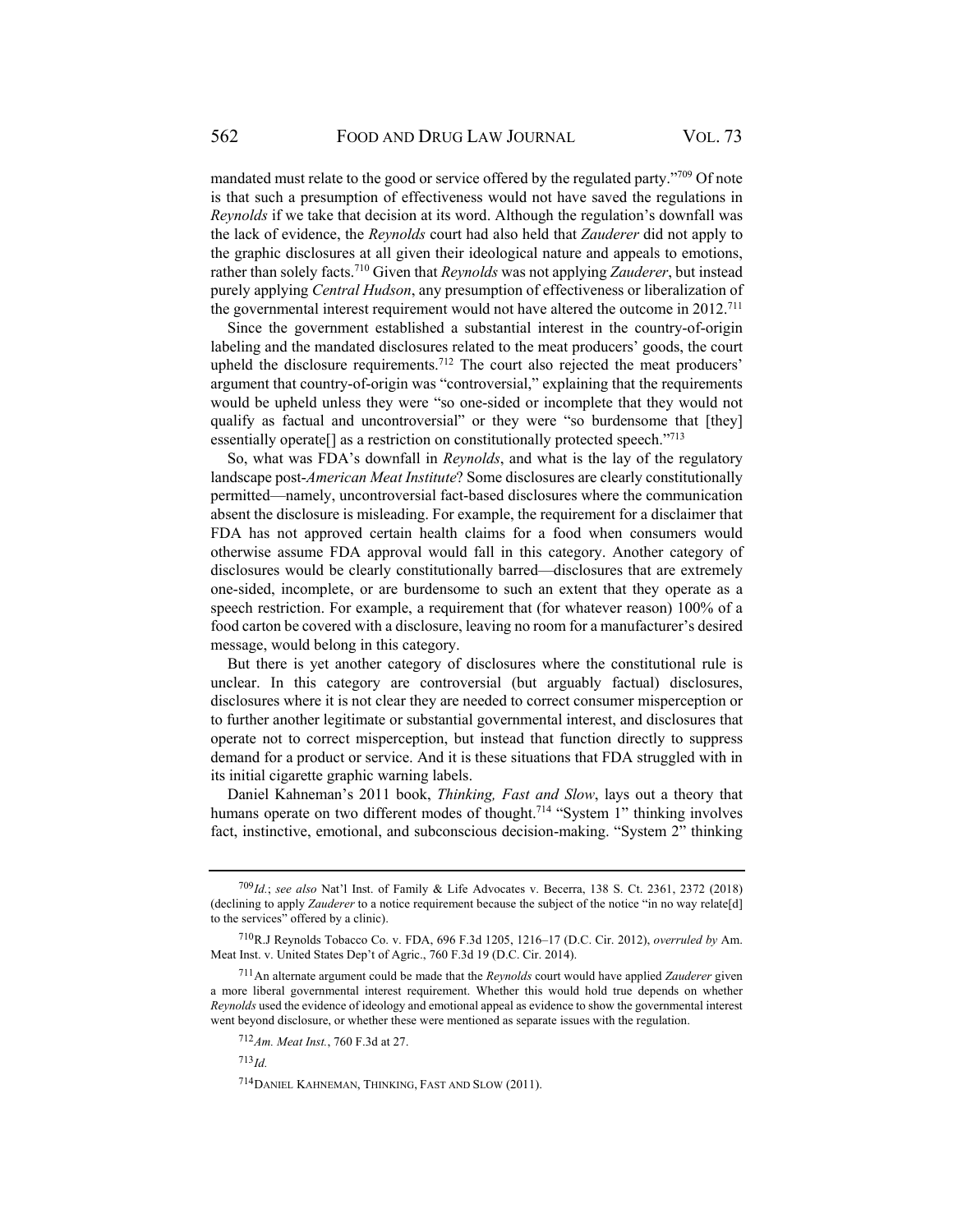involves slow, logical, deliberative, and conscious decision-making. The difference between disclosures aimed at producing an emotional response (System 1) or a deliberative response (System 2) is relevant when assessing the constitutionality of a disclosure. But it is not that System 1 disclosures are always unconstitutional, while System 2 disclosures are automatically upheld. Rather, the relevant distinction is between disclosures that seek to correct misperception back to a neutral, "truthful," level, and disclosures that seek to *over*correct a misperception in order to further a different governmental goal, for example, to suppress demand for cigarettes. The latter situation does not describe a correcting message, but a positive message in its own right, and thus should be subject not to the tests for commercial disclosure, but to the more-stringent caselaw concerning private subsidization of another entity's speech.<sup>715</sup>

System 2 deliberative disclosures are more likely to attempt to correct to the neutral level, *e.g.*, to ensure consumers adequately perceive the risks of smoking. For example, displaying of text stating that smoking increases the risk of developing lung cancer by 25 times would be a System 2 disclosure aimed at ensuring consumers adequately perceive risks.716 And if System 2 deliberative disclosures seek to *over*correct misperceptions, this is usually quite obvious and easily struck by courts, as the disclosure will need to be literally and facially untruthful in order to cause consumers to misperceive the risks associated with a product or activity. For example, a disclosure that states a smoker is certain to contract lung cancer (or one that merely overstates the risk) would seek to overcorrect by disseminating untruthful information.<sup>717</sup>

System 1 emotional disclosures can also be useful tools to combat consumer misperception. For example, evidence that consumers tend to underestimate the longterm increased risk of developing lung cancer after smoking means that shocking graphics can help consumers more accurately perceive the long-term risks by making the risks more salient. Or the graphics may serve simply to draw attention to the textual System 2 disclosure already on the cigarette package, which is otherwise more easily ignored. But where System 1 emotional disclosures differ from System 2 deliberative disclosures is in their capability to *over*correct and mislead consumers in the opposite direction, *e.g.*, change consumers from *under*estimating the risks to *over*estimating the risks. The difference is between disclosures that adequately convey to consumers the risks of their consumption of a product and those that are "inflammatory[,] . . . unabashed attempts to evoke emotion . . . and browbeat consumers."<sup>718</sup> For example, a photo of a corpse on a cigarette package<sup>719</sup> may be communicating the untruthful "you are certain to contract cancer" message just as the

<sup>715</sup> *See* Bryan M. Haynes, Anne Hampton Andrews & C. Reade Jacob, Jr., *Compelled Commercial Speech: The Food and Drug Administration's Effort to Smoke Out the Tobacco Industry Through Graphic Warning Labels*, 68 FOOD DRUG L.J. 329, 356 (arguing that graphic warning labels should be subject to strict scrutiny because "by mandating graphic warning labels, the government is essentially commanding the public to 'not smoke.'").

<sup>716</sup> *Smoking & Tobacco Use: Health Effects of Cigarette Smoking*, CDC, https://www.cdc.gov/tobacco/data\_statistics/fact\_sheets/health\_effects/effects\_cig\_smoking/index.htm [https://perma.cc/E6K6-P6GP].

 $717$ *Id.* 

<sup>718</sup> R.J Reynolds Tobacco Co. v. FDA, 696 F.3d 1205, 1216–17 (D.C. Cir. 2012), *overruled by* Am. Meat Inst. v. United States Dep't of Agric., 760 F.3d 19 (D.C. Cir. 2014).

<sup>719</sup> *See FDA's Graphic Cigarette Label Rule Goes up in Smoke After U.S. Abandons Appeal*, CBS NEWS (Mar. 19, 2013), https://www.cbsnews.com/news/fdas-graphic-cigarette-labels-rule-goes-up-insmoke-after-us-abandons-appeal [https://perma.cc/XX34-LBQN].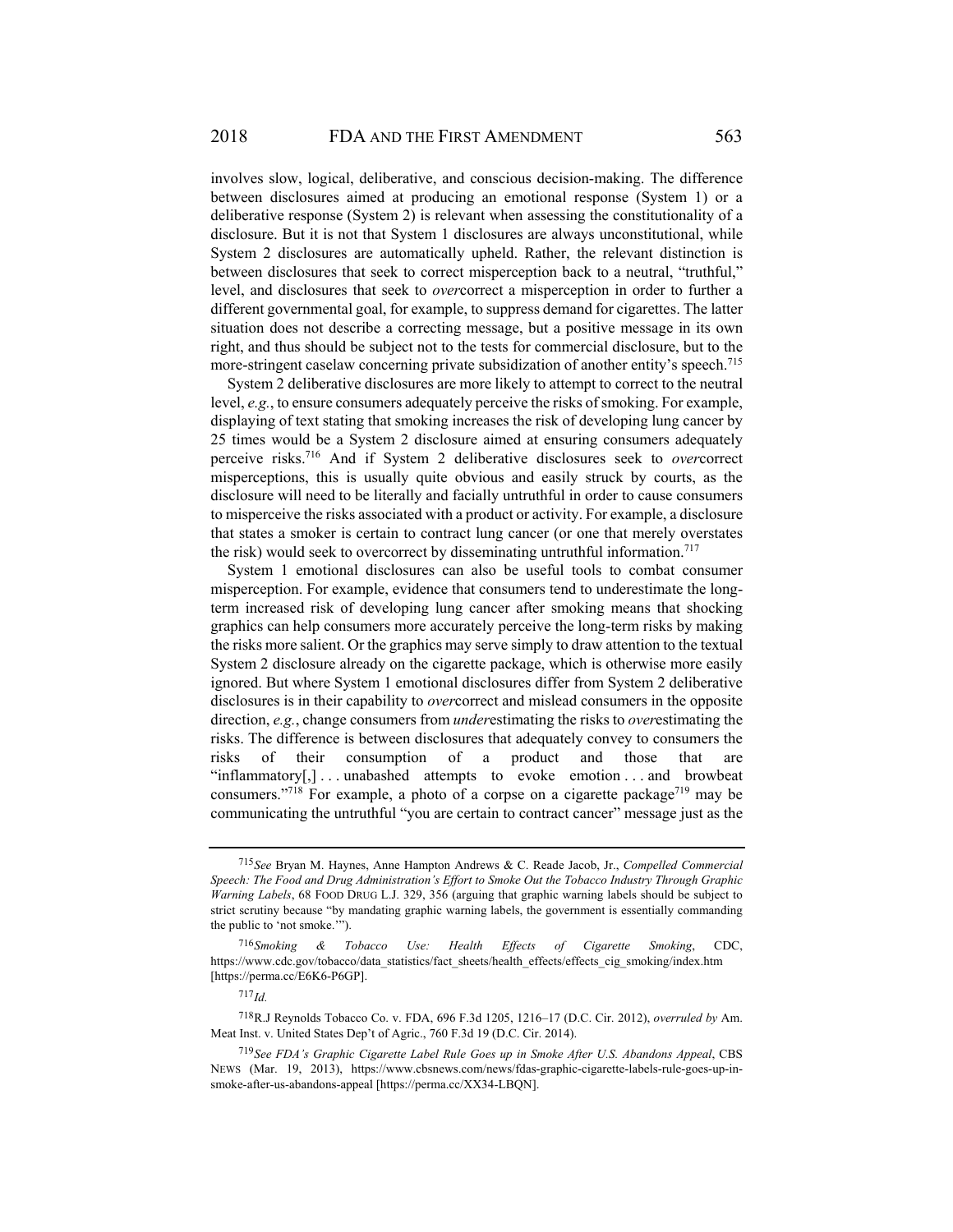textual System 2 message discussed above communicated it. But System 1 disclosures are much more susceptible to this kind of abuse since the message is conveyed with less clarity. This is because the content of a System 1 disclosure is inherently emotional, causing there to be more variation in the way the specific message is understood by individual consumers.720

# **IV. SUGGESTED FUTURE FDA APPROACHES TOWARD FIRST AMENDMENT COMPLIANCE**

#### *IV.A. Suggested Guidelines*

This subsection will not seek to offer a specific solution to FDA's future approach toward First Amendment compliance. There is no panacea. Instead, this subsection will offer general guidelines: a list of suggested "dos" and "do nots" for FDA in crafting approaches to First Amendment compliance for individual issues. Some of these approaches would be achievable via regulation under current statutory authorization; other approaches may require further action on Congress' part to give FDA regulatory authority. Regardless, the crucial aspect is that although past, speechrestricting approaches may have been effective, this should not act as a bar against searching for new, non-speech-restricting approaches that may prove to be just as effective. This subsection begins with approaches to avoid, before continuing with suggestions for approaches to try.

### *Approaches to Avoid*

1. *Business as Usual.* Do not seek to continue on "business as usual." Such an approach is not sustainable in the long run. Hiding behind selective use of prosecutorial discretion, strategic expansion of the gray area between what is authorized and what is banned, and calculated decisions not to appeal can only work for so long. Sooner or later, the Supreme Court will hear the issue, and historically, regulatory approaches that do not properly address First Amendment concerns have not fared well.721 Relatedly, do not seek to articulate a standard that respects speech

 $720$ Robert Post proposes that the proper line is whether "a reasonable reader would interpret the graphic images" as communicating opinion rather than information. Robert Post, *Compelled Commercial Speech*, 117 W. VA. L. REV. 867, 909 (2015).

<sup>721</sup> *See, e.g.*, Thompson v. W. States Med. Ctr.*,* 535 U.S. 357, 373 (2002) ("[R]egulating speech must be a last—not first—resort. Yet here it seems to have been the first strategy the Government thought to try.").

Recent scholarship has contended that "the First Amendment by its terms does not apply to executive or judicial actions," relying on the fact that the Amendment expressly applies to "Congress." *See* GARY LAWSON & GUY SEIDMAN, THE CONSTITUTION OF EMPIRE: TERRITORIAL EXPANSION & AMERICAN LEGAL HISTORY 43 (2004); Nicholas Quinn Rosenkranz, *The Object of the Constitution*, 63 STAN. L. REV. 1005 (2011). The extent to which agencies such as FDA are exercising executive or legislative (or judicial) power in first, rulemaking and second, adjudicating or deciding the status of individual applications under those rules, is a matter of administrative constitutional law beyond the scope of this article. Recent scholarship has argued that even if the First Amendment does apply only to Congress, "executive action that encroaches upon First Amendment freedom is either (a) action authorized by a statute, in which case the statute itself violates the First Amendment, or (b) ultra vires executive action that runs afoul of the Fifth Amendment's Due Process Clause." Daniel J. Hemel, *Executive Action and the First Amendment's First Word*, 40 PEPP. L. REV. 601, 604 (2013). Such reasoning would apply to FDA action violating the First Amendment.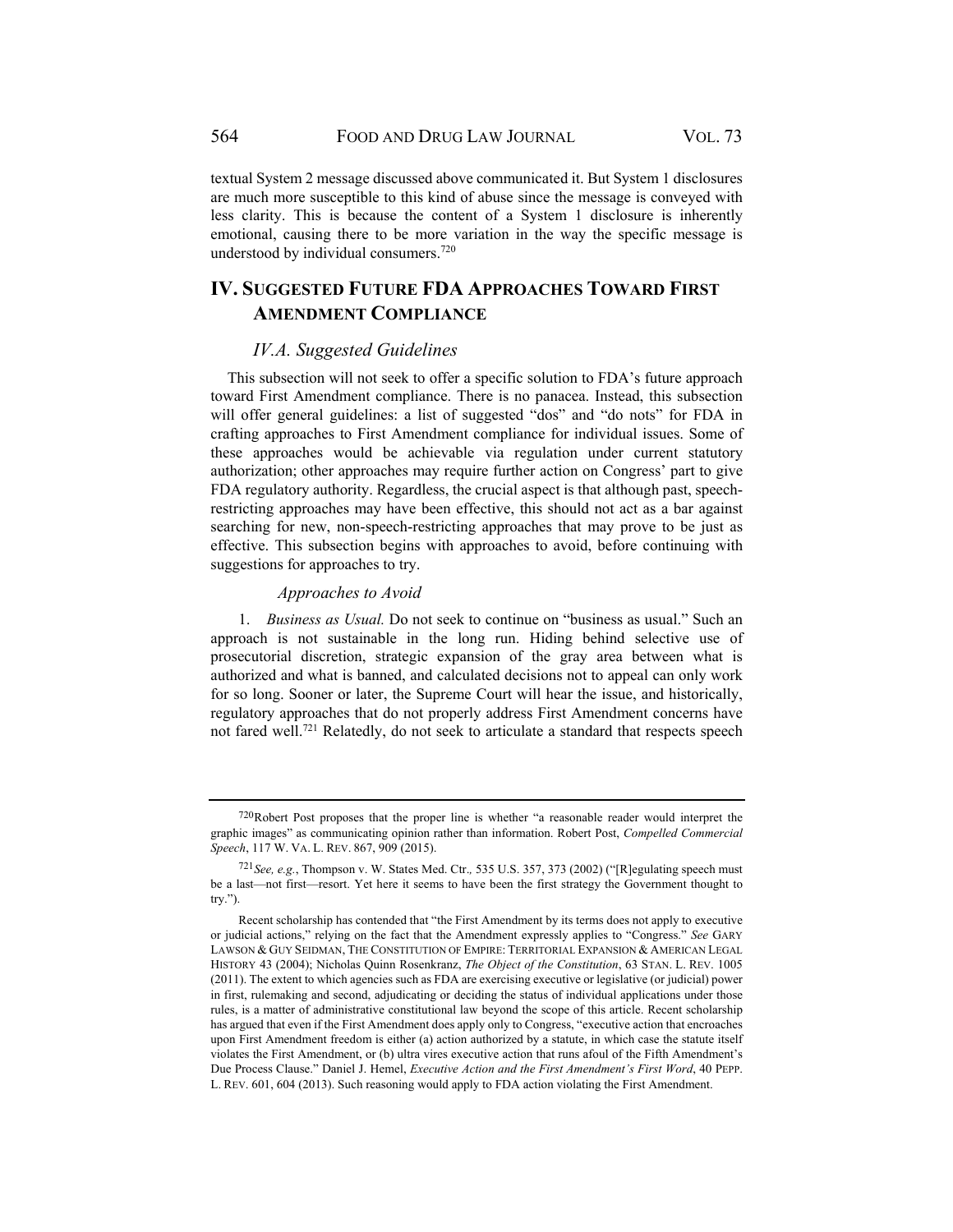rights, while applying another standard that does not. Such an approach would fly against the APA, the rule of law, and the First Amendment.<sup>722</sup>

2. *FDA Exceptionalism.* Do not continue on the assumption that principles of FDA constitutional exceptionalism, grounded in the important public safety goals of FDA, will apply in the First Amendment realm. Circuit court evidence has shown this is not the case; $723$  so has Supreme Court precedent. $724$  While it may continue to hold for the *Park* doctrine and the Fourth Amendment pervasively regulated businesses exception, First Amendment commercial speech jurisprudence has evolved over the past few decades to reject such an approach.

3. *Evasion.* Do not seek to evade commercial speech jurisprudence or otherwise ignore the spirit of the caselaw. Such an approach is also not sustainable: few district courts, fewer circuit courts, and certainly not the Supreme Court will go along with such an approach. If an interest amounts to limiting consumers' or intermediaries' access to information about lawful activities based on a fear of what they will do with the information, the interest will not justify regulation, even if otherwise squeezed into *Central Hudson*. 725 If a speech-limiting approach is taken without at least analyzing the feasibility of less-speech-restricting approaches, the regulation will not be upheld.726

### *Approaches to Try*

1. *Disclosures.*727 As a general matter, the First Amendment answer to potentially harmful speech is more speech.728 And the Supreme Court has repeatedly pointed out that as remedies go, disclaimers are constitutionally preferable to

<sup>722</sup> Cf. Allentown Mack Sales & Service, Inc. v. NLRB, 522 U.S. 359, 376-77 (1998) ("Because reasoned decision making demands it, and because the systemic consequences of any other approach are unacceptable, [agencies] must be required to apply in fact the clearly understood legal standards that [they] enunciate in principle . . . . Reviewing courts are entitled to take those standards to mean what they say, and to conduct substantial-evidence review on that basis."); SEC v. Chenery Corp., 318 U.S. 80, 87 (1943) (holding that in arbitrary and capricious review under the APA, agency action can be analyzed only on the grounds articulated by the agency).

<sup>723</sup> *See, e.g.*, United States v. Caronia, 703 F.3d 149 (2012); R.J. Reynolds Tobacco Co. v. FDA, 696 F.3d 1205 (D.C. Cir. 2012), *overruled by* Am. Meat Inst. v. United States Dep't of Agric., 760 F.3d 19 (D.C. Cir. 2014).

<sup>724</sup> *See, e.g.*, *Thompson*, 535 U.S. at 371 (rejecting the argument that restrictions on commercial speech were justified by, *inter alia*, a public health interest).

<sup>725</sup> *E.g.*, *id.* at 374; Sorrell v. IMS Health Inc., 564 U.S. 552, 577 (2011).

<sup>726</sup> *E.g.*, *Thompson*, 535 U.S. at 373. Creating a paper trail by summarily dismissing available lessspeech-restricting alternatives in public statements—presumably the strategy behind the Jan. 2017 First Amendment Memo—also seems unlikely to succeed, as courts have been hesitant to apply deference to factual determinations that predicate First Amendment issues. *See* Fleminger Inc. v. United States HHS, 854 F. Supp. 2d 192, 207 (D. Conn. 2012); *cf.* AFL-CIO v. FEC, 33 F.3d 168, 175 (D.C. Cir. 2003); Nat'l Inst. of Family & Life Advocates v. Becerra, 138 S. Ct. 2361, 2377 (2018).

<sup>727</sup> For more on disclosures, see *supra* section II.C.3.

<sup>728</sup> Whitney v. California, 274 U.S. 357, 376-77 (1927) ("Fear of serious injury cannot alone justify suppression of free speech and assembly. Men feared witches and burnt women. It is the function of speech to free men from the bondage of irrational fears . . . . If there be time to expose through discussion the falsehood and fallacies, to avert the evil by the processes of education, the remedy to be applied is more speech, not enforced silence.") (Brandeis, J., concurring).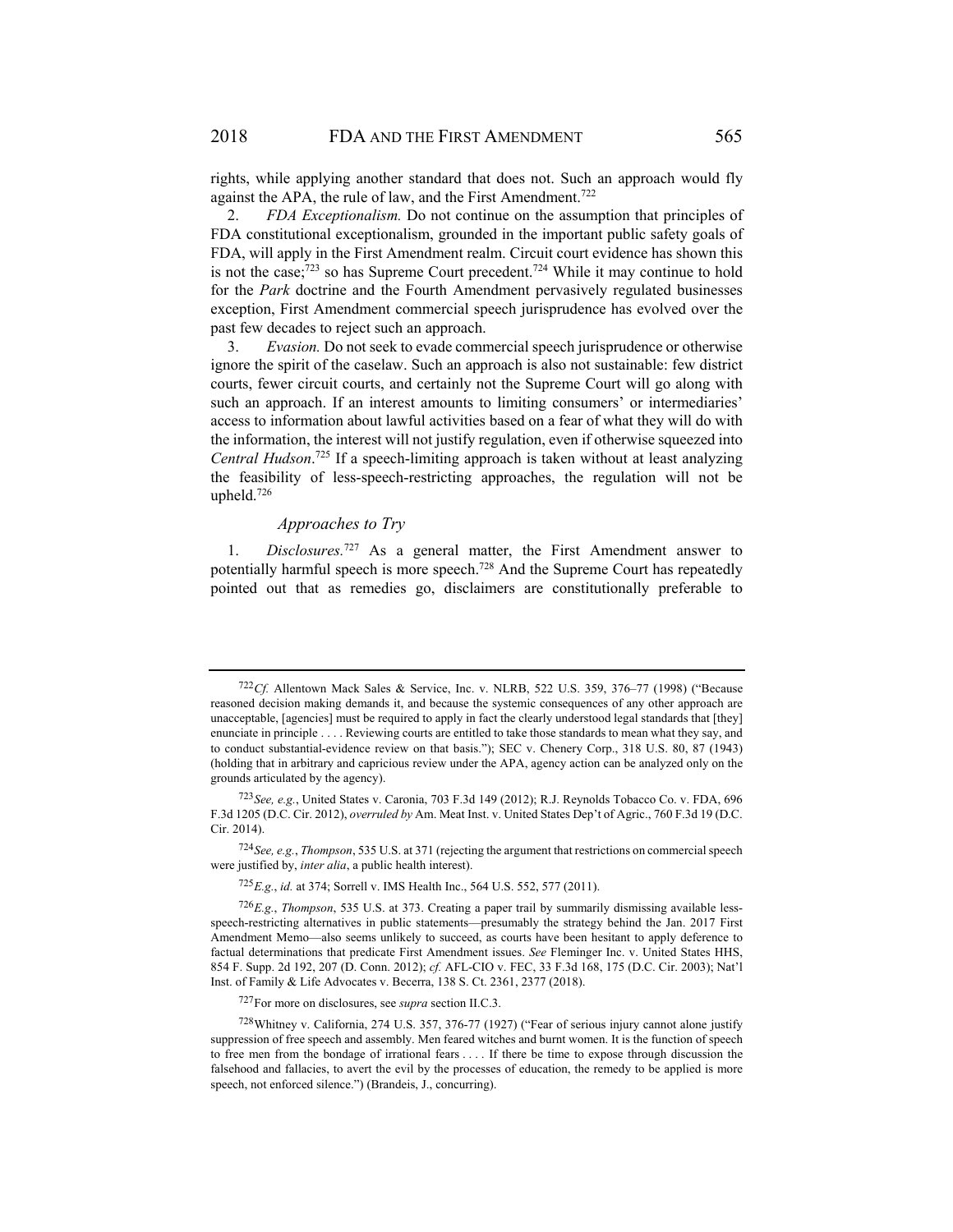suppression.<sup>729</sup> As such, disclosures should be a favored regulatory approach. A few guidelines for a disclosure approach should be kept in mind. First, disclosures are compelled speech, and as such they are still subject to limits. But they are certainly allowed so long as they address the issue of consumer deception.<sup>730</sup> Disclosures may also be allowed in order to address other governmental interests.731 Second, disclosures should not be overly burdensome, nor should their scope go beyond disclosure of factual information. When disclosures are overly burdensome, they transform into speech restrictions;<sup>732</sup> likewise, when disclosures cross the line from factual to persuasive, they transform into compelled ideology or subsidization.733

2. *Government Speech.*734 If FDA wishes to actively put forth a certain message or viewpoint (*e.g.*, smokers should quit smoking), disclosures are not the approach to take. Instead, FDA should seek to disseminate these messages on its own behalf, justified under the government speech jurisprudence. Such speech could even be funded by assessments on the regulated industry itself, though care must be taken to distinguish such an approach from compelled subsidization.735 The most crucial aspect of the government speech area is that the speech must be associated with the government itself rather than with the regulated industry.<sup>736</sup> Other than this grounding, the jurisprudence relating to government speech is new and unsettled enough that no other fixed rules have yet emerged. Other guidelines include that such a message should have some historical basis for coming from the government—which healthrelated messages seem to fulfill—and that the government should retain control over the message—which seems like good policy regardless.737 The newness of the government speech area should allow room for some creative solutions and new approaches to furthering FDA's public health mission by speaking directly to consumers.

3. *Direct Regulation.* Instead of directly banning certain goods or services, FDA has often implemented hands-off secondary approaches such as regulation of advertising or labeling.<sup>738</sup> Unfortunately, these secondary approaches often regulate

<sup>731</sup> *Am. Meat Institute*, 760 F.3d at 22.

<sup>732</sup> *See Zauderer*, 471 U.S. at 651; *cf.* Miami Herald Pub. Co., Div. of Knight Newspapers, Inc. v. Tornillo, 418 U.S. 241, 256 (1974); Pacific Gas & Elec. Co. v. Pub. Utils. Comm'n, 475 U.S. 1, 16 (1986) (plurality); *Becerra*, 138 S. Ct. at 2377.

<sup>733</sup> *See supra* section III.C.; *R.J. Reynolds*, 696 F.3d at 1211.

734 For more on government speech, see *supra* section II.C.2.

 $^{735}$ The assessment would have to be part of a broader regulatory scheme, as in Glickman v. Wileman Bros. & Elliot, 521 U.S. 473, 473 (1997), or the program must qualify as government speech under Johanns v. Livestock Mktg. Ass'n, 544 U.S. 550, 558-59 (2005).

736 Walker v. Tex. Div., Sons of Confederate Veterans, Inc*.,* 135 S. Ct. 2239, 2248 (2015).

<sup>737</sup> *Id.*

<sup>738</sup> *See generally* HUTT, *supra* note 5, at 379, 332, 925. Many of the regulated industries likely prefer such hands-off approaches to command-and-control approaches, but "what is sauce for the goose is normally

<sup>729</sup> *E.g.*, In re R.M.J*.*, 455 U.S. 191, 206 n.20 (1982); Shapero v. Kentucky Bar Ass'n, 486 U.S. 466, 478 (1988); *see also Pearson I*, 164 F.3d at 657.

<sup>730</sup> *See* Zauderer v. Office of Disciplinary Counsel of Supreme Court, 471 U.S. 626, 651 (1985). Whether the speech sans disclosure needs to be inherently misleading or merely potentially misleading to warrant a disclosure is an open question. *See* Am. Meat Inst. v. United States Dep't of Agric. Institute, 760 F.3d 18, 22 (D.C. Cir. 2014). At the very least disclosures must address an issue that is "potentially real [and] not purely hypothetical." Ibanez v. Fla. Dep't of Bus. & Prof'l Regulation, 512 U.S. 136, 146 (1994); *Becerra*, 138 S. Ct. at 2377.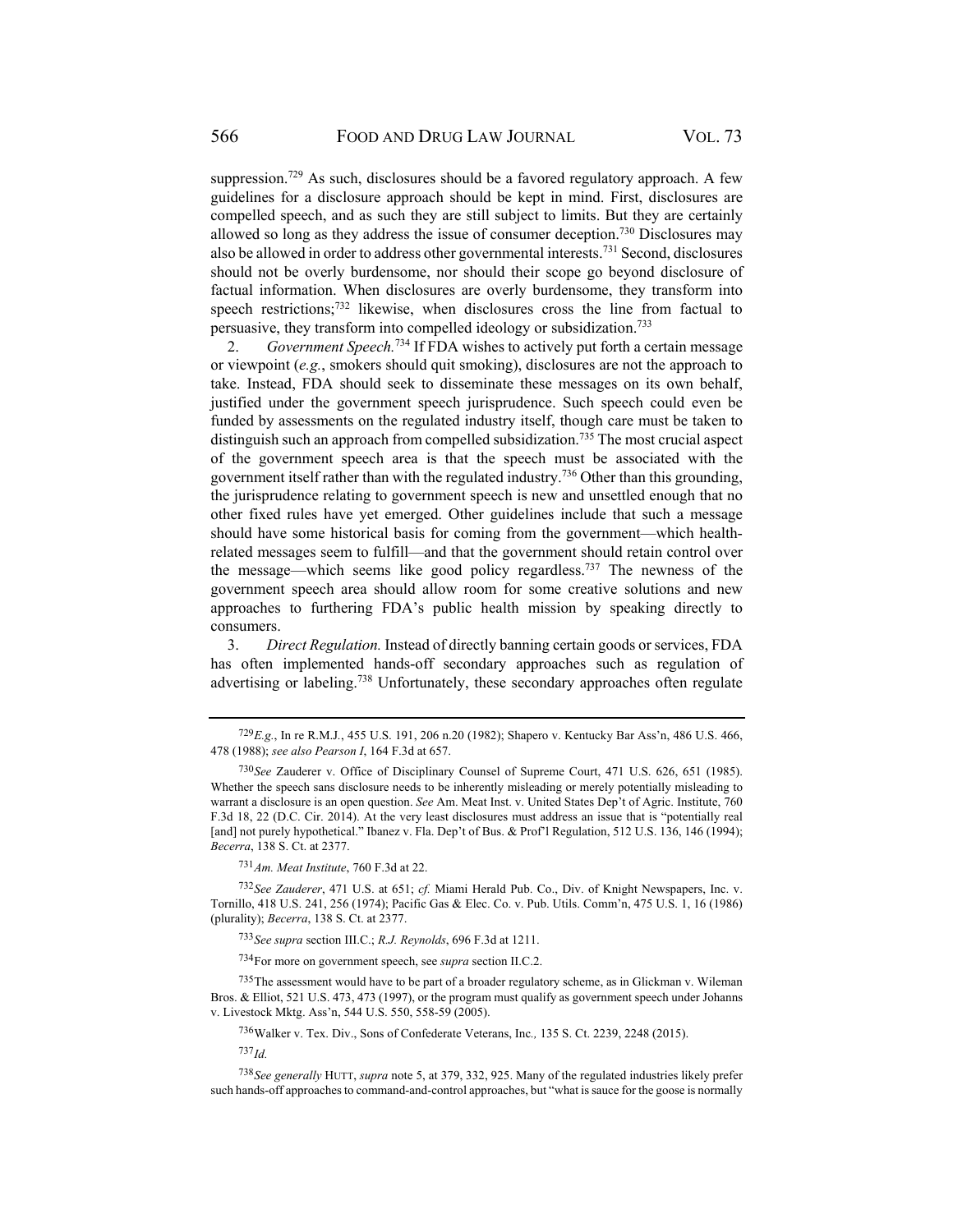speech. But it is easy to forget that a more direct approach, that is, direct regulation of products or services, remains a viable solution—and one that does not restrict speech. If a product or service is extremely dangerous, it can be banned. Even less dangerous products or services can be regulated more directly; for example, by restricting sales of the restricted good or service to a certain percentage of a provider's sales, by discouraging sales via taxation or minimum prices, or by forbidding a manufacturer to profit from sales of a restricted item.

4. *Speech Restrictions, When Absolutely Necessary*. Although the Supreme Court has not upheld a commercial speech restriction in the last two decades, they remain a viable option at least in theory—but only if they are truly the last remaining option and all speech-neutral approaches have been studied or attempted and have proven ineffective. This does not mean that summarily rejecting potential approaches in the federal register will make a speech-restrictive approach bulletproof; speech restrictions must truly be of last resort. And of course, any speech restriction would have to pass the *Central Hudson* four-prong test, which has been applied as an extremely strict version of intermediate scrutiny in recent years.<sup>739</sup>

## *IV.B. Selected Applications*

As with the previous subsection, the goal of this subsection is not to recommend a single best approach for any particular regulatory issue. Instead, it is to offer a short discussion of some possible approaches to regulatory situations covered in this article for which the previous solutions have run into First Amendment issues. Some approaches could be adopted via regulation; others would require new statutory authorization. Of course, detailed policy analysis would be required before any approach should be adopted to ensure such an approach would directly address the public health goals of FDA.

The first two issues are the similar issues of advertisement of compounded drugs<sup>740</sup> and advertisement of drugs for off-label uses.<sup>741</sup> Both of these situations require individualized assessments of costs and benefits, for which a disclosure approach seems especially apt, as it ensures the maximum amount of information is available (and, if FDA takes part in designing the disclosure, that the information is of maximum quality as well as quantity). Take regulation of drug compounding. The interest in such cases is ensuring that consumers (*i.e.*, patients and doctors) adequately understand the risks and do not overestimate the benefits. Disclosing that a compounded drug has not been approved by FDA, along with disclosure of any other known health risks and

sauce for the gander" and free speech challenges seem to be forcing FDA's hand. Nat'l Inst. of Family & Life Advocates v. Becerra, 138 S. Ct. 2361, 2385 (2018) (Breyer, J., dissenting) (quoting Heffernan v. City of Paterson, 136 S.Ct. 1412 (2016)). Scholarship notes that the relatively recent preference for "lightertouch regulatory tools . . . in place of or in addition to command-and-control regulation" has enhanced the entire administrative state's conflict with the concurrently evolving commercial speech jurisprudence. Shanor, *supra* note 73, at 163–76. Others warn that "[e]liminating [speech-burdening approaches] from the agency's repertoire could push FDA to look to other—frequently more paternalistic—options." Patricia J. Zettler, *The Indirect Consequences of Expanded Off-Label Promotion*, 78 OHIO ST. L.J. 1053, 1060 (2017). Whatever the advantages of lighter-touch tools, the First Amendment—or at least the currently-prevailing interpretation of the First Amendment—has made the choice between speech and efficiency. *Becerra*, 138 S.Ct. at 2376.

<sup>739</sup> *See supra* section II.B.3.

<sup>740</sup> *See generally* Thompson v. W. States Med. Ctr., 535 U.S. 357 (2002).

<sup>741</sup> *See supra* section III.B.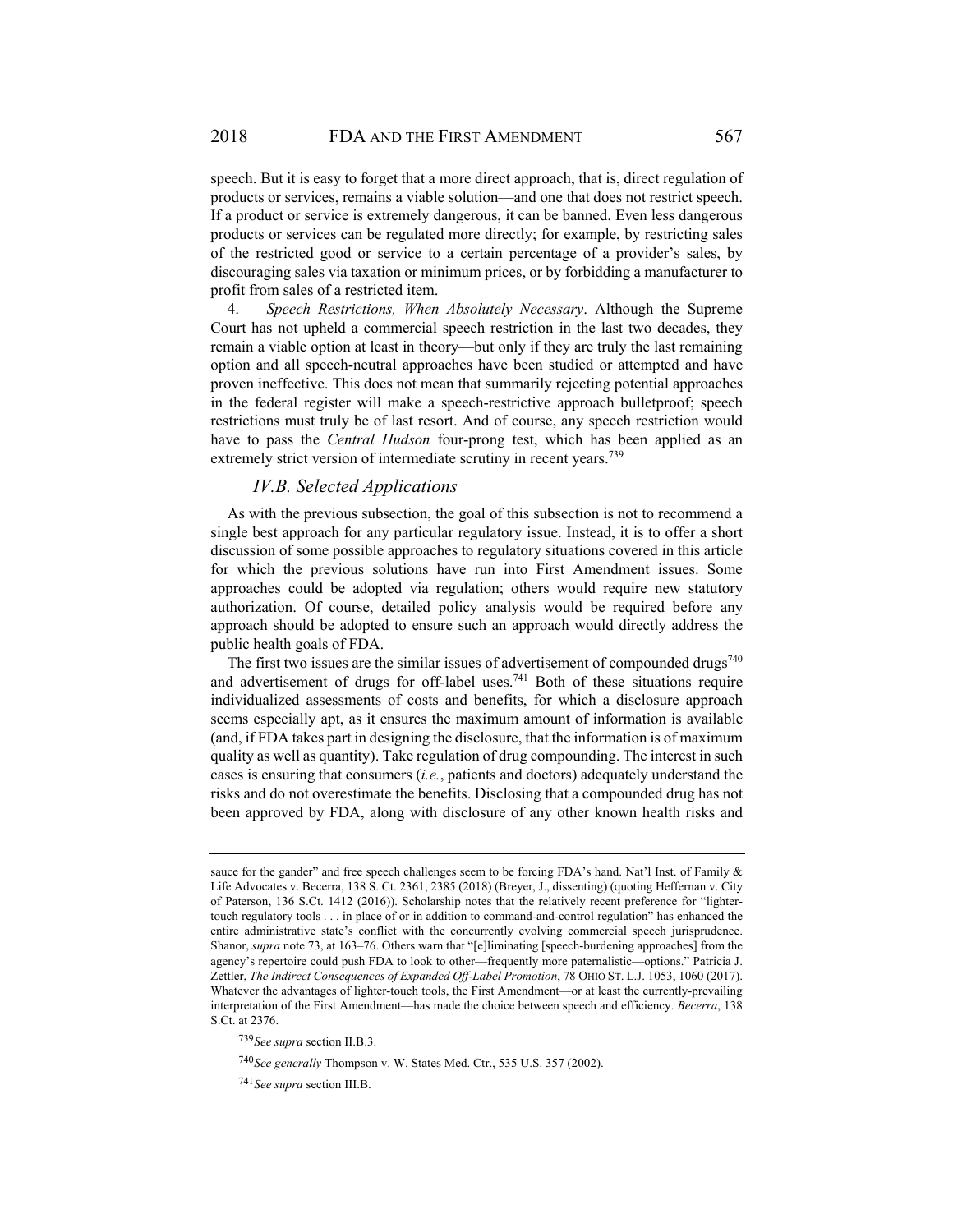potential side effects, addresses this interest. A doctor or patient who mistakenly believes a compounded drug has been FDA-approved is bound to overestimate the safety and efficacy of the compounded drug—thereby underestimating potential risks and overestimating potential benefits. Full disclosure to doctors and patients alleviates this concern.

The same holds true for regulation of off-label drug promotion. The interest in such cases is ensuring that doctors and consumers adequately perceive the risks and benefits of using the drug for the unapproved use. Full disclosure of the studies on which a manufacturer relies, and of those studies' strengths and weaknesses, can allow the doctor and patient to conduct an individualized cost/benefit analysis for the patient's particular use of the drug. If doctors or patients are systematically biased such that they overestimate the benefits of an off-label use, FDA can inform them of such bias to help counteract it; such an approach would be best taken in FDA's own name and justified under the government speech caselaw.

If FDA is worried that a manufacturer is going to "manufacture" a new drug under the guise of compounding without going through the NDA process, there are nonspeech direct regulations it can use to solve the issue. It can stipulate that only a certain percentage of the manufacturer's drugs can be compounded, put in place a hard cap on the amount of a drug that can be compounded before submission of an NDA, or directly limit the profits a manufacturer can make from a drug sold off-label. It can restrict compounding services to companies of a certain size or to only certain companies. If a compounded drug proves dangerous, it can be banned. In short, FDA can still regulate the compounding of drugs—but this does not require regulating speech about the compounding of drugs. Similarly, FDA could take the approach of directly regulating off-label drug prescription and use; this does not require regulating speech about off-label drug prescription and use.

The next issue is the issue of graphic cigarette warning labels.<sup>742</sup> The problem of the approach taken in the 2011 graphic warning label regulations was the conflation of two interests—the private health interest in ensuring consumers have adequate information about the risks of smoking, and the public health interest in convincing more consumers to stop smoking—and the application of the disclosure solution for both interests. The interests are of course related; one would hope that a consumer who adequately perceives the long-term costs of smoking would stop. But this connection is not automatic, and so the same approach cannot serve both interests.

To ensure that consumers have adequate information about the risks of smoking, FDA (and Congress with the Tobacco Act) was correct in selecting the disclosure approach. There are nuances to the issue: for example, how misleading exactly is a cigarette package sans warning? Should the extremely high risk levels play a part? The addictive nature of tobacco, which would cause consumers to irrationally discount risks? What about tobacco companies' past behavior in deliberately misleading consumers about the risks? But at root a disclosure regime seems appropriate in this sort of case, where consumers are purchasing a product without fully understanding the harm it causes. With complete information, consumers can make their own choices about whether to continue purchasing the product.

In contrast, to carry out its public health interest in convincing people to quit smoking, a better approach for FDA to use is the government speech approach.

<sup>742</sup> *See supra* section III.C.